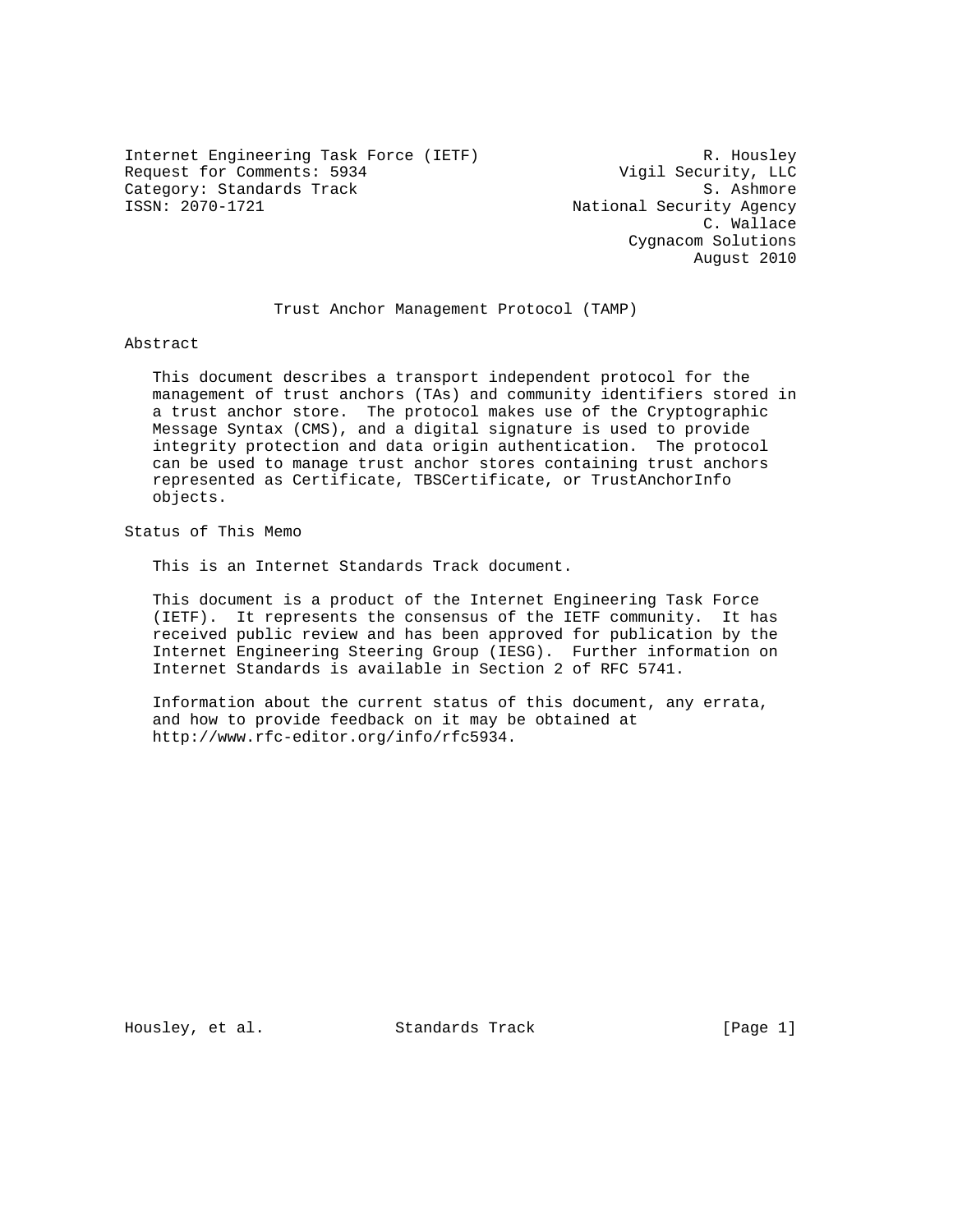Copyright Notice

 Copyright (c) 2010 IETF Trust and the persons identified as the document authors. All rights reserved.

 This document is subject to BCP 78 and the IETF Trust's Legal Provisions Relating to IETF Documents (http://trustee.ietf.org/license-info) in effect on the date of

 publication of this document. Please review these documents carefully, as they describe your rights and restrictions with respect to this document. Code Components extracted from this document must include Simplified BSD License text as described in Section 4.e of the Trust Legal Provisions and are provided without warranty as described in the Simplified BSD License.

 This document may contain material from IETF Documents or IETF Contributions published or made publicly available before November 10, 2008. The person(s) controlling the copyright in some of this material may not have granted the IETF Trust the right to allow modifications of such material outside the IETF Standards Process. Without obtaining an adequate license from the person(s) controlling the copyright in such materials, this document may not be modified outside the IETF Standards Process, and derivative works of it may not be created outside the IETF Standards Process, except to format it for publication as an RFC or to translate it into languages other than English.

Housley, et al. Standards Track [Page 2]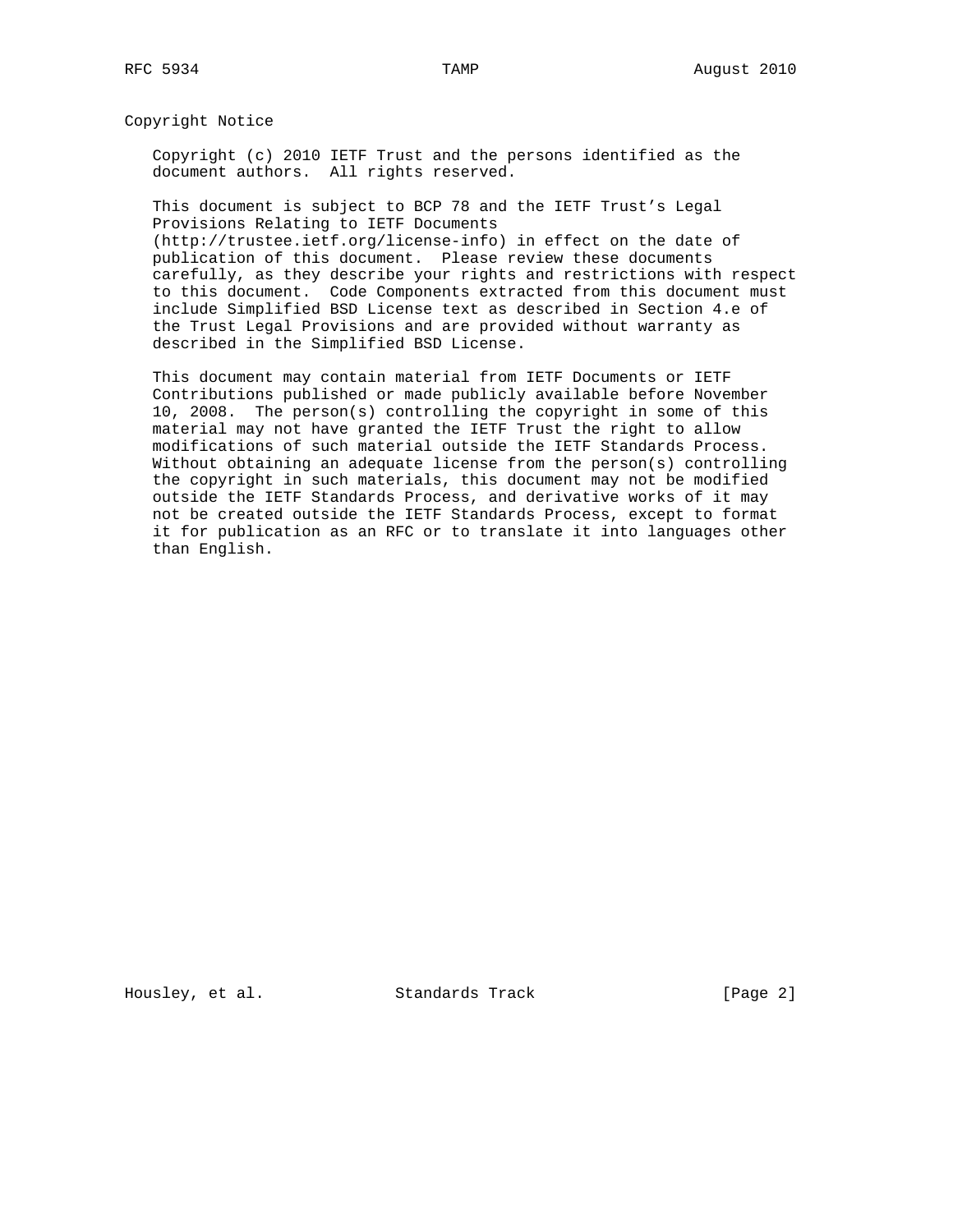|    | Table of Contents                                        |  |
|----|----------------------------------------------------------|--|
|    |                                                          |  |
|    | 1.2.                                                     |  |
|    |                                                          |  |
|    | 1.2.2. Management Trust Anchors 7                        |  |
|    |                                                          |  |
|    | 1.3.                                                     |  |
|    |                                                          |  |
|    |                                                          |  |
|    |                                                          |  |
|    | 1.3.4. Application-Specific Protocol Processing 10       |  |
|    |                                                          |  |
|    | 2. Cryptographic Message Syntax Profile 12               |  |
|    |                                                          |  |
|    | 2.2.                                                     |  |
|    |                                                          |  |
|    | 2.2.2. EncapsulatedContentInfo 16                        |  |
|    |                                                          |  |
|    |                                                          |  |
|    |                                                          |  |
|    | 4. Trust Anchor Management Protocol Messages 19          |  |
|    |                                                          |  |
|    | 4.2. TAMP Status Query Response 24                       |  |
|    |                                                          |  |
|    |                                                          |  |
|    | 4.4. Trust Anchor Update Confirm 32                      |  |
|    |                                                          |  |
|    | 4.6. Apex Trust Anchor Update Confirm 36                 |  |
|    |                                                          |  |
|    |                                                          |  |
|    |                                                          |  |
|    |                                                          |  |
|    |                                                          |  |
|    |                                                          |  |
|    |                                                          |  |
|    |                                                          |  |
| 8. |                                                          |  |
|    | 9. Wrapped Apex Contingency Key Certificate Extension 54 |  |
|    |                                                          |  |
|    |                                                          |  |
|    |                                                          |  |
|    |                                                          |  |
|    |                                                          |  |

Housley, et al. Standards Track [Page 3]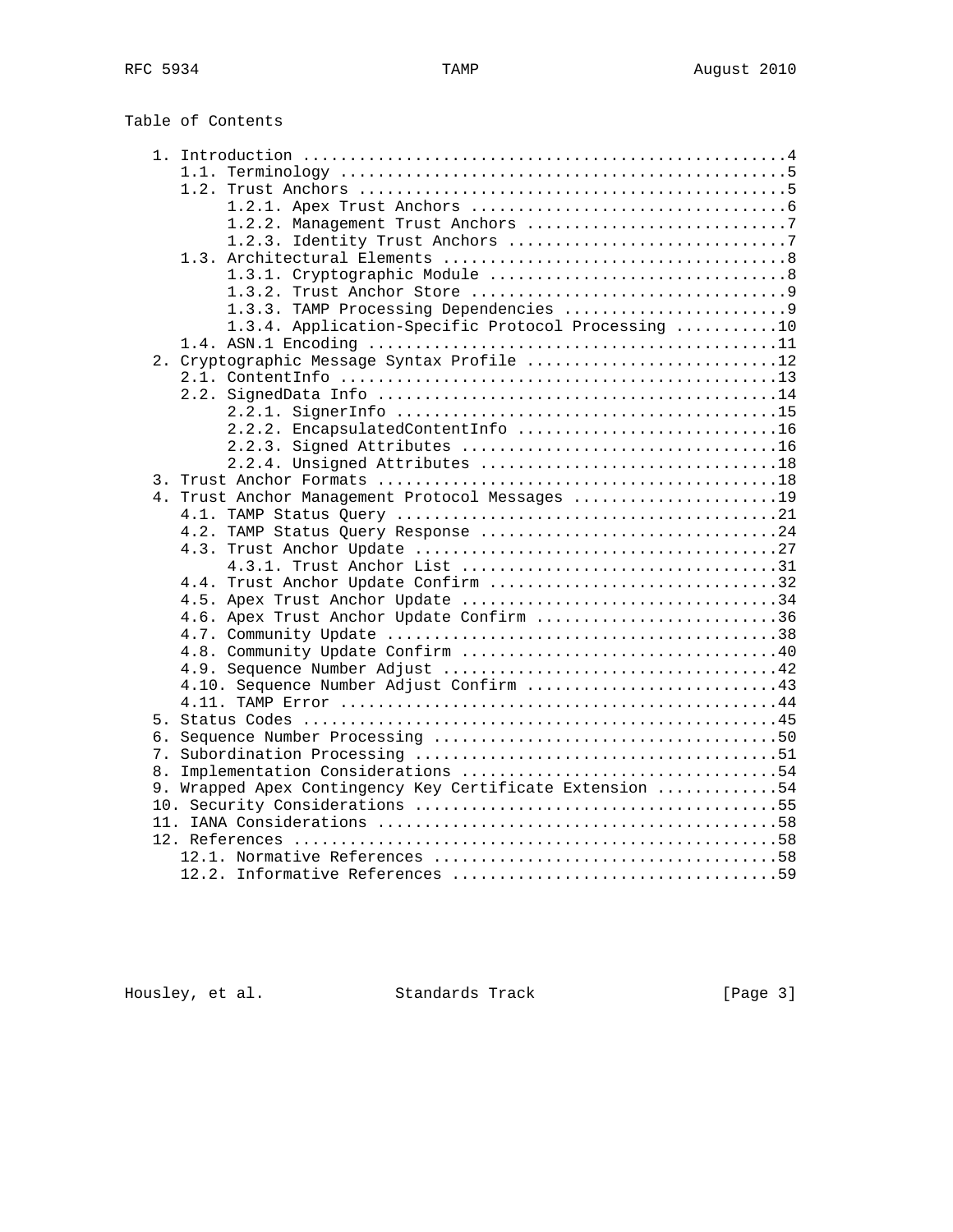| $A.1$ .     |                                                   |
|-------------|---------------------------------------------------|
| A.2.        |                                                   |
| Appendix B. |                                                   |
| B.1.        |                                                   |
| B.2.        |                                                   |
| B.3.        |                                                   |
| B.4.        | application/tamp-update-confirm 80                |
| B.5.        |                                                   |
| B.6.        | application/tamp-apex-update-confirm 82           |
| B.7.        | application/tamp-community-update 83              |
| B.8.        | application/tamp-community-update-confirm 84      |
| B.9.        |                                                   |
|             | B.10. application/tamp-sequence-adjust-confirm 86 |
|             |                                                   |
| Appendix C. |                                                   |
| C.1.        |                                                   |
| C.2.        | TAMP Status Response Message 89                   |
| C.3.        |                                                   |
| C.4.        | Trust Anchor Update Confirm Message 89            |
| C.5.        | Apex Trust Anchor Update Message 89               |
| C.6.        |                                                   |
| C.7.        |                                                   |
| C.8.        |                                                   |
| C.9.        | Sequence Number Adjust Message 90                 |
| C.10.       | Sequence Number Adjust Confirm Message 90         |
|             |                                                   |

## 1. Introduction

 This document describes the Trust Anchor Management Protocol (TAMP). TAMP may be used to manage the trust anchors and community identifiers in any device that uses digital signatures; however, this specification was written with the requirements of cryptographic modules in mind. For example, TAMP can support signed firmware packages [RFC4108], where the trust anchor public key can be used to validate digital signatures on firmware packages or validate the X.509 certification path [RFC5280][X.509] of the firmware package signer.

 Most TAMP messages are digitally signed to provide integrity protection and data origin authentication. Both signed and unsigned TAMP messages employ the Cryptographic Message Syntax (CMS) [RFC5652]. The CMS is a data protection encapsulation syntax that makes use of ASN.1 [X.680].

Housley, et al. Standards Track [Page 4]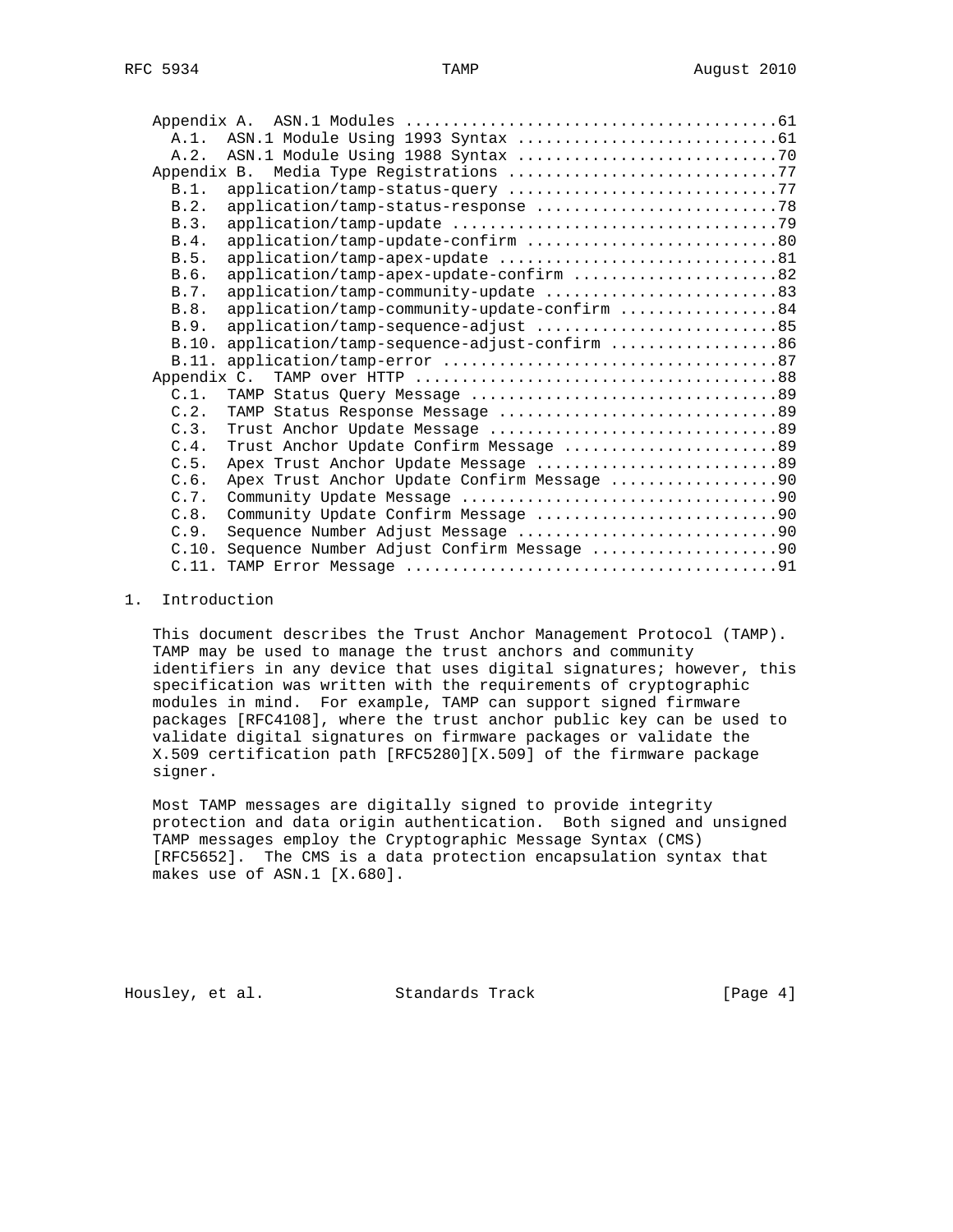This specification does not provide for confidentiality of TAMP messages. If confidentiality is required, then the communications environment that is used to transfer TAMP messages must provide it. This specification is intended to satisfy the protocol-related requirements expressed in "Trust Anchor Management Requirements" [TA-MGMT-REQS] and uses vocabulary from that document.

 TAMP messages may be exchanged in real time over a network, such as via HTTP as described in Appendix A, or may be stored and transferred using other means. TAMP exchanges consist of a request message that includes instructions for a trust anchor store and, optionally, a corresponding response message that reports the result of carrying out the instructions in the request. Response messages need not be propagated in all cases. For example, a GPS receiver may be unable to transmit a response and may instead use an attached display to indicate the results of processing a TAMP request.

#### 1.1. Terminology

 The key words "MUST", "MUST NOT", "REQUIRED", "SHALL", "SHALL NOT", "SHOULD", "SHOULD NOT", "RECOMMENDED", "MAY", and "OPTIONAL" in this document are to be interpreted as described in RFC 2119 [RFC2119].

1.2. Trust Anchors

 TAMP manages trust anchors. A trust anchor contains a public key that is used to validate digital signatures. TAMP recognizes three formats for representing trust anchor information: Certificate [RFC5280], TBSCertificate [RFC5280], and TrustAnchorInfo [RFC5914].

 All trust anchors are distinguished by the public key, and all trust anchors consist of the following components:

- o A public key signature algorithm identifier and associated public key, which MAY include parameters
- o A public key identifier

 Other information may appear in a trust anchor, including certification path processing controls and a human readable name.

 TAMP recognizes three types of trust anchors based on functionality: apex trust anchors, management trust anchors, and identity trust anchors.

 In addition to the information described above, apex trust anchors and management trust anchors that sign TAMP messages have an associated sequence number that is used for replay detection.

Housley, et al. Standards Track [Page 5]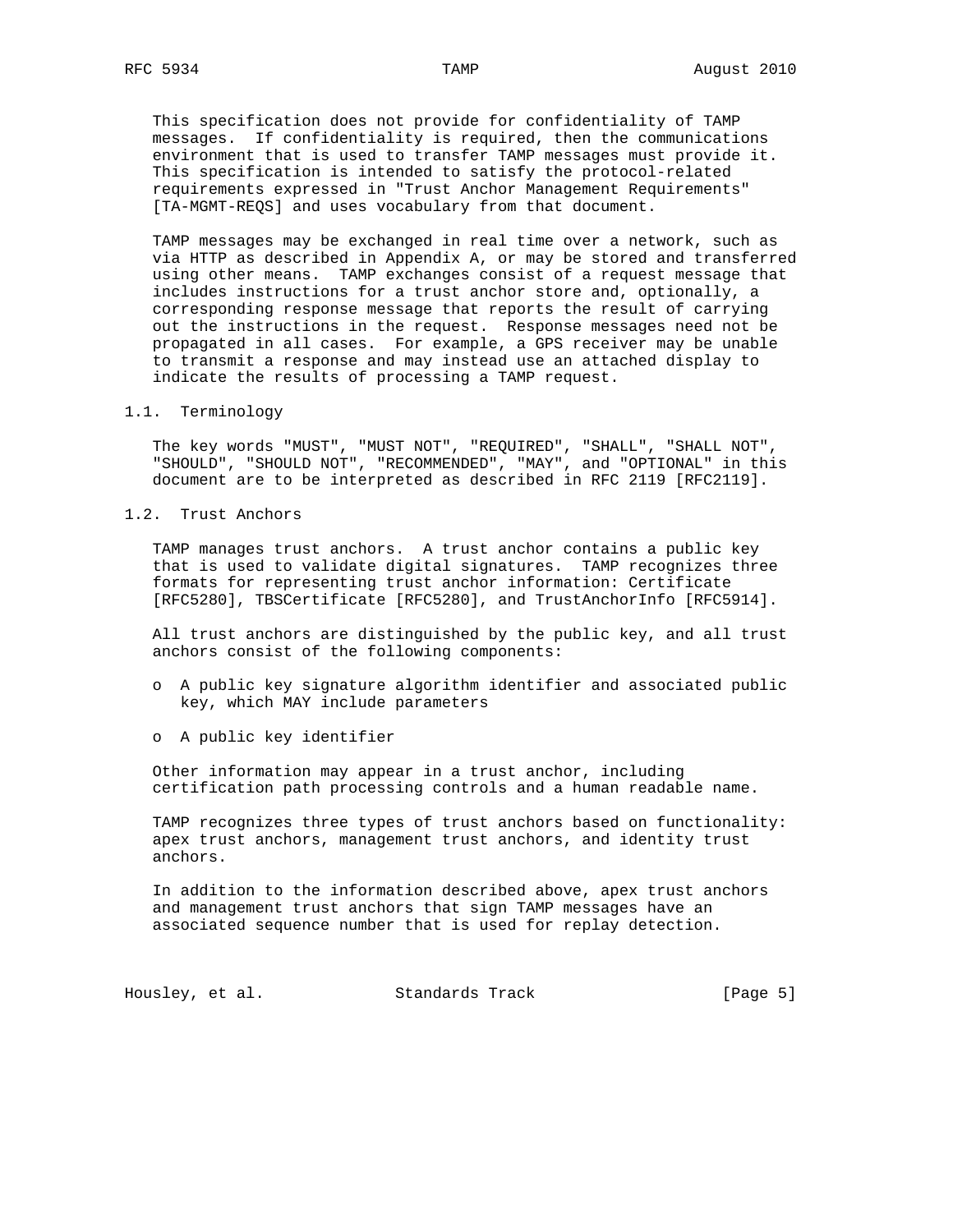The public key is used to name a trust anchor, and the public key identifier is used to identify the trust anchor as a signer of a particular object, such as a SignedData object or a public key certificate. This public key identifier can be stored with the trust anchor, or in most public key identifier assignment methods, it can be computed from the public key whenever needed.

 A trust anchor public key can be used in two different ways to support digital signature validation. In the first approach, the trust anchor public key is used directly to validate the digital signature. In the second approach, the trust anchor public key is used to validate an X.509 certification path, and then the subject public key in the final certificate in the certification path is used to validate the digital signature. When the second approach is employed, the certified public key may be used for things other than digital signature validation; the other possible actions are constrained by the key usage certificate extension.

 TAMP implementations MUST support validation of TAMP messages that are directly validated using a trust anchor. Support for TAMP messages validated using an X.509 certificate validated using a trust anchor, or using longer certification paths, is OPTIONAL. The CMS provides a location to carry X.509 certificates, and this facility can be used to transfer certificates to aid in the construction of the certification path.

### 1.2.1. Apex Trust Anchors

 Within the context of a single trust anchor store, one trust anchor is superior to all others. This trust anchor is referred to as the apex trust anchor. This trust anchor represents the ultimate authority over the trust anchor store. Much of this authority can be delegated to other trust anchors.

 The apex trust anchor private key is expected to be controlled by an entity with information assurance responsibility for the trust anchor store. The apex trust anchor is by definition unconstrained and therefore does not have explicit authorization information associated with it.

 Due to the special nature of the apex trust anchor, TAMP includes separate facilities to change it. In particular, TAMP includes a facility to securely replace the apex trust anchor. This action might be taken for one or more of the following reasons:

 o The crypto period for the apex trust anchor public/private key pair has come to an end

Housley, et al. Standards Track [Page 6]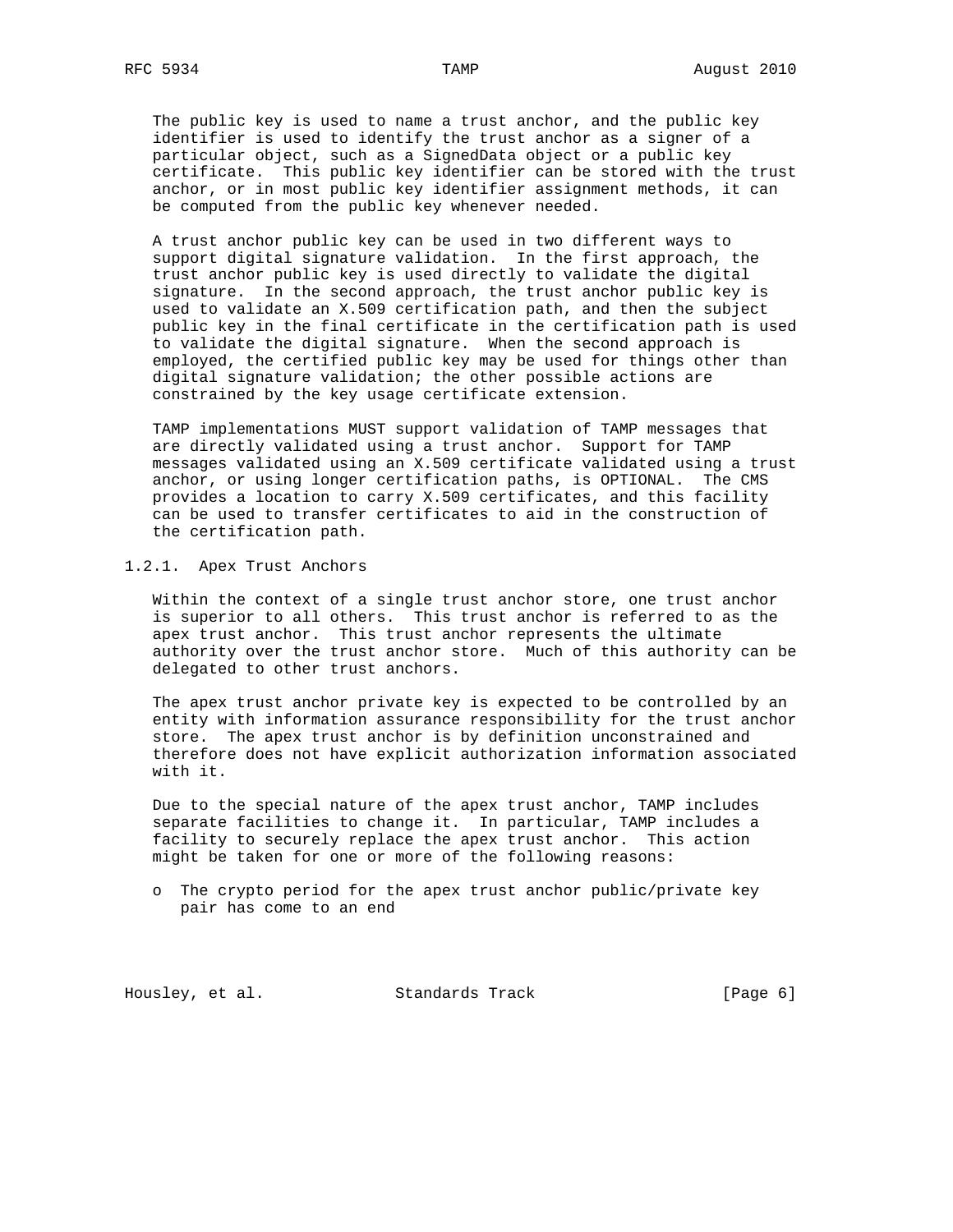- o The apex trust anchor private key is no longer available
- o The apex trust anchor public/private key pair needs to be revoked
- o The authority has decided to use a different digital signature algorithm or the same digital signature algorithm with different parameters, such as a different elliptic curve
- o The authority has decided to use a different key size
- o The authority has decided to transfer control to another authority

 To accommodate these requirements, the apex trust anchor MAY include two public keys. Whenever the apex trust anchor is updated, both public keys will be replaced. The first public key, called the operational public key, is used in the same manner as other trust anchors. Any type of TAMP message, including an Apex Trust Anchor Update message, can be validated with the operational public key. The second public key, called the contingency public key, can only be used to update the apex trust anchor. The contingency private key SHOULD be used at only one point in time; it is used only to sign an Apex Trust Anchor Update message that results in its own replacement (as well as the replacement of the operational public key). The contingency public key is distributed in encrypted form. When the contingency public key is used to validate an Apex Trust Anchor Update message, the symmetric key needed to decrypt the contingency public key is provided as part of the signed Apex Trust Anchor Update message that is to be verified with the contingency public key.

1.2.2. Management Trust Anchors

 Management trust anchors are used in the management of cryptographic modules. For example, the TAMP messages specified in this document are validated to a management trust anchor. Likewise, a signed firmware package as specified in [RFC4108] is validated to a management trust anchor.

1.2.3. Identity Trust Anchors

 Identity trust anchors are used to validate certification paths, and they represent the trust anchor for a public key infrastructure. They are most often used in the validation of certificates associated with non-management applications.

Housley, et al. Standards Track [Page 7]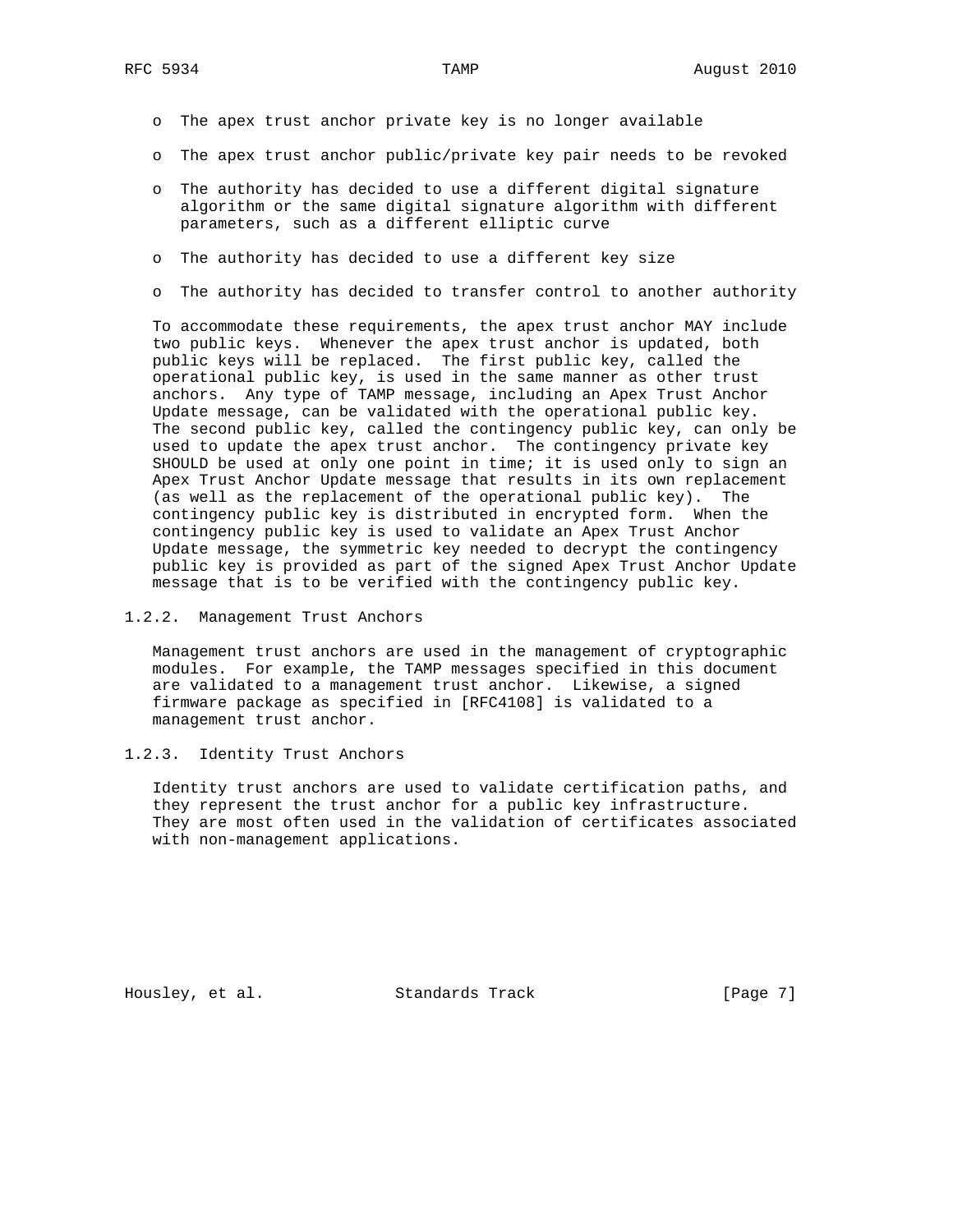# 1.3. Architectural Elements

 TAMP does not assume any particular architecture. However, TAMP REQUIRES the following architectural elements: a cryptographic module, a trust anchor store, TAMP protocol processing, and other application-specific protocol processing.

 A globally unique algorithm identifier MUST be assigned for each one way hash function, digital signature generation/validation algorithm, and symmetric key unwrapping algorithm that is implemented. To support CMS, an object identifier (OID) is assigned to name a one-way hash function, and another OID is assigned to name each combination of a one-way hash function when used with a digital signature algorithm. Similarly, certificates associate OIDs assigned to public key algorithms with subject public keys, and certificates make use of an OID that names both the one-way hash function and the digital signature algorithm for the certificate issuer digital signature. [RFC3279], [RFC3370], [RFC5753], and [RFC5754] provide OIDs for a number of commonly used algorithms; however, OIDs may be defined in later or different specifications.

#### 1.3.1. Cryptographic Module

The cryptographic module MUST include the following capabilities:

- o The cryptographic module SHOULD support the secure storage of a digital signature private key to sign TAMP responses and either a certificate containing the associated public key or a certificate designator. In the latter case, the certificate is stored elsewhere but is available to parties that need to validate cryptographic module digital signatures. The designator is a public key identifier.
- o The cryptographic module MUST support at least one one-way hash function, one digital signature validation algorithm, one digital signature generation algorithm, and, if contingency keys are supported, one symmetric key unwrapping algorithm. If only one one-way hash function is present, it MUST be consistent with the digital signature validation and digital signature generation algorithms. If only one digital signature validation algorithm is present, it MUST be consistent with the apex trust anchor operational public key. If only one digital signature generation algorithm is present, it MUST be consistent with the cryptographic module digital signature private key. These algorithms MUST be available for processing TAMP messages, including the content types defined in [RFC5652], and for validation of X.509

Housley, et al. Standards Track [Page 8]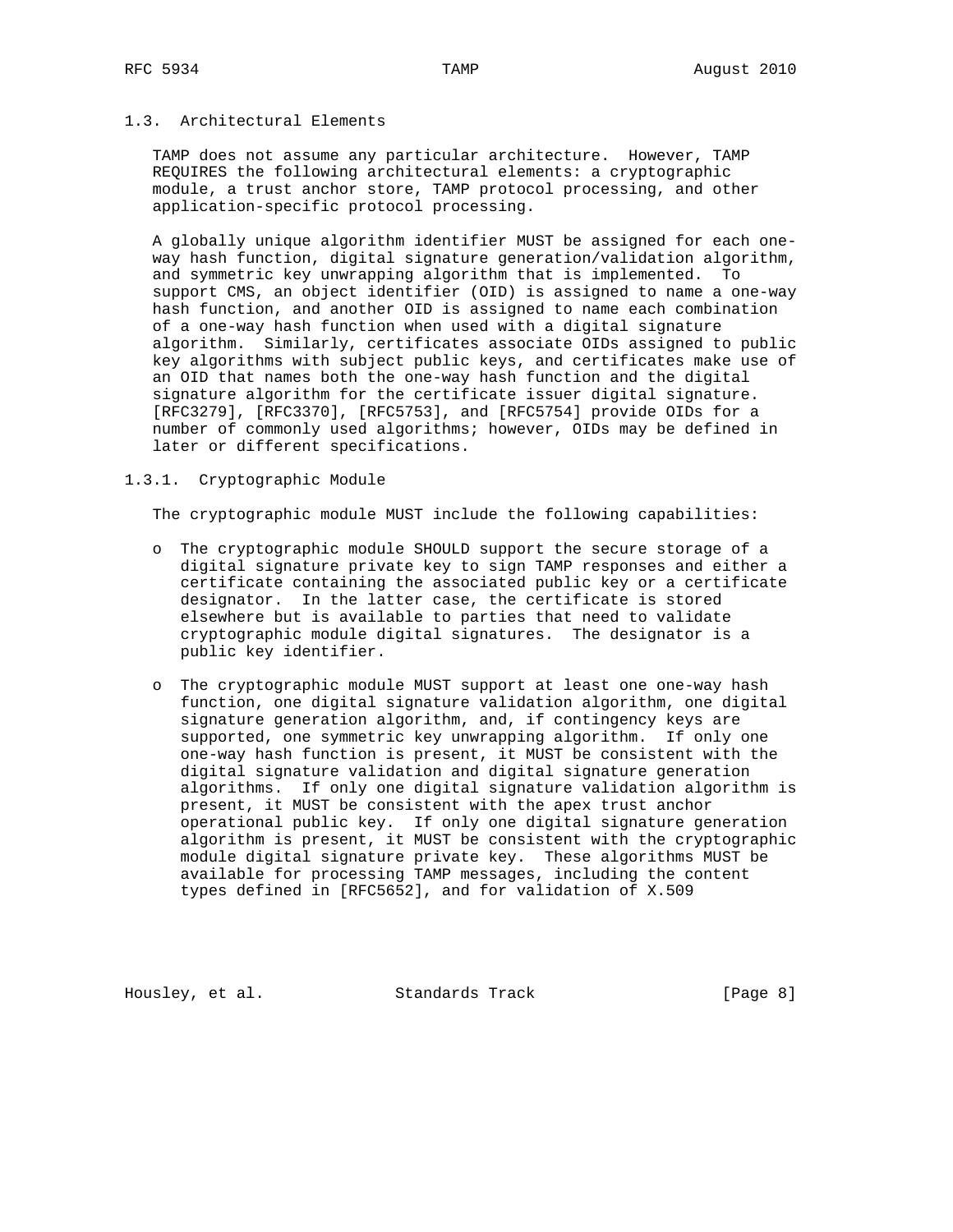certification paths. As with similar specifications, such as RFC 5280, this specification does not mandate support for any cryptographic algorithms. However, algorithm requirements may be imposed by specifications that use trust anchors managed via TAMP.

# 1.3.2. Trust Anchor Store

The trust anchor store MUST include the following capabilities:

- o Each trust anchor store MUST have a unique name. For example, a cryptographic module containing a single trust anchor store may be identified by a unique serial number with respect to other modules within the same family where the family is represented as an ASN.1 object identifier (OID) and the unique serial number is represented as a string of octets. Other means of establishing a unique name are also possible.
- o Each trust anchor store SHOULD have the capability to securely store one or more community identifiers. The community identifier is an OID, and it identifies a collection of cryptographic modules that can be the target of a single TAMP message or the intended recipients for a particular management message.
- o The trust anchor store SHOULD support the use of an apex trust anchor. If apex support is provided, the trust anchor store MUST support the secure storage of exactly one apex trust anchor. The trust anchor store SHOULD support the secure storage of at least one additional trust anchor. Each trust anchor MUST contain a unique public key. A public key MUST NOT appear more than once in a trust anchor store.
- o The trust anchor store MUST have the capability to securely store a sequence number for each trust anchor authorized to generate TAMP messages and be able to report the sequence number along with the key identifier of the trust anchor.
- 1.3.3. TAMP Processing Dependencies

TAMP processing MUST include the following capabilities:

 o TAMP processing MUST have a means of locating an appropriate trust anchor. Two mechanisms are available. The first mechanism is based on the public key identifier for digital signature verification, and the second mechanism is based on the trust anchor X.500 distinguished name and other X.509 certification path controls for certificate path discovery and validation. The first mechanism MUST be supported, but the second mechanism MAY be supported.

Housley, et al. Standards Track [Page 9]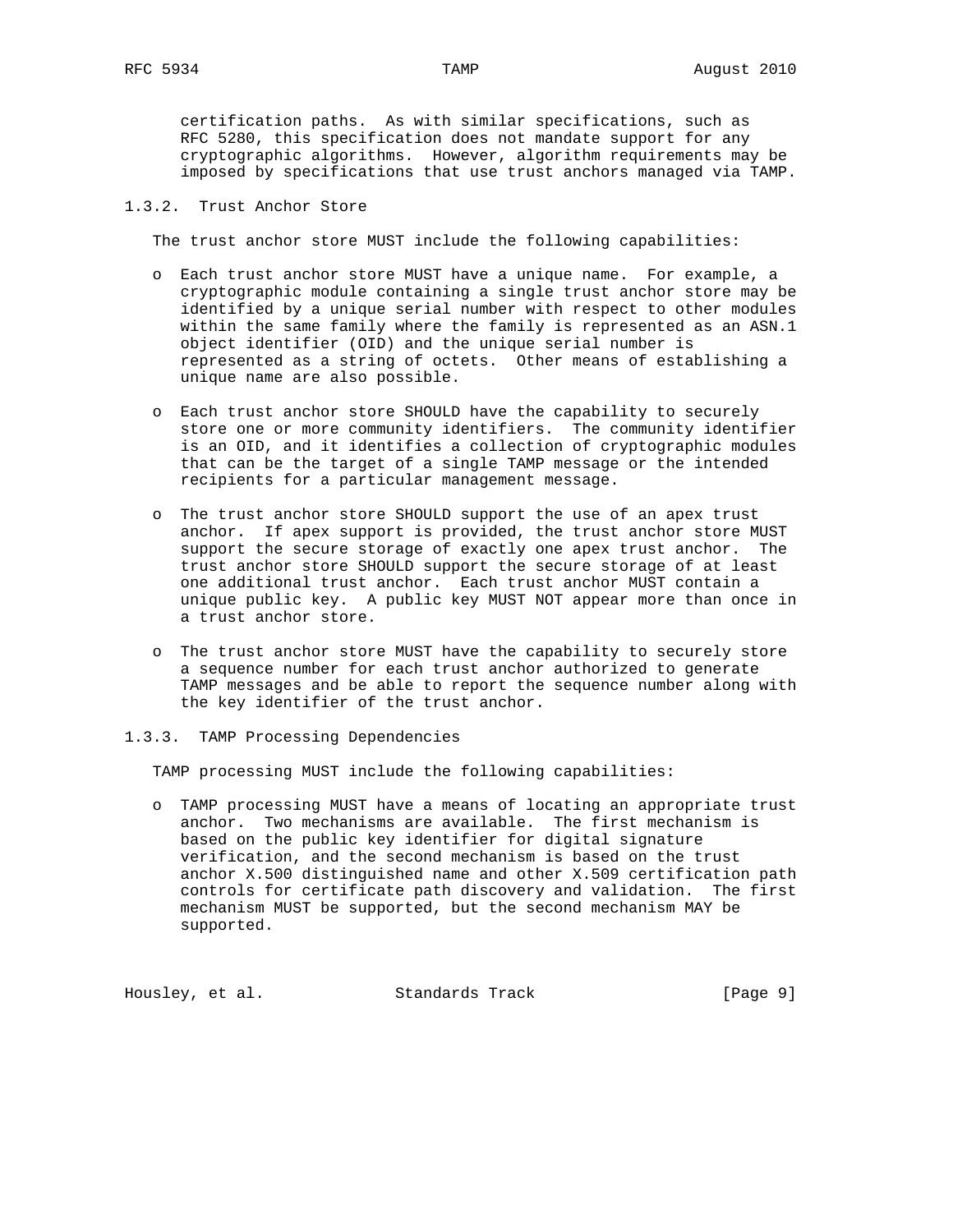- o TAMP processing MUST be able to invoke the digital signature validation algorithm using the public key held in secure storage for trust anchors.
- o TAMP processing MUST have read and write access to secure storage for sequence numbers associated with each TAMP message signer as described in Section 6.
- o TAMP processing MUST have read and write access to secure storage for trust anchors in order to update them. Update operations include adding trust anchors, removing trust anchors, and modifying trust anchors. Application-specific constraints MUST be securely stored with each management trust anchor as described in Section 1.3.4.
- o TAMP processing MUST have read access to secure storage for the community membership list, if any, to determine whether a targeted message ought to be accepted.
- o To implement the OPTIONAL community identifier update feature, TAMP processing MUST have read and write access to secure storage for the community membership list.
- o To generate signed confirmation messages, TAMP processing MUST be able to invoke the digital signature generation algorithm using the cryptographic module digital signature private key, and it MUST have read access to the cryptographic module certificate or its designator. TAMP uses X.509 certificates [RFC5280].
- o The TAMP processing MUST have read access to the trust anchor store unique name.
- 1.3.4. Application-Specific Protocol Processing

 The apex trust anchor and management trust anchors managed with TAMP can be used by the TAMP application. Other management applications MAY make use of all three types of trust anchors, but non-management applications SHOULD only make use of identity trust anchors. Applications MUST ensure that usage of a trust anchor is consistent with any constraints associated with the trust anchor. For example, if name constraints are associated with a trust anchor, certification paths that start with the trust anchor and contain certificates with names that violate the name constraints MUST be rejected.

 The application-specific protocol processing MUST be provided with the following services:

Housley, et al. Standards Track [Page 10]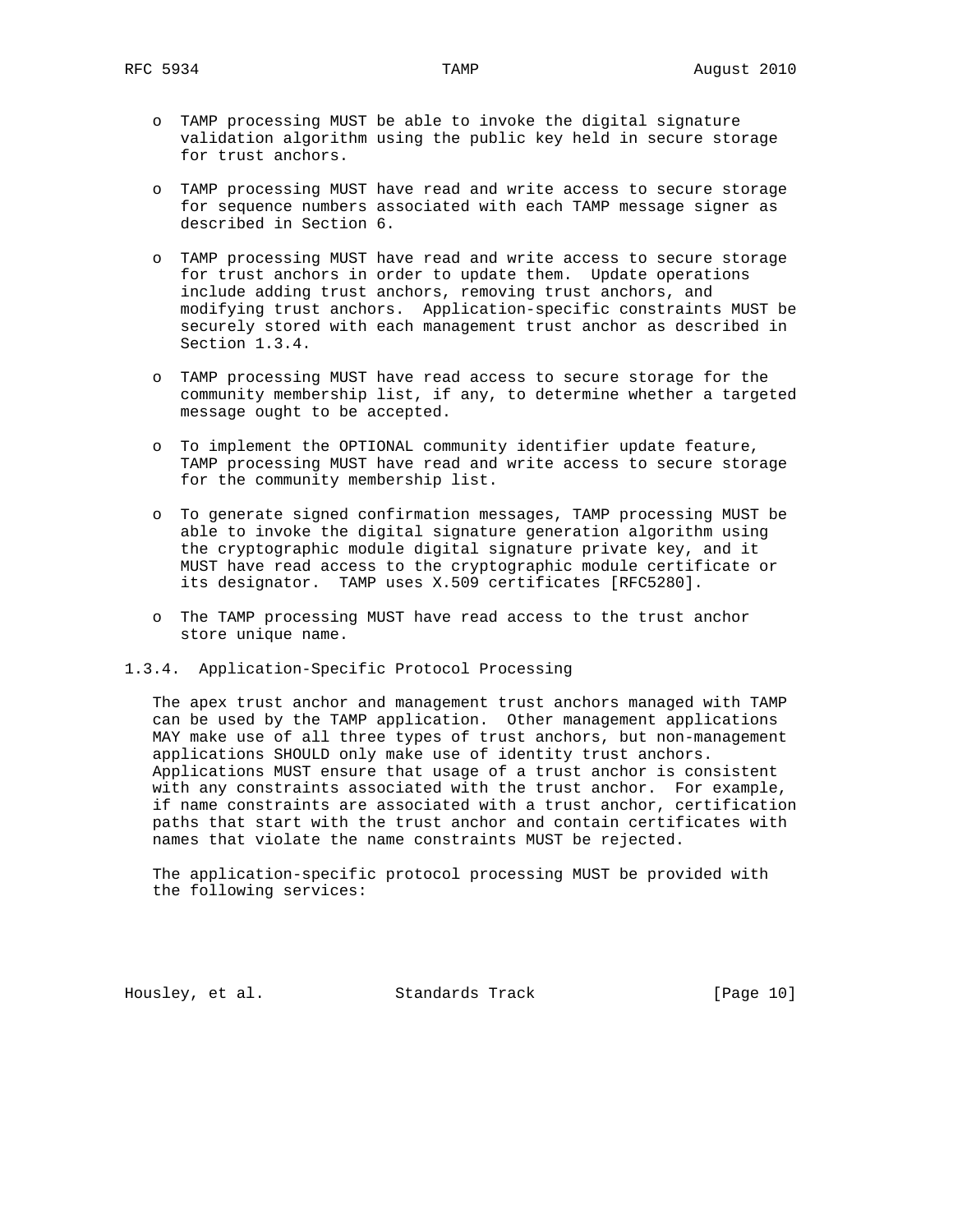- o The application-specific protocol processing MUST have a means of locating an appropriate trust anchor. Two mechanisms are available to applications. The first mechanism is based on the public key identifier for digital signature verification, and the second mechanism is based on the trust anchor X.500 distinguished name and other X.509 certification path controls for certificate path discovery and validation.
- o The application-specific protocol processing MUST be able to invoke the digital signature validation algorithm using the public key held in secure storage for trust anchors.
- o The application-specific protocol processing MUST have read access to data associated with trust anchors to ensure that constraints can be enforced appropriately. For example, an application MUST have read access to any name constraints associated with a TA to ensure that certification paths terminated by that TA do not include certificates issued to entities outside the TA manager designated namespace.
- o The application-specific protocol processing MUST have read access to secure storage for the community membership list, if any, to determine whether a targeted message ought to be accepted.
- o If the application-specific protocol requires digital signatures on confirmation messages or receipts, then the application specific protocol processing MUST be able to invoke the digital signature generation algorithm with the cryptographic module digital signature private key and its associated certificate or certificate designator. Digital signature generation MUST be controlled in a manner that ensures that the content type of signed confirmation messages or receipts is appropriate for the application-specific protocol processing.
- o The application-specific protocol processing MUST have read access to the trust anchor store unique name.

# 1.4. ASN.1 Encoding

 The CMS uses Abstract Syntax Notation One (ASN.1) [X.680]. ASN.1 is a formal notation used for describing data protocols, regardless of the programming language used by the implementation. Encoding rules describe how the values defined in ASN.1 will be represented for transmission. The Basic Encoding Rules (BER) [X.690] are the most widely employed rule set, but they offer more than one way to represent data structures. For example, definite-length encoding and indefinite-length encoding are supported. This flexibility is not desirable when digital signatures are used. As a result, the

Housley, et al. Standards Track [Page 11]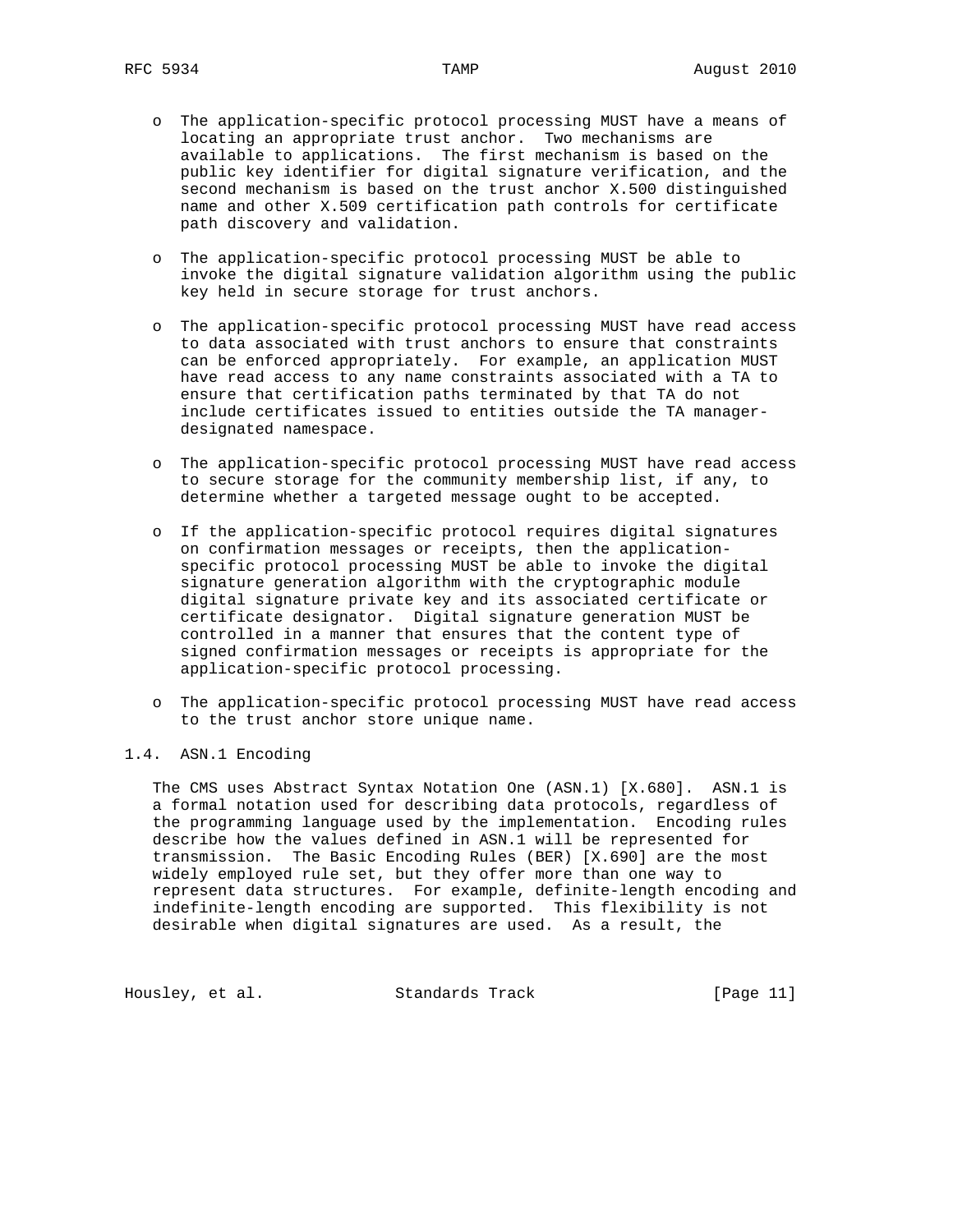Distinguished Encoding Rules (DER) [X.690] were invented. DER is a subset of BER that ensures a single way to represent a given value. For example, DER always employs definite-length encoding.

 Digitally signed structures MUST be encoded with DER. In other specifications, structures that are not digitally signed do not require DER, but in this specification, DER is REQUIRED for all structures. By always using DER, the TAMP processor will have fewer options to implement.

 ASN.1 is used throughout the text of this document for illustrative purposes. The authoritative source of ASN.1 for the structures defined in this document is Appendix A.

2. Cryptographic Message Syntax Profile

 TAMP makes use of signed and unsigned messages. The Cryptographic Message Syntax (CMS) is used in both cases. A digital signature is used to protect the message from undetected modification and provide data origin authentication. TAMP makes no general provision for encryption of content.

 CMS is used to construct a signed TAMP message. The CMS ContentInfo content type MUST always be present. For signed messages, ContentInfo MUST encapsulate the CMS SignedData content type; for unsigned messages, ContentInfo MUST encapsulate the TAMP message directly. The CMS SignedData content type MUST encapsulate the TAMP message. A unique content type identifier identifies the particular type of TAMP message. The CMS encapsulation of a signed TAMP message is summarized by:

```
 ContentInfo {
     contentType id-signedData, -- (1.2.840.113549.1.7.2)
      content SignedData
    }
    SignedData {
      version CMSVersion, -- Always set to 3
     digestAlgorithms DigestAlgorithmIdentifiers, -- Only one
      encapContentInfo EncapsulatedContentInfo,
 certificates CertificateSet, -- OPTIONAL signer certificates
 crls CertificateRevocationLists, -- OPTIONAL
     signerInfos SET OF SignerInfo -- Only one
    }
```
Housley, et al. Standards Track [Page 12]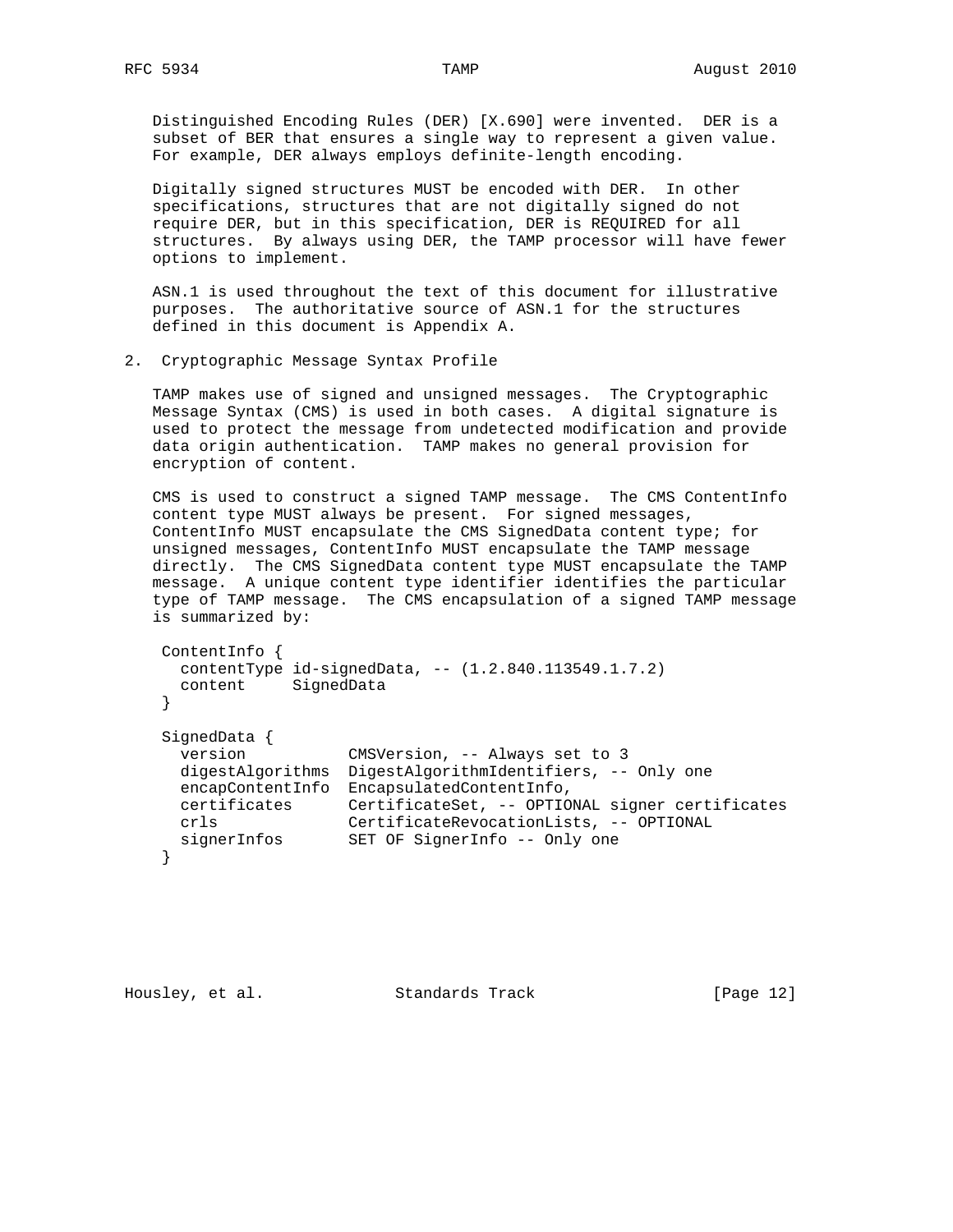```
 SignerInfo {
 version CMSVersion, -- Always set to 3
sid SignerIdentifier,
 digestAlgorithm DigestAlgorithmIdentifier,
signedAttrs SignedAttributes,
 -- REQUIRED in TAMP messages
     signatureAlgorithm SignatureAlgorithmIdentifier,
signature SignatureValue,
 unsignedAttrs UnsignedAttributes -- OPTIONAL; may only be
   } -- present in Apex Trust
                                  -- Anchor Update messages
   EncapsulatedContentInfo {
    eContentType OBJECT IDENTIFIER, -- Names TAMP message type
    eContent OCTET STRING -- Contains TAMP message
   }
```
 When a TAMP message is used to update the apex trust anchor, this same structure is used; however, the digital signature will be validated with either the apex trust anchor operational public key or the contingency public key. When the contingency public key is used, the symmetric key needed to decrypt the previously stored contingency public key is provided as a contingency-public-key-decrypt-key unsigned attribute. Section 4.5 of this document describes the Apex Trust Anchor Update message.

 CMS is also used to construct an unsigned TAMP message. The CMS ContentInfo structure MUST always be present, and it MUST be the outermost layer of encapsulation. A unique content type identifier identifies the particular TAMP message. The CMS encapsulation of an unsigned TAMP message is summarized by:

| ContentInfo $\{$ |              |                                                           |                          |
|------------------|--------------|-----------------------------------------------------------|--------------------------|
|                  |              | contentType OBJECT IDENTIFIER, -- Names TAMP message type |                          |
| content          | OCTET STRING |                                                           | -- Contains TAMP message |
|                  |              |                                                           |                          |

## 2.1. ContentInfo

 CMS requires the outermost encapsulation to be ContentInfo [RFC5652]. The fields of ContentInfo are used as follows:

 o contentType indicates the type of the associated content, and for TAMP, the encapsulated type is either SignedData or the content type identifier associated with an unsigned TAMP message. When the id-signedData (1.2.840.113549.1.7.2) object identifier is present in this field, then a signed TAMP message is in the content. Otherwise, an unsigned TAMP message is in the content.

Housley, et al. Standards Track [Page 13]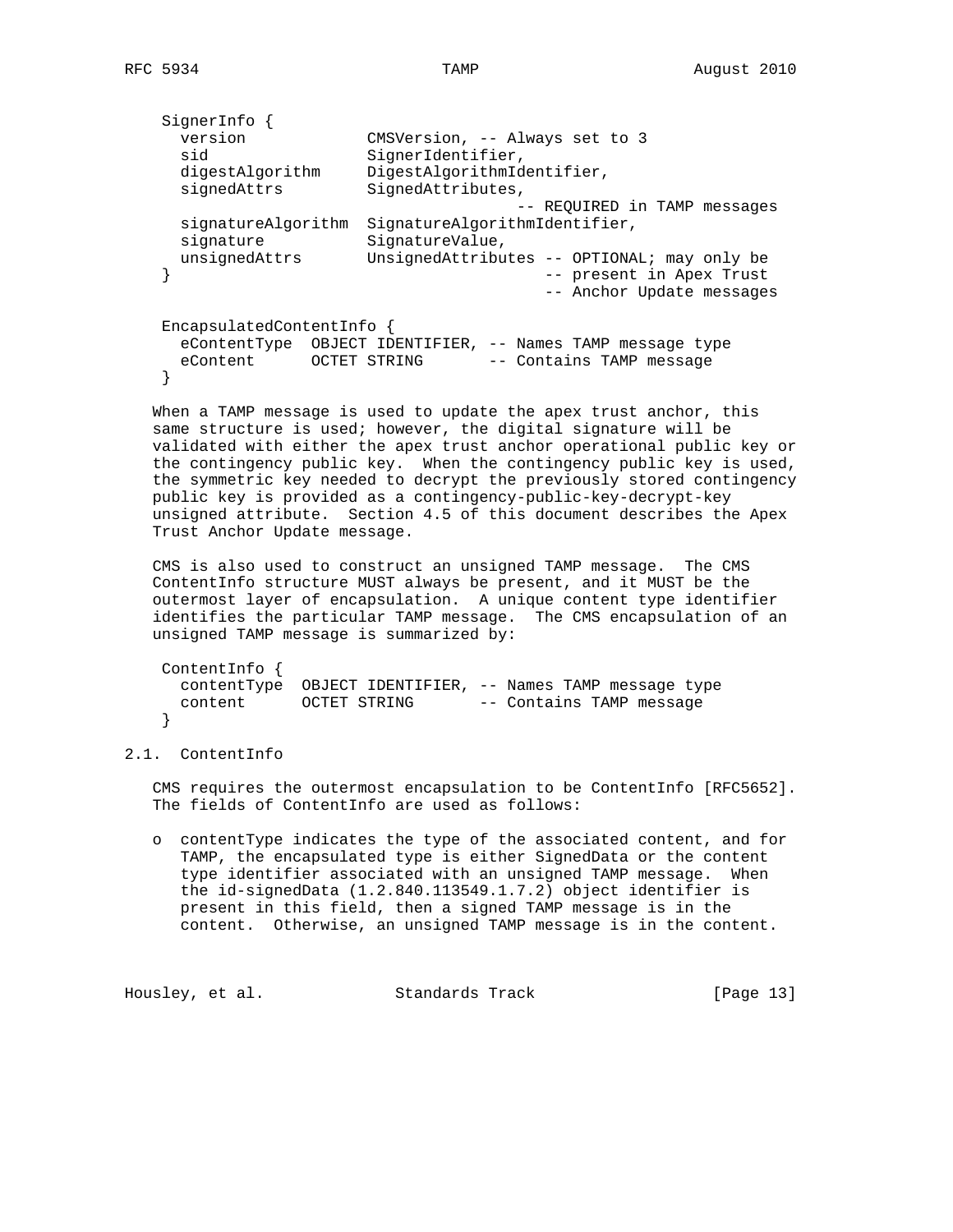o content holds the content, and for TAMP, the content is either a SignedData content or an unsigned TAMP message.

2.2. SignedData Info

 The SignedData content type [RFC5652] contains the signed TAMP message and a digital signature value; the SignedData content type MAY also contain the certificates needed to validate the digital signature. The fields of SignedData are used as follows:

- o version is the syntax version number, and for TAMP, the version number MUST be set to 3.
- o digestAlgorithms is a collection of one-way hash function identifiers, and for TAMP, it contains a single one-way hash function identifier. The one-way hash function employed by the TAMP message originator in generating the digital signature MUST be present.
- o encapContentInfo is the signed content, consisting of a content type identifier and the content itself. The use of the EncapsulatedContentInfo type is discussed further in Section 2.2.2.
- o certificates is an OPTIONAL collection of certificates. It MAY be omitted, or it MAY include the X.509 certificates needed to construct the certification path of the TAMP message originator. For TAMP messages sent to a trust anchor store where an apex trust anchor or management trust anchor is used directly to validate the TAMP message digital signature, this field SHOULD be omitted. When an apex trust anchor or management trust anchor is used to validate an X.509 certification path [RFC5280], and the subject public key from the final certificate in the certification path is used to validate the TAMP message digital signature, the certificate of the TAMP message originator SHOULD be included, and additional certificates to support certification path construction MAY be included. For TAMP messages sent by a trust anchor store, this field SHOULD include only the signer's certificate or should be omitted. A TAMP message recipient MUST NOT reject a valid TAMP message that contains certificates that are not needed to validate the digital signature. PKCS#6 extended certificates [PKCS#6] and attribute certificates (either version 1 or version 2) [RFC5755] MUST NOT be included in the set of certificates; these certificate formats are not used in TAMP. Certification authority (CA) certificates and end entity certificates MUST conform to the profiles defined in [RFC5280].

Housley, et al. Standards Track [Page 14]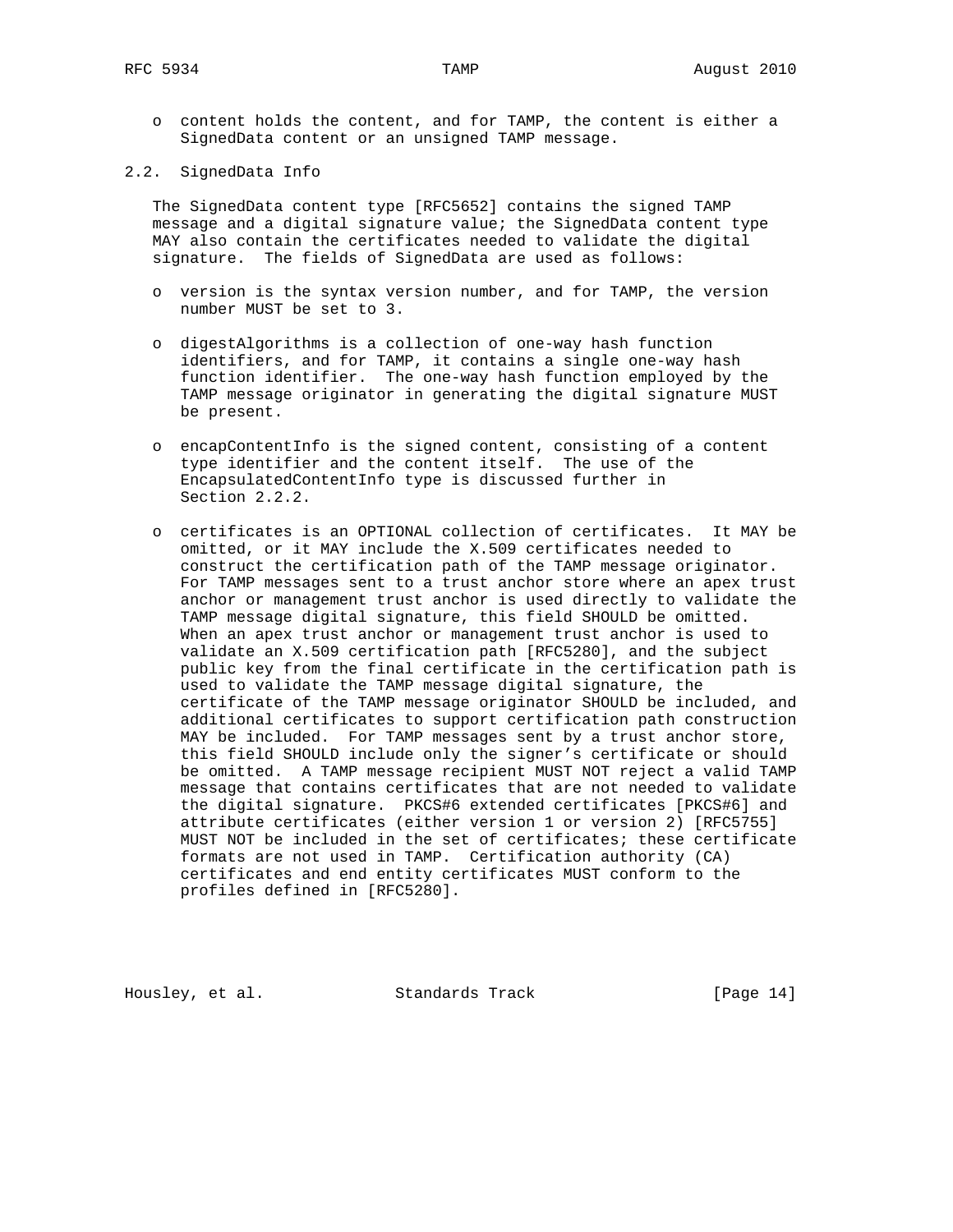- o crls is an OPTIONAL collection of certificate revocation lists (CRLs).
- o signerInfos is a collection of per-signer information, and for TAMP, the collection MUST contain exactly one SignerInfo. The use of the SignerInfo type is discussed further in Section 2.2.1.

2.2.1. SignerInfo

 The TAMP message originator is represented in the SignerInfo type. The fields of SignerInfo are used as follows:

- o version is the syntax version number. With TAMP, the version MUST be set to 3.
- o sid identifies the TAMP message originator's public key. The subjectKeyIdentifier alternative is always used with TAMP, which identifies the public key directly. When the public key is included in a TrustAnchorInfo object, this identifier is included in the keyId field. When the public key is included in a Certificate or TBSCertificate, this identifier is included in the subjectKeyIdentifier certificate extension.
- o digestAlgorithm identifies the one-way hash function, and any associated parameters, used by the TAMP message originator. It MUST contain the one-way hash functions employed by the originator. This message digest algorithm identifier MUST match the one carried in the digestAlgorithms field in SignedData. The message digest algorithm identifier is carried in two places to facilitate stream processing by the receiver.
- o signedAttrs is an OPTIONAL set of attributes that are signed along with the content. The signedAttrs are OPTIONAL in the CMS, but signedAttrs is REQUIRED for all signed TAMP messages. The SET OF Attribute MUST be encoded with the Distinguished Encoding Rules (DER) [X.690]. Section 2.2.3 of this document lists the signed attributes that MUST be included in the collection. Other signed attributes MAY be included, but any unrecognized signed attributes MUST be ignored.
- o signatureAlgorithm identifies the digital signature algorithm, and any associated parameters, used by the TAMP message originator to generate the digital signature.
- o signature is the digital signature value generated by the TAMP message originator.

Housley, et al. Standards Track [Page 15]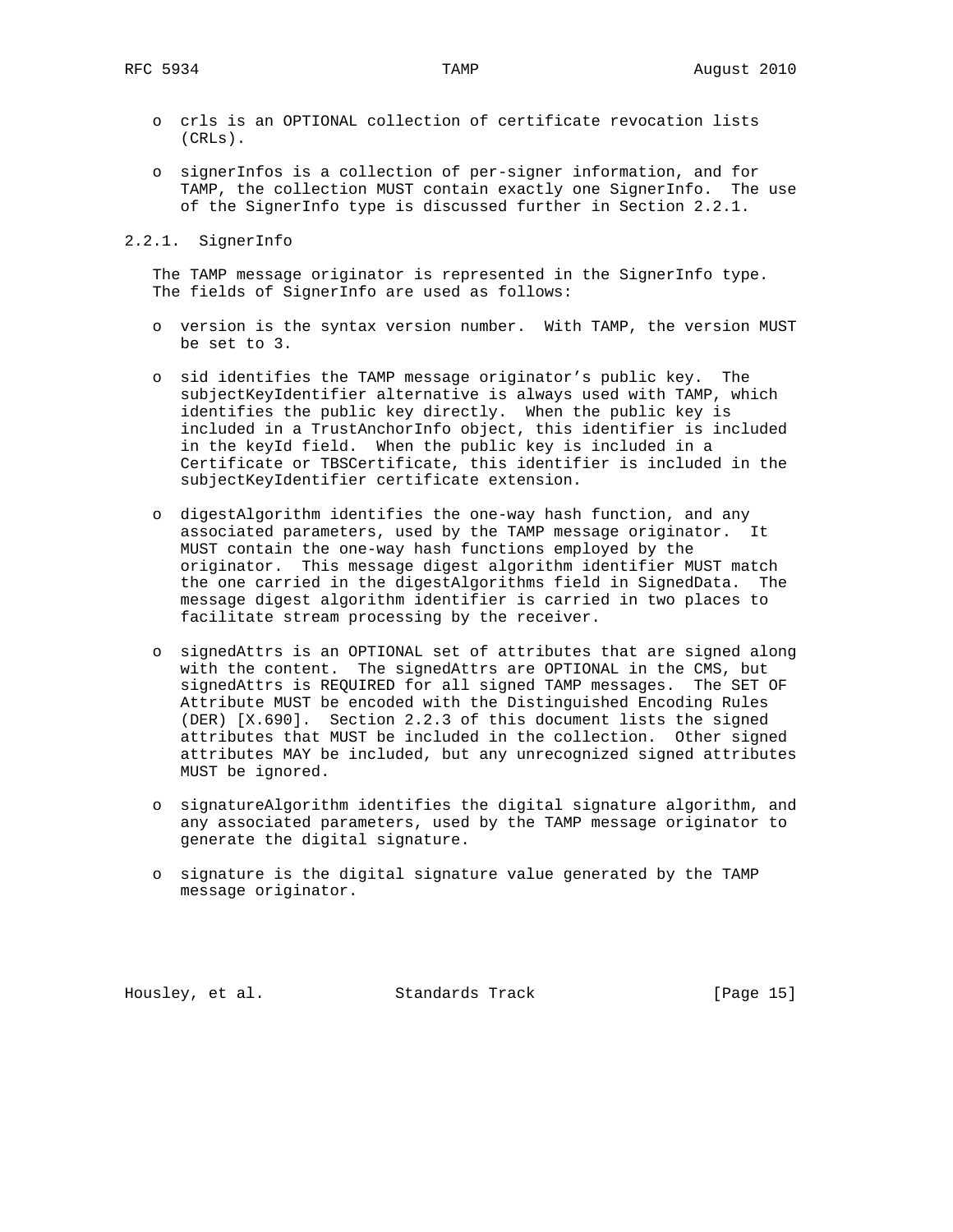o unsignedAttrs is an OPTIONAL set of attributes that are not signed. For TAMP, this field is usually omitted. It is present only in Apex Trust Anchor Update messages that are to be validated using the apex trust anchor contingency public key. In this case, the SET OF Attribute MUST include the symmetric key needed to decrypt the contingency public key in the contingency-public-key decrypt-key unsigned attribute. Section 2.2.4 of this document describes this unsigned attribute.

## 2.2.2. EncapsulatedContentInfo

 The EncapsulatedContentInfo structure contains the TAMP message. The fields of EncapsulatedContentInfo are used as follows:

- o eContentType is an object identifier that uniquely specifies the content type, and for TAMP, the value identifies the TAMP message. The list of TAMP message content types is provided in Section 4.
- o eContent is the TAMP message, encoded as an octet string. In general, the CMS does not require the eContent to be DER-encoded before constructing the octet string. However, TAMP messages MUST be DER-encoded.

## 2.2.3. Signed Attributes

 The TAMP message originator MUST digitally sign a collection of attributes along with the TAMP message. Each attribute in the collection MUST be DER-encoded. The syntax for attributes is defined in [RFC5912].

 Each of the attributes used with this CMS profile has a single attribute value. Even though the syntax is defined as a SET OF AttributeValue, there MUST be exactly one instance of AttributeValue present.

 The SignedAttributes syntax within SignerInfo is defined as a SET OF Attribute. The SignedAttributes MUST include only one instance of any particular attribute. TAMP messages that violate this rule MUST be rejected as malformed.

 The TAMP message originator MUST include the content-type and message-digest attributes. The TAMP message originator MAY also include the binary-signing-time attribute.

Housley, et al. Standards Track [Page 16]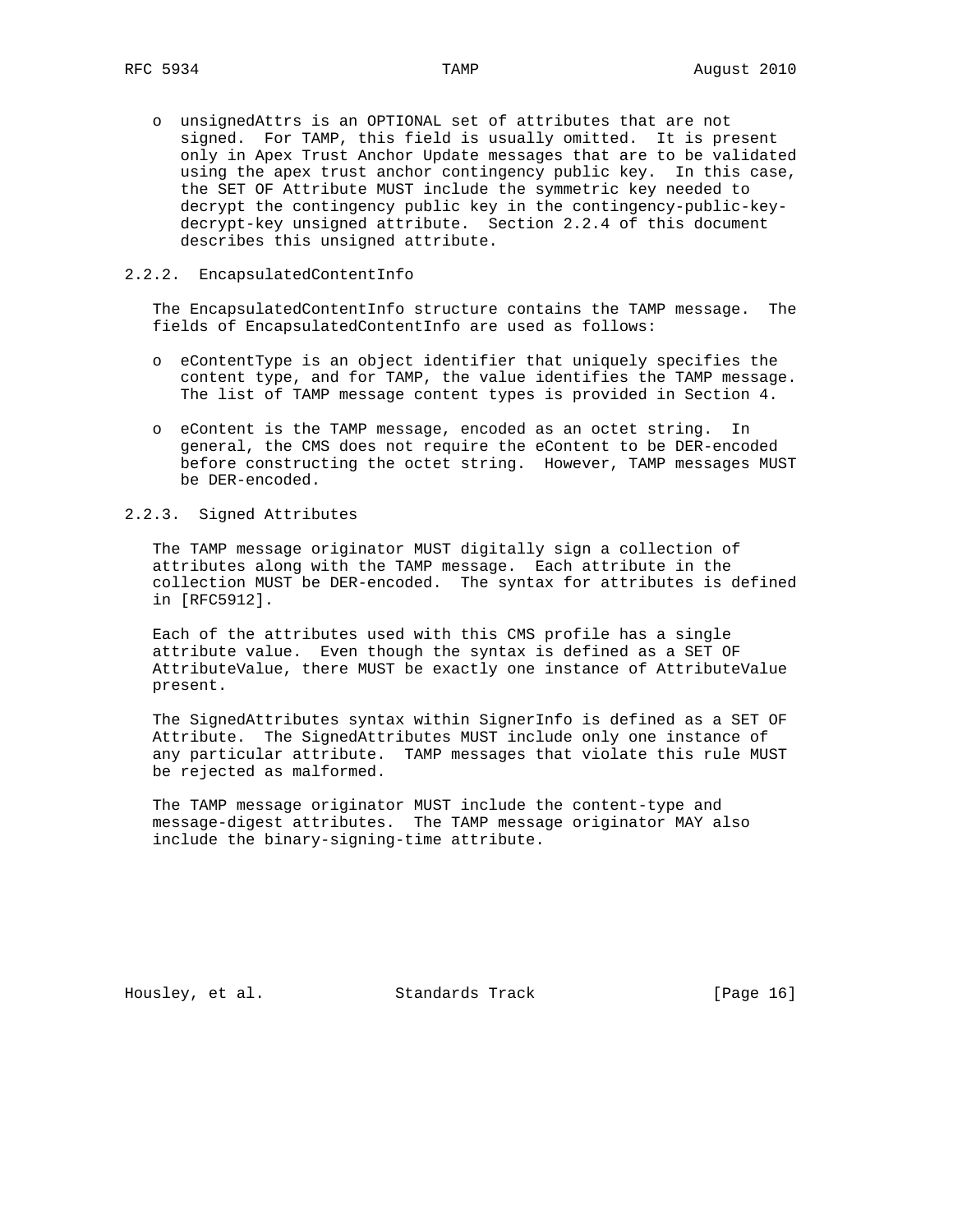The TAMP message originator MAY include any other attribute that it deems appropriate. The intent is to allow additional signed attributes to be included if a future need is identified. This does not cause an interoperability concern because unrecognized signed attributes MUST be ignored.

 The following summarizes the signed attribute requirements for TAMP messages:

- o content-type MUST be supported.
- o message-digest MUST be supported.
- o binary-signing-time MAY be supported. When present, it is generally ignored by the recipient.
- o other attributes MAY be supported. Unrecognized attributes MUST be ignored by the recipient.

#### 2.2.3.1. Content-Type Attribute

 The TAMP message originator MUST include a content-type attribute; it is an object identifier that uniquely specifies the content type. Section 11.1 of [RFC5652] defines the content-type attribute. For TAMP, the value identifies the TAMP message. The list of TAMP message content types and their identifiers is provided in Section 4.

 A content-type attribute MUST contain the same object identifier as the content type contained in the EncapsulatedContentInfo.

2.2.3.2. Message-Digest Attribute

 The TAMP message originator MUST include a message-digest attribute, having as its value the output of a one-way hash function computed on the TAMP message that is being signed. Section 11.2 of [RFC5652] defines the message-digest attribute.

2.2.3.3. Binary-Signing-Time Attribute

 The TAMP message originator MAY include a binary-signing-time attribute, specifying the time at which the digital signature was applied to the TAMP message. The binary-signing-time attribute is defined in [RFC4049].

 No processing of the binary-signing-time attribute is REQUIRED of a TAMP message recipient; however, the binary-signing-time attribute MAY be included by the TAMP message originator as a form of message identifier.

Housley, et al. Standards Track [Page 17]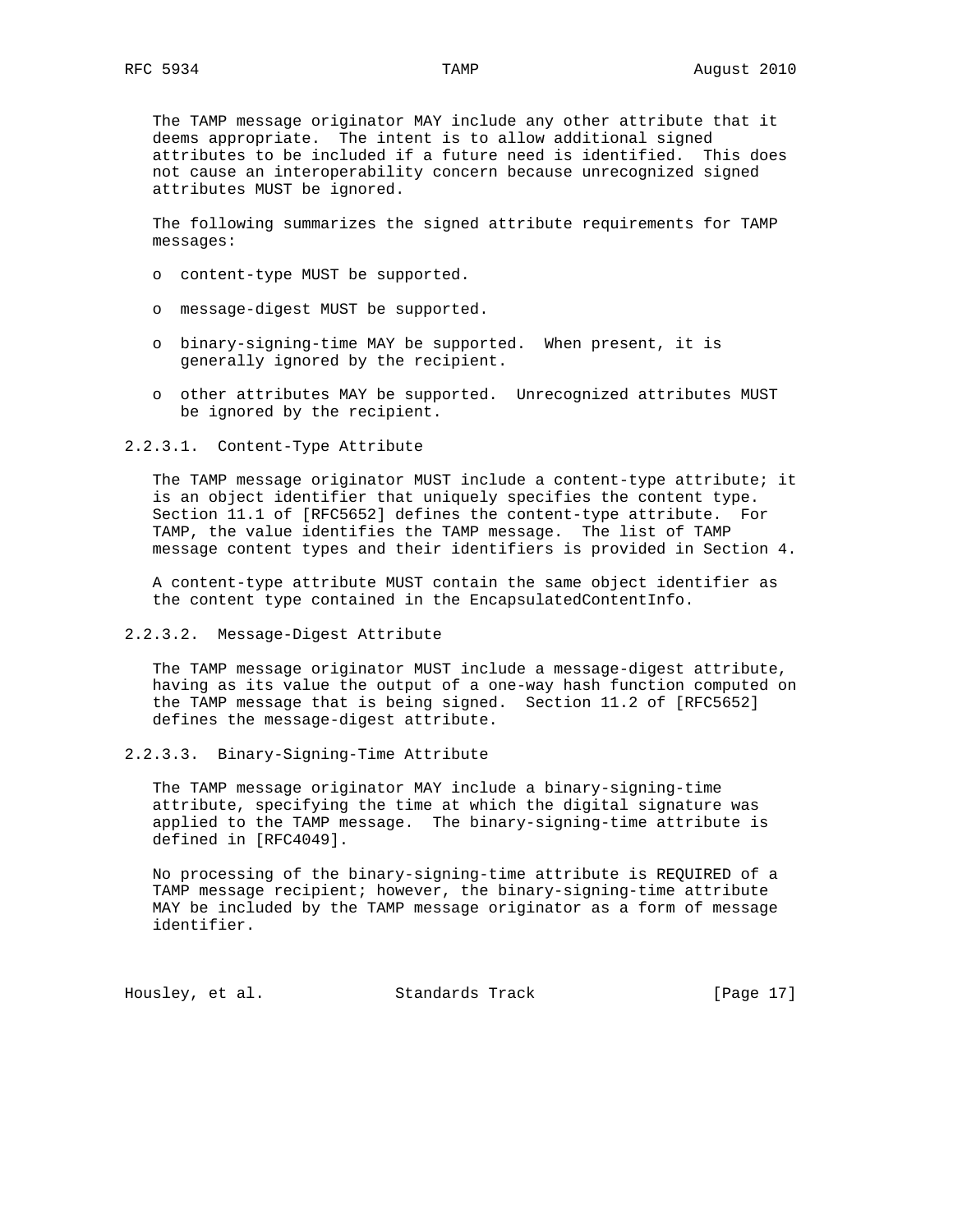### 2.2.4. Unsigned Attributes

 For TAMP, unsigned attributes are usually omitted. An unsigned attribute is present only in Apex Trust Anchor Update messages that are to be validated by the apex trust anchor contingency public key. In this case, the symmetric key to decrypt the previous contingency public key is provided in the contingency-public-key-decrypt-key unsigned attribute. This attribute MUST be supported, and it is described in Section 2.2.4.1.

 The TAMP message originator SHOULD NOT include other unsigned attributes, and any unrecognized unsigned attributes MUST be ignored.

 The UnsignedAttributes syntax within SignerInfo is defined as a SET OF Attribute. The UnsignedAttributes MUST include only one instance of any particular attribute. TAMP messages that violate this rule MUST be rejected as malformed.

#### 2.2.4.1. Contingency-Public-Key-Decrypt-Key Attribute

 The contingency-public-key-decrypt-key attribute provides the plaintext symmetric key needed to decrypt the previously distributed apex trust anchor contingency public key. The symmetric key MUST be useable with the symmetric algorithm used to previously encrypt the contingency public key.

 The contingency-public-key-decrypt-key attribute has the following syntax:

 contingency-public-key-decrypt-key ATTRIBUTE ::= { WITH SYNTAX PlaintextSymmetricKey SINGLE VALUE TRUE ID id-aa-TAMP-contingencyPublicKeyDecryptKey }

 id-aa-TAMP-contingencyPublicKeyDecryptKey OBJECT IDENTIFIER ::= { id-attributes 63 }

PlaintextSymmetricKey ::= OCTET STRING

3. Trust Anchor Formats

 TAMP recognizes three formats for representing trust anchor information within the protocol itself: Certificate [RFC5280], TBSCertificate [RFC5280], and TrustAnchorInfo [RFC5914]. The TrustAnchorChoice structure, defined in [RFC5914], is used to select one of these options.

Housley, et al. Standards Track [Page 18]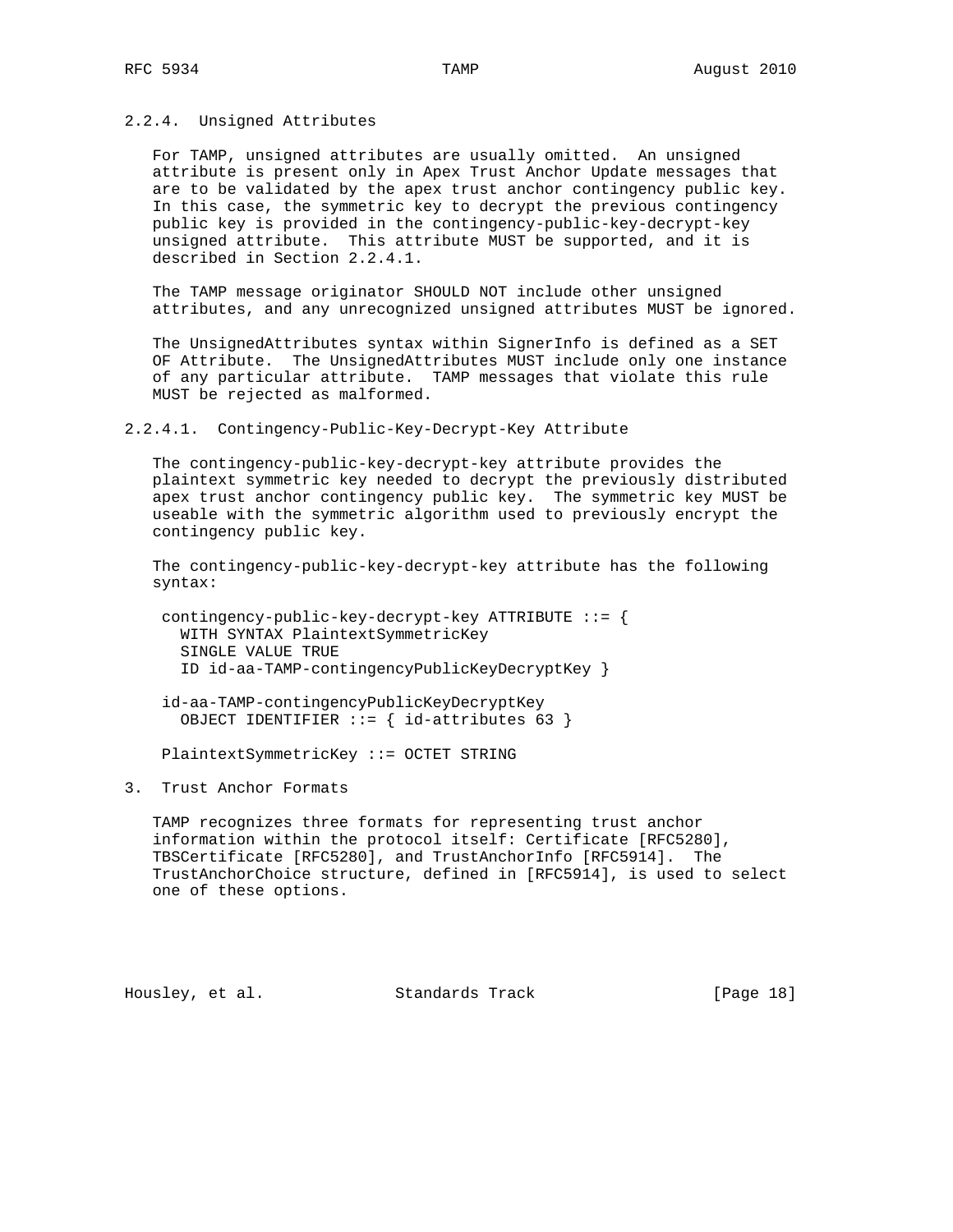TrustAnchorChoice ::= CHOICE { certificate Certificate, tbsCert [1] EXPLICIT TBSCertificate, taInfo [2] EXPLICIT TrustAnchorInfo }

 The Certificate structure is commonly used to represent trust anchors. Certificates include a signature, which removes the ability for relying parties to customize the information within the structure itself. TBSCertificate contains all of the information of the Certificate structure except for the signature, enabling tailoring of the information. TrustAnchorInfo is intended to serve as a minimalist representation of trust anchor information for scenarios where storage or bandwidth is highly constrained.

 Implementations are not required to support all three options. The unsupportedTrustAnchorFormat error code should be indicated when generating a TAMPError due to receipt of an unsupported trust anchor format.

4. Trust Anchor Management Protocol Messages

 TAMP makes use of signed and unsigned messages. The CMS is used in both cases. An object identifier is assigned to each TAMP message type, and this object identifier is used as a content type in the CMS.

 TAMP specifies eleven message types. The following provides the content type identifier for each TAMP message type, and it indicates whether a digital signature is required. If the following indicates that the TAMP message MUST be signed, then implementations MUST reject a message of that type that is not signed.

- o The TAMP Status Query message MUST be signed. It uses the following object identifier: { id-tamp 1 }.
- o The TAMP Status Response message SHOULD be signed. It uses the following object identifier: { id-tamp 2 }.
- o The Trust Anchor Update message MUST be signed. It uses the following object identifier: { id-tamp 3 }.
- o The Trust Anchor Update Confirm message SHOULD be signed. It uses the following object identifier: { id-tamp 4 }.
- o The Apex Trust Anchor Update message MUST be signed. It uses the following object identifier: { id-tamp 5 }.

Housley, et al. Standards Track [Page 19]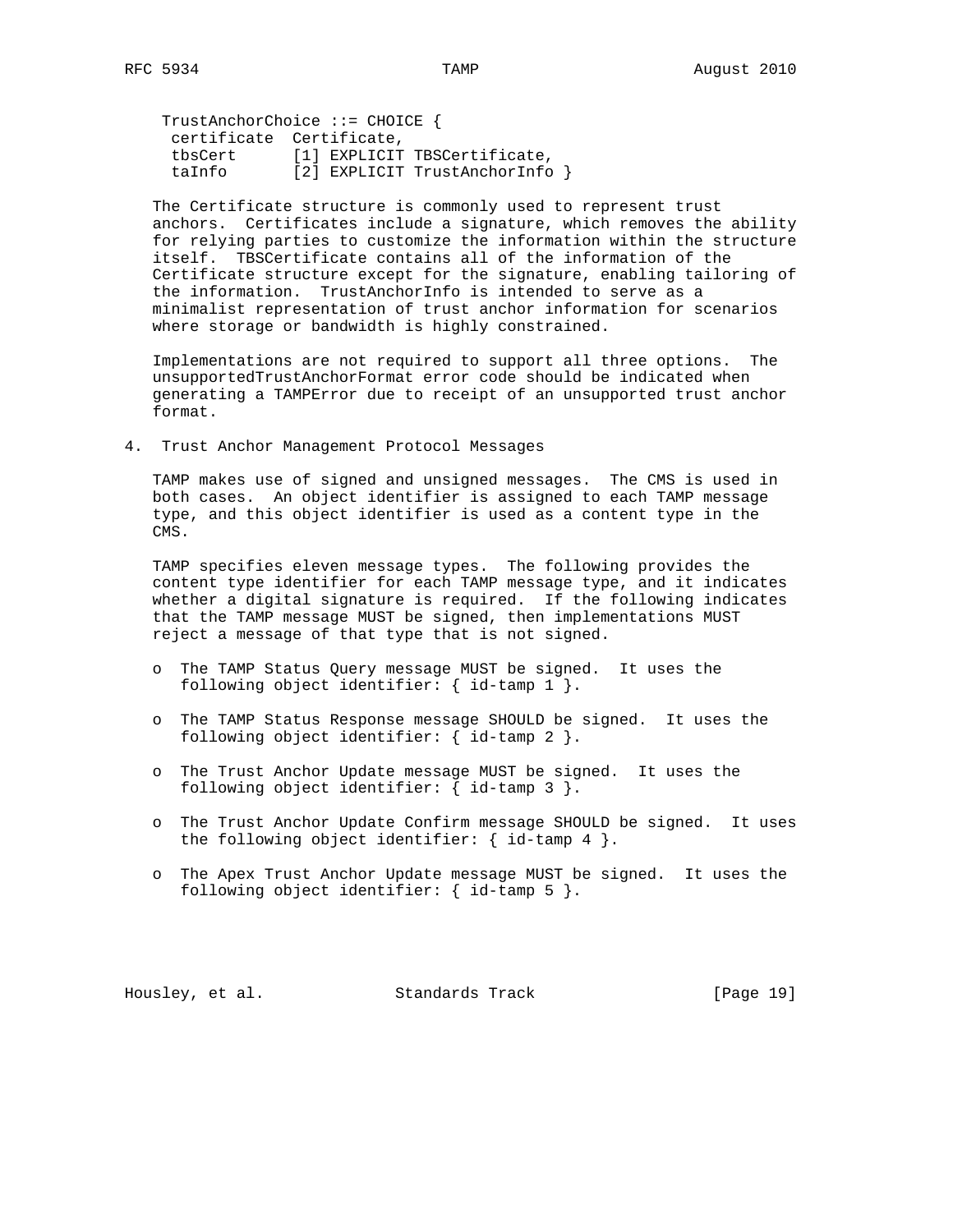- o The Apex Trust Anchor Update Confirm message SHOULD be signed. It uses the following object identifier: { id-tamp  $6$  }.
- o The Community Update message MUST be signed. It uses the following object identifier: { id-tamp 7 }.
- o The Community Update Confirm message SHOULD be signed. It uses the following object identifier:  $\{ id$ -tamp 8  $\}.$
- o The Sequence Number Adjust MUST be signed. It uses the following object identifier: { id-tamp 10 }.
- o The Sequence Number Adjust Confirm message SHOULD be signed. It uses the following object identifier:  $\{ id$ -tamp 11  $\}.$
- o The TAMP Error message SHOULD be signed. It uses the following object identifier: { id-tamp 9 }.

 Trust anchor managers generate TAMP Status Query, Trust Anchor Update, Apex Trust Anchor Update, Community Update, and Sequence Number Adjust messages. Trust anchor stores generate TAMP Status Response, Trust Anchor Update Confirm, Apex Trust Anchor Update Confirm, Community Update Confirm, Sequence Number Adjust Confirm, and TAMP Error messages.

 Support for Trust Anchor Update messages is REQUIRED. Support for all other message formats is RECOMMENDED. Implementations that support the HTTP binding described in Appendix C MUST additionally support Trust Anchor Update Confirm and TAMP Error messages and MAY support 0 or more of the following pairs of messages: TAMP Status Query and TAMP Status Query Response; Apex Trust Anchor Update and Apex Trust Anchor Update Confirm; Community Update and Community Update Confirm; Sequence Number Adjust and Sequence Number Adjust Confirm. Implementations that operate in a disconnected manner MUST NOT assume a response will be received from each consumer of a TAMP message.

 A typical interaction between a trust anchor manager and a trust anchor store will follow the message flow shown in Figure 1. Figure 1 does not illustrate a flow where an error occurs.

Housley, et al. Standards Track [Page 20]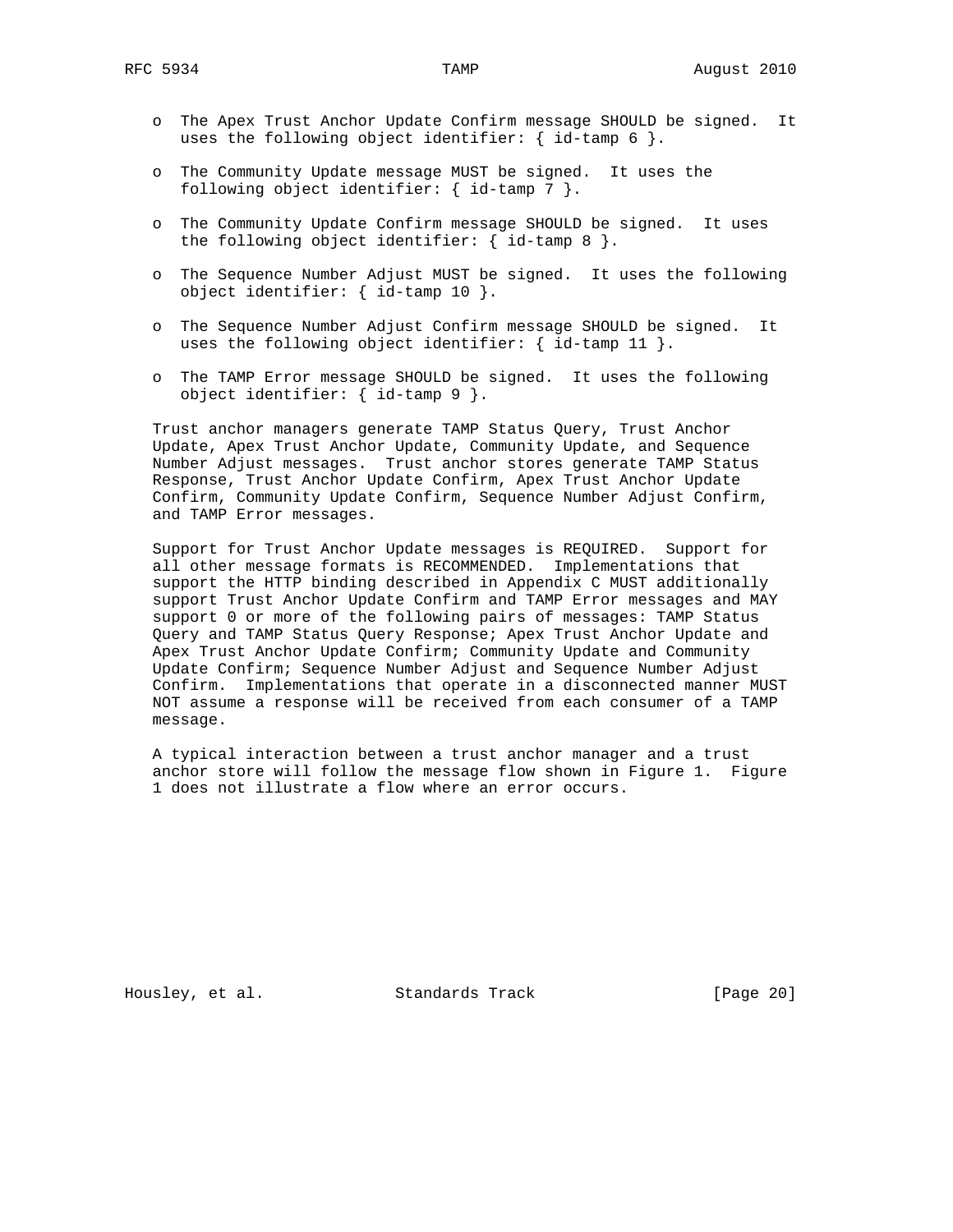+---------+ +----------+ | | Trust Anchor Status Query | | | |------------------------------->| | | | | | | | Trust Anchor Status Response | | | Trust |<-------------------------------| Trust | | Anchor | | Anchor | Manager | Trust Anchor Update | Store | |------------------------------->| | | | | | Trust Anchor Update Confirm | |<-------------------------------| | | | | | +---------+ +----------+

Figure 1. Typical TAMP Message Flow

 Each TAMP query and update message includes an indication of the type of response that is desired. The response can either be terse or verbose. All trust anchor stores MUST support both the terse and verbose responses and SHOULD generate a response of the type indicated in the corresponding request. TAMP response processors MUST support processing of both terse and verbose responses.

 Trust anchor stores SHOULD be able to process and properly act upon the valid payload of the TAMP Status Query message, the Trust Anchor Update message, the Apex Trust Anchor Update message, and the Sequence Number Adjust message. TAMP implementations MAY also process and act upon the valid payload of the Community Update message.

 TAMP implementations SHOULD support generation of the TAMP Status Response message, the Trust Anchor Update Confirm message, the Apex Trust Anchor Update Confirm message, the Sequence Number Adjust Confirm message, and the TAMP Error message. If a TAMP implementation supports the Community Update message, then generation of Community Update Confirm messages SHOULD also be supported.

# 4.1. TAMP Status Query

 The TAMP Status Query message is used to request information about the trust anchors that are currently installed in a trust anchor store, and for the list of communities to which the store belongs. The TAMP Status Query message MUST be signed. For the query message to be valid, the trust anchor store MUST be an intended recipient of the query; the sequence number checking described in Section 6 MUST be successful when the TAMP message signer is a trust anchor; and the digital signature MUST be validated by the apex trust anchor

Housley, et al. Standards Track [Page 21]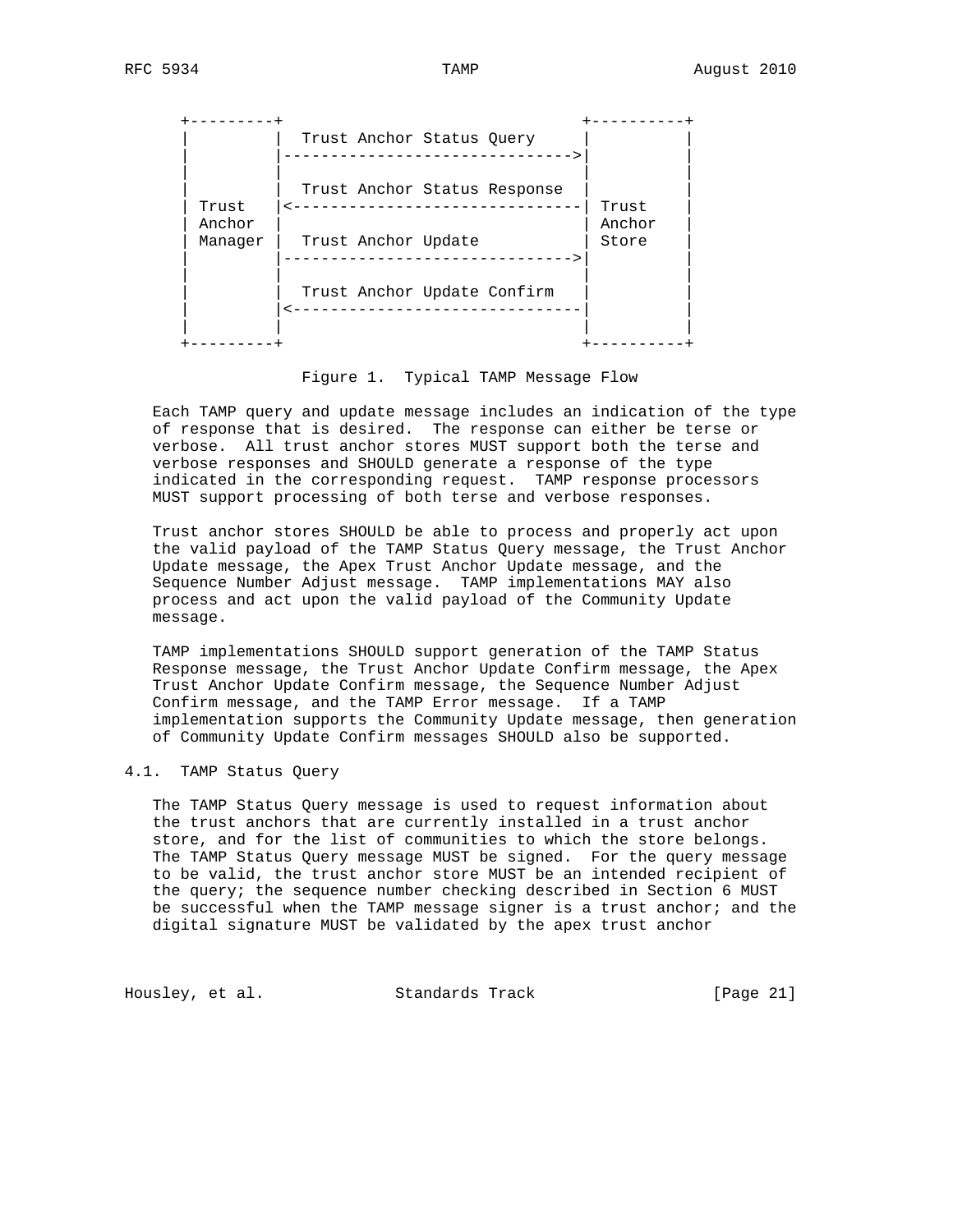operational public key, an authorized management trust anchor, or via an authorized X.509 certification path originating with such a trust anchor.

 If the digital signature on the TAMP Status Query message is valid, sequence number checking is successful, the signer is authorized, and the trust anchor store is an intended recipient of the TAMP message, then a TAMP Status Response message SHOULD be returned. If a TAMP Status Response message is not returned, then a TAMP Error message SHOULD be returned.

```
 The TAMP Status Query content type has the following syntax:
    CONTENT-TYPE ::= TYPE-IDENTIFIER
    tamp-status-query CONTENT-TYPE ::=
       { TAMPStatusQuery IDENTIFIED BY id-ct-TAMP-statusQuery }
    id-ct-TAMP-statusQuery OBJECT IDENTIFIER ::= { id-tamp 1 }
    TAMPStatusQuery ::= SEQUENCE {
      Version [0] TAMPVersion DEFAULT v2,
      terse [1] TerseOrVerbose DEFAULT verbose,
      query TAMPMsgRef }
   TAMPVersion ::= INTEGER \{ v1(1), v2(2) \} TerseOrVerbose ::= ENUMERATED { terse(1), verbose(2) }
    TAMPMsgRef ::= SEQUENCE {
      target TargetIdentifier,
      seqNum SeqNumber }
    SeqNumber ::= INTEGER (0..9223372036854775807)
    TargetIdentifier ::= CHOICE {
      hwModules [1] HardwareModuleIdentifierList,
 communities [2] CommunityIdentifierList,
 allModules [3] NULL,
     uri [4] IA5String,
      otherName [5] AnotherName }
    HardwareModuleIdentifierList ::= SEQUENCE SIZE (1..MAX) OF
                                    HardwareModules
    HardwareModules ::= SEQUENCE {
      hwType OBJECT IDENTIFIER,
      hwSerialEntries SEQUENCE SIZE (1..MAX) OF HardwareSerialEntry }
```
Housley, et al. Standards Track [Page 22]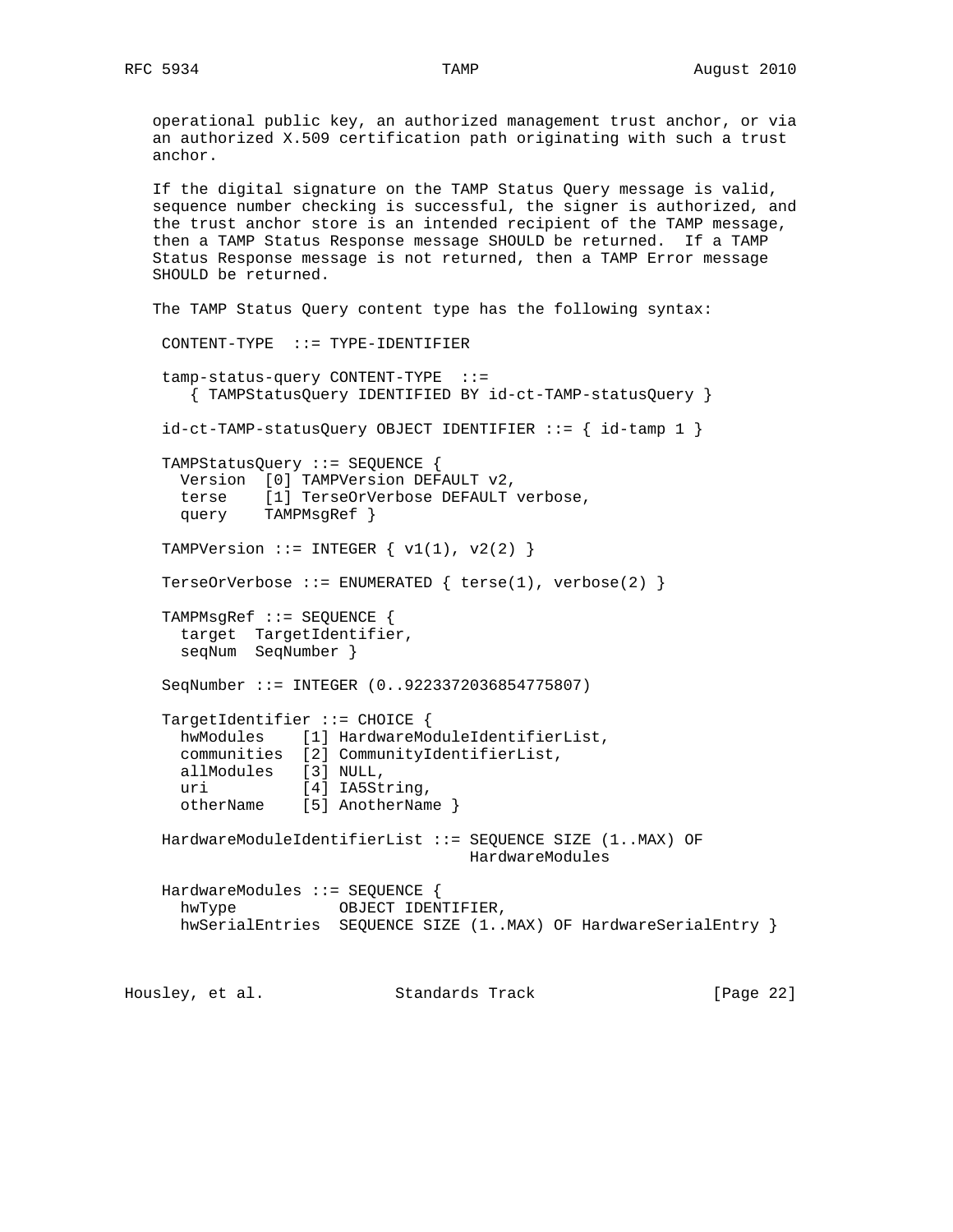HardwareSerialEntry ::= CHOICE { all NULL, single OCTET STRING, block SEQUENCE { low OCTET STRING, high OCTET STRING } }

CommunityIdentifierList ::= SEQUENCE SIZE (0..MAX) OF Community

Community ::= OBJECT IDENTIFIER

The fields of TAMPStatusQuery are used as follows:

- o version identifies version of TAMP. For this version of the specification, the default value, v2, MUST be used.
- o terse indicates the type of response that is desired. A terse response is indicated by a value of 1, and a verbose response is indicated by a value of 2, which is omitted during encoding since it is the default value.
- o query contains two items: the target and the seqNum. target identifies the target(s) of the query message. seqNum is a single-use value that will be used to match the TAMP Status Query message with the TAMP Status Response message. The sequence number is also used to detect TAMP message replay. The sequence number processing described in Section 6 MUST successfully complete before a response is returned.

The fields of TAMPMsgRef are used as follows:

 o target identifies the target(s) of the query. Several alternatives for naming a target are provided. To identify a cryptographic module, a combination of a cryptographic type and serial number are used. The cryptographic type is represented as an ASN.1 object identifier, and the unique serial number is represented as a string of octets. To facilitate compact representation of serial numbers, a contiguous block can be specified by the lowest included serial number and the highest included serial number. When present, the high and low octet strings MUST have the same length. The HardwareModuleIdentifierList sequence MUST NOT contain duplicate hwType values, so that each member of the sequence names all of the cryptographic modules of this type. Object identifiers are also used to identify communities of trust anchor stores. A sequence of these object identifiers is used if more than one community is the target of the message. A trust anchor store is considered a target if it is a member of any of the listed

Housley, et al. Standards Track [Page 23]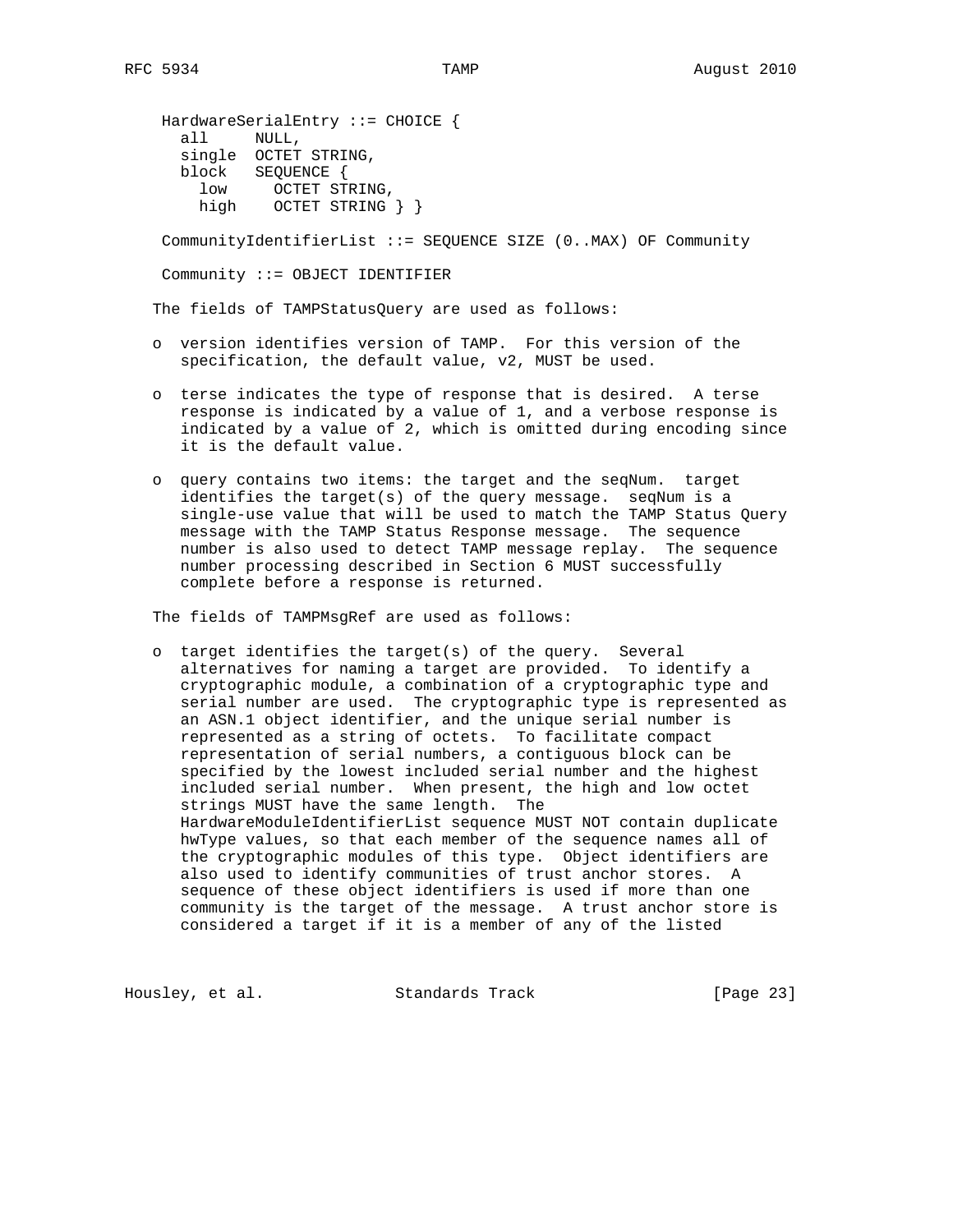communities. An explicit NULL value is used to identify all modules that consider the signer of the TAMP message to be an authorized source for that message type. The uri field can be used to identify a target, i.e., a trust anchor store, using a Uniform Resource Identifier [RFC3986]. Additional name types are supported via the otherName field, which is of type AnotherName. AnotherName is defined in [RFC5280]. The format and semantics of the name are indicated through the OBJECT IDENTIFIER in the type id field. The name itself is conveyed as a value field in otherName. Implementations MUST support the allModules option and SHOULD support all TargetIdentifier options.

 o seqNum contains a single-use value that will be used to match the TAMP Status Query message with the successful TAMP Status Response message. The sequence number processing described in Section 6 MUST successfully complete before a response is returned.

 To determine whether a particular cryptographic module serial number is considered part of a specified block, all of the following conditions MUST be met. First, the cryptographic module serial number MUST be the same length as both the high and low octet strings. Second, the cryptographic module serial number MUST be greater than or equal to the low octet string. Third, the cryptographic module serial number MUST be less than or equal to the high octet string.

 One octet string is equal to another if they are of the same length and are the same at each octet position. An octet string, S1, is greater than another, S2, where S1 and S2 have the same length, if and only if S1 and S2 have different octets in one or more positions, and in the first such position, the octet in S1 is greater than that in S2, considering the octets as unsigned binary numbers. Note that these octet string comparison definitions are consistent with those in clause 6 of [X.690].

## 4.2. TAMP Status Query Response

 The TAMP Status Response message is a reply by a trust anchor store to a valid TAMP Status Query message. The TAMP Status Response message provides information about the trust anchors that are currently installed in the trust anchor store and the list of communities to which the trust anchor store belongs, if any. The TAMP Status Response message MAY be signed or unsigned. A TAMP Status Response message MUST be signed if the implementation is capable of signing it.

Housley, et al. Standards Track [Page 24]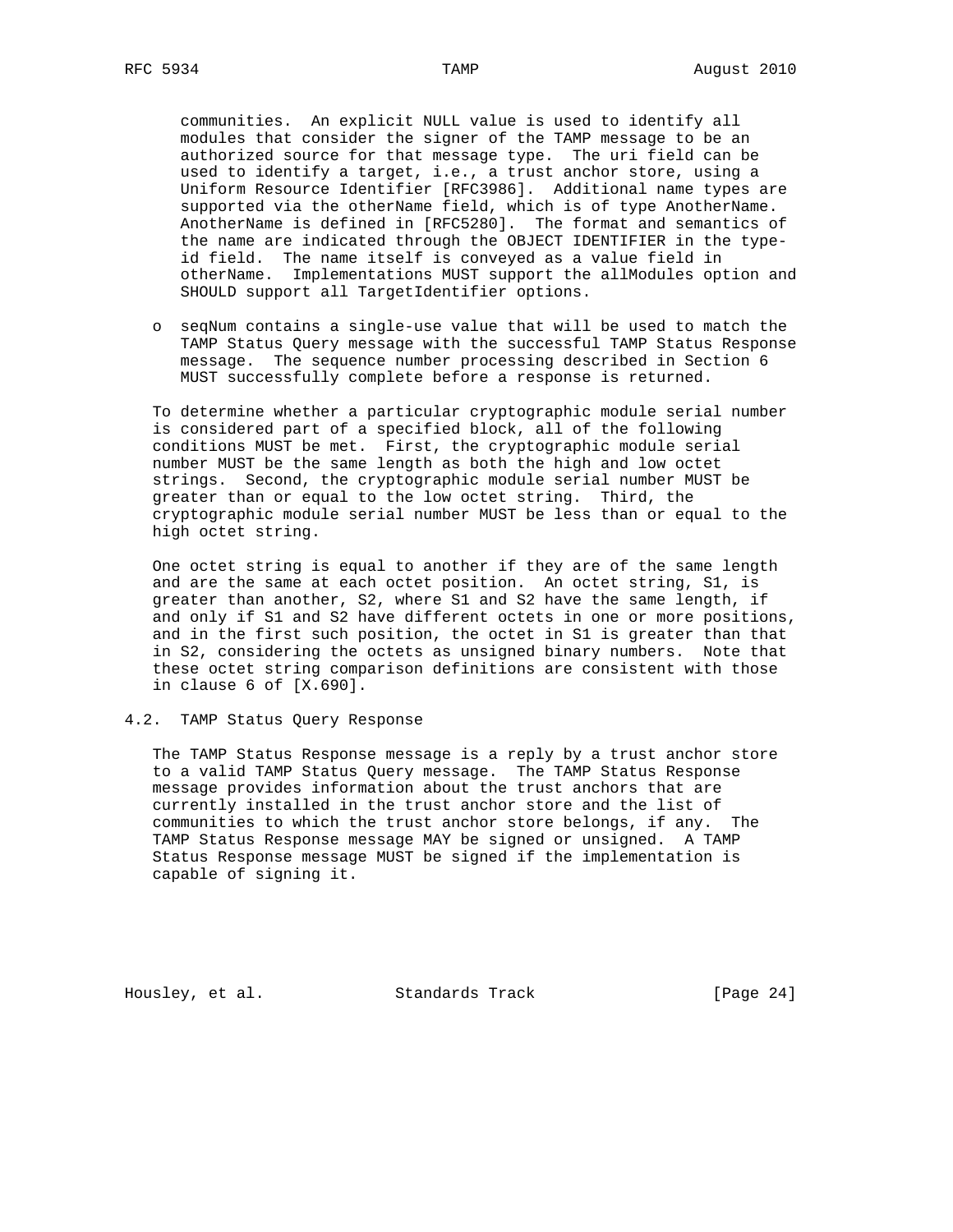```
 The TAMP Status Response content type has the following syntax:
    tamp-status-response CONTENT-TYPE ::=
       { TAMPStatusResponse IDENTIFIED BY id-ct-TAMP-statusResponse }
    id-ct-TAMP-statusResponse OBJECT IDENTIFIER ::= { id-tamp 2 }
    TAMPStatusResponse ::= SEQUENCE {
      version [0] TAMPVersion DEFAULT v2,
      query TAMPMsgRef,
      response StatusResponse,
      usesApex BOOLEAN DEFAULT TRUE }
    StatusResponse ::= CHOICE {
     terseResponse [0] TerseStatusResponse,<br>verboseResponse [1] VerboseStatusRespons
                           [1] VerboseStatusResponse }
    TerseStatusResponse ::= SEQUENCE {
     taKeyIds KeyIdentifiers,
      communities CommunityIdentifierList OPTIONAL }
    KeyIdentifiers ::= SEQUENCE SIZE (1..MAX) OF KeyIdentifier
    VerboseStatusResponse ::= SEQUENCE {
      taInfo TrustAnchorChoiceList,
      continPubKeyDecryptAlg [0] AlgorithmIdentifier OPTIONAL,
 communities [1] CommunityIdentifierList OPTIONAL,
 tampSeqNumbers [2] TAMPSequenceNumbers OPTIONAL }
    TrustAnchorChoiceList ::= SEQUENCE SIZE (1..MAX) OF
        TrustAnchorChoice
    TAMPSequenceNumbers ::= SEQUENCE SIZE (1..MAX) OF TAMPSequenceNumber
    TAMPSequenceNumber ::= SEQUENCE {
     keyId KeyIdentifier,
      seqNumber SeqNumber }
   The fields of TAMPStatusResponse are used as follows:
   o version identifies version of TAMP. For this version of the
      specification, the default value, v2, MUST be used.
   o query identifies the TAMPStatusQuery to which the trust anchor
      store is responding. The query structure repeats the TAMPMsgRef
      from the TAMP Status Query message (see Section 4.1). The
```
 sequence number processing described in Section 6 MUST successfully complete before any response is returned.

Housley, et al. Standards Track [Page 25]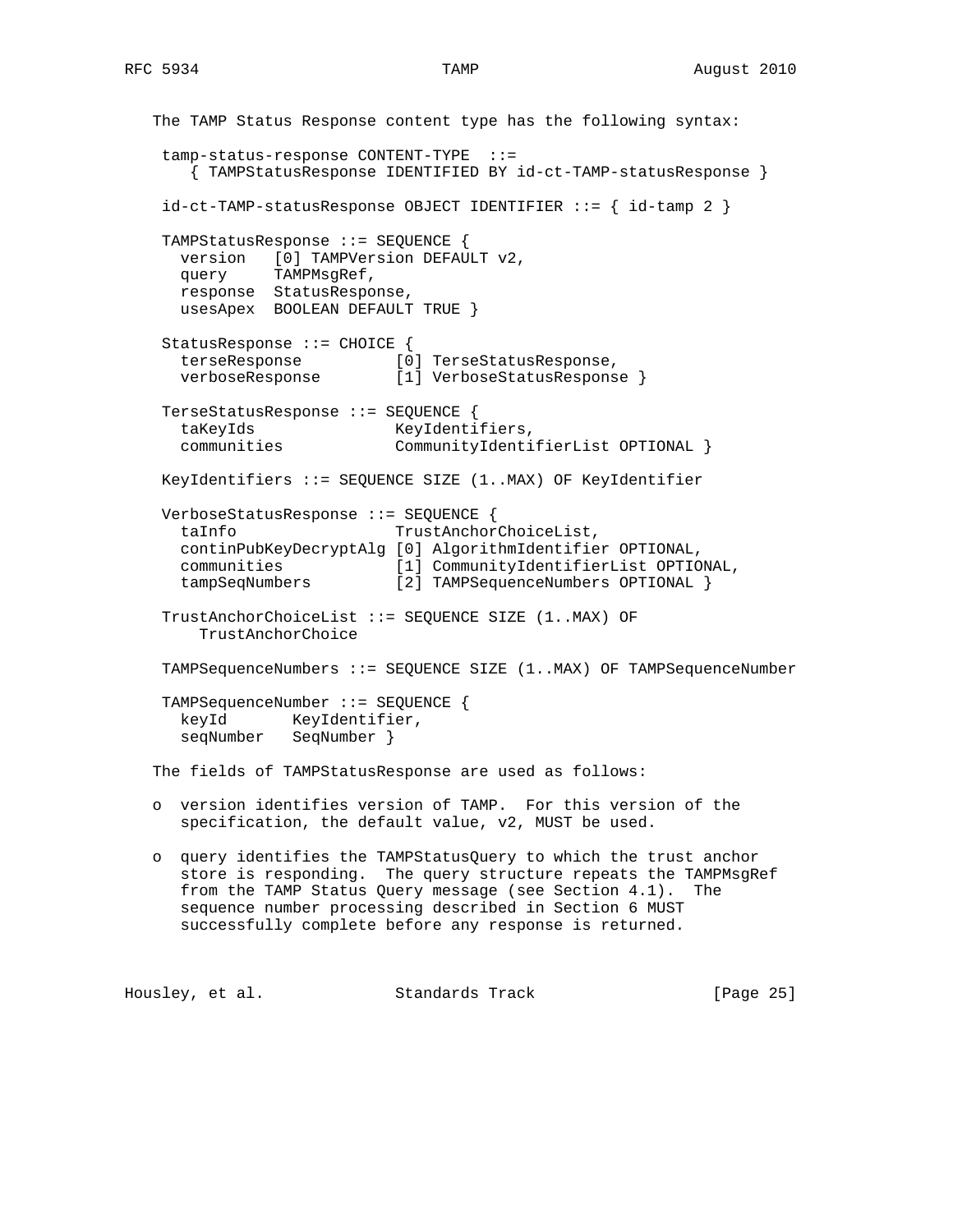- o response contains either a terse response or a verbose response. The terse response is represented by TerseStatusResponse, and the verbose response is represented by VerboseStatusResponse.
- o usesApex is a Boolean value that indicates whether the first item in the TerseStatusResponse.taKeyIds or VerboseStatusResponse.taInfo field identifies the apex TA.

The fields of TerseStatusResponse are used as follows:

- o taKeyIds contains a sequence of key identifiers. Each trust anchor contained in the trust anchor store is represented by one key identifier. When TAMPStatusResponse.usesApex is TRUE, the apex trust anchor is represented by the first key identifier in the sequence, which contains the key identifier of the operational public key.
- o communities is OPTIONAL. When present, it contains a sequence of object identifiers. Each object identifier names one community to which this trust anchor store belongs. When the trust anchor store belongs to no communities, this field is omitted.

The fields of VerboseStatusResponse are used as follows:

- o taInfo contains a sequence of TrustAnchorChoice structures. One entry in the sequence is provided for each trust anchor contained in the trust anchor store. When TAMPStatusResponse.usesApex is TRUE, the apex trust anchor is the first trust anchor in the sequence.
- o continPubKeyDecryptAlg is OPTIONAL. When present, it indicates the decryption algorithm needed to decrypt the currently installed apex trust anchor contingency public key, if a contingency key is associated with the apex trust anchor. When present, TAMPStatusResponse.usesApex MUST be TRUE.
- o communities is OPTIONAL. When present, it contains a sequence of object identifiers. Each object identifier names one community to which this trust anchor store belongs. When the trust anchor store belongs to no communities, this field is omitted.
- o tampSeqNumbers is OPTIONAL. When present, it is used to indicate the currently held sequence number for each trust anchor authorized to sign TAMP messages. The keyId field identifies the trust anchor, and the seqNumber field provides the current sequence number associated with the trust anchor.

Housley, et al. Standards Track [Page 26]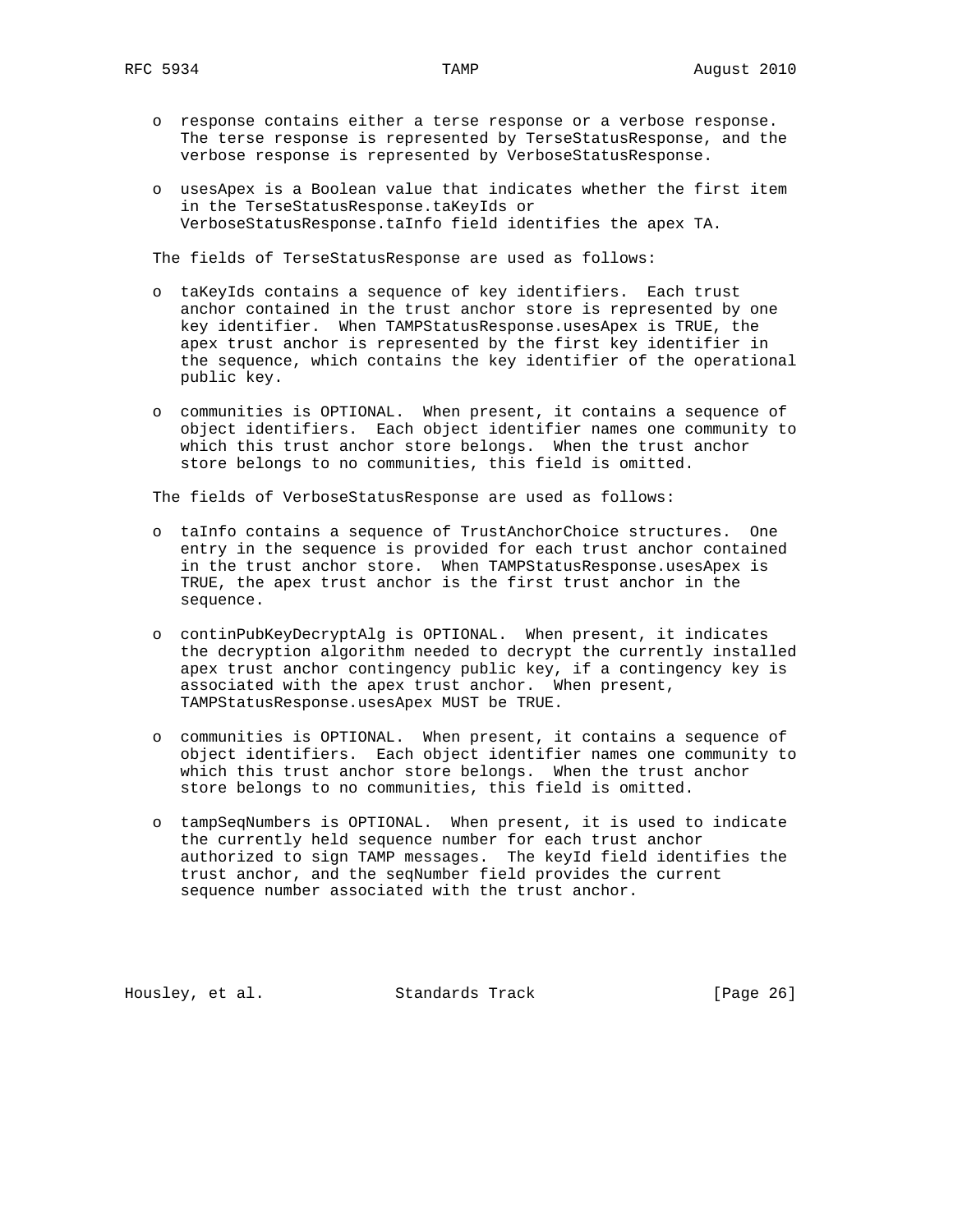#### 4.3. Trust Anchor Update

 The Trust Anchor Update message is used to add, remove, and change management and identity trust anchors. The Trust Anchor Update message cannot be used to update the apex trust anchor. The Trust Anchor Update message MUST be signed. For a Trust Anchor Update message to be valid, the trust anchor store MUST be an intended recipient of the update; the sequence number checking described in Section 6 MUST be successful when the TAMP message signer is a trust anchor; and the digital signature MUST be validated using the apex trust anchor operational public key, an authorized management trust anchor, or via an authorized X.509 certification path originating with such a trust anchor.

 If the digital signature on the Trust Anchor Update message is valid, sequence number checking is successful, the signer is authorized, and the trust anchor store is an intended recipient of the TAMP message, then the trust anchor store MUST perform the specified updates and return a Trust Anchor Update Confirm message. If a Trust Anchor Update Confirm message is not returned, then a TAMP Error message SHOULD be returned.

 The Trust Anchor Update content type has the following syntax: tamp-update CONTENT-TYPE ::= { TAMPUpdate IDENTIFIED BY id-ct-TAMP-update }  $id-ct-TAMP-update$  OBJECT IDENTIFIER  $::=$  {  $id-tamp$  3 } TAMPUpdate ::= SEQUENCE { version [0] TAMPVersion DEFAULT v2, terse [1] TerseOrVerbose DEFAULT verbose, msgRef TAMPMsgRef, updates SEQUENCE SIZE (1..MAX) OF TrustAnchorUpdate, tampSeqNumbers [2]TAMPSequenceNumbers OPTIONAL } TrustAnchorUpdate ::= CHOICE { add [1] TrustAnchorChoice, remove [2] SubjectPublicKeyInfo, change [3] EXPLICIT TrustAnchorChangeInfoChoice } TrustAnchorChangeInfoChoice ::= CHOICE { tbsCertChange [0] TBSCertificateChangeInfo, taChange [1] TrustAnchorChangeInfo }

Housley, et al. Standards Track [Page 27]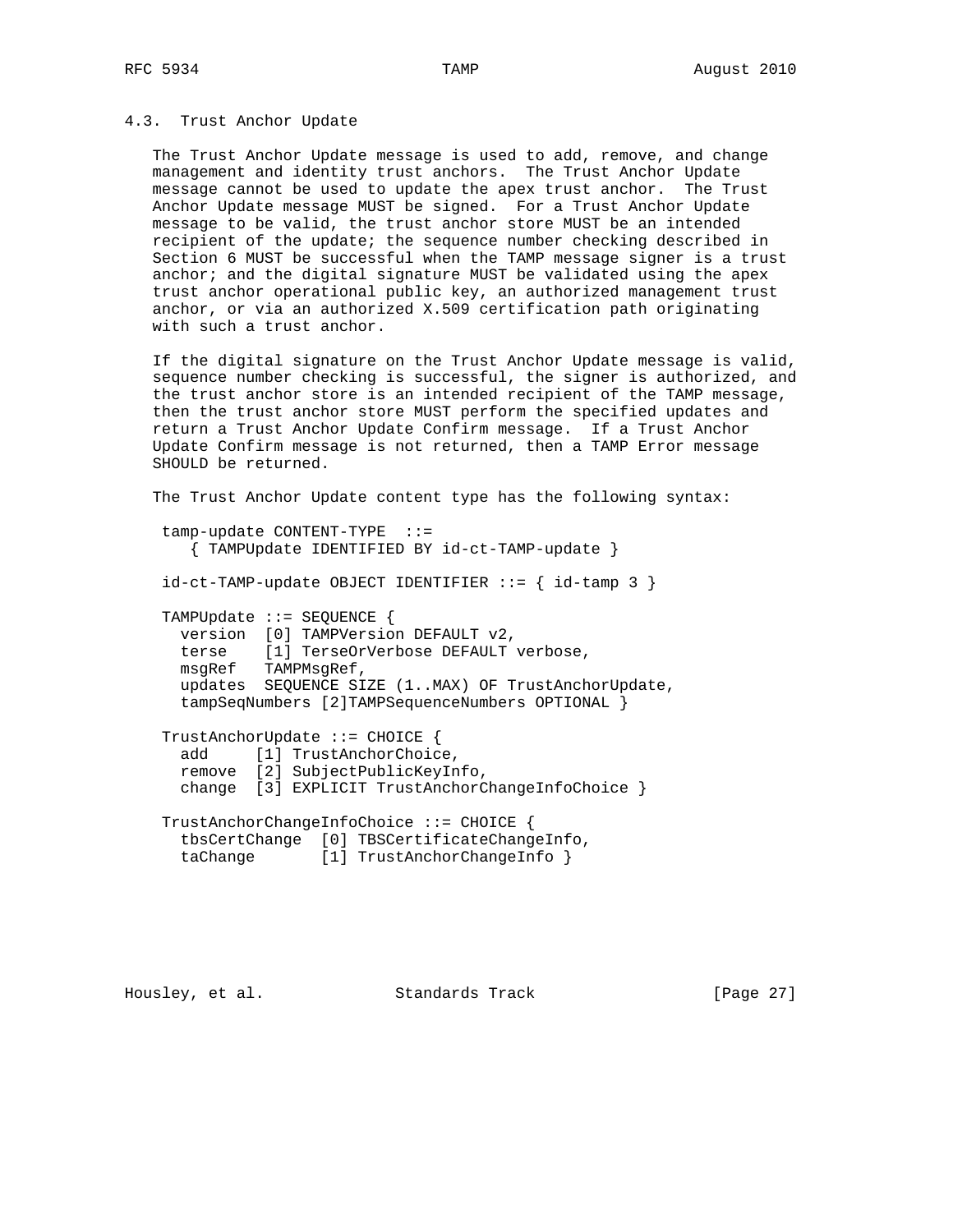| $TBSCertificate ChangeInfo ::= SEOUENCE$                                               |                                                                                                                                         |  |                        |                                   |  |
|----------------------------------------------------------------------------------------|-----------------------------------------------------------------------------------------------------------------------------------------|--|------------------------|-----------------------------------|--|
| serialNumber                                                                           |                                                                                                                                         |  |                        | CertificateSerialNumber OPTIONAL, |  |
| signature                                                                              |                                                                                                                                         |  |                        | [0] AlgorithmIdentifier OPTIONAL, |  |
| issuer                                                                                 |                                                                                                                                         |  | [1] Name OPTIONAL,     |                                   |  |
| validity                                                                               |                                                                                                                                         |  | [2] Validity OPTIONAL, |                                   |  |
| subject                                                                                |                                                                                                                                         |  | [3] Name OPTIONAL,     |                                   |  |
| subjectPublicKeyInfo [4] SubjectPublicKeyInfo,                                         |                                                                                                                                         |  |                        |                                   |  |
| exts                                                                                   |                                                                                                                                         |  |                        | [5] EXPLICIT Extensions OPTIONAL  |  |
| TrustAnchorChangeInfo ::= SEQUENCE {<br>pubKey<br>keyId<br>taTitle<br>certPath<br>exts | SubjectPublicKeyInfo,<br>KeyIdentifier OPTIONAL,<br>TrustAnchorTitle OPTIONAL,<br>CertPathControls OPTIONAL,<br>[1] Extensions OPTIONAL |  |                        |                                   |  |

The fields of TAMPUpdate are used as follows:

- o version identifies version of TAMP. For this version of the specification, the default value, v2, MUST be used.
- o terse indicates the type of response that is desired. A terse response is indicated by a value of 1, and a verbose response is indicated by a value of 2, which is omitted during encoding since it is the default value.
- o msgRef contains two items: the target and the seqNum. target identifies the target(s) of the update message. The TargetIdentifier syntax is described in Section 4.1. seqNum is a single-use value that will be used to match the Trust Anchor Update message with the Trust Anchor Update Confirm message. The sequence number is also used to detect TAMP message replay. The sequence number processing described in Section 6 MUST successfully complete before any of the updates are processed.
- o updates contains a sequence of updates, which are used to add, remove, and change management or identity trust anchors. Each entry in the sequence represents one of these actions, and is indicated by an instance of TrustAnchorUpdate. The actions are a batch of updates that MUST be processed in the order that they appear, but each of the updates is processed independently. Each of the updates MUST satisfy the subordination checks described in Section 7. Even if one or more of the updates fail, then the remaining updates MUST be processed. These updates MUST NOT make any changes to the apex trust anchor.

Housley, et al. Standards Track [Page 28]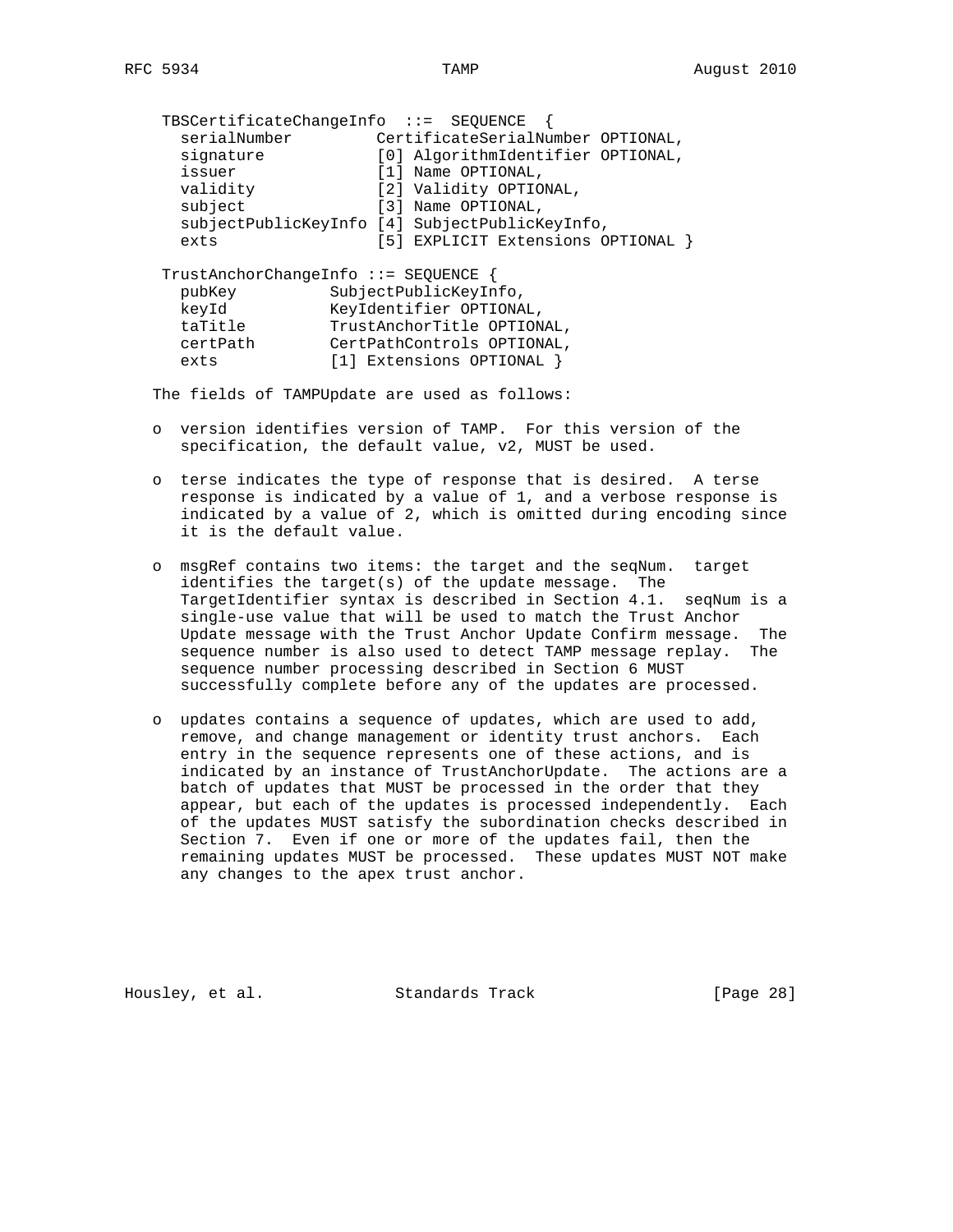o tampSeqNumbers MAY be included to provide the initial or new sequence numbers for trust anchors added or changed by the updates field. Elements included in the tampSeqNumbers field that do not correspond to an element in the updates field are ignored. Elements included in the tampSeqNumbers field that do correspond to an element in the updates field and contain a sequence number less than or equal to the most recently stored sequence number for the trust anchor are ignored. Elements included in the tampSeqNumbers field that do correspond to an element in the updates field and contain a sequence number greater than the most recently stored sequence number for the indicated trust anchor are processed by setting the stored sequence number for the trust anchor equal to the new value.

 The TrustAnchorUpdate is a choice of three structures, and each alternative represents one of the three possible actions: add, remove, and change. A description of the syntax associated with each of these actions follows:

- o add is used to insert a new management or identity trust anchor into the trust anchor store. The TrustAnchorChoice structure is used to provide the trusted public key and all of the information associated with it. However, the action MUST fail with the error code notAuthorized if the subordination checks described in Section 7 are not satisfied. See Section 3 for a discussion of the TrustAnchorChoice structure. The apex trust anchor cannot be introduced into a trust anchor store using this action; therefore, the id-pe-wrappedApexContinKey MUST NOT be present in the extensions field. The constraints of the existing trust anchors are unchanged by this action. An attempt to add a management or identity trust anchor that is already in place with the same values for every field in the TrustAnchorChoice structure MUST be treated as a successful addition. An attempt to add a management or identity trust anchor that is already present with the same pubKey values, but with different values for any of the fields in the TrustAnchorChoice structure, MUST fail with the error code improperTAAddition. This means a trust anchor may not be added twice using different TrustAnchorChoice options. If a different format is desired, the existing trust anchor must be removed and the new format added.
- o remove is used to delete an existing management or identity trust anchor from the trust anchor store, including the deletion of the management trust anchor associated with the TAMP message signer. However, the action MUST fail with the error code notAuthorized if the subordination checks described in Section 7 are not satisfied. The public key contained in SubjectPublicKeyInfo names the management or identity trust anchor to be deleted. An attempt to

Housley, et al. Standards Track [Page 29]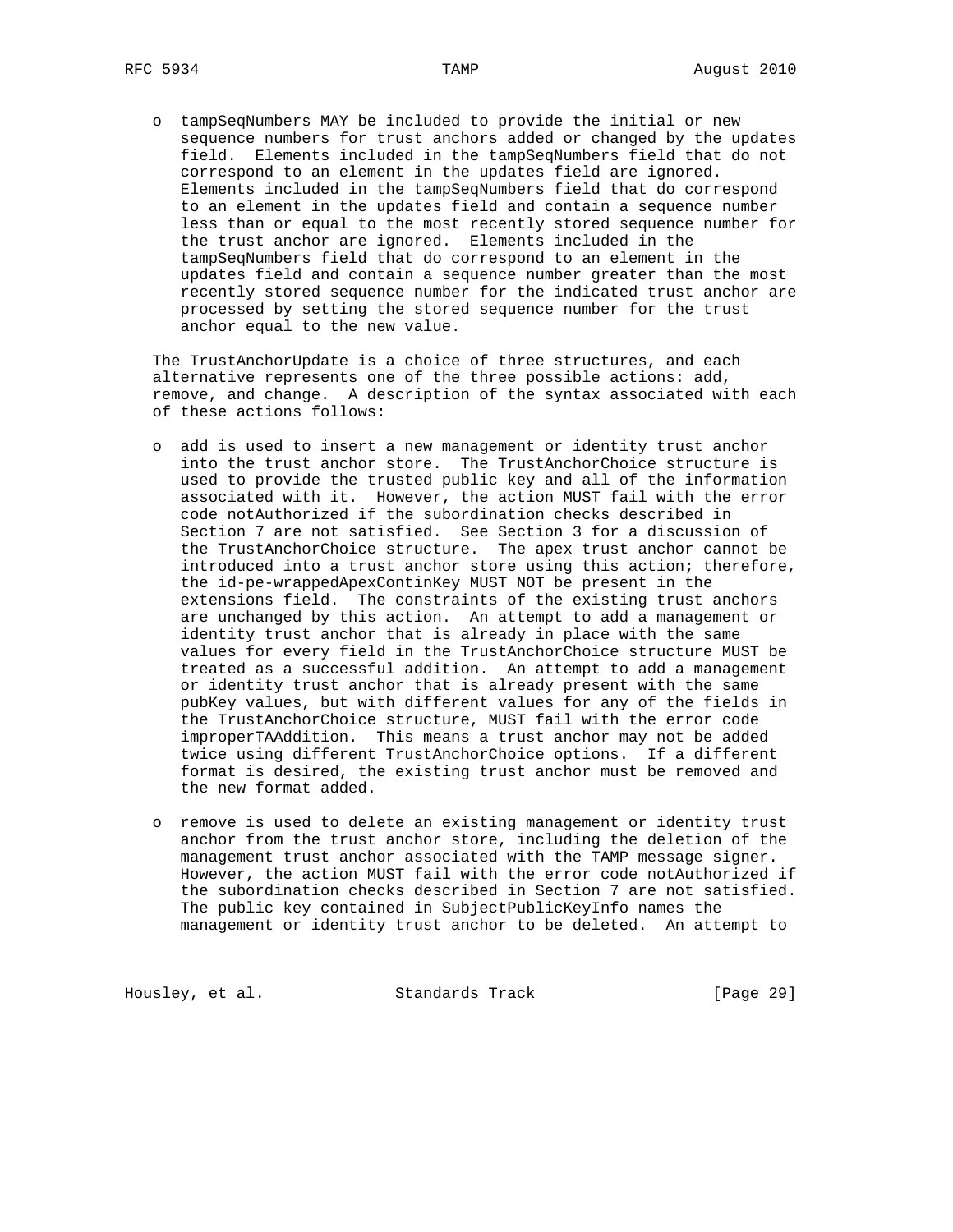delete a trust anchor that is not present MUST be treated as a successful deletion. The constraints of the deleted trust anchor are not distributed to other trust anchors in any manner. The apex trust anchor cannot be removed using this action, which ensures that this action cannot place the trust anchor store in an unrecoverable configuration.

 o change is used to update the information associated with an existing management or identity trust anchor in the trust anchor store. Attempts to change a trust anchor added as a Certificate MUST fail with the error code improperTAChange. The public key contained in the SubjectPublicKeyInfo field of TrustAnchorChangeInfo or in the subjectPublicKeyInfo field of a TBSCertificateChangeInfo names the to-be-updated trust anchor. However, the action MUST fail with the error code notAuthorized if the subordination checks described in Section 7 are not satisfied. An attempt to change a trust anchor that is not present MUST result in a failure with the trustAnchorNotFound status code. The TrustAnchorChangeInfo structure or the TBSCertificateChangeInfo structure is used to provide the revised configuration of the management or identity trust anchor. If the update fails for any reason, then the original trust anchor configuration MUST be preserved. The apex trust anchor information cannot be changed using this action. Attempts to change a trust anchor added as a TBSCertificate using a TrustAnchorChangeInfo MUST fail with an improperTAChange error. Attempts to change a trust anchor added as a TrustAnchorInfo using a TBSCertificateChangeInfo MUST fail with an improperTAChange error.

The fields of TrustAnchorChangeInfo are used as follows:

- o pubKey contains the algorithm identifier and the public key of the management or identity trust anchor. It is used to locate the to-be-updated trust anchor in the trust anchor store.
- o keyId is OPTIONAL, and when present, it contains the public key identifier of the trust anchor public key, which is contained in the pubKey field. If this field is not present, then the public key identifier remains unchanged. If this field is present, the provided public key identifier replaces the previous one.
- o taTitle is OPTIONAL, and when present, it provides a human readable name for the management or identity trust anchor. When absent in a change trust anchor update, any title that was previously associated with the trust anchor is removed. Similarly, when present in a change trust anchor update, the title

Housley, et al. Standards Track [Page 30]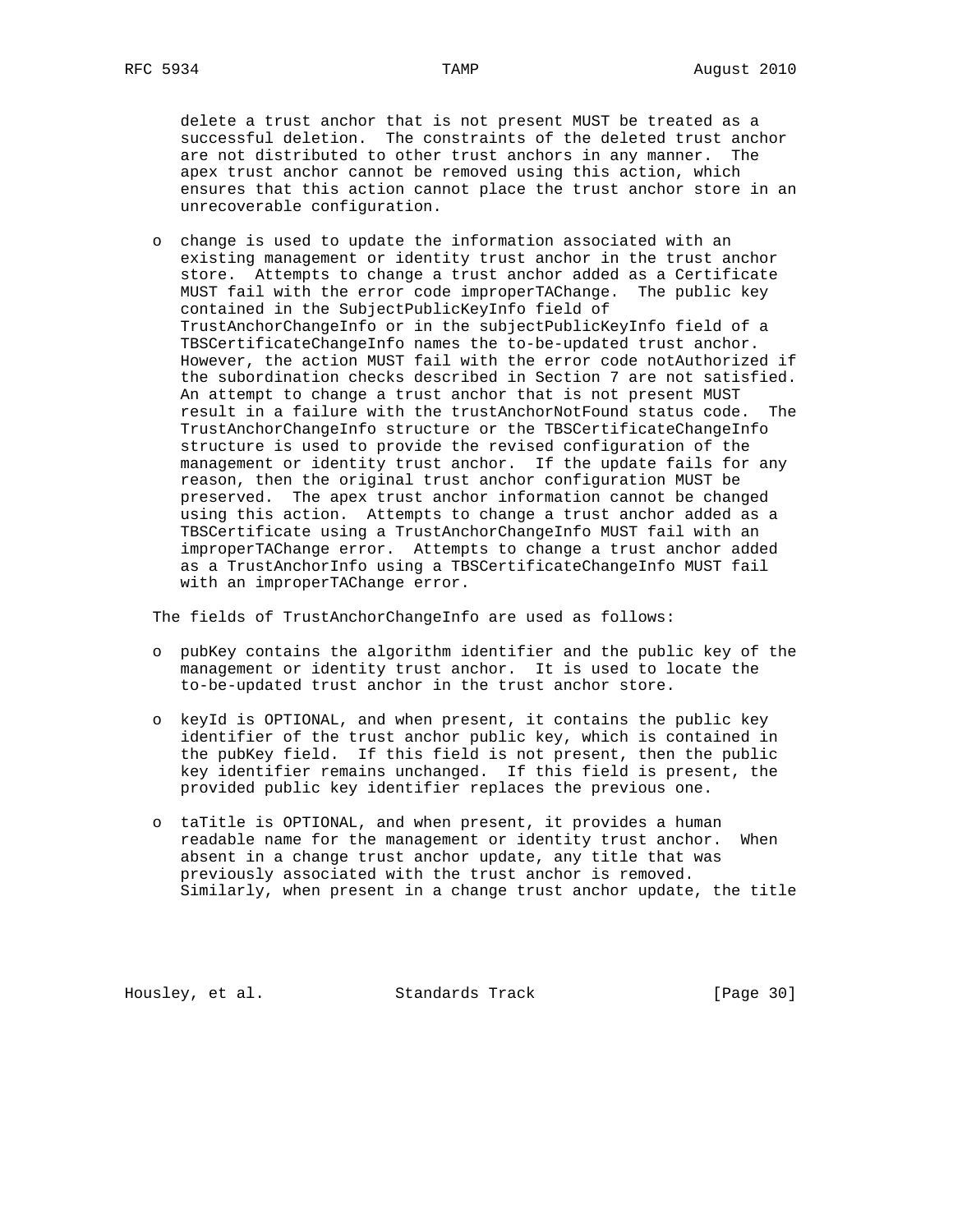in the message is associated with the trust anchor. If a previous title was associated with the trust anchor, then the title is replaced. If a title was not previously associated with the trust anchor, then the title from the update message is added.

- o certPath is OPTIONAL, and when present, it provides the controls needed to construct and validate an X.509 certification path. When absent in a change trust anchor update, any controls that were previously associated with the management or identity trust anchor are removed, which means that delegation is no longer permitted. Similarly, when present in a change trust anchor update, the controls in the message are associated with the management or identity trust anchor. If previous controls, including the trust anchor distinguished name, were associated with the trust anchor, then the controls are replaced, which means that delegation continues to be supported, but that different certification paths will be valid. If controls were not previously associated with the management or identity trust anchor, then the controls from the update message are added, which enables delegation. The syntax and semantics of CertPathControls are discussed in [RFC5914].
- o exts is OPTIONAL, and when present, it provides the extensions values that are associated with the trust anchor. When absent in a change trust anchor update, any extensions that were previously associated with the trust anchor are removed. Similarly, when present in a change trust anchor update, the extensions in the message are associated with the trust anchor. Any extensions previously associated with the trust anchor are replaced or removed.

 The fields of TBSCertificateChangeInfo are used to alter the fields within a TBSCertificate structure. TBSCertificate is described in [RFC5280]. For all fields except exts, if the field is absent in a change trust anchor update, then any previous value associated with a trust anchor is unchanged. For the exts field, if the field is absent in a change trust anchor update, then any previous value associated with a trust anchor is removed. For all fields, if the field is present in a change trust anchor update, then any previous value associated with a trust anchor is replaced with the value from the update message.

#### 4.3.1. Trust Anchor List

 [RFC5914] defines the TrustAnchorList structure to convey a list of trust anchors. TAMP implementations MAY process TrustAnchorList objects (with eContentType (or contentType) using the id-ct trustAnchorList OID defined in [RFC5914]) as equivalent to TAMPUpdate

Housley, et al. Standards Track [Page 31]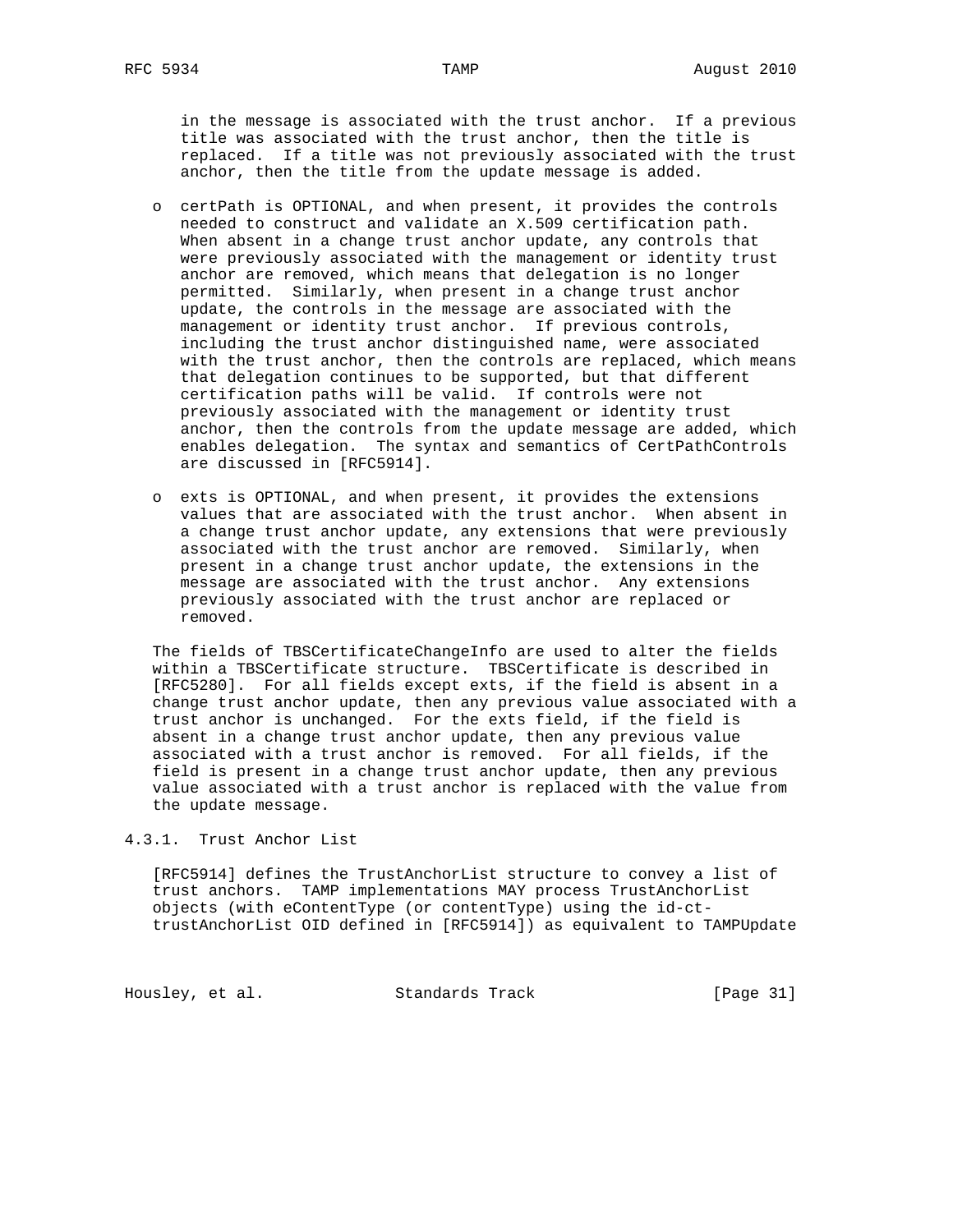objects with terse set to terse, msgRef set to allModules (with a suitable sequence number), and all elements within the list contained within the add field. This alternative to TrustAnchorUpdate is provided for implementations that perform integrity and authorization checks out-of-band as a simple means of transferring trust anchors from one trust anchor store to another. It does not provide a means of removing or changing trust anchors and has no HTTP binding.

4.4. Trust Anchor Update Confirm

 The Trust Anchor Update Confirm message is a reply by a trust anchor store to a valid Trust Anchor Update message. The Trust Anchor Update Confirm message provides success and failure information for each of the requested updates. The Trust Anchor Update Confirm message MAY be signed or unsigned. A Trust Anchor Update Confirm message MUST be signed if the implementation is capable of signing it.

 The Trust Anchor Update Confirm content type has the following syntax:

 tamp-update-confirm CONTENT-TYPE ::= { TAMPUpdateConfirm IDENTIFIED BY id-ct-TAMP-updateConfirm } id-ct-TAMP-updateConfirm OBJECT IDENTIFIER ::= { id-tamp 4 } TAMPUpdateConfirm ::= SEQUENCE { version [0] TAMPVersion DEFAULT v2, update TAMPMsgRef, confirm UpdateConfirm } UpdateConfirm ::= CHOICE { terseConfirm [0] TerseUpdateConfirm, verboseConfirm [1] VerboseUpdateConfirm } TerseUpdateConfirm ::= StatusCodeList StatusCodeList ::= SEQUENCE SIZE (1..MAX) OF StatusCode VerboseUpdateConfirm ::= SEQUENCE { status StatusCodeList, taInfo TrustAnchorChoiceList, tampSeqNumbers TAMPSequenceNumbers OPTIONAL, usesApex BOOLEAN DEFAULT TRUE }

Housley, et al. Standards Track [Page 32]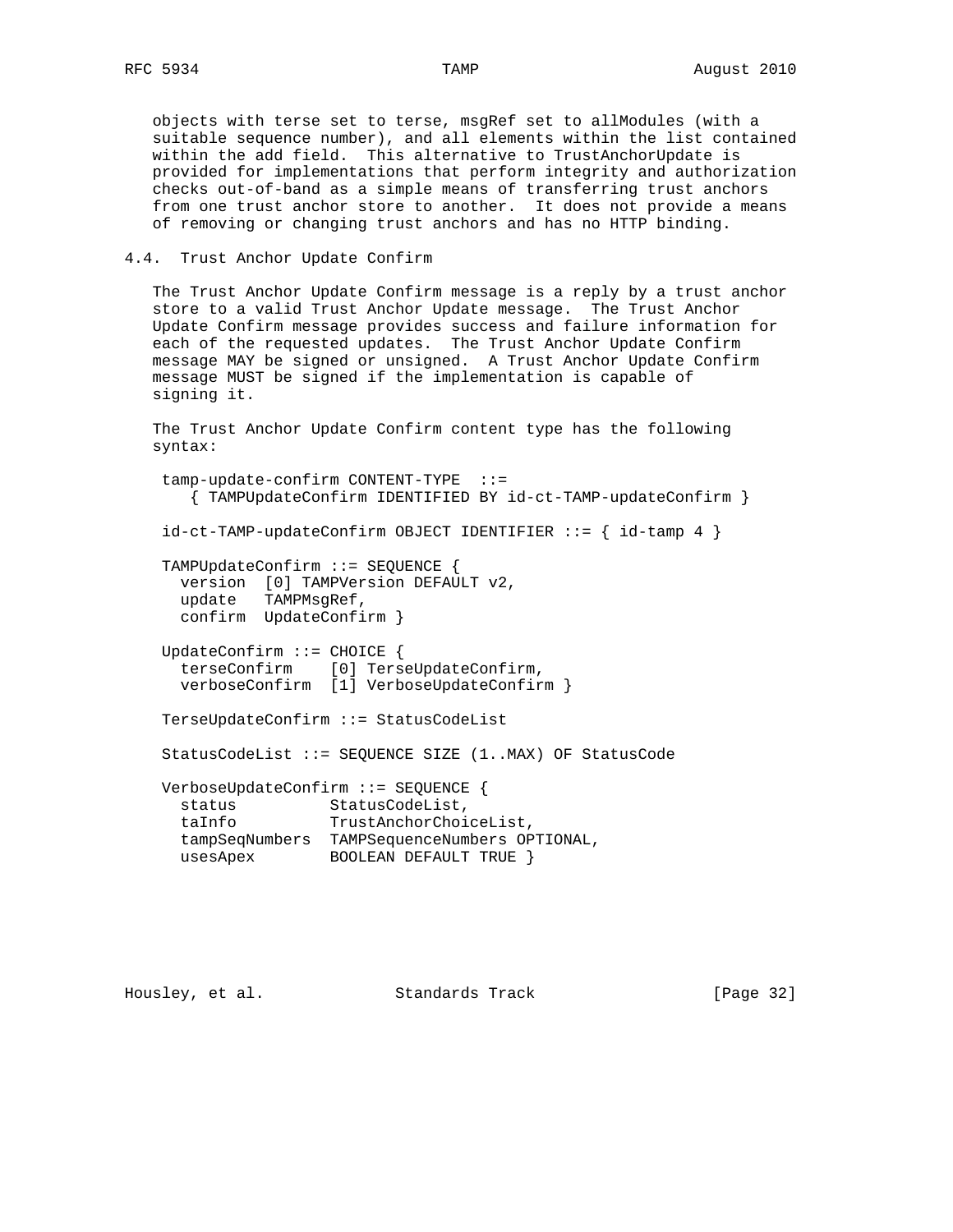The fields of TAMPUpdateConfirm are used as follows:

- o version identifies version of TAMP. For this version of the specification, the default value, v2, MUST be used.
- o update identifies the TAMPUpdate message to which the trust anchor store is responding. The update structure repeats the TAMPMsgRef from the Trust Anchor Update message (see Section 4.3). The sequence number processing described in Section 6 MUST successfully complete before any of the updates are processed.
- o confirm contains either a terse update confirmation or a verbose update confirmation. The terse update confirmation is represented by TerseUpdateConfirm, and the verbose response is represented by VerboseUpdateConfirm.

 The TerseUpdateConfirm contains a sequence of status codes, one for each TrustAnchorUpdate structure in the Trust Anchor Update message. The status codes MUST appear in the same order as the TrustAnchorUpdate structures to which they apply, and the number of elements in the status code list MUST be the same as the number of elements in the trust anchor update list. Each of the status codes is discussed in Section 5.

The fields of VerboseUpdateConfirm are used as follows:

- o status contains a sequence of status codes, one for each TrustAnchorUpdate structure in the Trust Anchor Update message. The status codes appear in the same order as the TrustAnchorUpdate structures to which they apply, and the number of elements in the status code list MUST be the same as the number of elements in the trust anchor update list. Each of the status codes is discussed in Section 5.
- o taInfo contains a sequence of TrustAnchorChoice structures. One entry in the sequence is provided for each trust anchor contained in the trust anchor store. These represent the state of the trust anchors after the updates have been processed. When usesApex is true, the apex trust anchor is the first trust anchor in the sequence.
- o tampSeqNumbers is used to indicate the currently held sequence number for each trust anchor authorized to sign TAMP messages. The keyId field identifies the trust anchor, and the seqNumber field provides the current sequence number associated with the trust anchor.

Housley, et al. Standards Track [Page 33]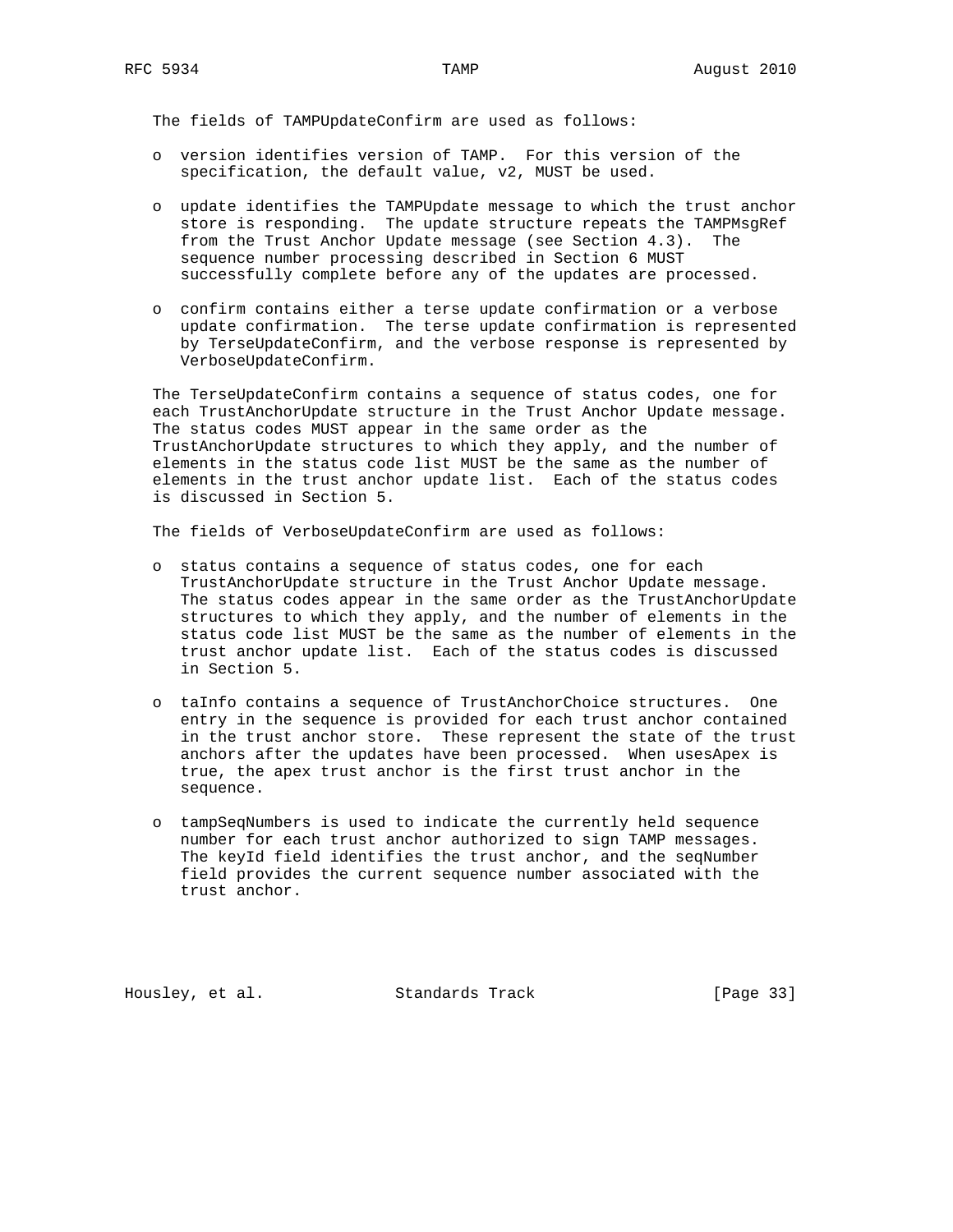- o usesApex is a Boolean value that indicates whether the first item in the taInfo field identifies the apex TA.
- 4.5. Apex Trust Anchor Update

 The Apex Trust Anchor Update message replaces the operational public key and, optionally, the contingency public key associated with the apex trust anchor. Each trust anchor store has exactly one apex trust anchor. No constraints are associated with the apex trust anchor. The public key identifier of the operational public key is used to identify the apex trust anchor in subsequent TAMP messages. The digital signature on the Apex Trust Anchor Update message is validated with either the current operational public key or the current contingency public key. For the Apex Trust Anchor Update message that is validated with the operational public key to be valid, the trust anchor store MUST be a target of the update, the sequence number MUST be larger than the most recently stored sequence number for the operational public key, and the digital signature MUST be validated directly with the operational public key. That is, no delegation via a certification path is permitted. For the Apex Trust Anchor Update message that is validated with the contingency public key to be valid, the trust anchor store MUST be a target of the update, the provided decryption key MUST properly decrypt the contingency public key, and the digital signature MUST be validated directly with the decrypted contingency public key. Again, no delegation via a certification path is permitted.

 If the Apex Trust Anchor Update message is validated using the operational public key, then sequence number processing is handled normally, as described in Section 6. If the Apex Trust Anchor Update message is validated using the contingency public key, then the TAMPMsgRef sequence number MUST contain a zero value. A sequence number for subsequent messages that will be validated with the new operational public key can optionally be provided. If no value is provided, then the trust anchor store MUST be prepared to accept any sequence number in the next TAMP message validated with the newly installed apex trust anchor operational public key. If the Apex Trust Anchor Update message is valid and the clearTrustAnchors flag is set to TRUE, then all of the management and identity trust anchors stored in the trust anchor store MUST be deleted. That is, the new apex trust anchor MUST be the only trust anchor remaining in the trust anchor store. If the Apex Trust Anchor Update message is valid and the clearCommunities flag is set to TRUE, then all community identifiers stored in the trust anchor store MUST be deleted.

 The SignedData structure includes a SignerInfo.sid value, and it identifies the apex trust anchor public key that will be used to validate the digital signature on this TAMP message. The public key

Housley, et al. Standards Track [Page 34]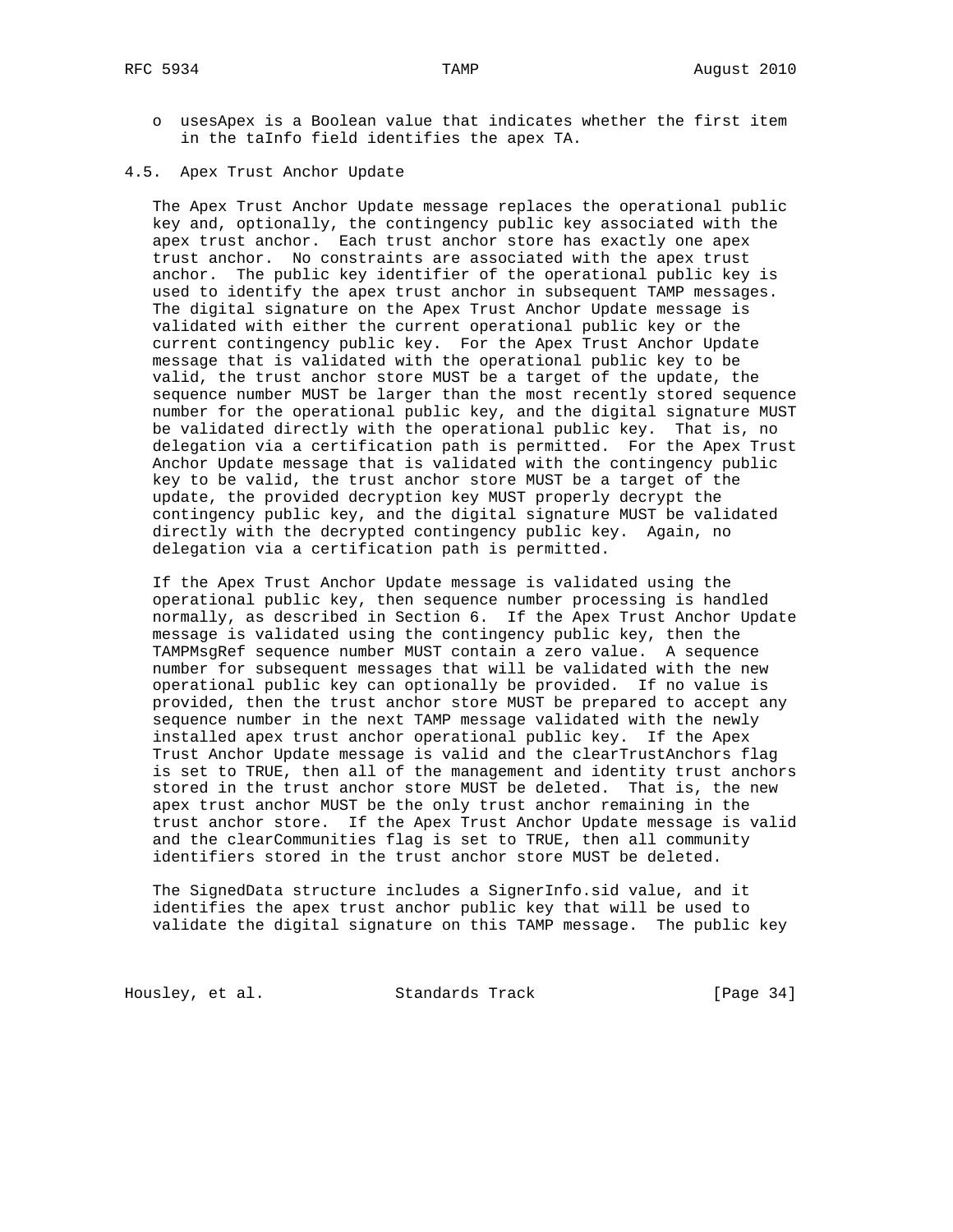identifier for the operational public key is known in advance, and it is stored as part of the apex trust anchor. The public key identifier for the contingency public key is not known in advance; however, the presence of the unsigned attribute containing the symmetric key needed to decrypt the contingency public key unambiguously indicates that the TAMP message signer used the contingency private key to sign the Apex Trust Anchor Update message.

 If the digital signature on the Apex Trust Anchor Update message is valid using either the apex trust anchor operational public key or the apex trust anchor contingency public key, sequence number checking is successful, and the trust anchor store is an intended recipient of the TAMP message, then the trust anchor store MUST update the apex trust anchor and return an Apex Trust Anchor Update Confirm message. If an Apex Trust Anchor Update Confirm message is not returned, then a TAMP Error message SHOULD be returned. Note that the sequence number MUST be zero if the Apex Trust Anchor Update message is validated with the apex trust anchor contingency public key.

The Apex Trust Anchor Update content type has the following syntax:

| tamp-apex-update CONTENT-TYPE ::= | { TAMPApexUpdate IDENTIFIED BY id-ct-TAMP-apexUpdate }         |
|-----------------------------------|----------------------------------------------------------------|
|                                   | $id-ct-TAMP-apexUpdate OBJECT IDENTIFYER :: = \{ id-tamp 5 \}$ |
| TAMPApexUpdate ::= SEQUENCE {     |                                                                |
| version                           | [0] TAMPVersion DEFAULT v2,                                    |
| terse                             | [1] TerseOrVerbose DEFAULT verbose,                            |
| msqRef                            | TAMPMsqRef,                                                    |
| clearTrustAnchors                 | BOOLEAN,                                                       |
| clearCommunities                  | BOOLEAN,                                                       |
| seqNumber                         | SeqNumber OPTIONAL,                                            |
| apexTA                            | TrustAnchorChoice                                              |

The fields of TAMPApexUpdate are used as follows:

- o version identifies version of TAMP. For this version of the specification, the default value, v2, MUST be used.
- o terse indicates the type of response that is desired. A terse response is indicated by a value of 1, and a verbose response is indicated by a value of 2, which is omitted during encoding since it is the default value.
- o msgRef contains two items: the target and the seqNum. target identifies the target(s) of the Apex Trust Anchor Update message.

| Housley, et al. | Standards Track | [Page 35] |
|-----------------|-----------------|-----------|
|-----------------|-----------------|-----------|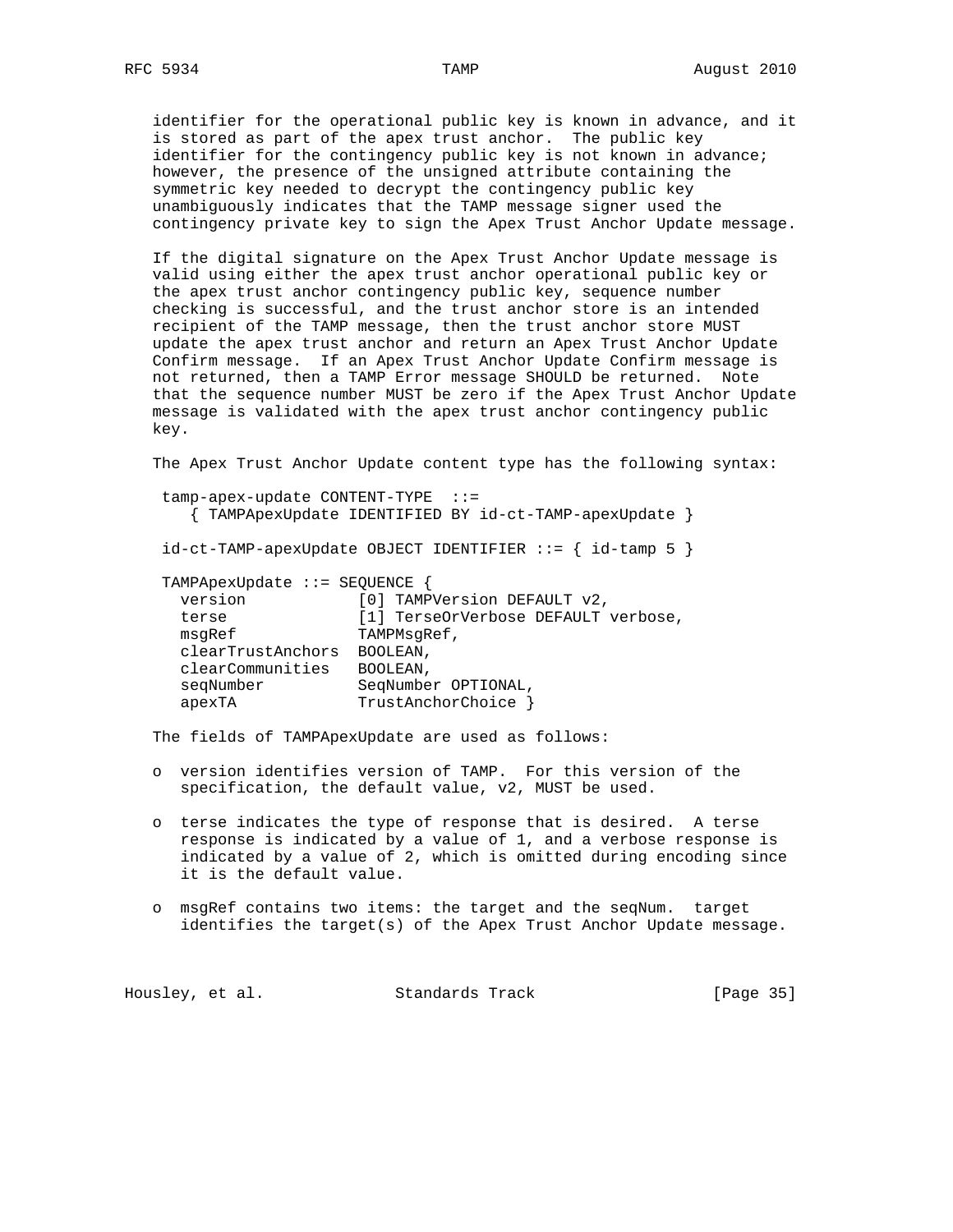The TargetIdentifier syntax as described in Section 4.1 is used. seqNum is a single-use value that will be used to match the Apex Trust Anchor Update message with the Apex Trust Anchor Update Confirm message. The sequence number is also used to detect TAMP message replay if the message is validated with the apex trust anchor operational public key. The sequence number processing described in Section 6 MUST successfully complete before any action is taken. However, seqNum MUST contain a zero value if the message is validated with the apex trust anchor contingency public key.

- o clearTrustAnchors is a Boolean. If the value is set to TRUE, then all of the management and identity trust anchors stored in the trust anchor store MUST be deleted, leaving the newly installed apex trust anchor as the only trust anchor in the trust anchor store. If the value is set to FALSE, the other trust anchors MUST NOT be changed.
- o clearCommunities is a Boolean. If the value is set to TRUE, then all of the community identifiers stored in the trust anchor store MUST be deleted, leaving none. If the value is set to FALSE, the list of community identifiers MUST NOT be changed.
- o seqNumber is OPTIONAL, and when present, it provides the initial sequence number for the apex trust anchor. If seqNumber is absent, the trust anchor store is prepared to accept any sequence number value for the apex trust anchor operational public key.
- o apexTA provides the information for the replacement apex trust anchor. The TrustAnchorChoice structure is used to provide the trusted public key and all of the information associated with it. The pubKey, keyId, taTitle, certPath, and exts fields apply to the operational public key of the apex trust anchor. The ApexTrustAnchorInfo certificate extension MAY appear as an extension. Section 9 describes the WrappedApexContingencyKey certificate extension.
- 4.6. Apex Trust Anchor Update Confirm

 The Apex Trust Anchor Update Confirm message is a reply by a trust anchor store to a valid Apex Trust Anchor Update message. The Apex Trust Anchor Update Confirm message provides success or failure information for the apex trust anchor update. The Apex Trust Anchor Update Confirm message MAY be signed or unsigned. An Apex Trust Anchor Update Confirm message MUST be signed if the trust anchor store is capable of signing it.

Housley, et al. Standards Track [Page 36]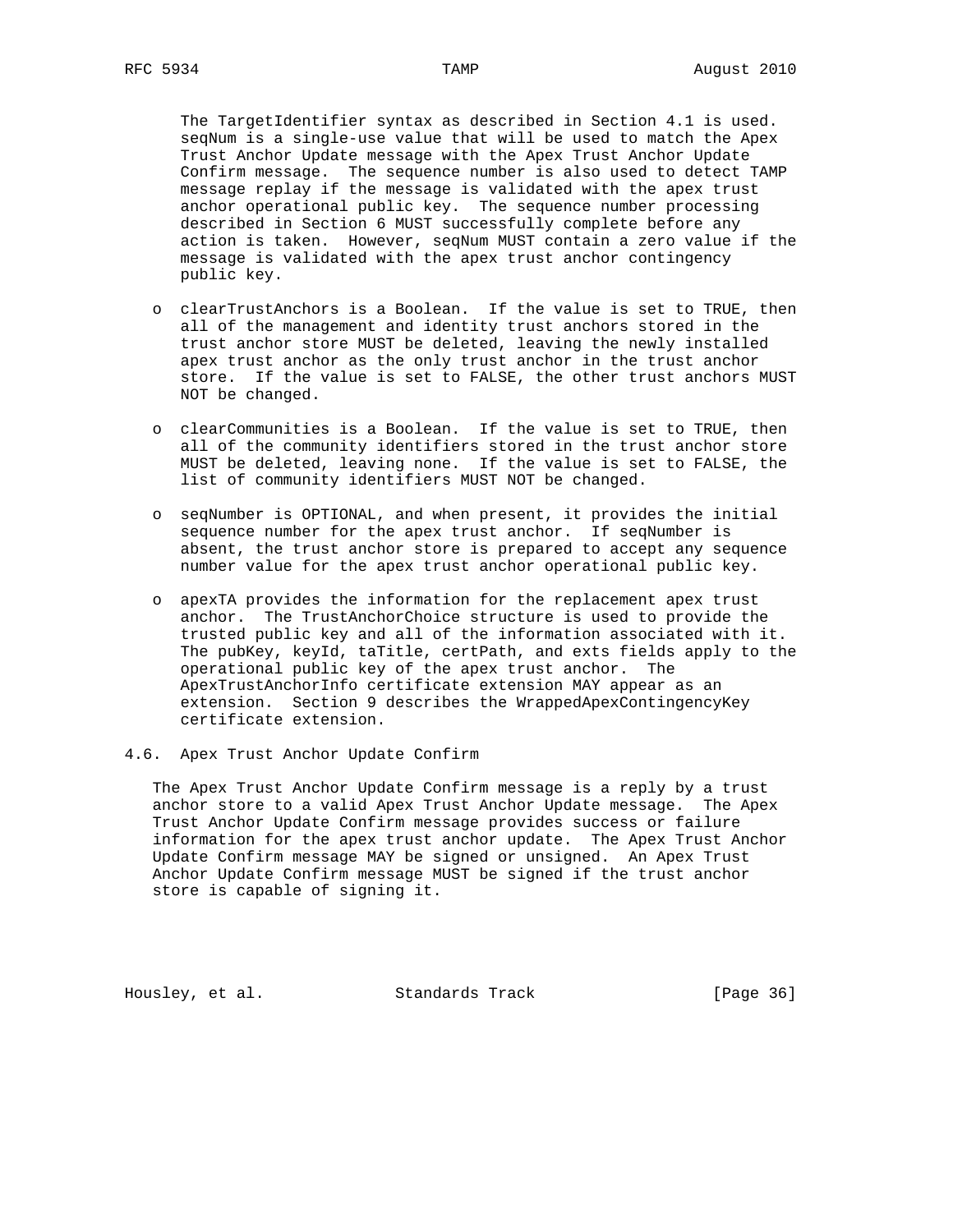The Apex Trust Anchor Update Confirm content type has the following syntax: tamp-apex-update-confirm CONTENT-TYPE ::= { TAMPApexUpdateConfirm IDENTIFIED BY id-ct-TAMP-apexUpdateConfirm } id-ct-TAMP-apexUpdateConfirm OBJECT IDENTIFIER ::= { id-tamp 6 } TAMPApexUpdateConfirm ::= SEQUENCE { version [0] TAMPVersion DEFAULT v2, apexReplace TAMPMsgRef, apexConfirm ApexUpdateConfirm } ApexUpdateConfirm ::= CHOICE { terseApexConfirm [0] TerseApexUpdateConfirm, verboseApexConfirm [1] VerboseApexUpdateConfirm } TerseApexUpdateConfirm ::= StatusCode VerboseApexUpdateConfirm ::= SEQUENCE { status StatusCode, taInfo TrustAnchorChoiceList, communities [0] CommunityIdentifierList OPTIONAL, tampSeqNumbers [1] TAMPSequenceNumbers OPTIONAL }

The fields of TAMPApexUpdateConfirm are used as follows:

- o version identifies version of TAMP. For this version of the specification, the default value, v2, MUST be used.
- o apexReplace identifies the Apex Trust Anchor Update message to which the trust anchor store is responding. The apexReplace structure repeats the TAMPMsgRef from the beginning of the Apex Trust Anchor Update message (see Section 4.5). When the Apex Trust Anchor Update message is validated with the operational public key, the sequence number processing described in Section 6 MUST successfully complete before an Apex Trust Anchor Update Confirm message is generated. When the Apex Trust Anchor Update message is validated with the contingency public key, normal sequence number processing is ignored, but the seqNum MUST be zero.
- o apexConfirm contains either a terse update confirmation or a verbose update confirmation. The terse update confirmation is represented by TerseApexUpdateConfirm, and the verbose response is represented by VerboseApexUpdateConfirm.

Housley, et al. Standards Track [Page 37]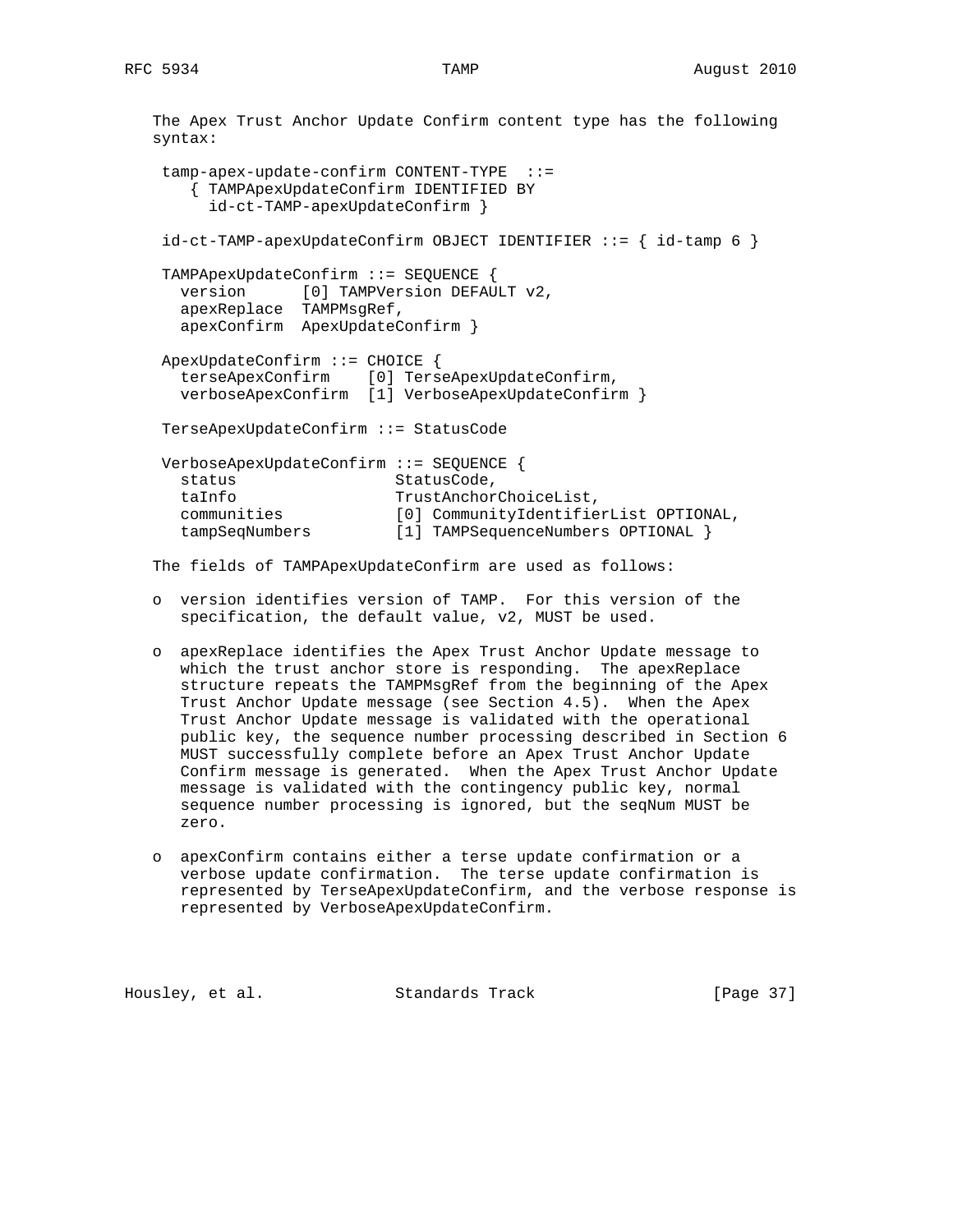The TerseApexUpdateConfirm contains a single status code, indicating the success or failure of the apex trust anchor update. If the apex trust anchor update failed, then the status code provides the reason for the failure. Each of the status codes is discussed in Section 5.

The fields of VerboseApexUpdateConfirm are used as follows:

- o status contains a single status code, indicating the success or failure of the apex trust anchor update. If the apex trust anchor update failed, then the status code provides the reason for the failure. Each of the status codes is discussed in Section 5.
- o taInfo contains a sequence of TrustAnchorChoice structures. One entry in the sequence is provided for each trust anchor contained in the trust anchor store. These represent the state of the trust anchors after the apex trust anchor update has been processed. See [RFC5914] for a description of the TrustAnchorInfo structure. The apex trust anchor is the first trust anchor in the sequence.
- o communities is OPTIONAL. When present, it contains a sequence of object identifiers. Each object identifier names one community to which this trust anchor store belongs. When the trust anchor store belongs to no communities, this field is omitted.
- o tampSeqNumbers is used to indicate the currently held sequence number for each trust anchor authorized to sign TAMP messages. The keyId field identifies the trust anchor, and the seqNumber field provides the current sequence number associated with the trust anchor.

# 4.7. Community Update

 The trust anchor store maintains a list of identifiers for the communities of which it is a member. The Community Update message can be used to remove or add community identifiers from this list. The Community Update message MUST be signed. For the Community Update message to be valid, the trust anchor store MUST be a target of the update; the sequence number checking described in Section 6 MUST be successful when the TAMP message signer is a trust anchor; and the digital signature MUST be validated by the apex trust anchor operational public key, an authorized management trust anchor, or via an authorized X.509 certification path originating with such a trust anchor.

 If the trust anchor store supports the Community Update message, the digital signature on the Community Update message is valid, sequence number checking is successful, the signer is authorized, and the trust anchor store is an intended recipient of the TAMP message, then

Housley, et al. Standards Track [Page 38]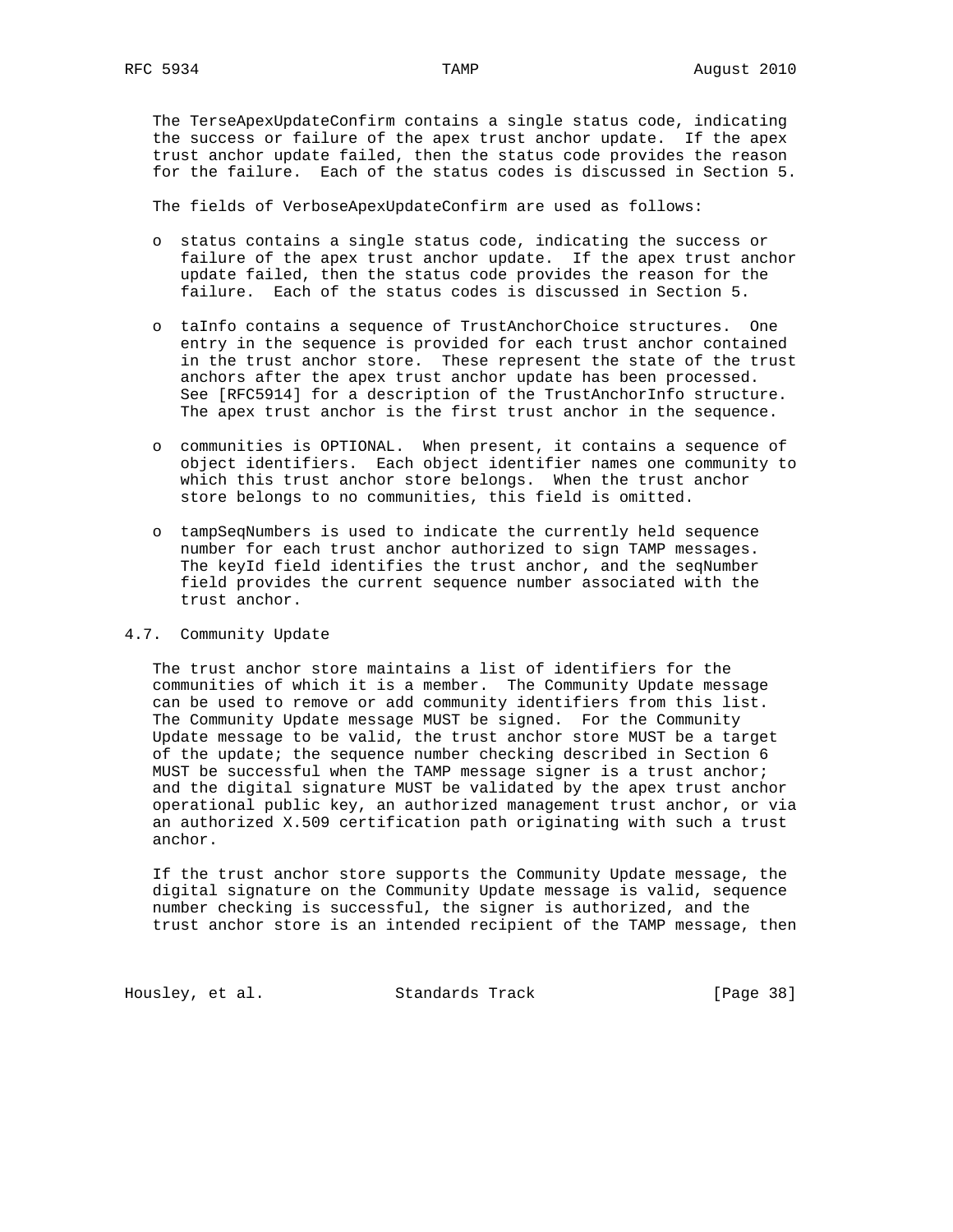the trust anchor store MUST make the specified updates and return a Community Update Confirm message. If a Community Update Confirm message is not returned, then a TAMP Error message SHOULD be returned.

 The Community Update message contains a batch of updates, and all of the updates MUST be accepted for the trust anchor store to return a successful Community Update Confirm message. The remove updates, if present, MUST be processed before the add updates. Where remove is present with an empty list, all community identifiers MUST be removed. This approach prevents community identifiers that are intended to be mutually exclusive from being installed by a successful addition and a failed removal. Where add is present, at least one community identifier MUST appear in the list.

The Community Update content type has the following syntax:

 tamp-community-update CONTENT-TYPE ::= { TAMPCommunityUpdate IDENTIFIED BY id-ct-TAMP-communityUpdate }

id-ct-TAMP-communityUpdate OBJECT IDENTIFIER ::= { id-tamp 7 }

 TAMPCommunityUpdate ::= SEQUENCE { version [0] TAMPVersion DEFAULT v2, terse [1] TerseOrVerbose DEFAULT verbose, msgRef TAMPMsgRef, updates CommunityUpdates }

 CommunityUpdates ::= SEQUENCE { remove [1] CommunityIdentifierList OPTIONAL, add [2] CommunityIdentifierList OPTIONAL } -- At least one MUST be present

The fields of TAMPCommunityUpdate are used as follows:

- o version identifies version of TAMP. For this version of the specification, the default value, v2, MUST be used.
- o terse indicates the type of response that is desired. A terse response is indicated by a value of 1, and a verbose response is indicated by a value of 2, which is omitted during encoding since it is the default value.
- o msgRef contains two items: the target and the seqNum. target identifies the target(s) of the update message. The TargetIdentifier syntax as described in Section 4.1 is used. seqNum is a single-use value that will be used to match the Community Update message with the Community Update Confirm

Housley, et al. Standards Track [Page 39]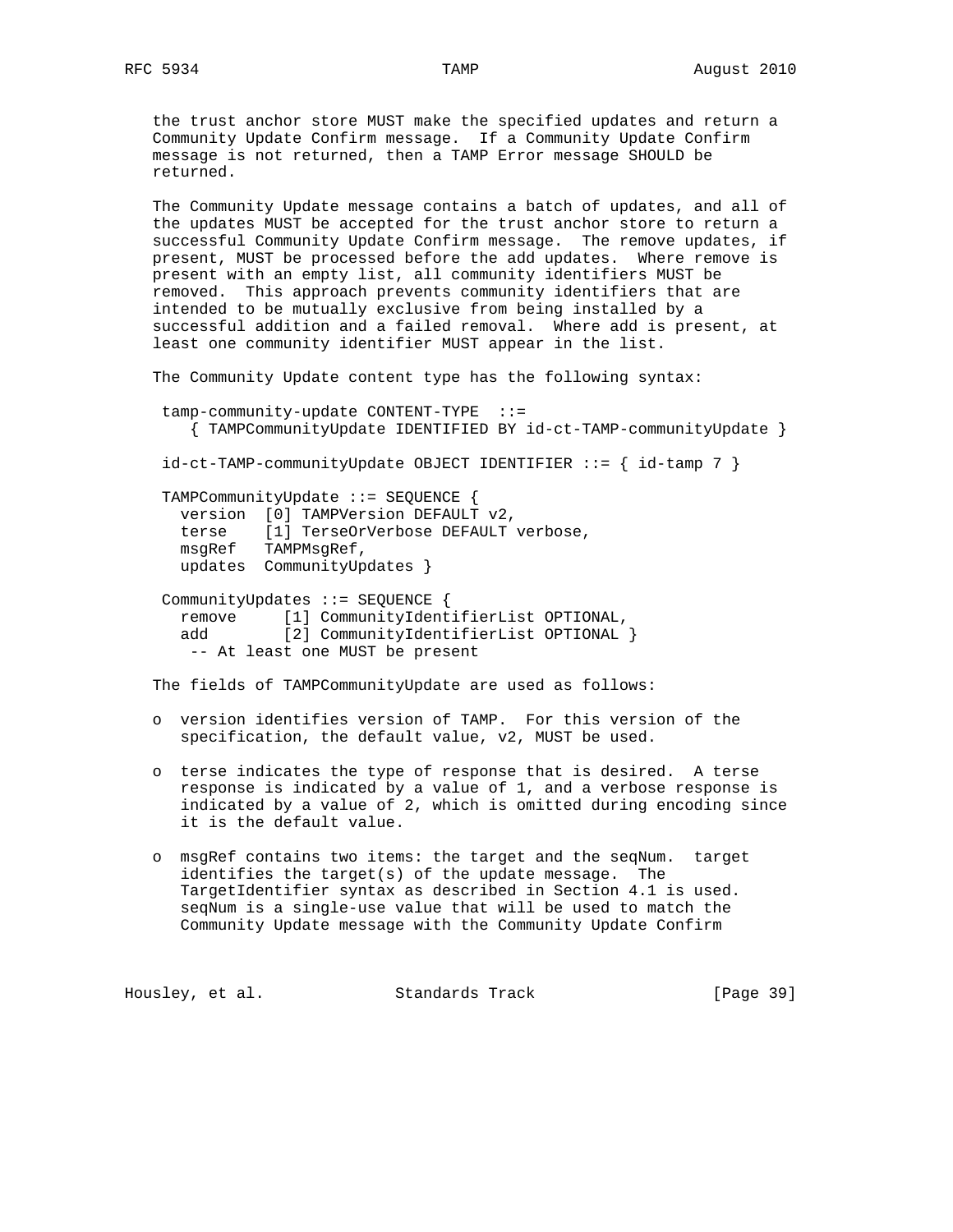message. The sequence number is also used to detect TAMP message replay. The sequence number processing described in Section 6 MUST successfully complete before any of the updates are processed.

 o updates contains a sequence of community identifiers to be removed and a sequence of community identifiers to be added. These are represented by the CommunityUpdates structure.

 The CommunityUpdates is a sequence of two OPTIONAL sequences, but at least one of these sequences MUST be present. The first sequence contains community identifiers to be removed, and if there are none, it is absent. Where remove is present with an empty list, all community identifiers MUST be removed. The second sequence contains community identifiers to be added, and if there are none, it is absent. The remove updates, if present, MUST be processed before the add updates. An error is generated if any of the requested removals or additions cannot be accomplished. However, requests to remove community identifiers that are not present are treated as successful removals. Likewise, requests to add community identifiers that are already present are treated as successful additions. If an error is generated, the trust anchor store community list MUST NOT be changed.

 A description of the syntax associated with each of these actions follows:

- o remove is used to remove one, multiple, or all community identifiers from the trust anchor store.
- o add is used to insert one or more new community identifiers into the trust anchor store.
- 4.8. Community Update Confirm

 The Community Update Confirm message is a reply by a trust anchor store to a valid Community Update message. The Community Update Confirm message provides success or failure information for the requested updates. Success is returned only if the whole batch of updates is successfully processed. If any of the requested updates cannot be performed, then a failure is indicated, and the set of community identifiers stored in the trust anchor store is unchanged. The Community Update Confirm message MAY be signed or unsigned. A Community Update Confirm message MUST be signed if the trust anchor store is capable of signing it.

Housley, et al. Standards Track [Page 40]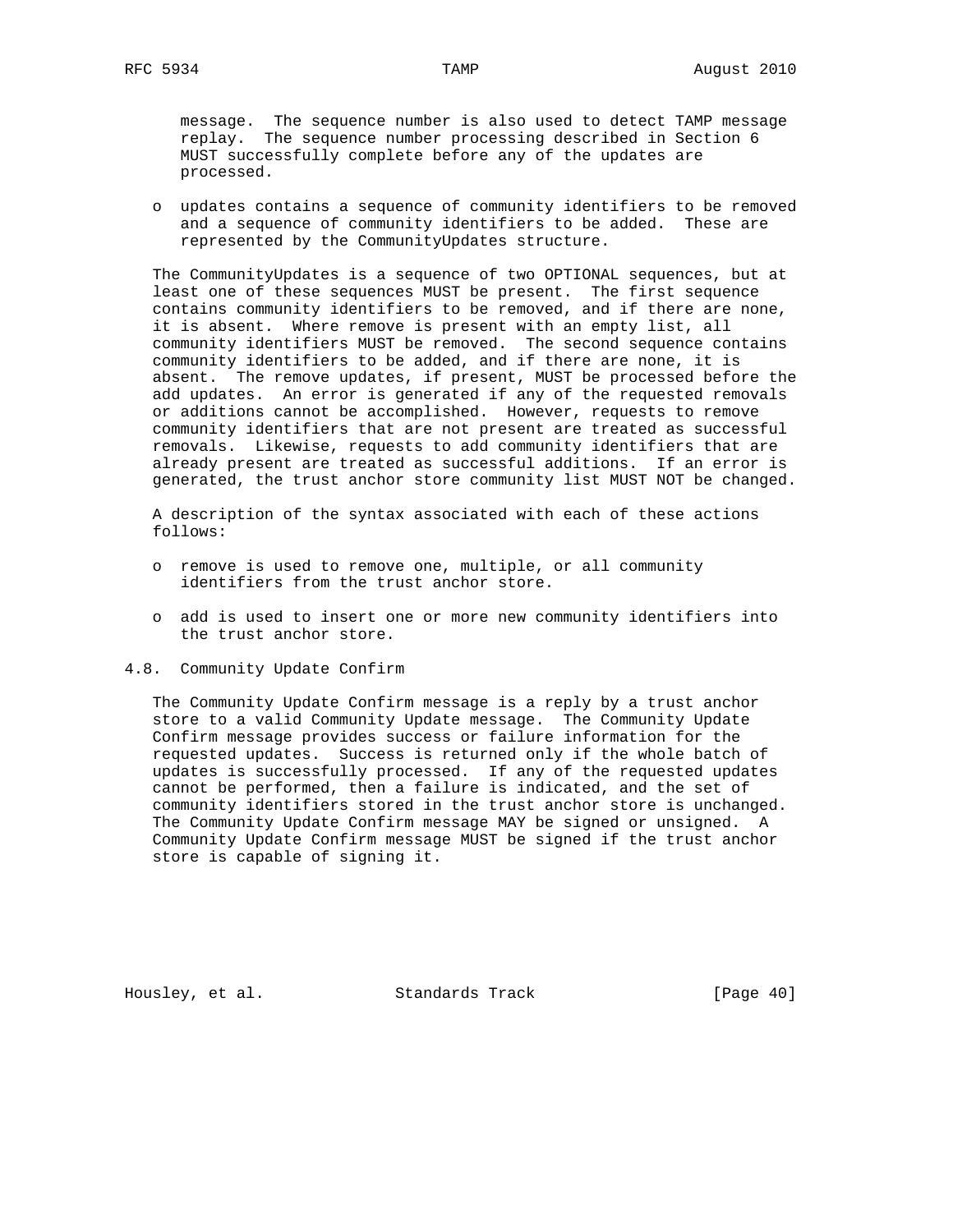The Community Update Confirm content type has the following syntax: tamp-community-update-confirm CONTENT-TYPE ::= { TAMPCommunityUpdateConfirm IDENTIFIED BY id-ct-TAMP-communityUpdateConfirm } id-ct-TAMP-communityUpdateConfirm OBJECT IDENTIFIER ::=  $\{ id-tamp 8 \}$  TAMPCommunityUpdateConfirm ::= SEQUENCE { version [0] TAMPVersion DEFAULT v2, update TAMPMsgRef, commConfirm CommunityConfirm } CommunityConfirm ::= CHOICE { terseCommConfirm [0] TerseCommunityConfirm, verboseCommConfirm [1] VerboseCommunityConfirm } TerseCommunityConfirm ::= StatusCode VerboseCommunityConfirm ::= SEQUENCE { status StatusCode, communities CommunityIdentifierList OPTIONAL } The fields of TAMPCommunityUpdateConfirm are used as follows: o version identifies version of TAMP. For this version of the specification, the default value, v2, MUST be used.

- o update identifies the Community Update message to which the trust anchor store is responding. The update structure repeats the TAMPMsgRef from the Community Update message (see Section 4.7). The sequence number processing described in Section 6 MUST successfully complete before any of the updates are processed.
- o commConfirm contains either a terse community update confirmation or a verbose community update confirmation. The terse response is represented by TerseCommunityConfirm, and the verbose response is represented by VerboseCommunityConfirm.

 The TerseCommunityConfirm contains a single status code, indicating the success or failure of the Community Update message processing. If the community update failed, then the status code indicates the reason for the failure. Each of the status codes is discussed in Section 5.

Housley, et al. Standards Track [Page 41]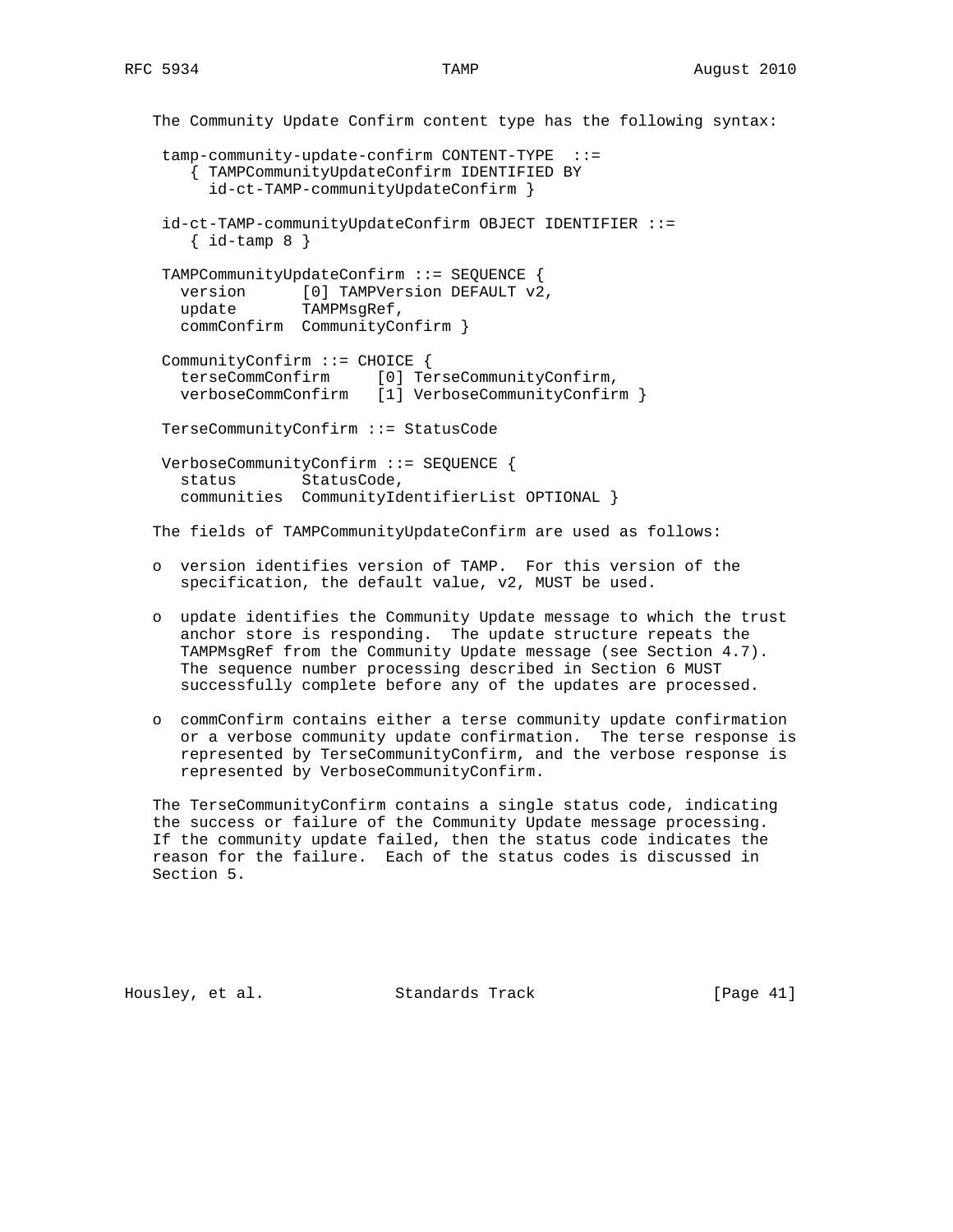The fields of VerboseCommunityConfirm are used as follows:

- o status contains a single status code, indicating the success or failure of the Community Update message processing. If the community update failed, then the status code indicates the reason for the failure. Each of the status codes is discussed in Section 5.
- o communities is OPTIONAL. When present, it contains the sequence of community identifiers present in the trust anchor store after the update is processed. When the trust anchor store belongs to no communities, this field is omitted.
- 4.9. Sequence Number Adjust

 The trust anchor store maintains the current sequence number for the apex trust anchor and each management trust anchor authorized for TAMP messages. Sequence number processing is discussed in Section 6. The Sequence Number Adjust message can be used to provide the most recently used sequence number to one or more targets, thereby reducing the possibility of replay. The Sequence Number Adjust message MUST be signed. For the Sequence Number Adjust message to be valid, the trust anchor store MUST be an intended recipient of the Sequence Number Adjust message, the sequence number MUST be equal to or larger than the most recently stored sequence number for the originating trust anchor, and the digital signature MUST be validated by the apex trust anchor operational public key or an authorized management trust anchor.

 If the digital signature on the Sequence Number Adjust message is valid, the sequence number is equal to or larger than the most recently stored sequence number for the originating trust anchor, the signer is authorized, and the trust anchor store is an intended recipient of the TAMP message, then the trust anchor store MUST update the sequence number associated with the originating trust anchor and return a Sequence Number Adjust Confirm message. If a Sequence Number Adjust Confirm message is not returned, then a TAMP Error message SHOULD be returned.

 The Sequence Number Adjust message contains an adjustment for the sequence number of the TAMP message signer.

Housley, et al. Standards Track [Page 42]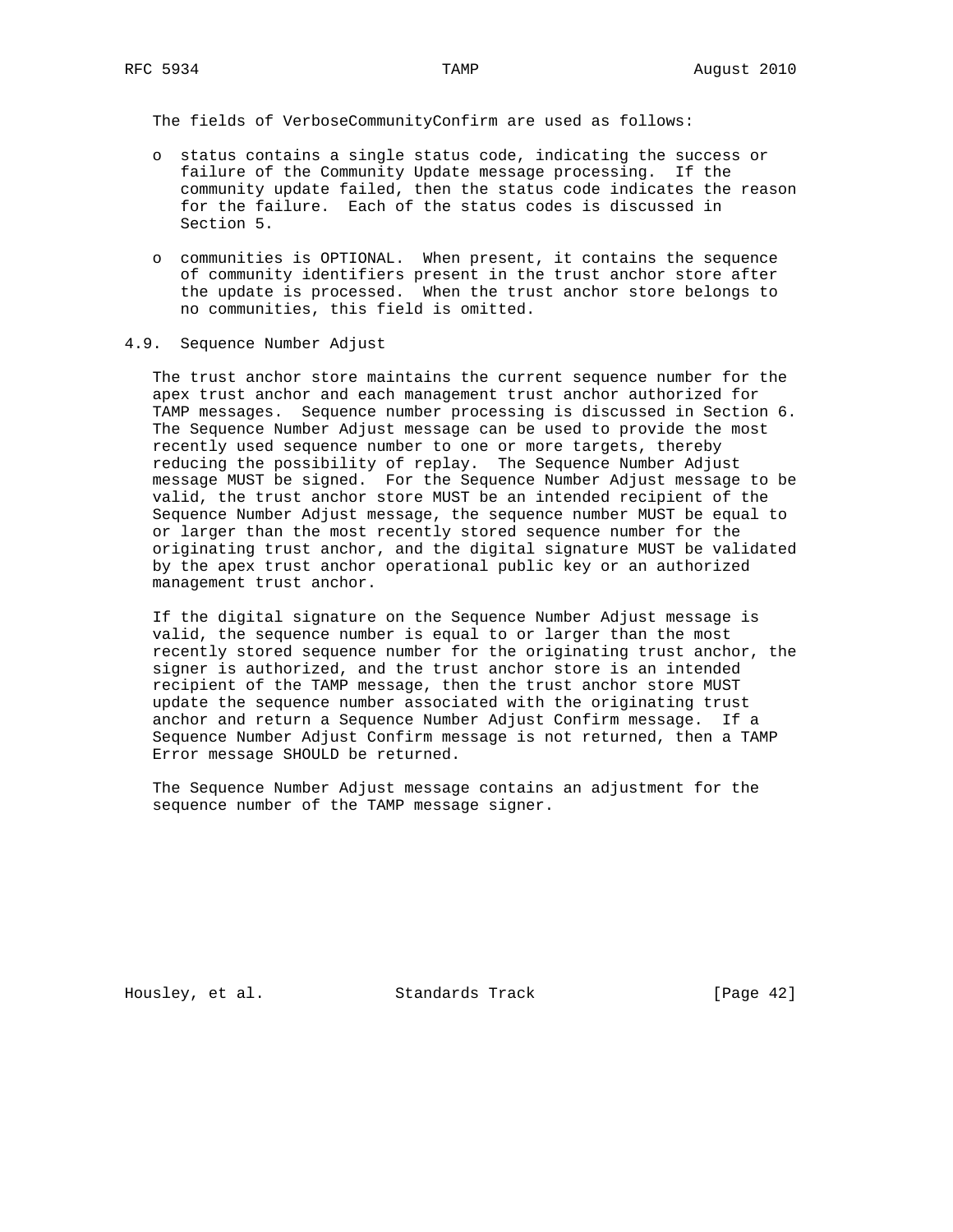```
 The Sequence Number Adjust content type has the following syntax:
```
 tamp-sequence-number-adjust CONTENT-TYPE ::= { SequenceNumberAdjust IDENTIFIED BY id-ct-TAMP-seqNumAdjust }

 $id-ct-TAMP-seqNumAdjust OBJECT IDENTIFIER ::= { id-tamp 10 }$ 

 SequenceNumberAdjust ::= SEQUENCE { Version [0] TAMPVersion DEFAULT v2, msgRef TAMPMsgRef }

The fields of SequenceNumberAdjust are used as follows:

- o version identifies version of TAMP. For this version of the specification, the default value, v2, MUST be used.
- o msgRef contains two items: the target and the seqNum. target identifies the target(s) of the sequence number adjust message. The TargetIdentifier syntax as described in Section 4.1 is used. The allModules target is expected to be used for Sequence Number Adjust messages. seqNum MUST be equal to or larger than the most recently stored sequence number for this TAMP message signer, and the value will be used to match the Sequence Number Adjust message with the Sequence Number Adjust Confirm message. The sequence number processing described in Section 6 applies, except that the sequence number in a Sequence Number Adjust message is acceptable if it matches the most recently stored sequence number for this TAMP message signer. If sequence number checking completes successfully, then the sequence number is adjusted; otherwise, it remains unchanged.
- 4.10. Sequence Number Adjust Confirm

 The Sequence Number Adjust Confirm message is a reply by a trust anchor store to a valid Sequence Number Adjust message. The Sequence Number Adjust Confirm message provides success or failure information. Success is returned only if the sequence number for the trust anchor that signed the Sequence Number Adjust message originator is adjusted. If the sequence number cannot be adjusted, then a failure is indicated, and the sequence number stored in the trust anchor store is unchanged. The Sequence Number Adjust Confirm message MAY be signed or unsigned. A Sequence Number Adjust Confirm message MUST be signed if the trust anchor store is capable of signing it.

Housley, et al. Standards Track [Page 43]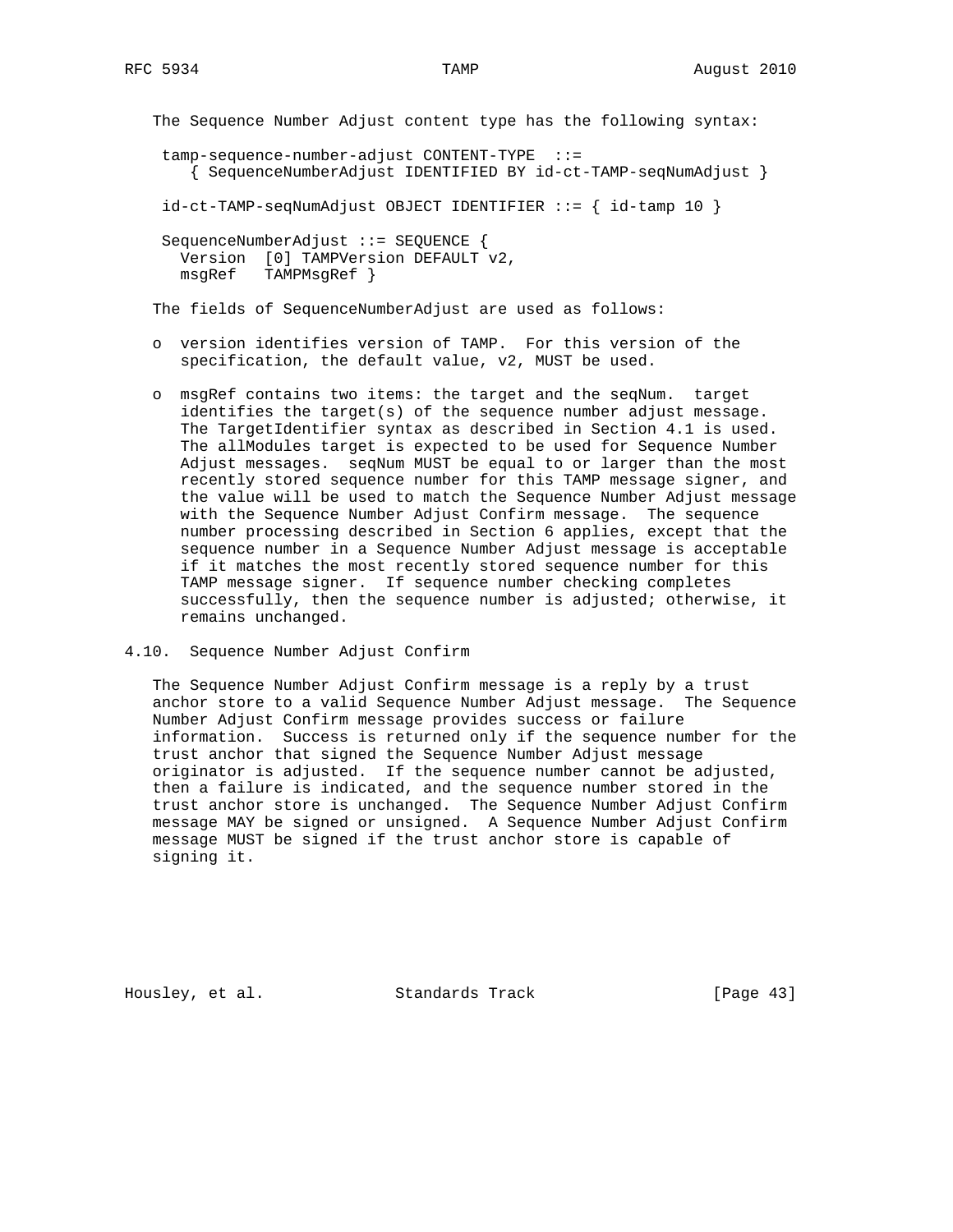The Sequence Number Adjust Confirm content type has the following syntax:

```
 tamp-sequence-number-adjust-confirm CONTENT-TYPE ::=
    { SequenceNumberAdjustConfirm IDENTIFIED BY
      id-ct-TAMP-seqNumAdjustConfirm }
```

```
 id-ct-TAMP-seqNumAdjustConfirm OBJECT IDENTIFIER ::=
   \{ id-tamp 11 \}
```

```
 SequenceNumberAdjustConfirm ::= SEQUENCE {
  version [0] TAMPVersion DEFAULT v2,
   adjust TAMPMsgRef,
  status StatusCode }
```
The fields of SequenceNumberAdjustConfirm are used as follows:

- o version identifies version of TAMP. For this version of the specification, the default value, v2, MUST be used.
- o adjust identifies the Sequence Number Adjust message to which the trust anchor store is responding. The adjust structure repeats the TAMPMsgRef from the Sequence Number Adjust message (see Section 4.9). The sequence number processing described in Section 6 MUST successfully complete to adjust the sequence number associated with the Sequence Number Adjust message originator.
- o status contains a single status code, indicating the success or failure of the Sequence Number Adjust message processing. If the adjustment failed, then the status code indicates the reason for the failure. Each of the status codes is discussed in Section 5.

## 4.11. TAMP Error

 The TAMP Error message is a reply by a trust anchor store to any invalid TAMP message. The TAMP Error message provides an indication of the reason for the error. The TAMP Error message MAY be signed or unsigned. A TAMP Error message MUST be signed if the trust anchor store is capable of signing it. For the request types defined in this specification, TAMP Error messages MUST NOT be used to indicate a request message was successfully processed. Each TAMP Error message identifies the type of TAMP message that caused the error. In cases where the TAMP message type cannot be determined, errors MAY be returned via other means, such as at the protocol level, via an attached display, etc.

Housley, et al. Standards Track [Page 44]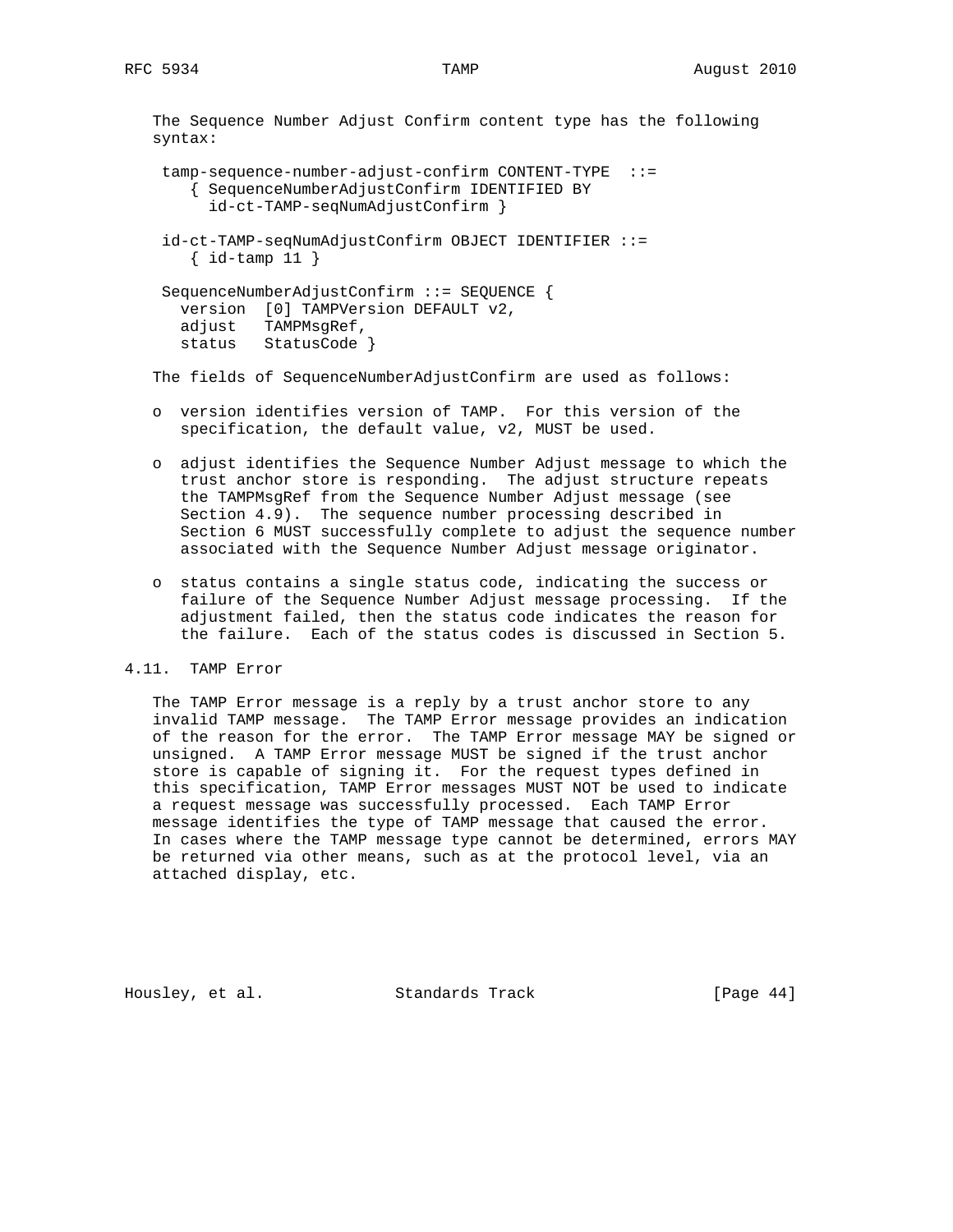The TAMP Error message content type has the following syntax: tamp-error CONTENT-TYPE ::= { TAMPError IDENTIFIED BY id-ct-TAMP-error } id-ct-TAMP-error OBJECT IDENTIFIER ::= { id-tamp 9 } TAMPError ::= SEQUENCE { version [0] TAMPVersion DEFAULT v2, msgType OBJECT IDENTIFIER, status StatusCode, msgRef TAMPMsgRef OPTIONAL } The fields of TAMPError are used as follows:

- o version identifies version of TAMP. For this version of the specification, the default value, v2, MUST be used.
- o msgType indicates the content type of the TAMP message that caused the error.
- o status contains a status code that indicates the reason for the error. Each of the status codes is discussed in Section 5.
- o msgRef is OPTIONAL, but whenever possible it SHOULD be present. It identifies the TAMP message that caused the error. It repeats the target and seqNum from the TAMP message that caused the error (see Sections 4.1, 4.3, 4.5, 4.7, and 4.9).
- 5. Status Codes

 The Trust Anchor Update Confirm, the Apex Trust Anchor Update Confirm, the Community Update Confirm, the Sequence Number Adjust Confirm, and the TAMP Error messages include status codes. The syntax for the status codes is:

| StatusCode ::= ENUMERATED |         |
|---------------------------|---------|
| success                   | $(0)$ , |
| decodeFailure             | $(1)$ , |
| badContentInfo            | $(2)$ , |
| badSignedData             | $(3)$ , |
| badEncapContent           | $(4)$ , |
| badCertificate            | $(5)$ , |
| badSignerInfo             | $(6)$ , |
| badSignedAttrs            | $(7)$ , |
| badUnsignedAttrs          | $(8)$ , |
| missingContent            | $(9)$ , |
| noTrustAnchor             |         |

Housley, et al. Standards Track [Page 45]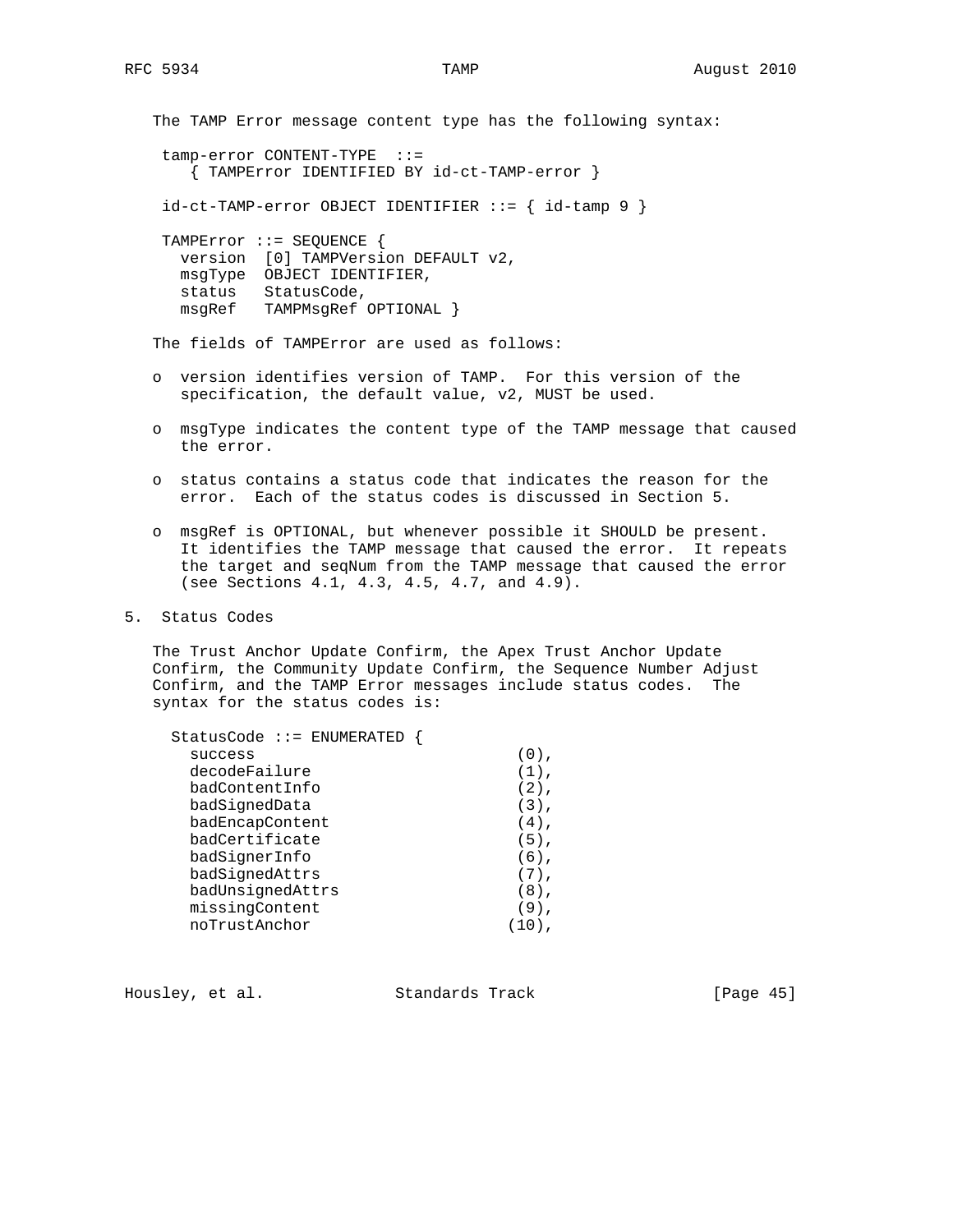| notAuthorized                     | $(11)$ ,  |
|-----------------------------------|-----------|
| badDigestAlgorithm                | $(12)$ ,  |
| badSignatureAlgorithm             | $(13)$ ,  |
| unsupportedKeySize                | $(14)$ ,  |
| unsupportedParameters             | $(15)$ ,  |
| signatureFailure                  | $(16)$ ,  |
| insufficientMemory                | $(17)$ ,  |
| unsupportedTAMPMsgType            | $(18)$ ,  |
| apexTAMPAnchor                    | $(19)$ ,  |
| improperTAAddition                | $(20)$ ,  |
| seqNumFailure                     | $(21)$ ,  |
| contingencyPublicKeyDecrypt       | $(22)$ ,  |
| incorrectTarget                   | $(23)$ ,  |
| communityUpdateFailed             | $(24)$ ,  |
| trustAnchorNotFound               | $(25)$ ,  |
| unsupportedTAAlgorithm            | $(26)$ ,  |
| unsupportedTAKeySize              | $(27)$ ,  |
| unsupportedContinPubKeyDecryptAlg | $(28)$ ,  |
| missingSignature                  | $(29)$ ,  |
| resourcesBusy                     | $(30)$ ,  |
| versionNumberMismatch             | $(31)$ ,  |
| missingPolicySet                  | $(32)$ ,  |
| revokedCertificate                | $(33)$ ,  |
| unsupportedTrustAnchorFormat      | $(34)$ ,  |
| improperTAChange                  | $(35)$ ,  |
| malformed                         | $(36)$ ,  |
| cmsError                          | $(37)$ ,  |
| unsupportedTargetIdentifier       | $(38)$ ,  |
| other                             | $(127)$ } |

The various values of StatusCode are used as follows:

- o success is used to indicate that an update, portion of an update, or adjust was processed successfully.
- o decodeFailure is used to indicate that the trust anchor store was unable to successfully decode the provided message. The specified content type and the provided content do not match.
- o badContentInfo is used to indicate that the ContentInfo syntax is invalid or that the contentType carried within the ContentInfo is unknown or unsupported.
- o badSignedData is used to indicate that the SignedData syntax is invalid, the version is unknown or unsupported, or more than one entry is present in digestAlgorithms.

Housley, et al. Standards Track [Page 46]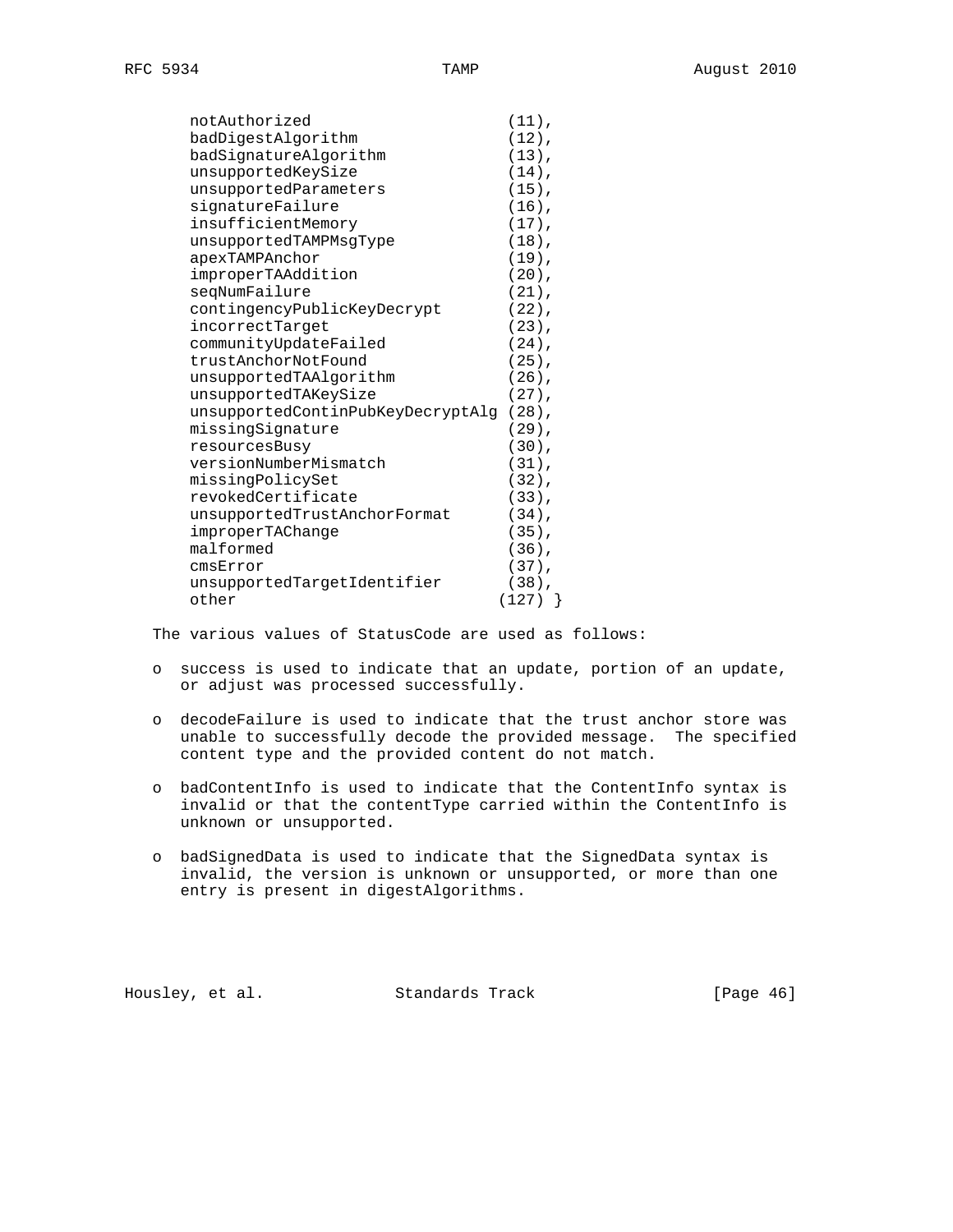- o badEncapContent is used to indicate that the EncapsulatedContentInfo syntax is invalid. This error can be generated due to problems located in SignedData.
- o badCertificate is used to indicate that the syntax for one or more certificates in CertificateSet is invalid.
- o badSignerInfo is used to indicate that the SignerInfo syntax is invalid, or the version is unknown or unsupported.
- o badSignedAttrs is used to indicate that the signedAttrs syntax within SignerInfo is invalid.
- o badUnsignedAttrs is used to indicate that the unsignedAttrs syntax within SignerInfo is invalid.
- o missingContent is used to indicate that the OPTIONAL eContent is missing in EncapsulatedContentInfo, which is REQUIRED in this specification. This error can be generated due to problems located in SignedData.
- o noTrustAnchor is used to indicate one of two possible error situations. In one case, the subjectKeyIdentifier does not identify the public key of a trust anchor or a certification path that terminates with an installed trust anchor. In the other case, the issuerAndSerialNumber is used to identify the TAMP message signer, which is prohibited by this specification.
- o notAuthorized is used to indicate one of two possible error situations. In one case, the sid within SignerInfo leads to an installed trust anchor, but that trust anchor is not an authorized signer for the received TAMP message content type. Identity trust anchors are not authorized signers for any of the TAMP message content types. In the other case, the signer of a Trust Anchor Update message is not authorized to manage the to-be-updated trust anchor as determined by a failure of the subordination processing in Section 7.
- o badDigestAlgorithm is used to indicate that the digestAlgorithm in either SignerInfo or SignedData is unknown or unsupported.
- o badSignatureAlgorithm is used to indicate that the signatureAlgorithm in SignerInfo is unknown or unsupported.
- o unsupportedKeySize is used to indicate that the signatureAlgorithm in SignerInfo is known and supported, but the TAMP message digital signature could not be validated because an unsupported key size was employed by the signer.

Housley, et al. Standards Track [Page 47]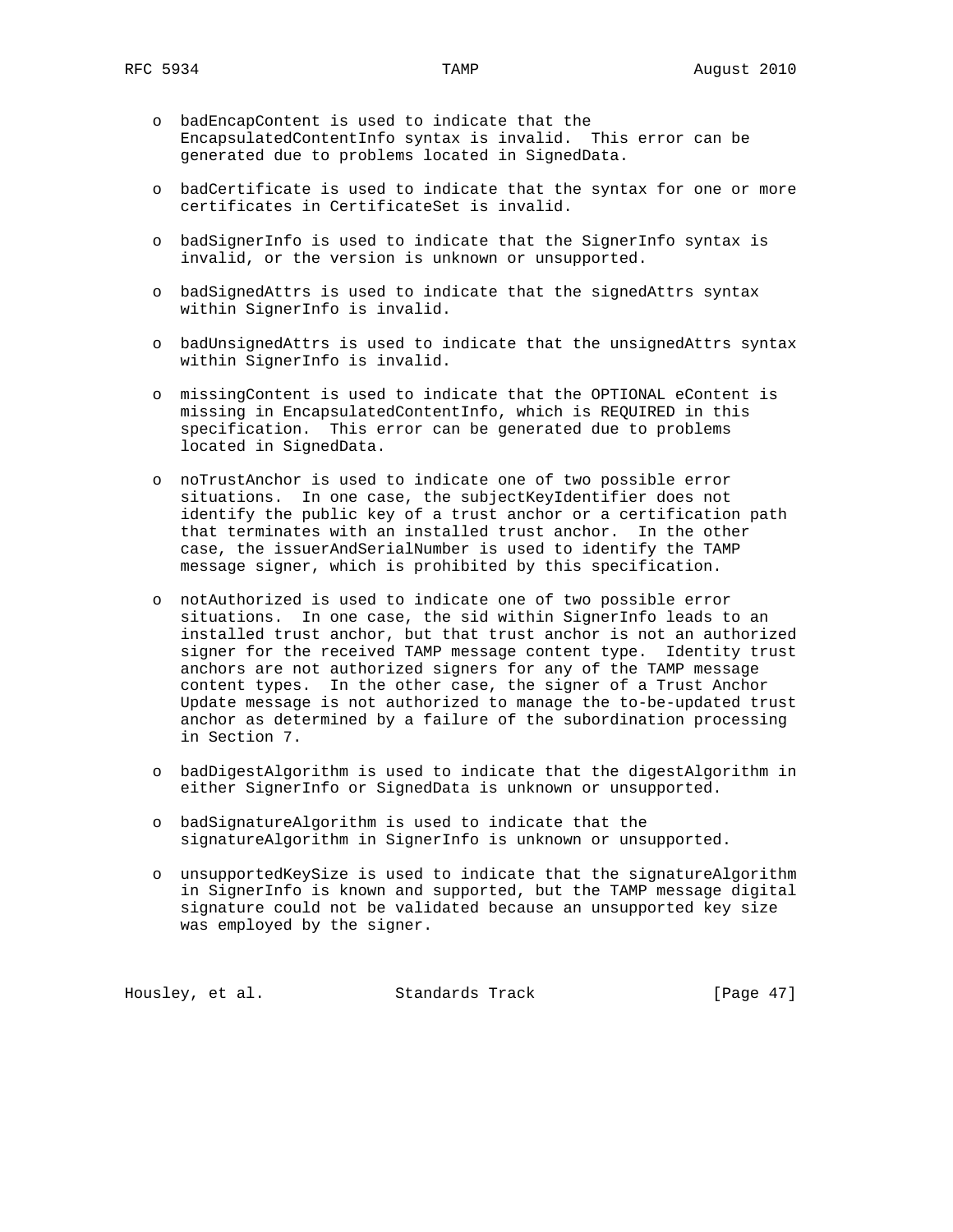- o unsupportedParameters is used to indicate that the signatureAlgorithm in SignerInfo is known, but the TAMP message digital signature could not be validated because unsupported parameters were employed by the signer.
- o signatureFailure is used to indicate that the signatureAlgorithm in SignerInfo is known and supported, but the digital signature in the signature field within SignerInfo could not be validated.
- o insufficientMemory indicates that the update could not be processed because the trust anchor store did not have sufficient memory to store the resulting trust anchor configuration or community identifier.
- o unsupportedTAMPMsgType indicates that the TAMP message could not be processed because the trust anchor store does not support the provided TAMP message type. This code will be used if the id-ct-TAMP-communityUpdate content type is provided and the trust anchor store does not support the Community Update message. This status code will also be used if the contentType value within eContentType is not one that is defined in this specification.
- o apexTAMPAnchor indicates that the update could not be processed because the Trust Anchor Update message tried to remove the apex trust anchor.
- o improperTAAddition indicates that a trust anchor update is trying to add a new trust anchor that may already exist, but some attributes of the to-be-added trust anchor are being modified in an improper manner. The desired trust anchor configuration may be attainable with a change operation instead of an add operation.
- o seqNumFailure indicates that the TAMP message could not be processed because the processing of the sequence number, which is described in Section 6, resulted in an error.
- o contingencyPublicKeyDecrypt indicates that the update could not be processed because an error occurred while decrypting the contingency public key.
- o incorrectTarget indicates that the query, update, or adjust message could not be processed because the trust anchor store is not the intended recipient.
- o communityUpdateFailed indicates that the community update requested the addition of a community identifier or the removal of a community identifier, but the request could not be honored.

Housley, et al. Standards Track [Page 48]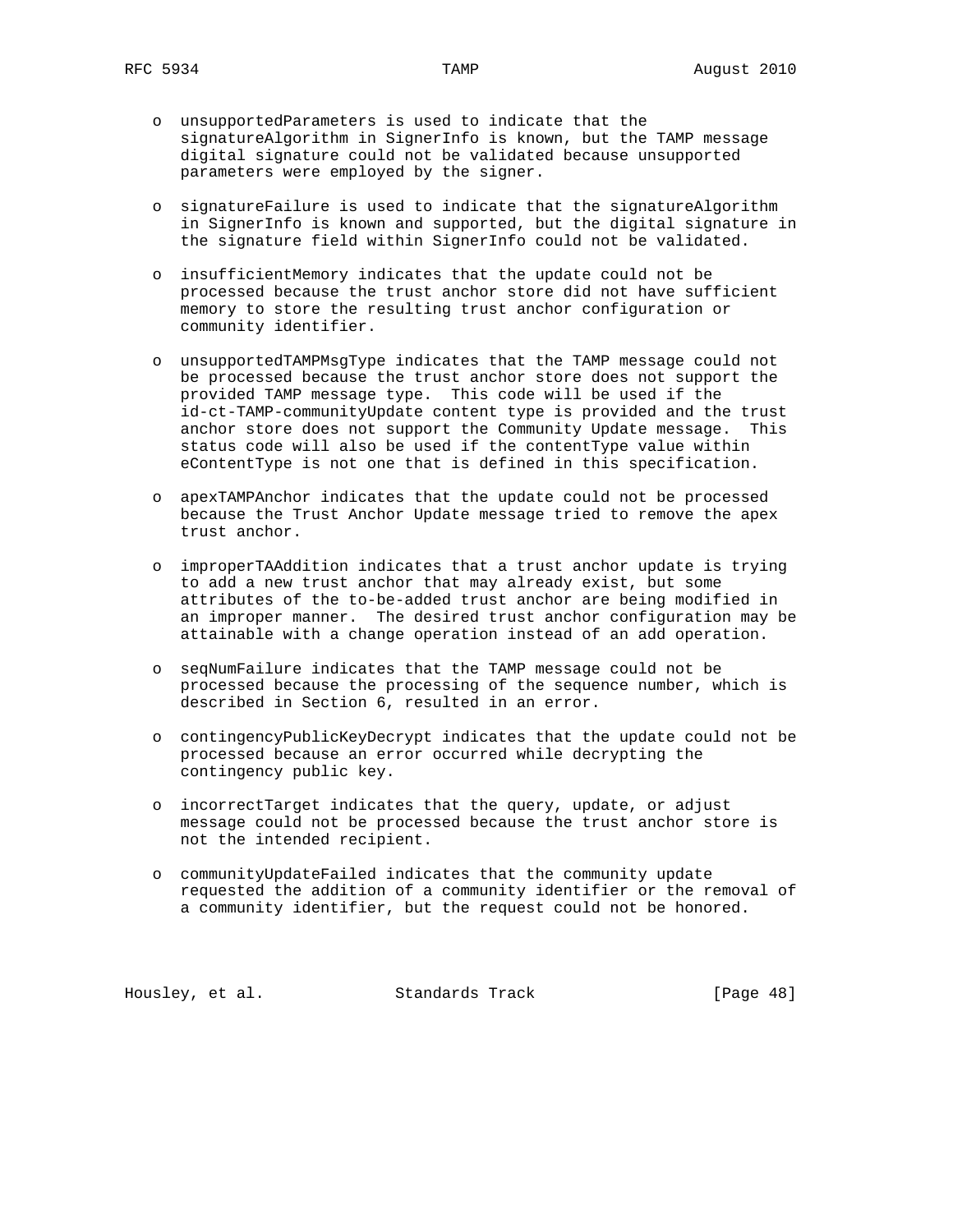- o trustAnchorNotFound indicates that a change to a trust anchor was requested, but the referenced trust anchor is not represented in the trust anchor store.
- o unsupportedTAAlgorithm indicates that an update message would result in the trust anchor with a public key associated with a digital signature validation algorithm that is not implemented. In addition, this status code is used if the algorithm is supported, but the parameters associated with the algorithm are not supported.
- o unsupportedTAKeySize indicates that the trust anchor would include a public key of a size that is not supported.
- o unsupportedContinPubKeyDecryptAlg indicates that the decryption algorithm for the apex trust anchor contingency public key is not supported.
- o missingSignature indicates that an unsigned TAMP message was received, but the received TAMP message type MUST be signed.
- o resourcesBusy indicates that the resources necessary to process the TAMP message are not available at the present time, but the resources might be available at some point in the future.
- o versionNumberMismatch indicates that the version number in a received TAMP message is not acceptable.
- o missingPolicySet indicates that the policyFlags associated with a trust anchor are set in a fashion that requires the policySet to be present, but the policySet is missing.
- o revokedCertificate indicates that one or more of the certificates needed to properly process the TAMP message have been revoked.
- o unsupportedTrustAnchorFormat indicates that an unsupported trust anchor format was presented or the version is unknown or unsupported.
- o improperTAChange indicates that a trust anchor update is trying to change a new trust anchor using a format different than the format of the existing trust anchor.
- o malformed indicates an error in the composition of the CMS structure encapsulating a TAMP message.

Housley, et al. Standards Track [Page 49]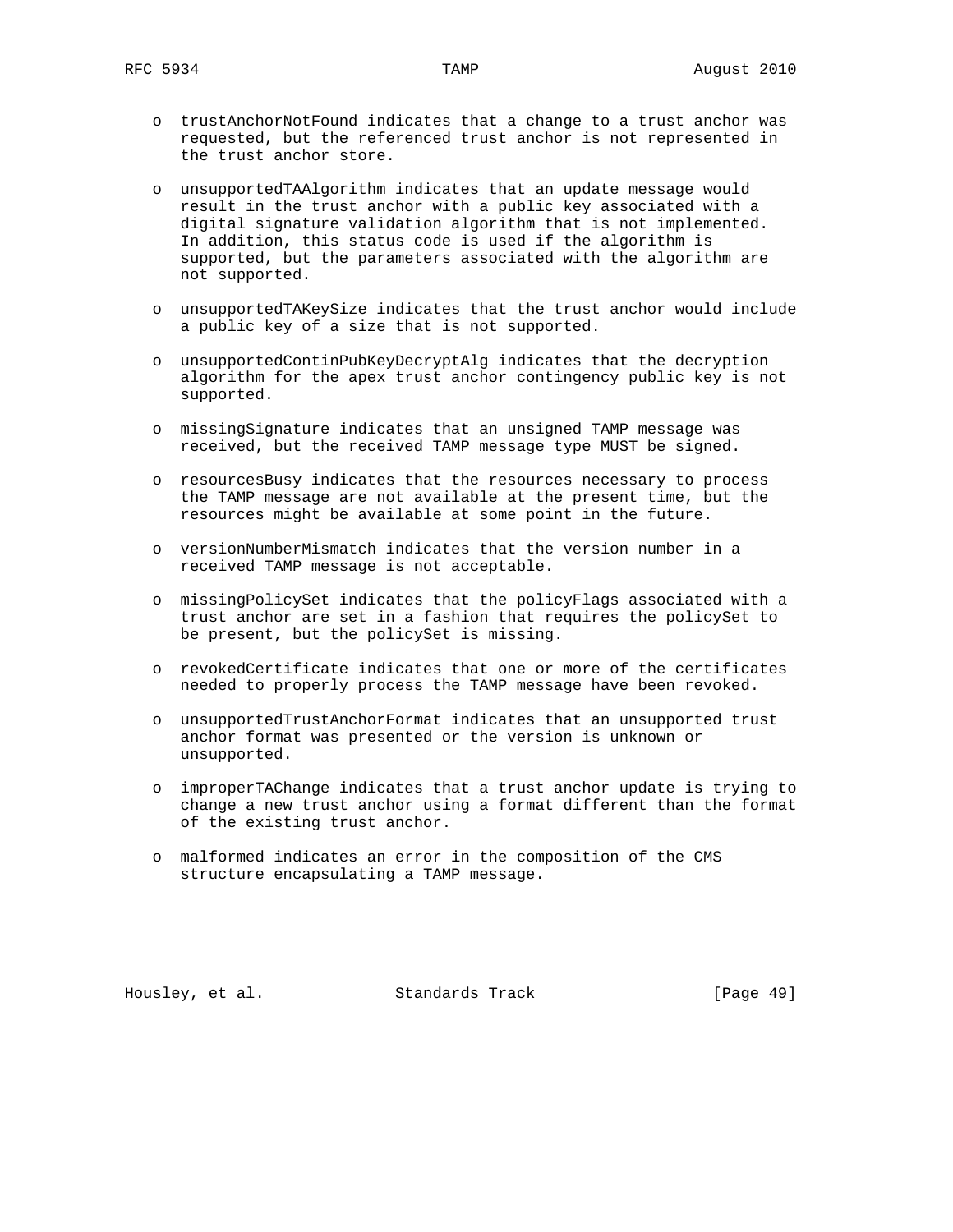- o cmsError indicates an error processing a CMS structure that encapsulated a TAMP message, such as an error processing ContentType or MessageDigest attributes.
- o unsupportedTargetIdentifier indicates that a msgRef with an unsupported TargetIdentifier option was encountered.
- o other indicates that the update could not be processed, but the reason is not covered by any of the assigned status codes. Use of this status code SHOULD be avoided.
- 6. Sequence Number Processing

 The sequence number processing facilities in TAMP represent a balance between replay protection, operational considerations, and trust anchor store memory management. The goal is to provide replay protection without making TAMP difficult to use, creating an environment where surprising error conditions occur on a regular basis, or imposing onerous memory management requirements on implementations. This balance is achieved by performing sequence number checking on TAMP messages that are validated directly using a trust anchor, and allowing these checks to be skipped whenever the TAMP message originator is not represented by a trust anchor. Implementations MUST perform sequence number checking on TAMP messages that are validated directly using a trust anchor and MAY perform sequence number checking for TAMP messages validated using a certification path.

 The TAMP Status Query, Trust Anchor Update, Apex Trust Anchor Update, Community Update, and Sequence Number Adjust messages include a sequence number. This single-use identifier is used to match a TAMP message with the response to that TAMP message. When the TAMP message is validated directly using a trust anchor, the sequence number is also used to detect TAMP message replay.

 To provide replay protection, each TAMP message originator MUST treat the sequence number as a monotonically increasing non-negative integer. The sequence number counter is associated with the signing operation performed by the private key. The trust anchor store MUST ensure that a newly received TAMP message that is validated directly by a trust anchor public key contains a sequence number that is greater than the most recent successfully processed TAMP message from that originator. Note that the Sequence Number Adjust message is considered valid if the sequence number is greater than or equal to the most recent successfully processed TAMP message from that

Housley, et al. Standards Track [Page 50]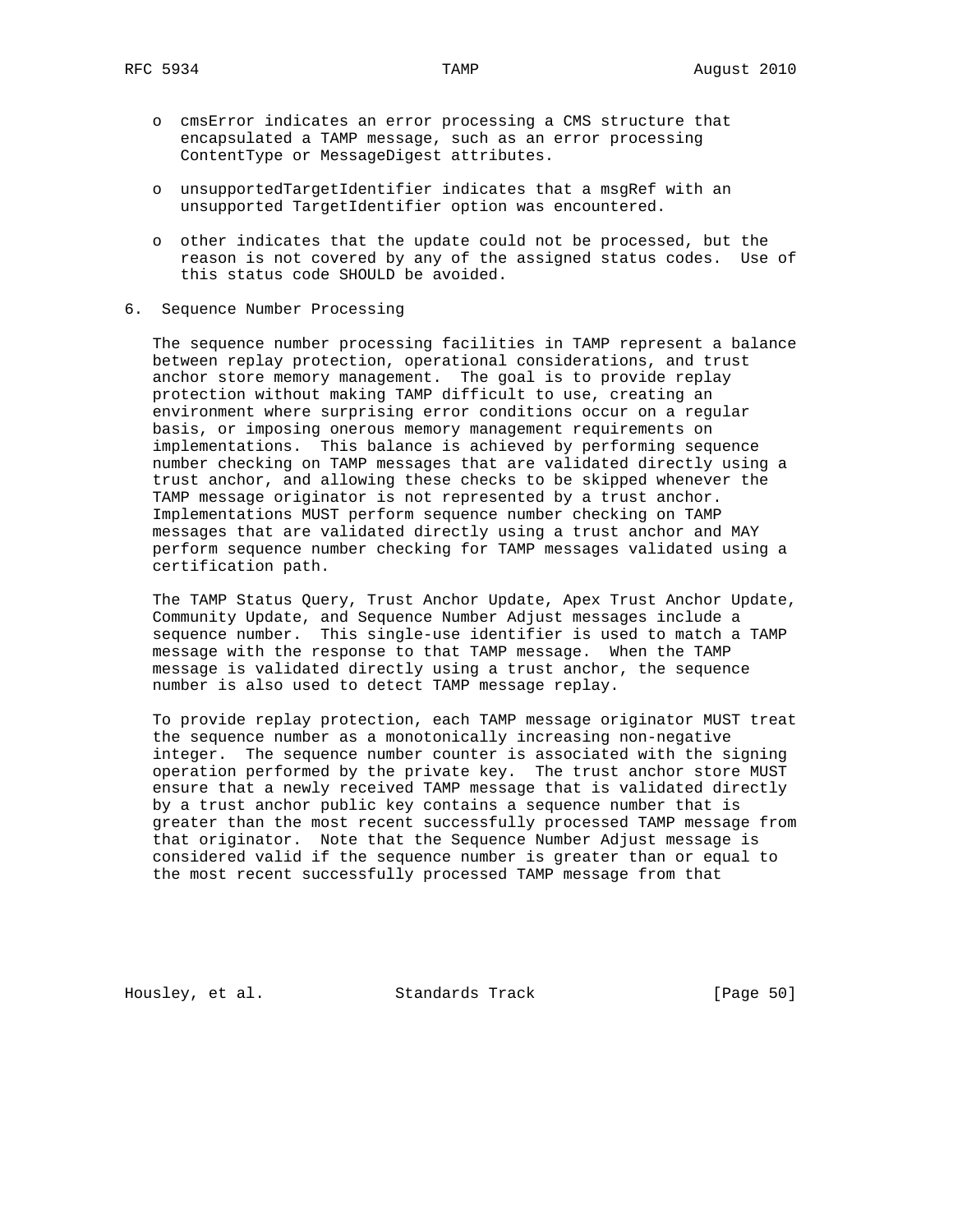originator. If the sequence number in a received TAMP message does not meet these conditions, then the trust anchor store MUST reject the TAMP message, returning a sequence number failure (seqNumFailure) error.

 Whenever a trust anchor is authorized for TAMP messages, either as a newly installed trust anchor or as a modification to an existing trust anchor, if a sequence number value is not provided in the Trust Anchor Update message, memory MUST be allocated for the sequence number and set to zero. The first TAMP message received that is validated using that trust anchor is not rejected based on sequence number checks, and the sequence number from that first TAMP message is stored. The TAMP message recipient MUST maintain a database of the most recent sequence number from a successfully processed TAMP message from a trust anchor. The index for this database is the trust anchor public key. This could be the apex trust anchor operational public key or a management trust anchor public key. In the first case, the apex trust anchor operational public key is used directly to validate the TAMP message digital signature. In the second case, a management trust anchor public key is used directly to validate the TAMP message digital signature.

 Sequence number values MUST be 64-bit non-negative integers. Since ASN.1 encoding of an INTEGER always includes a sign bit, a TAMP message signer can generate 9,223,372,036,854,775,807 TAMP messages before exhausting the 64-bit sequence number space, before which the TAMP message signer MUST transition to a different public/private key pair. The ability to reset a sequence number provided by the Trust Anchor Update and Sequence Number Adjust messages is not intended to avoid the transition to a different key pair; rather, it is intended to aid recovery from operational errors. A relatively small non volatile storage requirement is imposed on the trust anchor store for the apex trust anchor and each management trust anchor authorized for TAMP messages.

 When the apex trust anchor or a management trust anchor is replaced or removed from the trust anchor store, the associated sequence number storage SHOULD be reclaimed.

7. Subordination Processing

 When a TAMP update message is processed, several checks are performed:

 o TAMP message authentication is checked including, if necessary, building and validating a certification path to the signer.

Housley, et al. Standards Track [Page 51]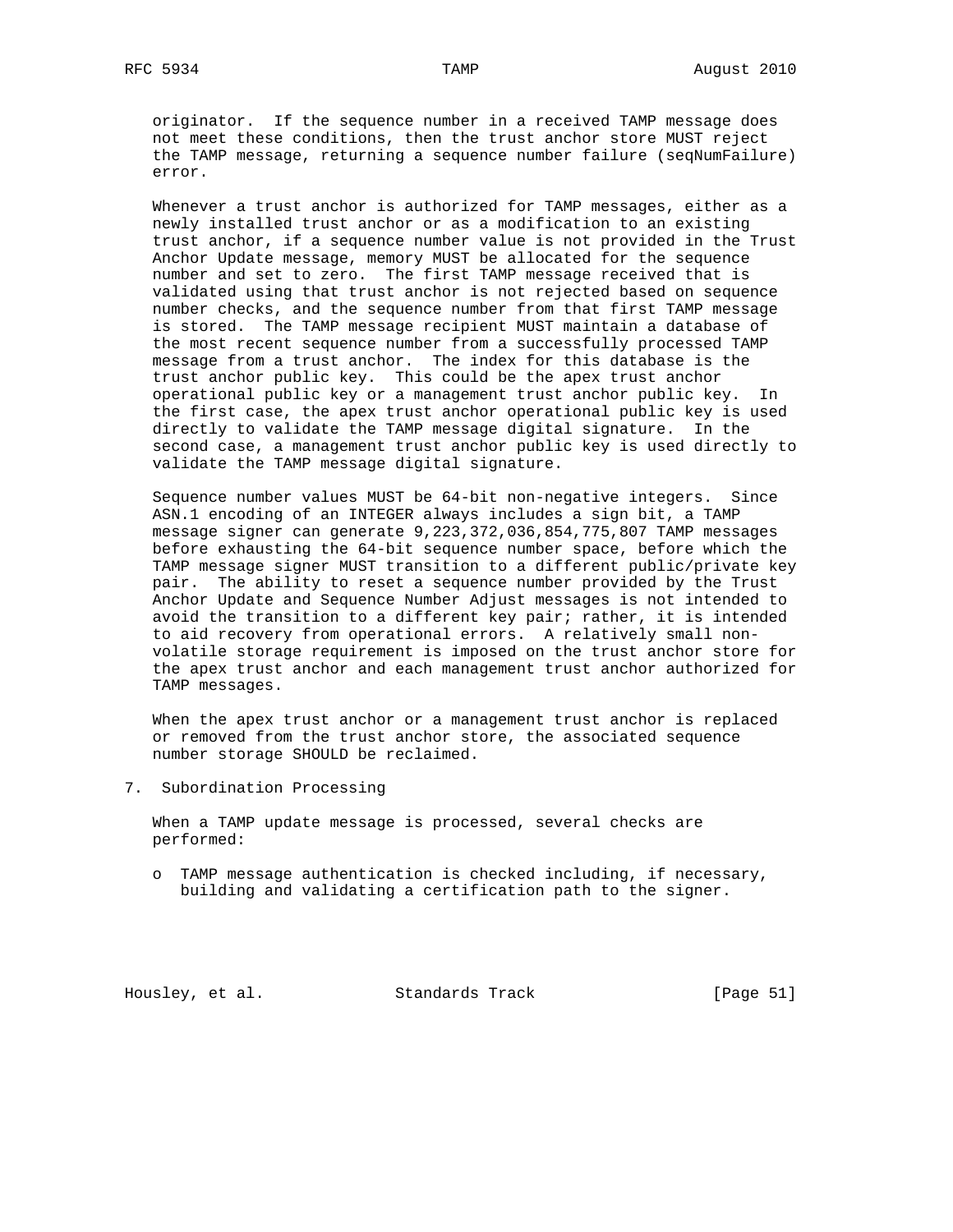- o The signer's authorization is checked, including authorization to manage trust anchors included in the update message.
- o Calculation of the trust anchor information to be stored.

 This section describes how to perform the second and third steps. Section 1.2 discusses authentication of TAMP messages. Where a trust anchor is represented as a certificate and the calculation of the trust anchor information to be stored is different than the information in the certificate, the TAMP update fails. The TAMP message signer may then wrap the certificate inside a TrustAnchorInfo structure to assert the intended information.

 The apex trust anchor is unconstrained, which means that subordination checking need not be performed on Trust Anchor Update messages signed with the apex trust anchor operational public key and that trust anchor information can be stored as it appears in the update message. Subordination checking is performed as part of the validation process of all other Trust Anchor Update messages.

 For a Trust Anchor Update message that is not signed with the apex trust anchor operational public key to be valid, the digital signature MUST be validated using an authorized trust anchor, either directly or via an X.509 certification path originating with the apex trust anchor operational public key or an authorized management trust anchor. The following subordination checks MUST also be performed as part of validation of the update message.

 Each Trust Anchor Update message contains one or more individual updates, each of which is used to add, modify, or remove a trust anchor. For each individual update, the constraints of the TAMP message signer MUST be greater than or equal to the constraints of the trust anchor in the update. Specifically, constraints included in the CertPathControls field of a TrustAnchorInfo object (or equivalent extensions in Certificate or TBSCertificate objects) must be checked as described below. [RFC5280] describes how the intersection and union operations referenced below are performed.

 o The values of the policy flags stored with a trust anchor as the result of a TAMPUpdate are either true or equal to the value of the policy flags associated with the TAMP message signer, i.e., an update may set a flag to false only if the value associated with the TAMP message signer is false. The policy flags associated with the TAMP message signer are read from the policyFlags field or policyConstraints and inhibitAnyPolicy extensions if the signer

Housley, et al. Standards Track [Page 52]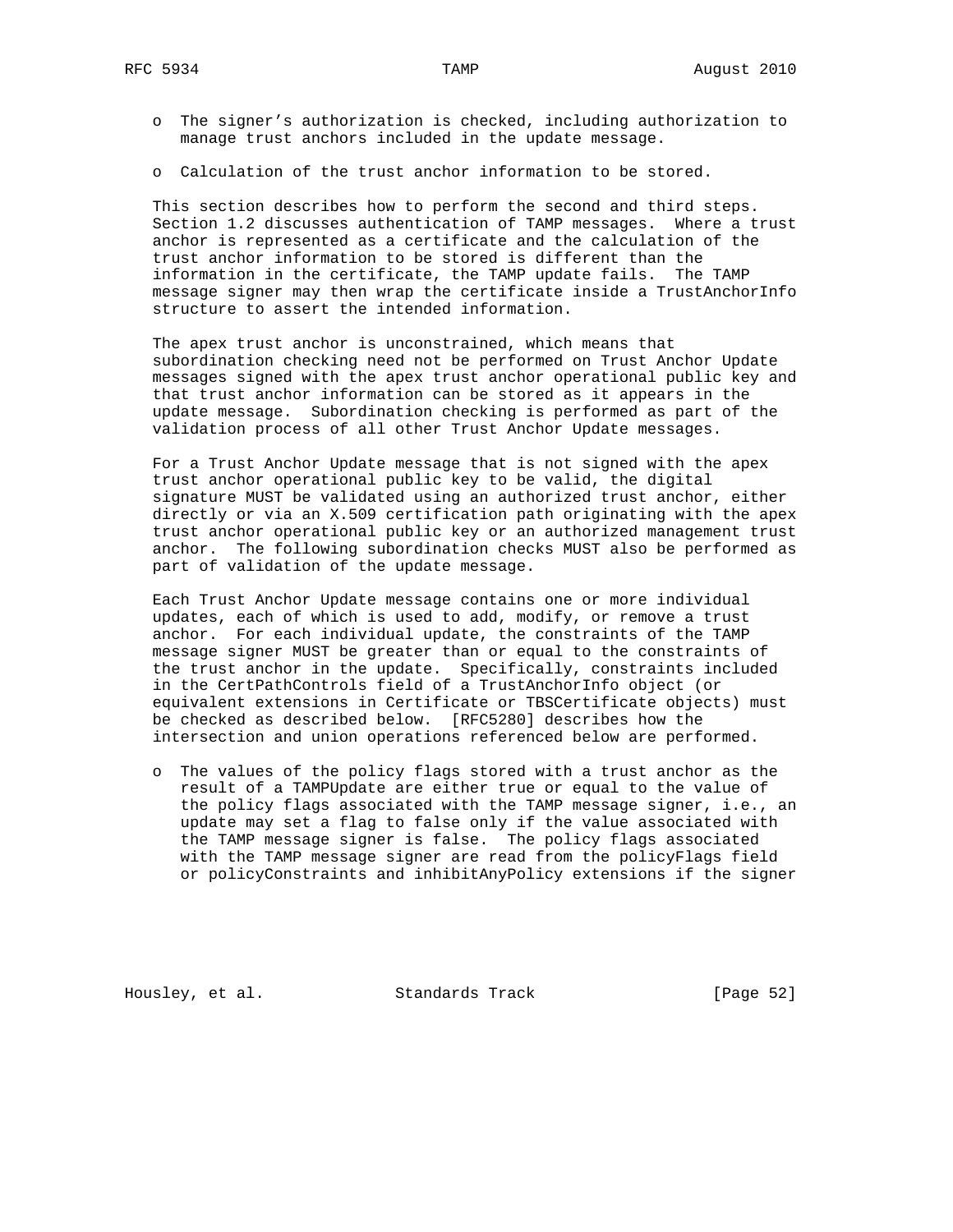is represented as a trust anchor or from the explicit\_policy, policy\_mapping, and inhibit\_anyPolicy state variables following path validation if the signer is not represented as a trust anchor.

- o The certificate policies stored with a trust anchor as the result of a TAMPUpdate are equal to the intersection of the value of the certificate policies associated with the TAMP message signer and the value of the policySet field or certificatePolicies extension from the update. The certificate policies associated with the TAMP message signer are read from the policySet field in a TrustAnchorInfo or certificatePolicies extension in a Certificate or TBSCertificate if the signer is represented as a trust anchor or from the valid\_policy\_tree returned following path validation if the signer is not represented by a trust anchor. Where the TAMP message signer is represented as a trust anchor, no policy mapping is performed. If the intersection is NULL and the to-be-stored requireExplicitPolicy value is true, the TAMP update fails.
- o The excluded names stored with a trust anchor as the result of a TAMPUpdate are equal to the union of the excluded names associated with the TAMP message signer and the value from the nameConstr field or nameConstraints extension from the update. The name constraints associated with the TAMP message signer are read from the nameConstr field in a TrustAnchorInfo or nameConstraints extension in a Certificate or TBSCertificate if the signer is a trust anchor or from the excludedSubtrees state variable following path validation if the signer is not a trust anchor. The name of the trust anchor included in the update MUST NOT fall within the excluded name space of the TAMP signer. If the name of the trust anchor falls within the excluded name space of the TAMP signer, the TAMP update fails.
- o The permitted names stored with a trust anchor as the result of a TAMPUpdate are equal to the intersection of the permitted names associated with the TAMP message signer and the value from the nameConstr field or nameConstraints extension from the update. The name constraints associated with the TAMP message signer are read from the nameConstr field in a TrustAnchorInfo or nameConstraints extension in a Certificate or TBSCertificate if the signer is a trust anchor or from the permittedSubtrees state variable following path validation if the signer is not a trust anchor. The name of the trust anchor included in the update MUST fall within the permitted name space of the TAMP signer. If the name of the trust anchor does not fall within the permitted name space of the TAMP signer, the TAMP update fails. If the intersection is NULL for all name forms, the TAMP update fails.

Housley, et al. Standards Track [Page 53]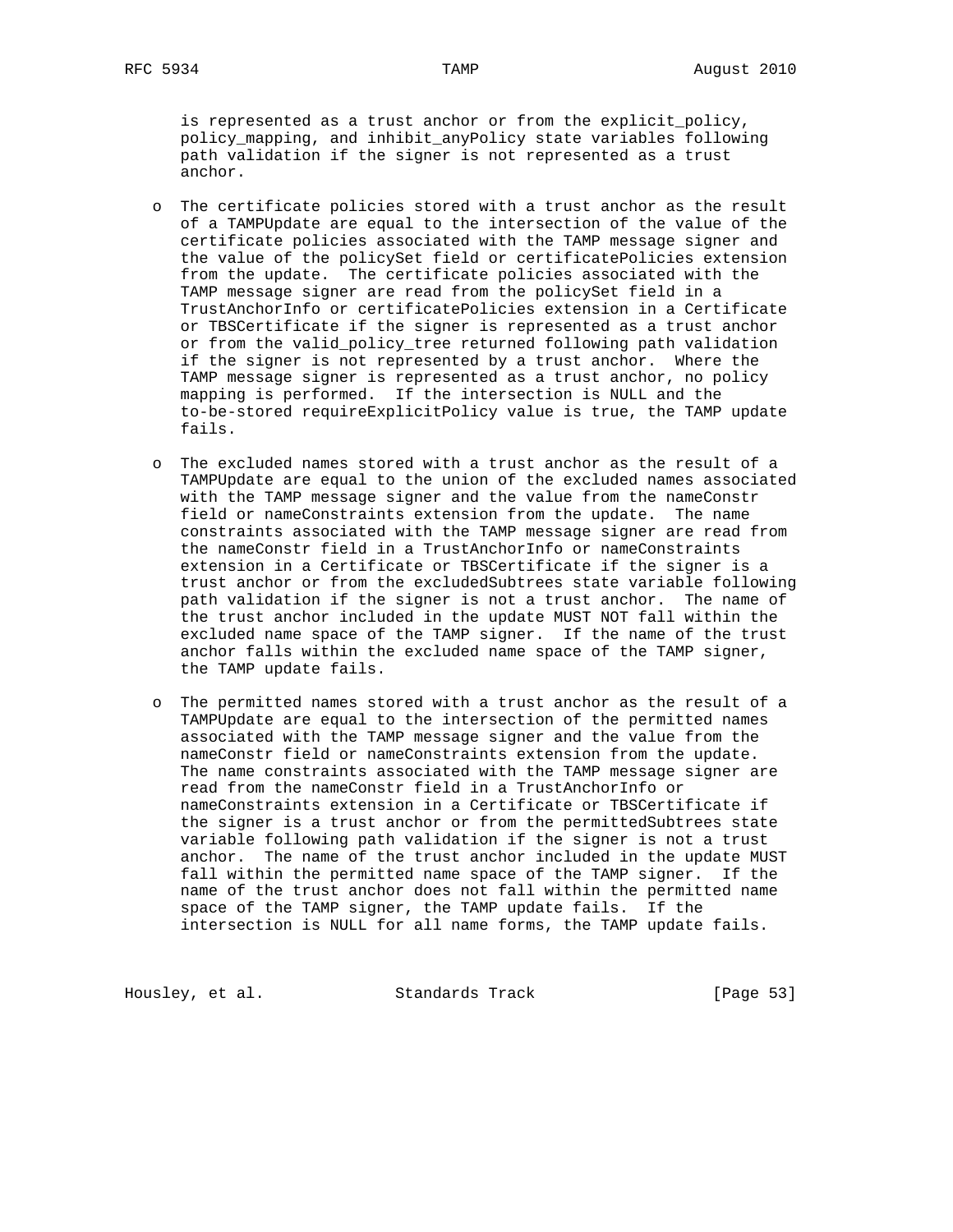No other extensions defined in [RFC5280] must be processed as part of subordination processing. Other extensions may define subordination rules.

8. Implementation Considerations

 A public key identifier is used to identify a TAMP message signer. Since there is no guarantee that the same public key identifier is not associated with more than one public key, implementations MUST be prepared for one or more trust anchors to have the same public key identifier. In practical terms, this means that when a digital signature validation fails, the implementation MUST see if there is another trust anchor with the same public key identifier that can be used to validate the digital signature. While duplicate public key identifiers are expected to be rare, implementations MUST NOT fail to find the correct trust anchor when they do occur.

 An X.500 distinguished name is used to identify certificate issuers and certificate subjects. The same X.500 distinguished name can be associated with more than one trust anchor. However, the trust anchor public key will be different. The probability that two trust anchors will have the same X.500 distinguished name and the same public key identifier but a different public key is diminishingly small. Therefore, the authority key identifier certificate extension can be used to resolve X.500 distinguished name collisions.

TAMP assumes a reliable underlying transport protocol.

9. Wrapped Apex Contingency Key Certificate Extension

 An apex trust anchor MAY contain contingency key information using the WrappedApexContingencyKey extension. The extension uses the ApexContingencyKey structure as defined below.

 ApexContingencyKey ::= SEQUENCE { wrapAlgorithm AlgorithmIdentifier OPTIONAL, wrappedContinPubKey OCTET STRING OPTIONAL }

 The fields of ApexContingencyKey are used as described below. When one field is present, both MUST be present. When one field is absent, both MUST be absent. The fields are allowed to be absent to enable usage of this extension as a means of indicating that the corresponding public key is recognized as an apex trust anchor by some relying parties.

 o wrapAlgorithm identifies the symmetric algorithm used to encrypt the apex trust anchor contingency public key. If this public key is ever needed, the symmetric key needed to decrypt it will be

Housley, et al. Standards Track [Page 54]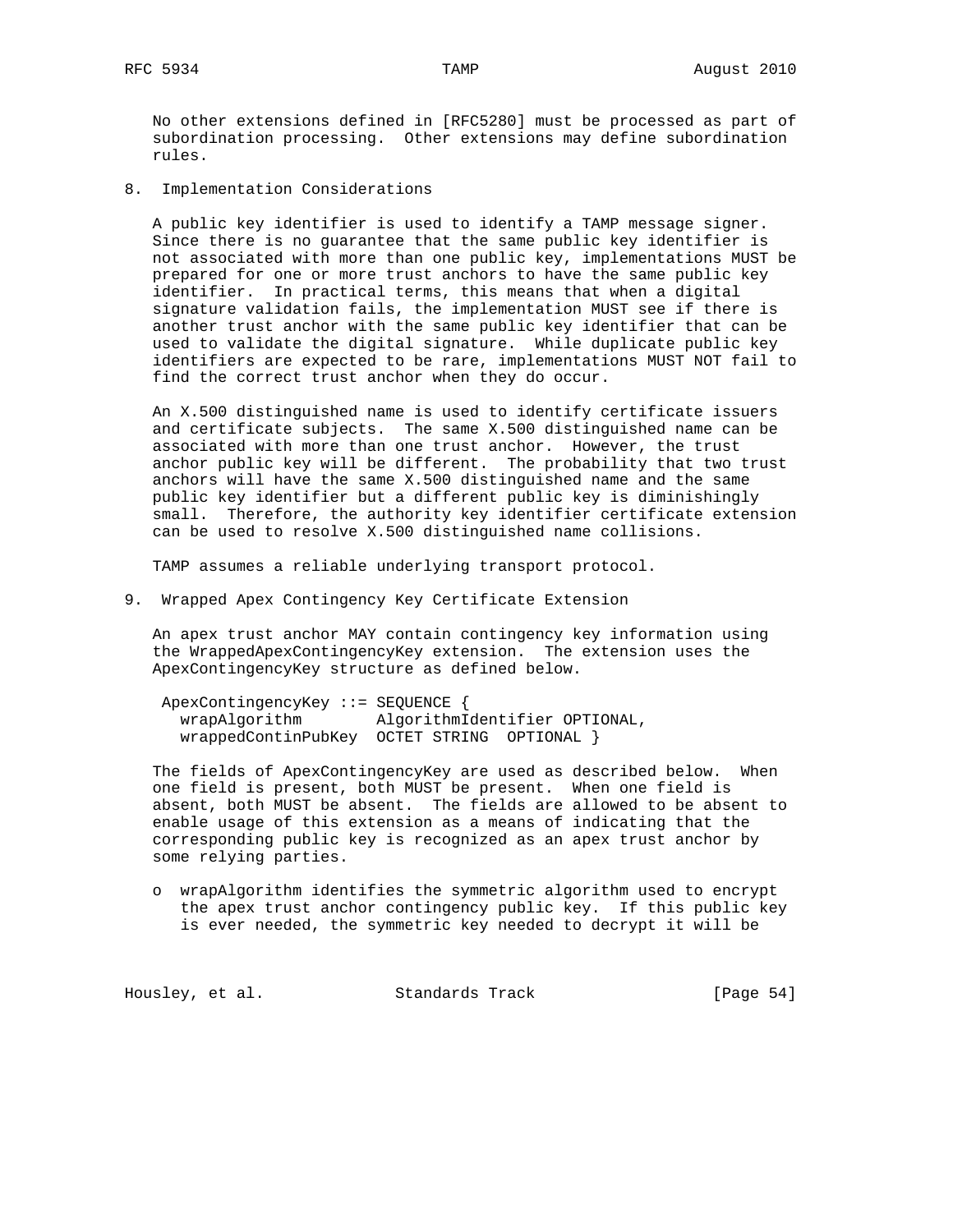provided in the message that is to be validated using it. The algorithm identifier is an AlgorithmIdentifier, which contains an object identifier and OPTIONAL parameters. The object identifier indicates the syntax of the parameters, if present.

 o wrappedContinPubKey is the encrypted apex trust anchor contingency public key. Once decrypted, it yields the PublicKeyInfo structure, which consists of the algorithm identifier followed by the public key itself. The algorithm identifier is an AlgorithmIdentifier that contains an object identifier and OPTIONAL parameters. The object identifier indicates the format of the public key and the syntax of the parameters, if present. The public key is encoded as a BIT STRING.

 The WrappedApexContingencyKey certificate extension MAY be critical, and it MUST appear at most one time in a set of extensions. The apex trust anchor info extension is identified by the id-pe-wrappedApexContinKey object identifier:

 id-pe-wrappedApexContinKey OBJECT IDENTIFIER ::=  $\{ iso(1)$  identified-organization(3) dod(6) internet(1) security(5) mechanisms(5)  $pkix(7) pe(1) 20$ 

# 10. Security Considerations

 The majority of this specification is devoted to the syntax and semantics of TAMP messages. It relies on other specifications, especially [RFC5914], [RFC3852], and [RFC5280], for the syntax and semantics of trust anchors, intermediate CMS content types, and X.509 certificates, respectively. Since TAMP messages that change the trust anchor state of a trust anchor store are always signed by a Trust Anchor Manager, no further data integrity or data origin authentication mechanisms are needed; however, no confidentiality for these messages is provided. Similarly, certificates are digitally signed, and no additional data integrity or data origin authentication mechanisms are needed. Trust anchor configurations, Trust Anchor Manager certificates, and trust anchor store certificates are not intended to be sensitive. As a result, this specification does not provide for confidentiality of TAMP messages.

 Security factors outside the scope of this specification greatly affect the assurance provided. The procedures used by certification authorities (CAs) to validate the binding of the subject identity to their public key greatly affect the assurance associated with the resulting certificate. This is particularly important when issuing certificates to other CAs. In the context of TAMP, the issuance of an end entity certificate under a management trust anchor is an act of delegation. However, such end entities cannot further delegate.

Housley, et al. Standards Track [Page 55]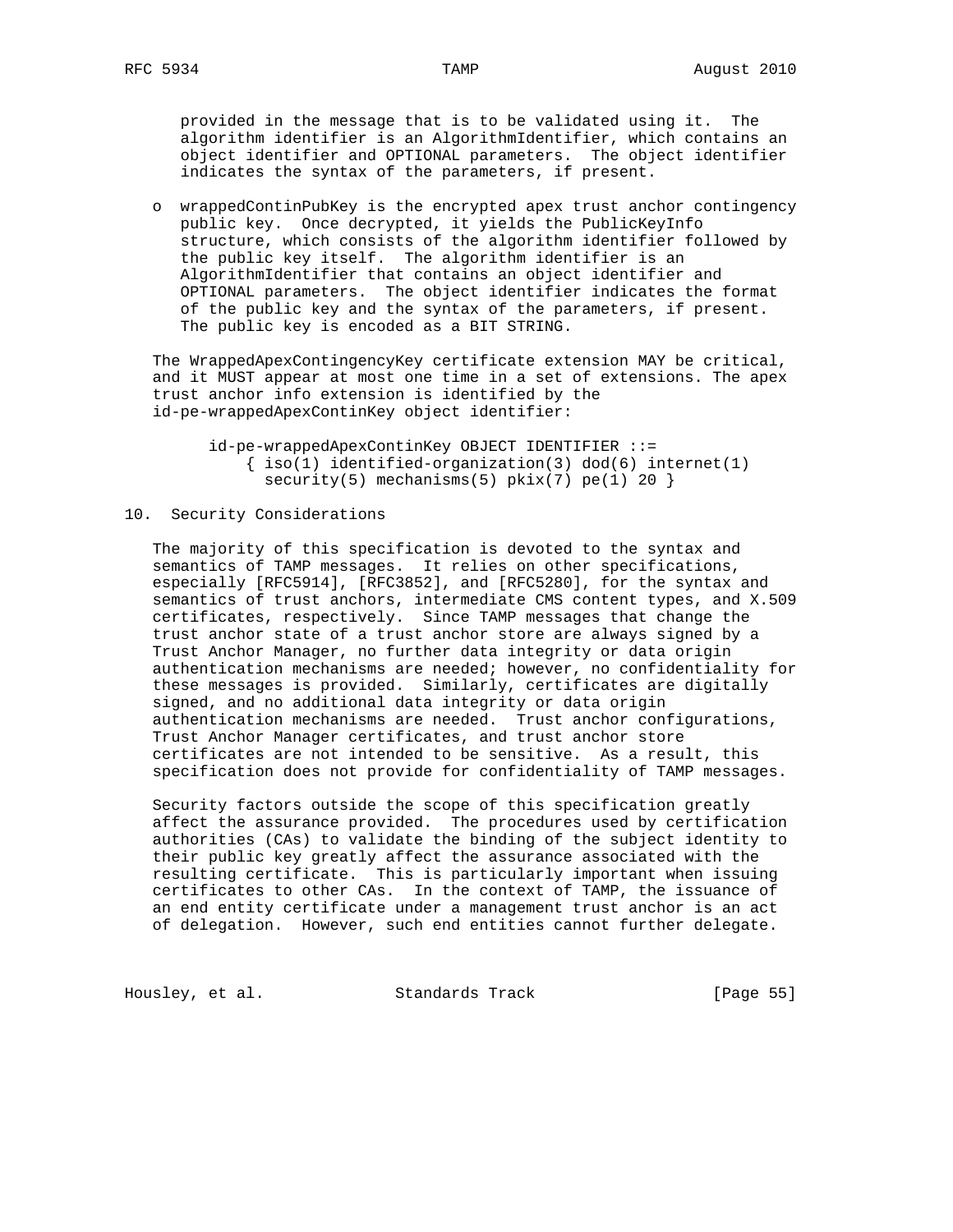On the other hand, issuance of a CA certificate under a management trust anchor is an act of delegation where the CA can perform further delegation. The scope of the delegation can be constrained by including appropriate certificate extensions in a CA certificate.

 X.509 certification path construction involves comparison of X.500 distinguished names. Inconsistent application of name comparison rules can result in acceptance of invalid X.509 certification paths or rejection of valid ones. Name comparison can be extremely complex. To avoid imposing this complexity on trust anchor stores, any certificate profile used with TAMP SHOULD employ simple name structures and impose rigorous restrictions on acceptable distinguished names, including the way that they are encoded. The goal of that certificate profile should be to enable simple binary comparison. That is, case conversion, character set conversion, white space compression, and leading and trailing white space trimming SHOULD be avoided.

 Some digital signature algorithms (DSAs) require the generation of random one-time values. For example, when generating a DSA digital signature, the signer MUST generate a random k value [DSS]. Also, the generation of public/private key pairs relies on random numbers.

 The use of an inadequate random number generator (RNG) or an inadequate pseudo-random number generator (PRNG) to generate such cryptographic values can result in little or no security. An attacker may find it much easier to reproduce the random number generation environment, searching the resulting small set of possibilities, rather than brute-force searching the whole space.

 Compromise of an identity trust anchor private key permits unauthorized parties to issue certificates that will be acceptable to all trust anchor stores configured with the corresponding identity trust anchor. The unauthorized private key holder will be limited by the certification path controls associated with the identity trust anchor. For example, clearance constraints in the identity trust anchor will determine the clearances that will be accepted in certificates that are issued by the unauthorized private key holder.

 Compromise of a management trust anchor private key permits unauthorized parties to generate signed messages that will be acceptable to all trust anchor stores configured with the corresponding management trust anchor. All devices that include the compromised management trust anchor can be configured as desired by the unauthorized private key holder within the limits of the subordination checks described in Section 7. If the management trust anchor is associated with content types other than TAMP, then the unauthorized private key holder can generate signed messages of that

Housley, et al. Standards Track [Page 56]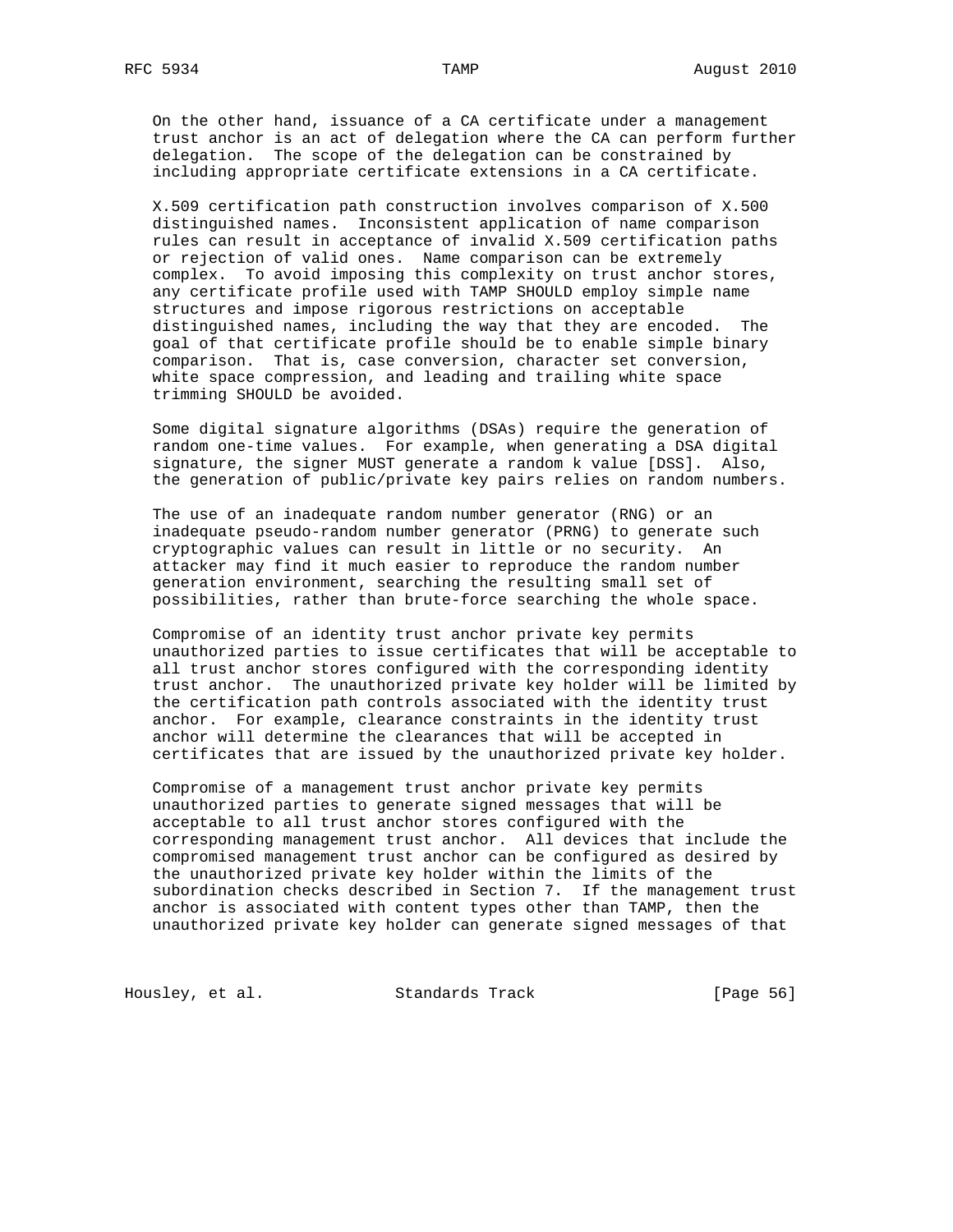type. For example, if the management trust anchor is associated with firmware packages, then the unauthorized private key holder can install different firmware.

 Compromise of the apex trust anchor operational private key permits unauthorized parties to generate signed messages that will be acceptable to all trust anchor stores configured with the corresponding apex trust anchor. All devices that include that apex trust anchor can be configured as desired by the unauthorized private key holder, and the unauthorized private key holder can generate signed messages of any content type. The optional contingency private key offers a potential way to recover from such a compromise.

 The compromise of a CA's private key leads to the same type of problems as the compromise of an identity or a management trust anchor private key. The unauthorized private key holder will be limited by the certification path controls and extensions associated with the trust anchor.

 The compromise of an end entity private key leads to the same type of problems as the compromise of an identity or a management trust anchor private key, except that the end entity is unable to issue any certificates. The unauthorized private key holder will be limited by the certification path controls and extensions associated with the trust anchor.

 Compromise of a trust anchor store's digital signature private key permits unauthorized parties to generate signed TAMP response messages, masquerading as the trust anchor store.

 Premature disclosure of the key-encryption key used to encrypt the apex trust anchor contingency public key may result in early exposure of the apex trust anchor contingency public key.

 TAMP implementations need to be able to parse messages and certificates. Care must be taken to ensure that there are no implementation defects in the TAMP message parser or the processing that acts on the message content. A validation suite is one way to increase confidence in the parsing of TAMP messages, CMS content types, attributes, certificates, and extensions.

 TrustAnchorList messages do not provide a replay detection mechanism. Where TrustAnchorList messages are accepted as an alternative means of adding trust anchors to a trust anchor store, applications may require additional mechanisms to address the risks associated with replay of old TrustAnchorList messages.

Housley, et al. Standards Track [Page 57]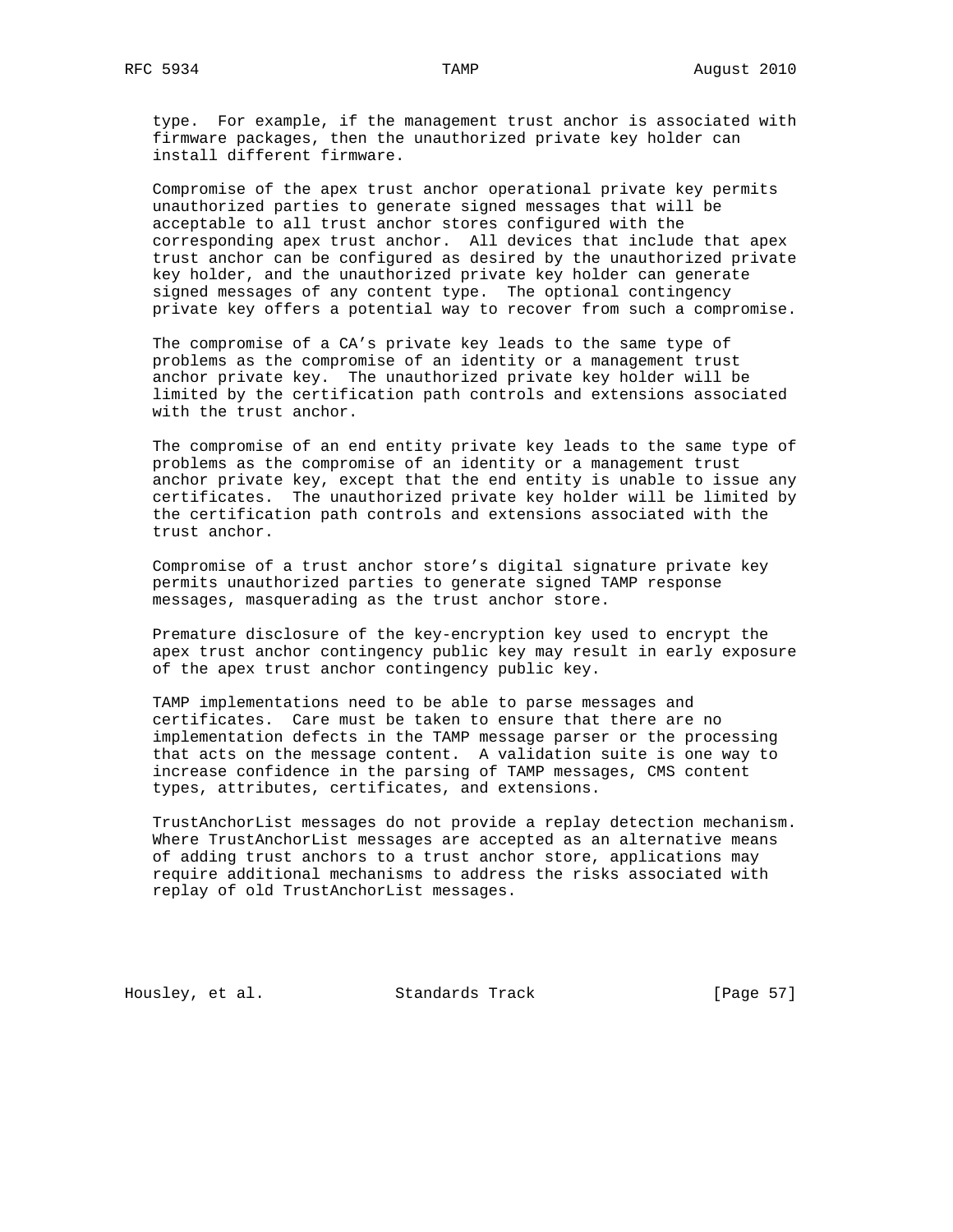As sequence number values are used to detect replay attempts, trust anchor store managers must take care to maintain their own sequence number state, i.e., knowledge of which sequence number to include in the next TAMP message generated by the trust anchor store manager. Loss of sequence number state can result in generation of TAMP messages that cannot be processed due to seqNumFailure. In the event of loss, sequence number state can be restored by inspecting the most recently generated TAMP message, provided the messages are logged, or in collaboration with a trust anchor store manager who can successfully issue a TAMPStatusQuery message.

11. IANA Considerations

 The details of TAMP requests and responses are communicated using object identifiers (OIDs). The objects are defined in an arc delegated by IANA to the PKIX working group. This document also includes eleven media type registrations in Appendix B. No further action by IANA is necessary for this document or any anticipated updates.

- 12. References
- 12.1. Normative References
	- [RFC2119] Bradner, S., "Key words for use in RFCs to Indicate Requirement Levels", BCP 14, RFC 2119, March 1997.
	- [RFC2616] Fielding, R., Gettys, J., Mogul, J., Frystyk, H., Masinter, L., Leach, P., and T. Berners-Lee, "Hypertext Transfer Protocol -- HTTP/1.1", RFC 2616, June 1999.
	- [RFC3986] Berners-Lee, T., Fielding, R., and L. Masinter, "Uniform Resource Identifier (URI): Generic Syntax", STD 66, RFC 3986, January 2005.
	- [RFC5280] Cooper, D., Santesson, S., Farrell, S., Boeyen, S., Housley, R., and W. Polk, "Internet X.509 Public Key Infrastructure Certificate and Certificate Revocation List (CRL) Profile", RFC 5280, May 2008.
	- [RFC5652] Housley, R., "Cryptographic Message Syntax (CMS)", RFC 5652, September 2009.
	- [RFC5912] Hoffman, P. and J. Schaad, "New ASN.1 Modules for the Public Key Infrastructure Using X.509 (PKIX)", RFC 5912, June 2010.

| Housley, et al.<br>Standards Track | [Page 58] |  |  |
|------------------------------------|-----------|--|--|
|------------------------------------|-----------|--|--|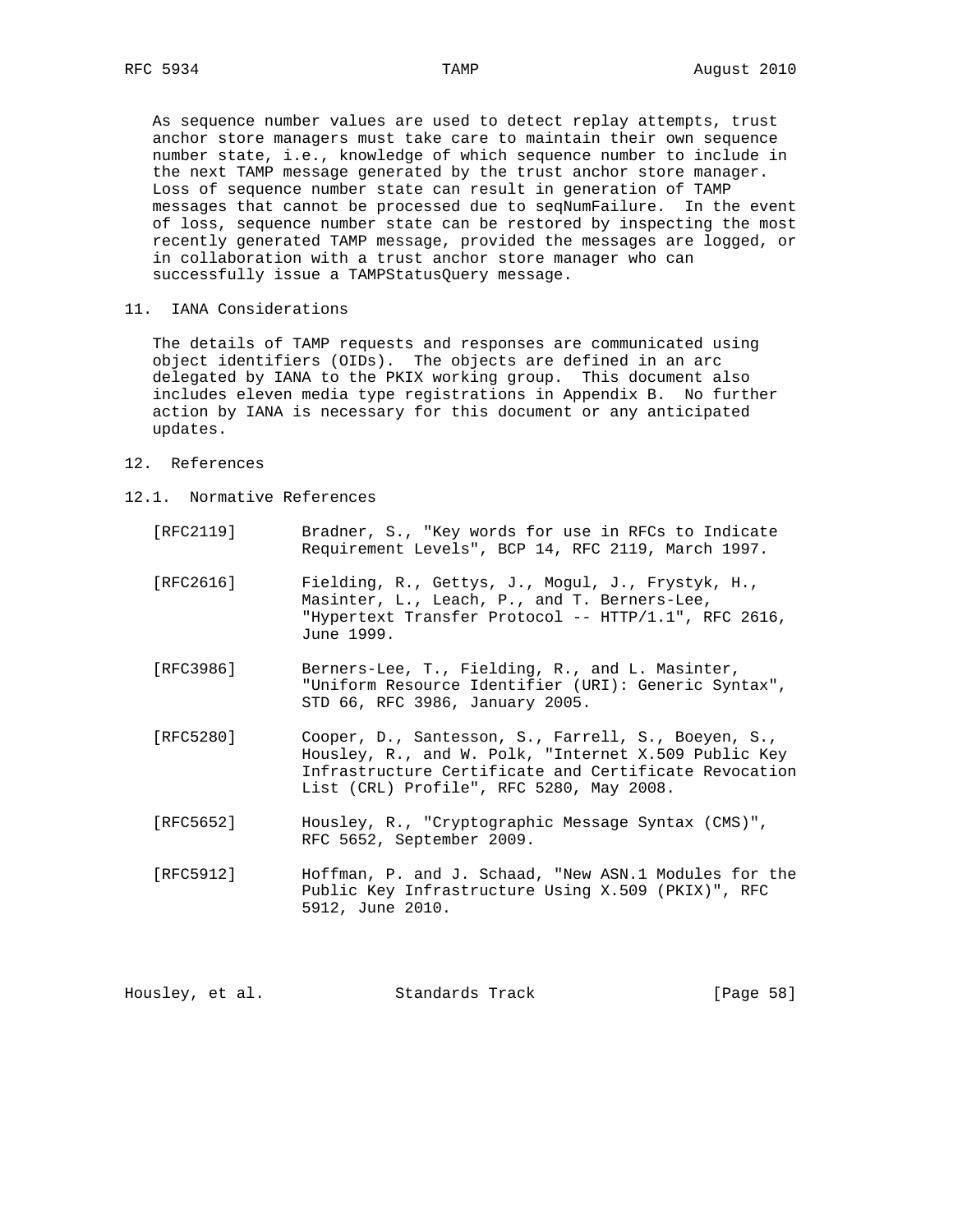- [RFC5914] Housley, R., Ashmore, S., and C. Wallace, "Trust Anchor Format", RFC 5914, June 2010.
- [X.680] "ITU-T Recommendation X.680 Information Technology - Abstract Syntax Notation One", 1997.
- [X.690] "ITU-T Recommendation X.690 Information Technology - ASN.1 encoding rules: Specification of Basic Encoding Rules (BER), Canonical Encoding Rules (CER) and Distinguished Encoding Rules (DER)", 1997.
- 12.2. Informative References
	- [DSS] "FIPS Pub 186: Digital Signature Standard", May 1994.
	- [PKCS#6] "PKCS #6: Extended-Certificate Syntax Standard, Version 1.5", November 1993.
	- [RFC3279] Bassham, L., Polk, W., and R. Housley, "Algorithms and Identifiers for the Internet X.509 Public Key Infrastructure Certificate and Certificate Revocation List (CRL) Profile", RFC 3279, April 2002.
	- [RFC3370] Housley, R., "Cryptographic Message Syntax (CMS) Algorithms", RFC 3370, August 2002.
	- [RFC4049] Housley, R., "BinaryTime: An Alternate Format for Representing Date and Time in ASN.1", RFC 4049, April 2005.
	- [RFC4108] Housley, R., "Using Cryptographic Message Syntax (CMS) to Protect Firmware Packages", RFC 4108, August 2005.
	- [RFC5753] Turner, S. and D. Brown, "Use of Elliptic Curve Cryptography (ECC) Algorithms in Cryptographic Message Syntax (CMS)", RFC 5753, January 2010.
	- [RFC5754] Turner, S., "Using SHA2 Algorithms with Cryptographic Message Syntax", RFC 5754, January 2010.
	- [RFC5755] Farrell, S., Housley, R., and S. Turner, "An Internet Attribute Certificate Profile for Authorization", RFC 5755, January 2010.
	- [TA-MGMT-REQS] Reddy, R. and C. Wallace, "Trust Anchor Management Requirements", Work in Progress, March 2010.

Housley, et al. Standards Track [Page 59]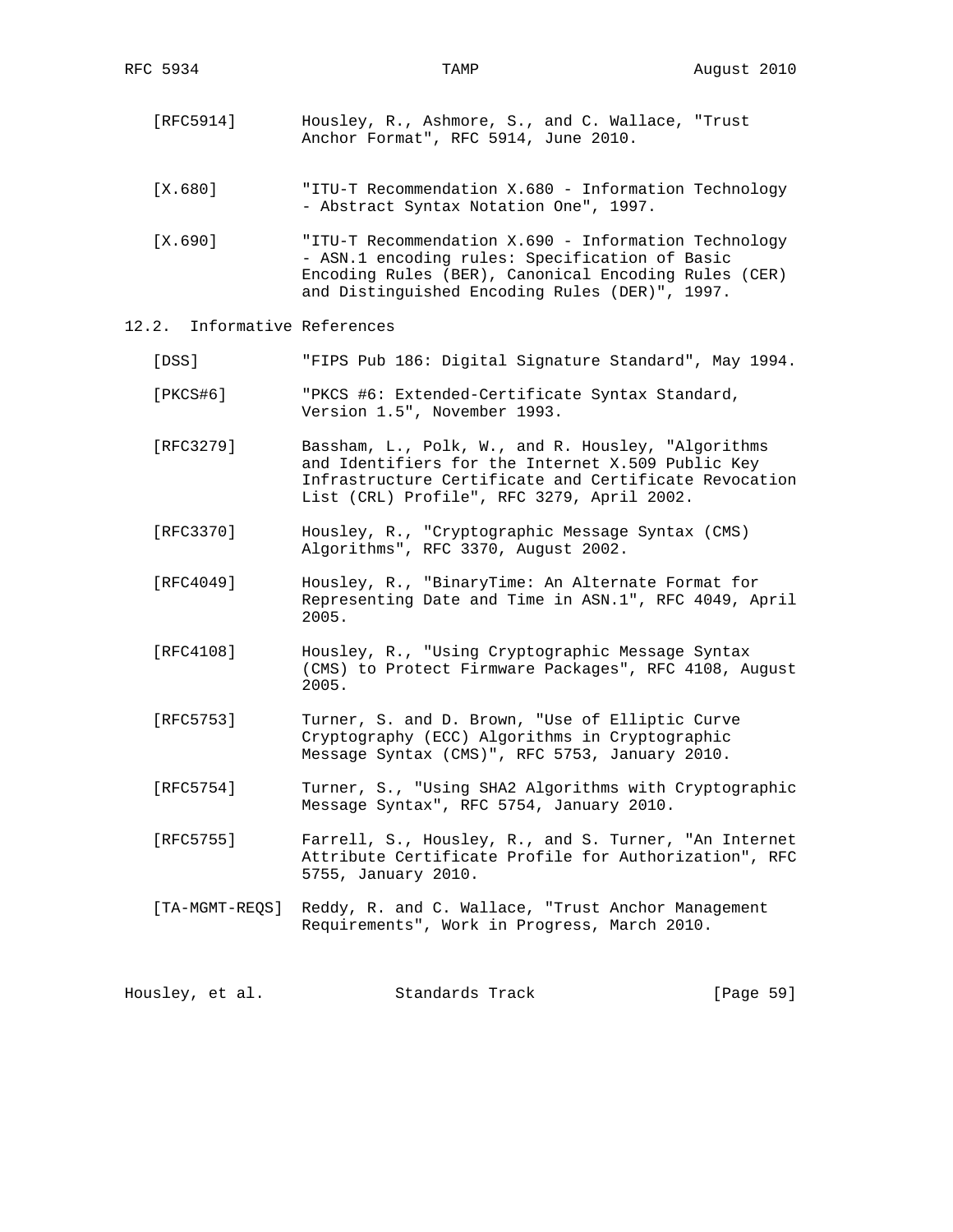| [X.208] | "ITU-T Recommendation X.208 - Specification of |
|---------|------------------------------------------------|
|         | Abstract Syntax Notation One (ASN.1)", 1988.   |
|         |                                                |

 [X.509] "ITU-T Recommendation X.509 - The Directory - Authentication Framework", 2000.

Housley, et al. Standards Track [Page 60]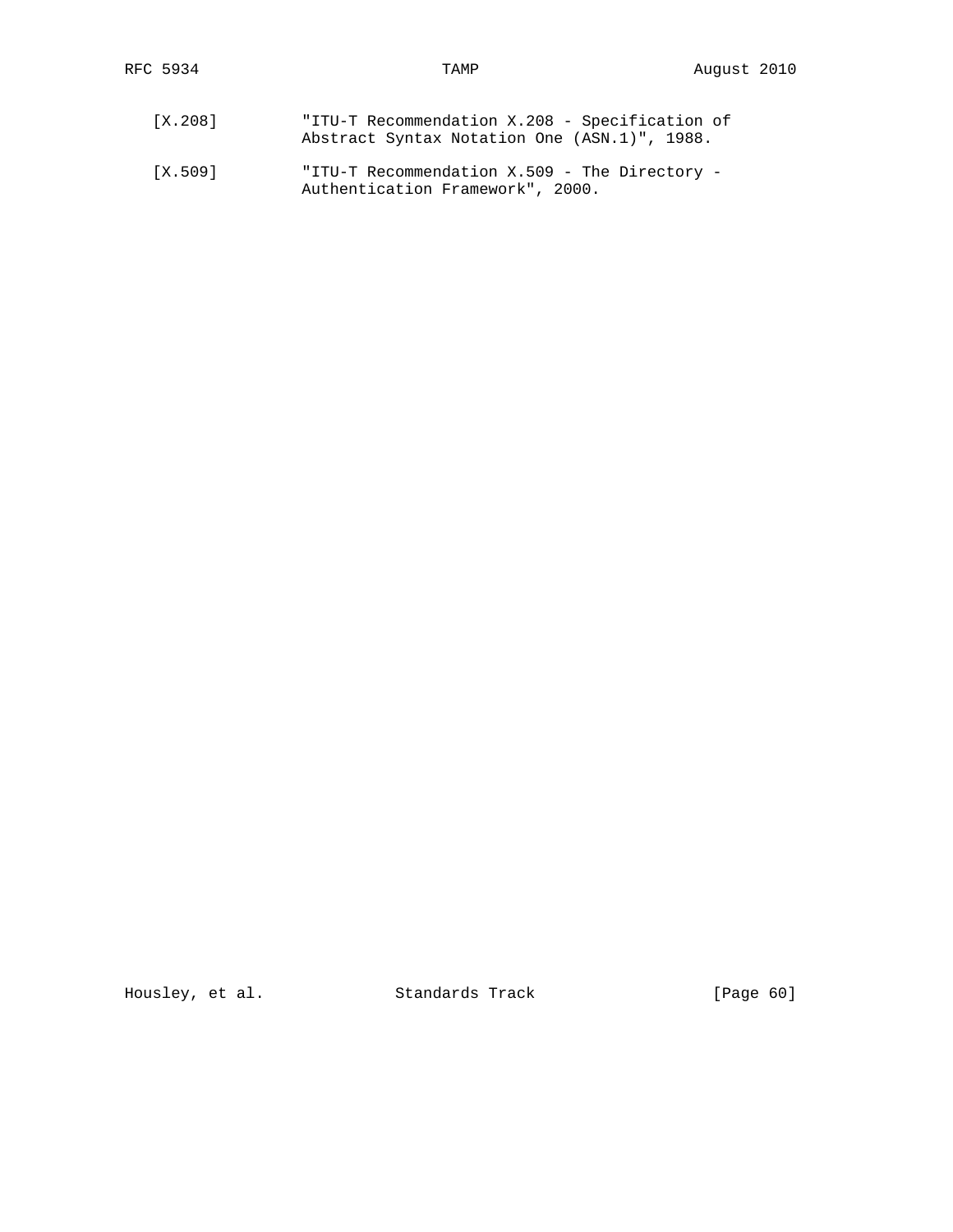Appendix A. ASN.1 Modules

 Appendix A.1 provides the normative ASN.1 definitions for the structures described in this specification using ASN.1 as defined in [X.680]. Appendix A.2 provides a module using ASN.1 as defined in [X.208]. The module in Appendix A.2 removes usage of newer ASN.1 features that provide support for limiting the types of elements that may appear in certain SEQUENCE and SET constructions. Otherwise, the modules are compatible in terms of encoded representation, i.e., the modules are bits-on-the-wire compatible aside from the limitations on SEQUENCE and SET constituents. Extension markers are not used due to lack of support in [X.208]. Appendix A.2 is included as a courtesy to developers using ASN.1 compilers that do not support current ASN.1. Appendix A.1 includes definitions imported from [RFC5280], [RFC5912], and [RFC5914].

A.1. ASN.1 Module Using 1993 Syntax

```
 TAMP-Protocol-v2
```

```
\{ joint-iso-ccitt(2) country(16) us(840) organization(1)
 gov(101) dod(2) infosec(1) modules(0) 30 }
```
 DEFINITIONS IMPLICIT TAGS ::= BEGIN

 IMPORTS TrustAnchorChoice, TrustAnchorTitle, CertPathControls FROM TrustAnchorInfoModule  $\{$  joint-iso-ccitt(2) country(16) us(840) organization(1) gov(101) dod(2) infosec(1) modules(0) 33 } AlgorithmIdentifier{}, SIGNATURE-ALGORITHM, KEY-WRAP FROM AlgorithmInformation-2009  ${iso(1)}$  identified-organization(3) dod(6) internet(1) security(5) mechanisms(5) pkix(7) id-mod(0) id-mod-algorithmInformation-02(58)} Certificate, Name, TBSCertificate, CertificateSerialNumber, Validity, SubjectPublicKeyInfo FROM PKIX1Explicit-2009 -- from [RFC5912]  ${iso(1)}$  identified-organization(3) dod(6) internet(1) security(5) mechanisms(5) pkix(7) id-mod(0) id-mod-pkix1-explicit-02(51)} KeyIdentifier, OTHER-NAME FROM PKIX1Implicit-2009 -- from [RFC5912]  $\{iso(1)$  identified-organization(3) dod(6) internet(1) security(5) mechanisms(5) pkix(7) id-mod(0) id-mod-pkix1-implicit-02(59)} EXTENSION, Extensions {}, ATTRIBUTE, SingleAttribute{}

Housley, et al. Standards Track [Page 61]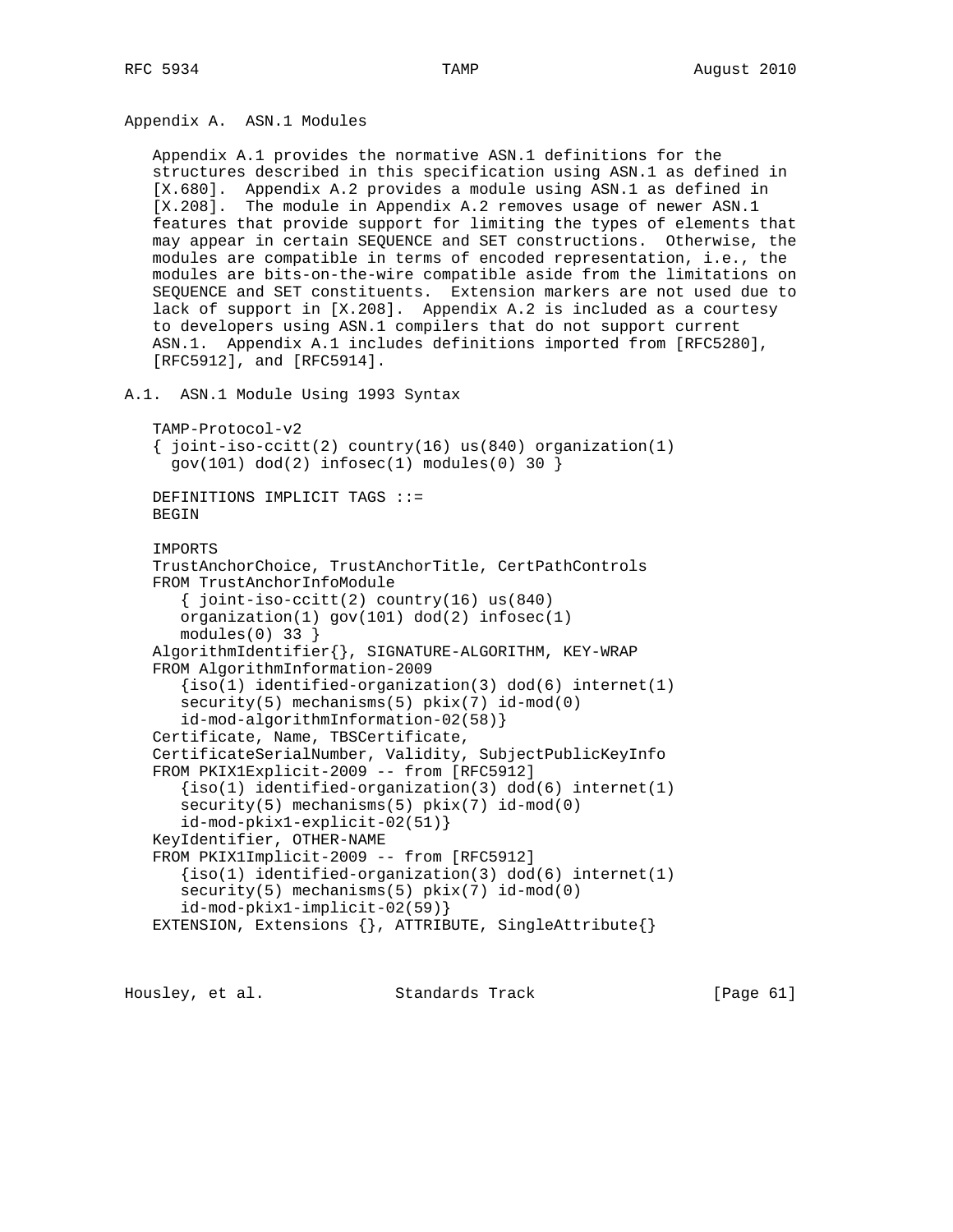```
 FROM PKIX-CommonTypes-2009 -- from [RFC5912]
   \{ iso(1) <i>identified-organization(3) <math> dod(6) <i>internet(1)</i>security(5) mechanisms(5) pkix(7) id-mod(0)
    id-mod-pkixCommon-02(57) } ;
 -- Object Identifier Arc for TAMP Message Content Types
id-tamp OBJECT IDENTIFIER ::= {
 joint-iso-ccitt(2) country(16) us(840) organization(1)
gov(101) dod(2) infosec(1) formats(2) 77 }
 SupportedSigAlgorithms SIGNATURE-ALGORITHM ::= {
   -- add any locally defined algorithms here
    ...
 }
 SupportedWrapAlgorithms KEY-WRAP ::= {
   -- add any locally defined algorithms here
    ...
 }
 -- CMS Content Types
 CONTENT-TYPE ::= TYPE-IDENTIFIER
 TAMPContentTypes CONTENT-TYPE ::= {
  tamp-status-query |
   tamp-status-response |
  tamp-update |
  tamp-update-confirm |
  tamp-apex-update |
  tamp-apex-update-confirm |
  tamp-community-update |
  tamp-community-update-confirm |
   tamp-sequence-number-adjust |
   tamp-sequence-number-adjust-confirm |
   tamp-error,
   ... -- Expect additional content types --
   }
 -- TAMP Status Query Message
 tamp-status-query CONTENT-TYPE ::=
   { TAMPStatusQuery IDENTIFIED BY id-ct-TAMP-statusQuery }
id-ct-TAMP-statusQuery OBJECT IDENTIFIER ::= { id-tamp 1 }
```
Housley, et al. Standards Track [Page 62]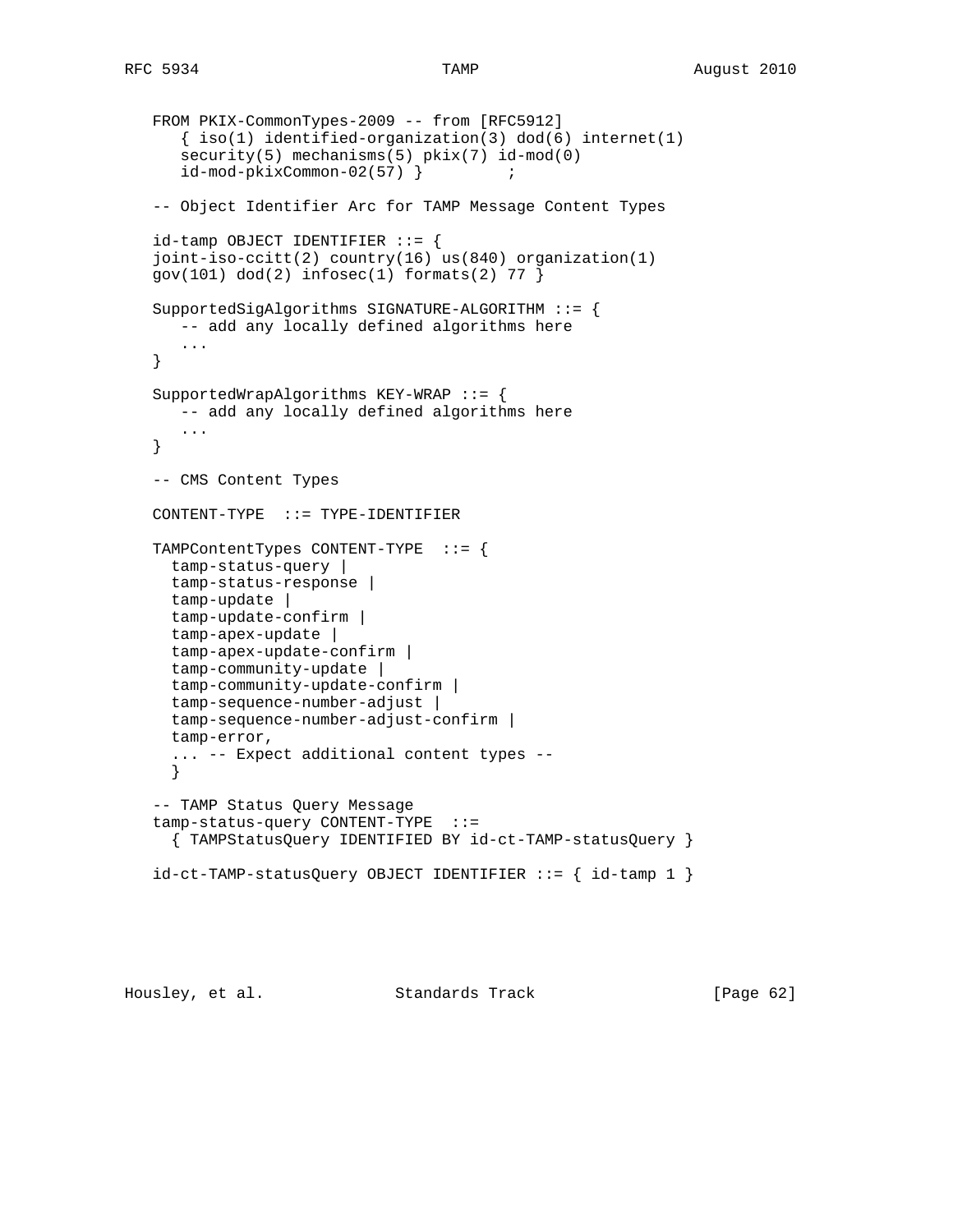```
 TAMPStatusQuery ::= SEQUENCE {
 version [0] TAMPVersion DEFAULT v2,
 terse [1] TerseOrVerbose DEFAULT verbose,
    terse [1] TerseOrV<br>query TAMPMsgRef }
  TAMPVersion  ::= INTEGER \{ v1(1), v2(2) \} TerseOrVerbose ::= ENUMERATED { terse(1), verbose(2) }
   SeqNumber ::= INTEGER (0..9223372036854775807)
   TAMPMsgRef ::= SEQUENCE {
    target TargetIdentifier,
    seqNum SeqNumber }
   TargetIdentifier ::= CHOICE {
     hwModules [1] HardwareModuleIdentifierList,
     communities [2] CommunityIdentifierList,
     allModules [3] NULL,
    uri [4] IA5String,
     otherName [5] INSTANCE OF OTHER-NAME }
   HardwareModuleIdentifierList ::= SEQUENCE SIZE (1..MAX) OF
                                   HardwareModules
   HardwareModules ::= SEQUENCE {
    hwType OBJECT IDENTIFIER,
     hwSerialEntries SEQUENCE SIZE (1..MAX) OF HardwareSerialEntry }
   HardwareSerialEntry ::= CHOICE {
     all NULL,
    single OCTET STRING,
     block SEQUENCE {
       low OCTET STRING,
      high OCTET STRING \} CommunityIdentifierList ::= SEQUENCE SIZE (0..MAX) OF Community
   Community ::= OBJECT IDENTIFIER
   -- TAMP Status Response Message
   tamp-status-response CONTENT-TYPE ::=
     { TAMPStatusResponse IDENTIFIED BY id-ct-TAMP-statusResponse }
   id-ct-TAMP-statusResponse OBJECT IDENTIFIER ::= { id-tamp 2 }
```
Housley, et al. Standards Track [Page 63]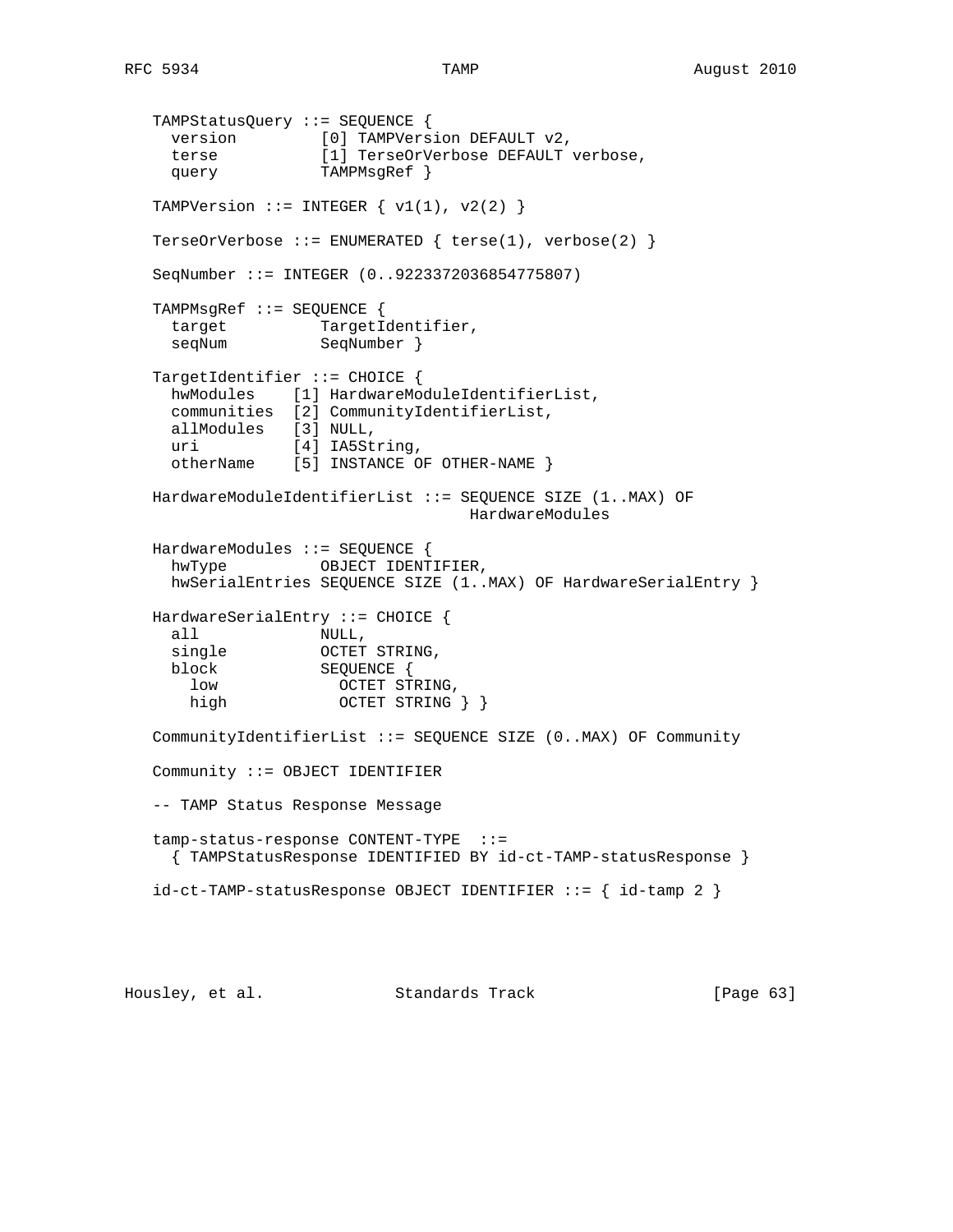```
 TAMPStatusResponse ::= SEQUENCE {
     version [0] TAMPVersion DEFAULT v2,
     query TAMPMsgRef,
     response StatusResponse,
     usesApex BOOLEAN DEFAULT TRUE }
   StatusResponse ::= CHOICE {
 terseResponse [0] TerseStatusResponse,
 verboseResponse [1] VerboseStatusResponse }
   TerseStatusResponse ::= SEQUENCE {
     taKeyIds KeyIdentifiers,
     communities CommunityIdentifierList OPTIONAL }
   KeyIdentifiers ::= SEQUENCE SIZE (1..MAX) OF KeyIdentifier
   VerboseStatusResponse ::= SEQUENCE {
     taInfo TrustAnchorChoiceList,
     continPubKeyDecryptAlg [0] AlgorithmIdentifier
                {KEY-WRAP, {SupportedWrapAlgorithms}} OPTIONAL,
     communities [1] CommunityIdentifierList OPTIONAL,
     tampSeqNumbers [2] TAMPSequenceNumbers OPTIONAL }
   TrustAnchorChoiceList ::= SEQUENCE SIZE (1..MAX) OF
        TrustAnchorChoice
   TAMPSequenceNumber ::= SEQUENCE {
    keyId KeyIdentifier,
     seqNumber SeqNumber }
   TAMPSequenceNumbers ::= SEQUENCE SIZE (1..MAX) OF TAMPSequenceNumber
   -- Trust Anchor Update Message
   tamp-update CONTENT-TYPE ::=
     { TAMPUpdate IDENTIFIED BY id-ct-TAMP-update }
  id-ct-TAMP-update OBJECT IDENTIFIER ::= { id-tamp 3 }
   TAMPUpdate ::= SEQUENCE {
     version [0] TAMPVersion DEFAULT v2,
     terse [1] TerseOrVerbose DEFAULT verbose,
     msgRef TAMPMsgRef,
     updates SEQUENCE SIZE (1..MAX) OF TrustAnchorUpdate,
     tampSeqNumbers [2]TAMPSequenceNumbers OPTIONAL }
```
Housley, et al. Standards Track [Page 64]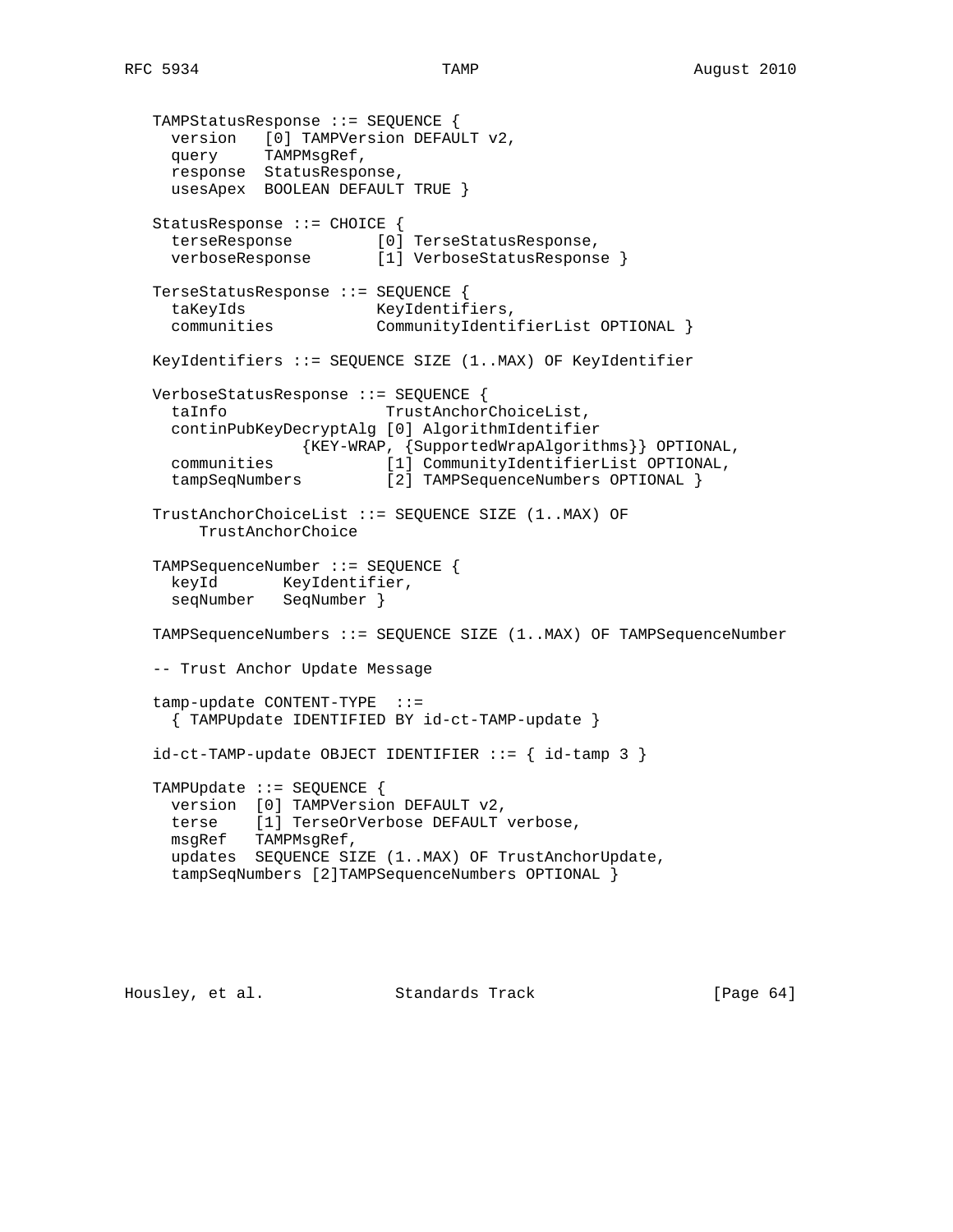TrustAnchorUpdate ::= CHOICE { add [1] TrustAnchorChoice, remove [2] SubjectPublicKeyInfo, change [3] EXPLICIT TrustAnchorChangeInfoChoice } TrustAnchorChangeInfoChoice ::= CHOICE { tbsCertChange [0] TBSCertificateChangeInfo, taChange [1] TrustAnchorChangeInfo } TBSCertificateChangeInfo ::= SEQUENCE { serialNumber CertificateSerialNumber OPTIONAL,<br>signature [0] AlgorithmIdentifier [0] AlgorithmIdentifier {SIGNATURE-ALGORITHM, {SupportedSigAlgorithms}} OPTIONAL, issuer [1] Name OPTIONAL, validity [2] Validity OPTIONAL,<br>subject [3] Name OPTIONAL, [3] Name OPTIONAL, subjectPublicKeyInfo [4] SubjectPublicKeyInfo, exts [5] EXPLICIT Extensions{{...}} OPTIONAL } TrustAnchorChangeInfo ::= SEQUENCE { pubKey SubjectPublicKeyInfo, keyId KeyIdentifier OPTIONAL,<br>taTitle TrustAnchorTitle OPTION TrustAnchorTitle OPTIONAL, certPath CertPathControls OPTIONAL, exts [1] Extensions $\{ \ldots \}$  OPTIONAL } -- Trust Anchor Update Confirm Message tamp-update-confirm CONTENT-TYPE ::= { TAMPUpdateConfirm IDENTIFIED BY id-ct-TAMP-updateConfirm }  $id-ct-TAMP-updateConfirm OBJECT IDENTIFIER ::=\{ id-tamp 4 \}$  TAMPUpdateConfirm ::= SEQUENCE { version [0] TAMPVersion DEFAULT v2, update TAMPMsgRef, confirm UpdateConfirm } UpdateConfirm ::= CHOICE { terseConfirm [0] TerseUpdateConfirm, verboseConfirm [1] VerboseUpdateConfirm } TerseUpdateConfirm ::= StatusCodeList StatusCodeList ::= SEQUENCE SIZE (1..MAX) OF StatusCode

Housley, et al. Standards Track [Page 65]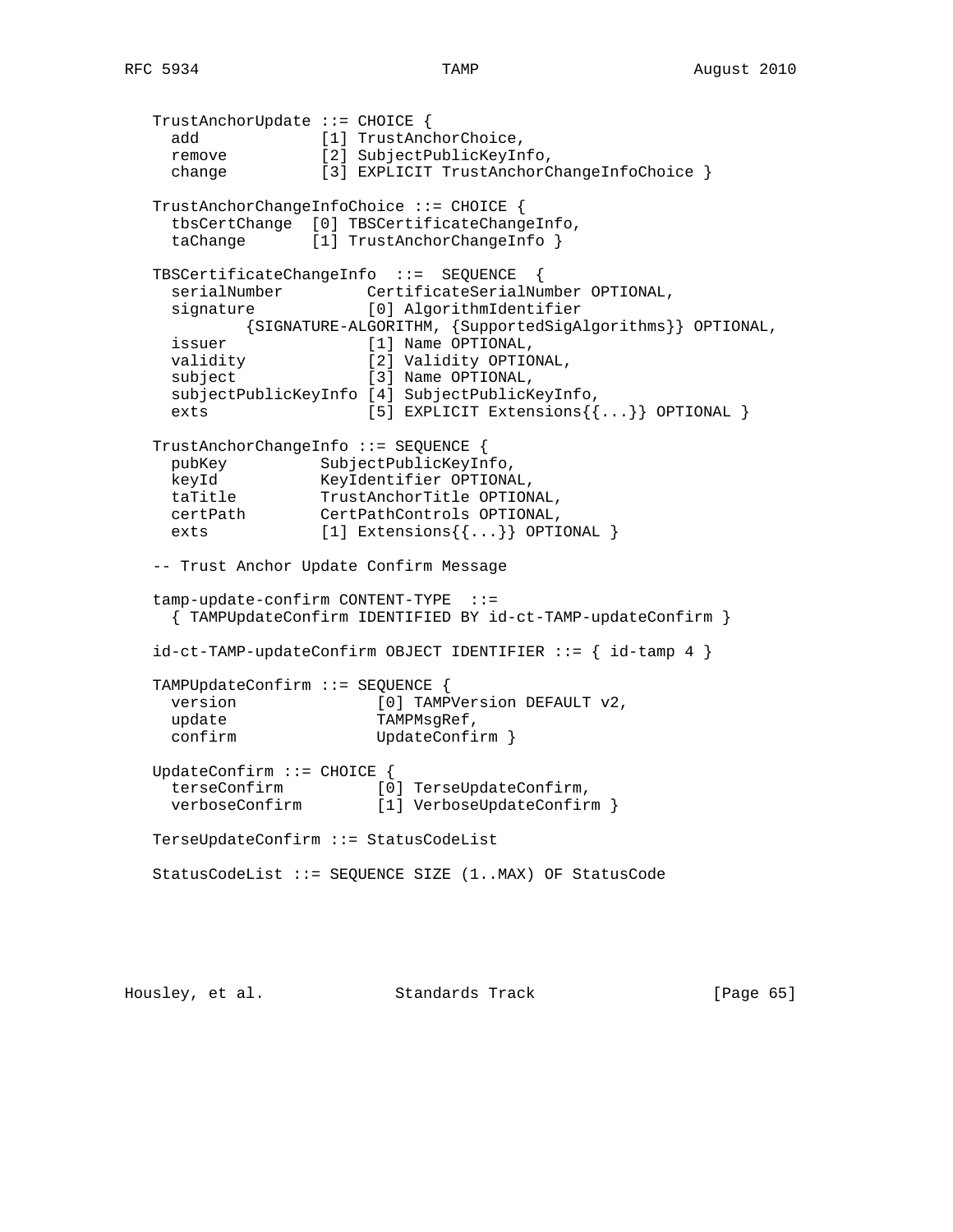```
 VerboseUpdateConfirm ::= SEQUENCE {
status StatusCodeList,
 taInfo TrustAnchorChoiceList,
     tampSeqNumbers TAMPSequenceNumbers OPTIONAL,
    usesApex BOOLEAN DEFAULT TRUE }
   -- Apex Trust Anchor Update Message
   tamp-apex-update CONTENT-TYPE ::=
       { TAMPApexUpdate IDENTIFIED BY id-ct-TAMP-apexUpdate }
  id-ct-TAMP-apexUpdate OBJECT IDENTIFIER ::= { id-tamp 5 } TAMPApexUpdate ::= SEQUENCE {
    version [0] TAMPVersion DEFAULT v2,
     terse [1] TerseOrVerbose DEFAULT verbose,
   msgRef TAMPMsgRef,
     clearTrustAnchors BOOLEAN,
     clearCommunities BOOLEAN,
     seqNumber SeqNumber OPTIONAL,
    apexTA TrustAnchorChoice }
   -- Apex Trust Anchor Update Confirm Message
   tamp-apex-update-confirm CONTENT-TYPE ::=
     { TAMPApexUpdateConfirm IDENTIFIED BY
        id-ct-TAMP-apexUpdateConfirm }
   id-ct-TAMP-apexUpdateConfirm OBJECT IDENTIFIER ::= { id-tamp 6 }
   TAMPApexUpdateConfirm ::= SEQUENCE {
    version [0] TAMPVersion DEFAULT v2,
     apexReplace TAMPMsgRef,
    apexConfirm ApexUpdateConfirm }
   ApexUpdateConfirm ::= CHOICE {
                     [0] TerseApexUpdateConfirm,
     verboseApexConfirm [1] VerboseApexUpdateConfirm }
   TerseApexUpdateConfirm ::= StatusCode
   VerboseApexUpdateConfirm ::= SEQUENCE {
   status StatusCode,
     taInfo TrustAnchorChoiceList,
     communities [0] CommunityIdentifierList OPTIONAL,
     tampSeqNumbers [1] TAMPSequenceNumbers OPTIONAL }
```
Housley, et al. Standards Track [Page 66]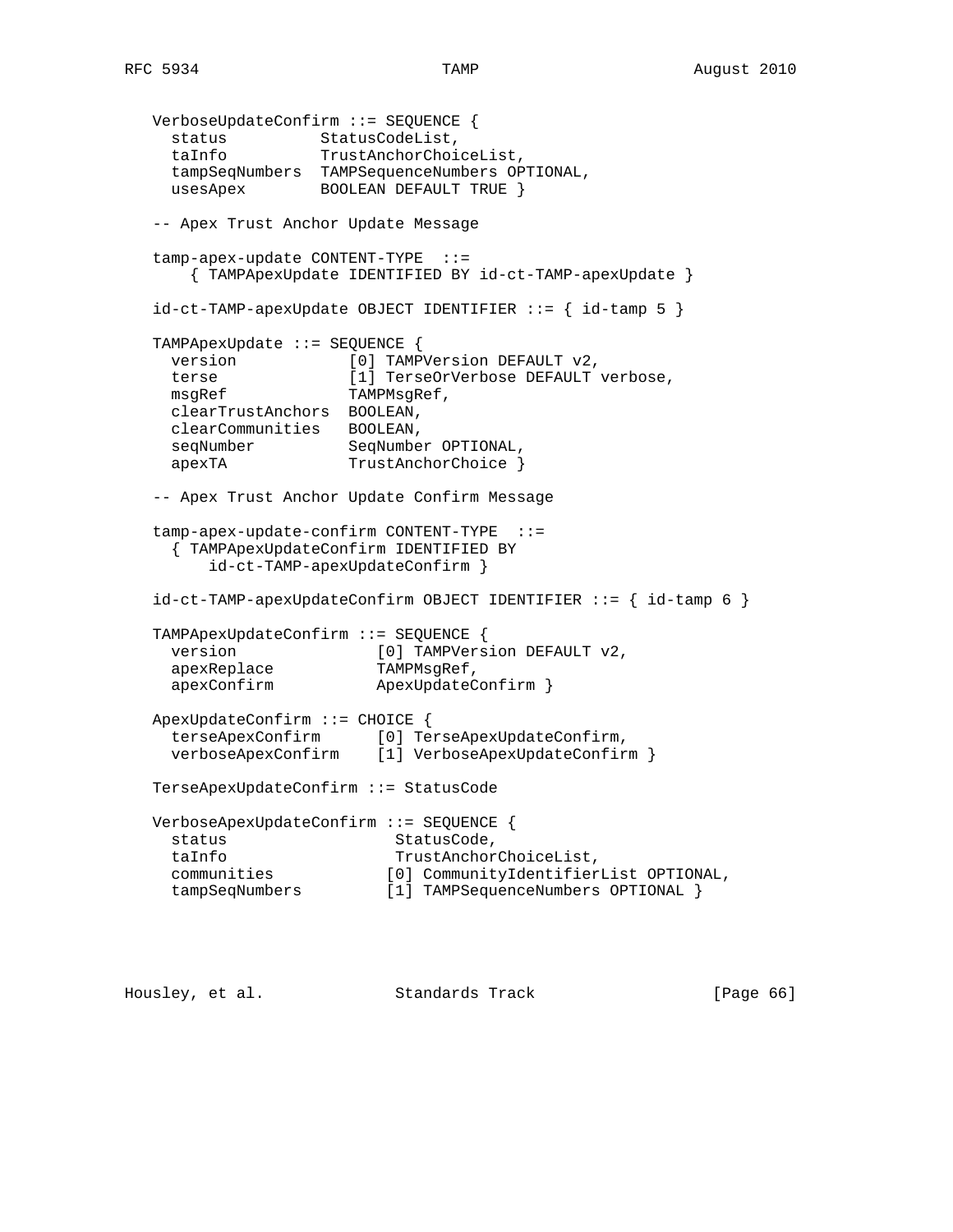```
 -- Community Update Message
 tamp-community-update CONTENT-TYPE ::=
   { TAMPCommunityUpdate IDENTIFIED BY id-ct-TAMP-communityUpdate }
 id-ct-TAMP-communityUpdate OBJECT IDENTIFIER ::= { id-tamp 7 }
 TAMPCommunityUpdate ::= SEQUENCE {
 version [0] TAMPVersion DEFAULT v2,
  terse [1] TerseOrVerbose DEFAULT verbose,
 msgRef TAMPMsgRef,
 updates CommunityUpdates }
 CommunityUpdates ::= SEQUENCE {
  remove [1] CommunityIdentifierList OPTIONAL,
 add [2] CommunityIdentifierList OPTIONAL }
   -- At least one must be present
 -- Community Update Confirm Message
 tamp-community-update-confirm CONTENT-TYPE ::=
   { TAMPCommunityUpdateConfirm IDENTIFIED BY
    id-ct-TAMP-communityUpdateConfirm }
 id-ct-TAMP-communityUpdateConfirm OBJECT IDENTIFIER ::=
  \{ id-tamp 8 \} TAMPCommunityUpdateConfirm ::= SEQUENCE {
 version [0] TAMPVersion DEFAULT v2,
  update TAMPMsgRef,
  commConfirm CommunityConfirm }
 CommunityConfirm ::= CHOICE {
   terseCommConfirm [0] TerseCommunityConfirm,
   verboseCommConfirm [1] VerboseCommunityConfirm }
 TerseCommunityConfirm ::= StatusCode
 VerboseCommunityConfirm ::= SEQUENCE {
 status StatusCode,
  communities CommunityIdentifierList OPTIONAL }
 -- Sequence Number Adjust Message
 tamp-sequence-number-adjust CONTENT-TYPE ::=
   { SequenceNumberAdjust IDENTIFIED BY id-ct-TAMP-seqNumAdjust }
id-ct-TAMP-seqNumAddjust OBJECT IDENTIFIER ::= { id-tamp 10 }
```
Housley, et al. Standards Track [Page 67]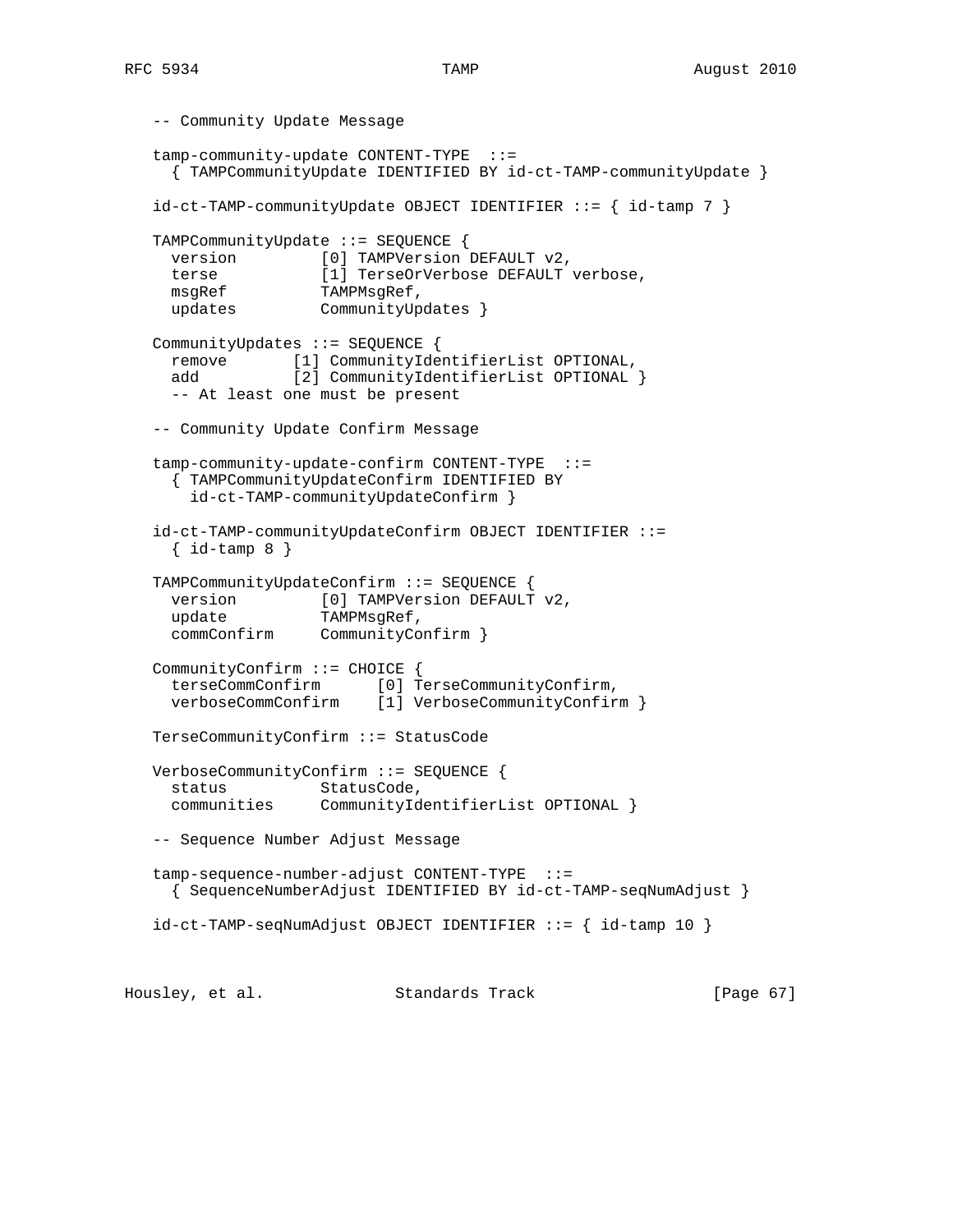```
 SequenceNumberAdjust ::= SEQUENCE {
 version [0] TAMPVersion DEFAULT v2,
  msgRef TAMPMsgRef }
 -- Sequence Number Adjust Confirm Message
 tamp-sequence-number-adjust-confirm CONTENT-TYPE ::=
  { SequenceNumberAdjustConfirm IDENTIFIED BY
    id-ct-TAMP-seqNumAdjustConfirm }
 id-ct-TAMP-seqNumAdjustConfirm OBJECT IDENTIFIER ::= { id-tamp 11 }
 SequenceNumberAdjustConfirm ::= SEQUENCE {
 version [0] TAMPVersion DEFAULT v2,<br>adjust TAMPMsgRef,
              TAMPMsgRef,
 status StatusCode }
 -- TAMP Error Message
 tamp-error CONTENT-TYPE ::=
  { TAMPError IDENTIFIED BY id-ct-TAMP-error }
id-ct-TAMP-error OBJECT IDENTIFIER ::= { id-tamp 9 } TAMPError ::= SEQUENCE {
 version [0] TAMPVersion DEFAULT v2,<br>msgType OBJECT IDENTIFIER,
              OBJECT IDENTIFIER,
 \frac{10055 - 1}{5}StatusCode,<br>TAMPMsgRef OPTIONAL }
 -- Status Codes
 StatusCode ::= ENUMERATED {
 success (0),
 decodeFailure (1),
 badContentInfo (2),
 badSignedData (3),
 badEncapContent (4),
 badCertificate (5),
 badSignerInfo (6),
 badSignedAttrs (7),
  badUnsignedAttrs (8),
 missingContent (9),
 noTrustAnchor (10),
 notAuthorized (11),
  badDigestAlgorithm (12),
 badSignatureAlgorithm (13),
```
Housley, et al. Standards Track [Page 68]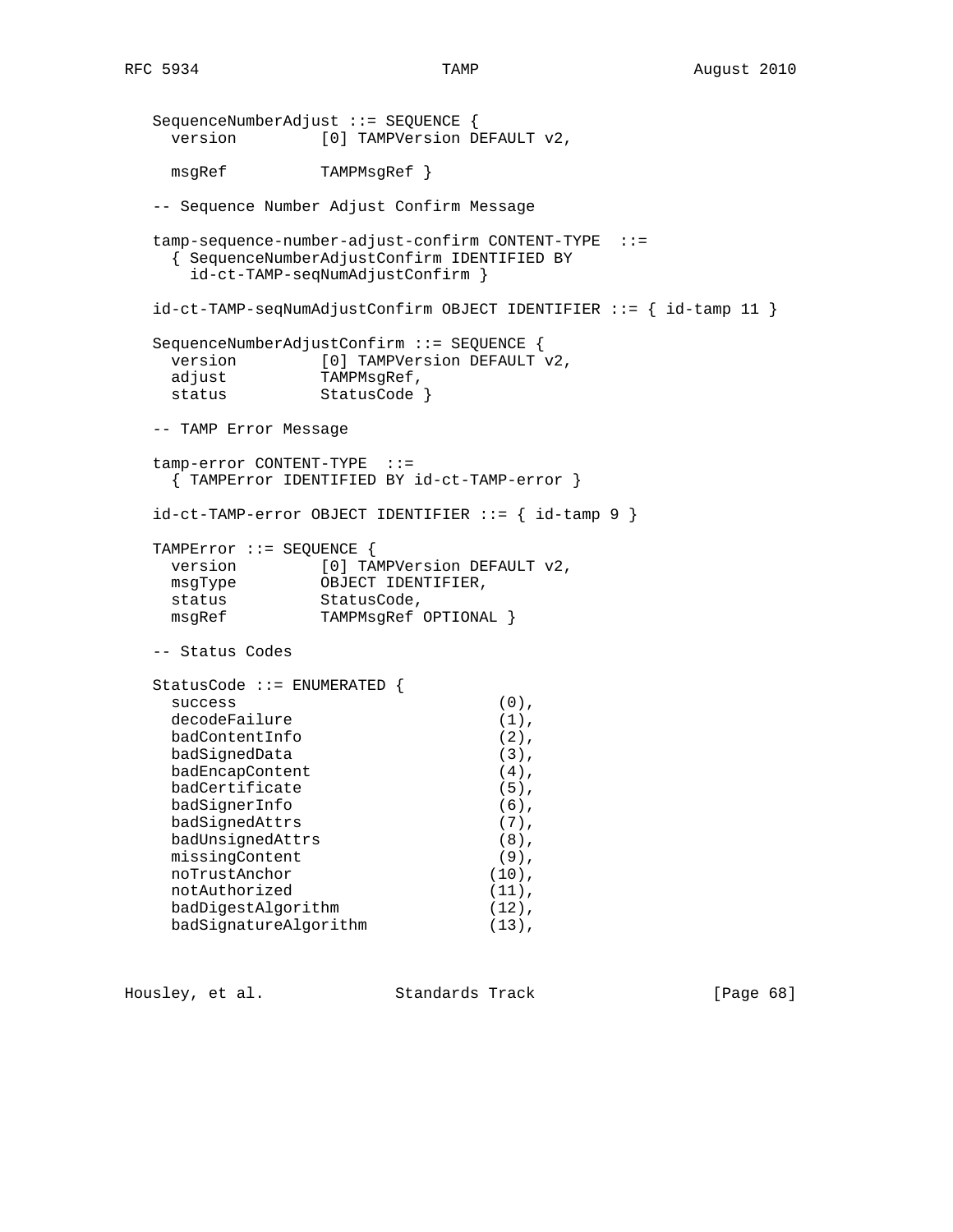unsupportedKeySize (14), unsupportedReySize (14),<br>unsupportedParameters (15), signatureFailure (16), insufficientMemory (17), unsupportedTAMPMsgType (18), apexTAMPAnchor (19), improperTAAddition (20), seqNumFailure (21), contingencyPublicKeyDecrypt (22), incorrectTarget (23), communityUpdateFailed (24), trustAnchorNotFound (25), unsupportedTAAlgorithm (26), unsupportedTAKeySize (27), unsupportedContinPubKeyDecryptAlg (28), missingSignature (29), resourcesBusy (30),<br>versionNumberMismatch (31), versionNumberMismatch (31), missingPolicySet (32), revokedCertificate (33), unsupportedTrustAnchorFormat (34), improperTAChange (35), malformed (36), cmsError (37), unsupportedTargetIdentifier (38), other (127) } -- Object Identifier Arc for Attributes  $id$ -attributes OBJECT IDENTIFIER  $::=$  { joint-iso-ccitt(2) country(16) us(840) organization(1) gov(101) dod(2) infosec(1)  $5$  } -- TAMP Unsigned Attributes -- These attributes are unsigned attributes and go into the -- UnsignedAttributes set in [RFC5652] TAMPUnsignedAttributes ATTRIBUTE ::= { contingency-public-key-decrypt-key, ... -- Expect additional attributes -- } -- contingency-public-key-decrypt-key unsigned attribute contingency-public-key-decrypt-key ATTRIBUTE ::= { TYPE PlaintextSymmetricKey IDENTIFIED BY id-aa-TAMP-contingencyPublicKeyDecryptKey }

Housley, et al. Standards Track [Page 69]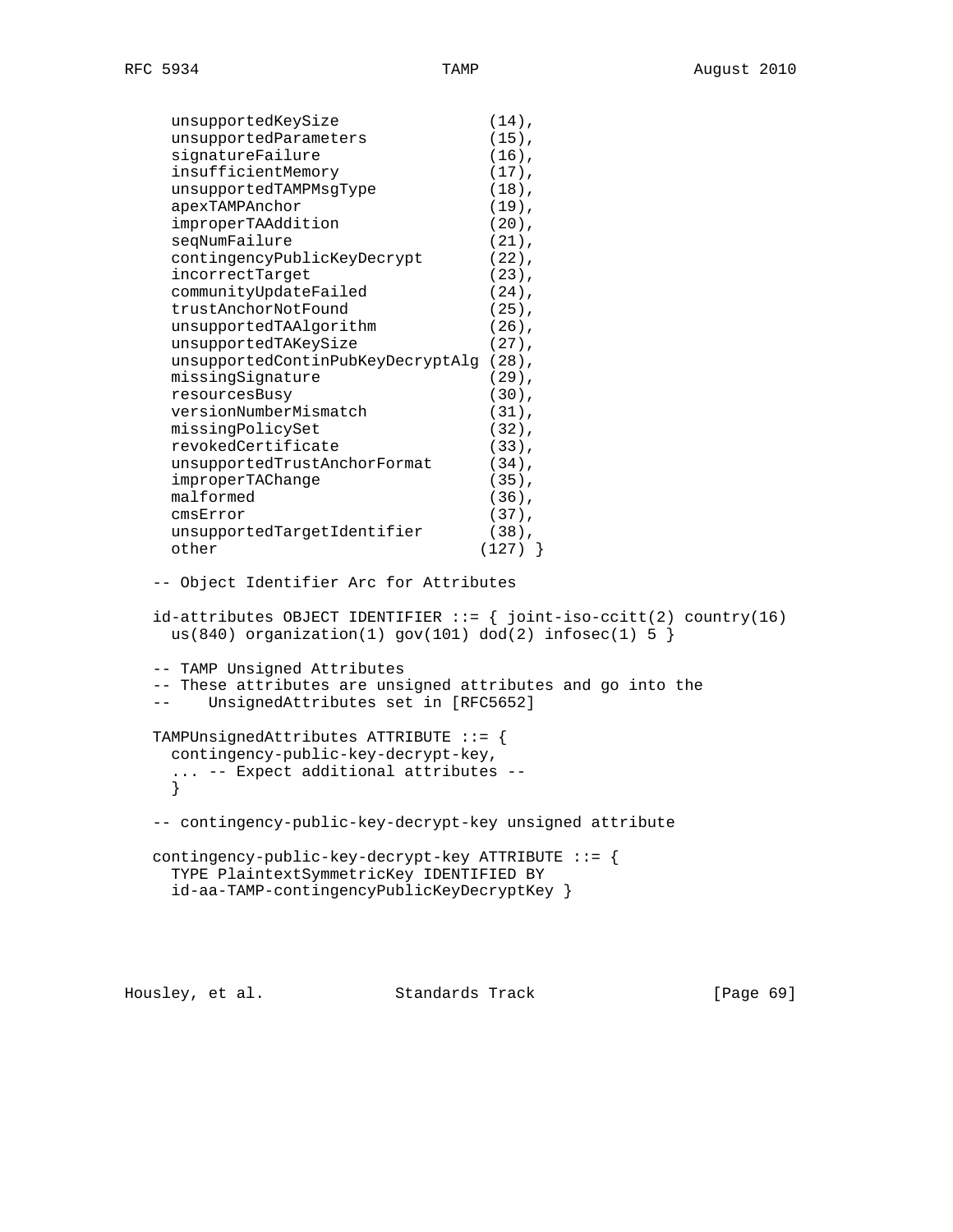```
 id-aa-TAMP-contingencyPublicKeyDecryptKey OBJECT IDENTIFIER ::= {
      id-attributes 63 }
    PlaintextSymmetricKey ::= OCTET STRING
    -- id-pe-wrappedApexContinKey extension
   wrappedApexContinKey EXTENSION  ::= \{ SYNTAX ApexContingencyKey
         IDENTIFIED BY id-pe-wrappedApexContinKey }
    id-pe-wrappedApexContinKey OBJECT IDENTIFIER ::=
        \{ iso(1) <i>identified-organization(3) <math> dod(6) <i>internet(1)</i>security(5) mechanisms(5) pkix(7) pe(1) 20 }
    ApexContingencyKey ::= SEQUENCE {
      wrapAlgorithm
          AlgorithmIdentifier{KEY-WRAP, {SupportedWrapAlgorithms}},
      wrappedContinPubKey OCTET STRING }
    END
A.2. ASN.1 Module Using 1988 Syntax
    TAMP-Protocol-v2-88
      \{ joint-iso-ccitt(2) country(16) us(840) organization(1)
        gov(101) dod(2) infosec(1) modules(0) 31 }
    DEFINITIONS IMPLICIT TAGS ::=
    BEGIN
    IMPORTS
      TrustAnchorChoice, TrustAnchorTitle, CertPathControls
      FROM TrustAnchorInfoModule-88 -- from [RFC5914]
           { joint-iso-ccitt(2) country(16) us(840) organization(1)
            gov(101) dod(2) infosec(1) modules(0) 37 }
      AlgorithmIdentifier, Certificate, Name, Attribute, TBSCertificate,
      SubjectPublicKeyInfo, CertificateSerialNumber, Validity, Extensions
        FROM PKIX1Explicit88 -- from [RFC5280]
         \{ iso(1) <i>identified-organization(3) <math> dod(6) <i>internet(1)</i> security(5) mechanisms(5) pkix(7) id-mod(0)
            id-pkix1-explicit(18) }
      KeyIdentifier, AnotherName
        FROM PKIX1Implicit88 -- from [RFC5280]
         \{ iso(1) identified-organization(3) dod(6) internet(1)
           security(5) mechanisms(5) pkix(7) id-mod(0)
            id-pkix1-implicit(19) } ;
```
Housley, et al. Standards Track [Page 70]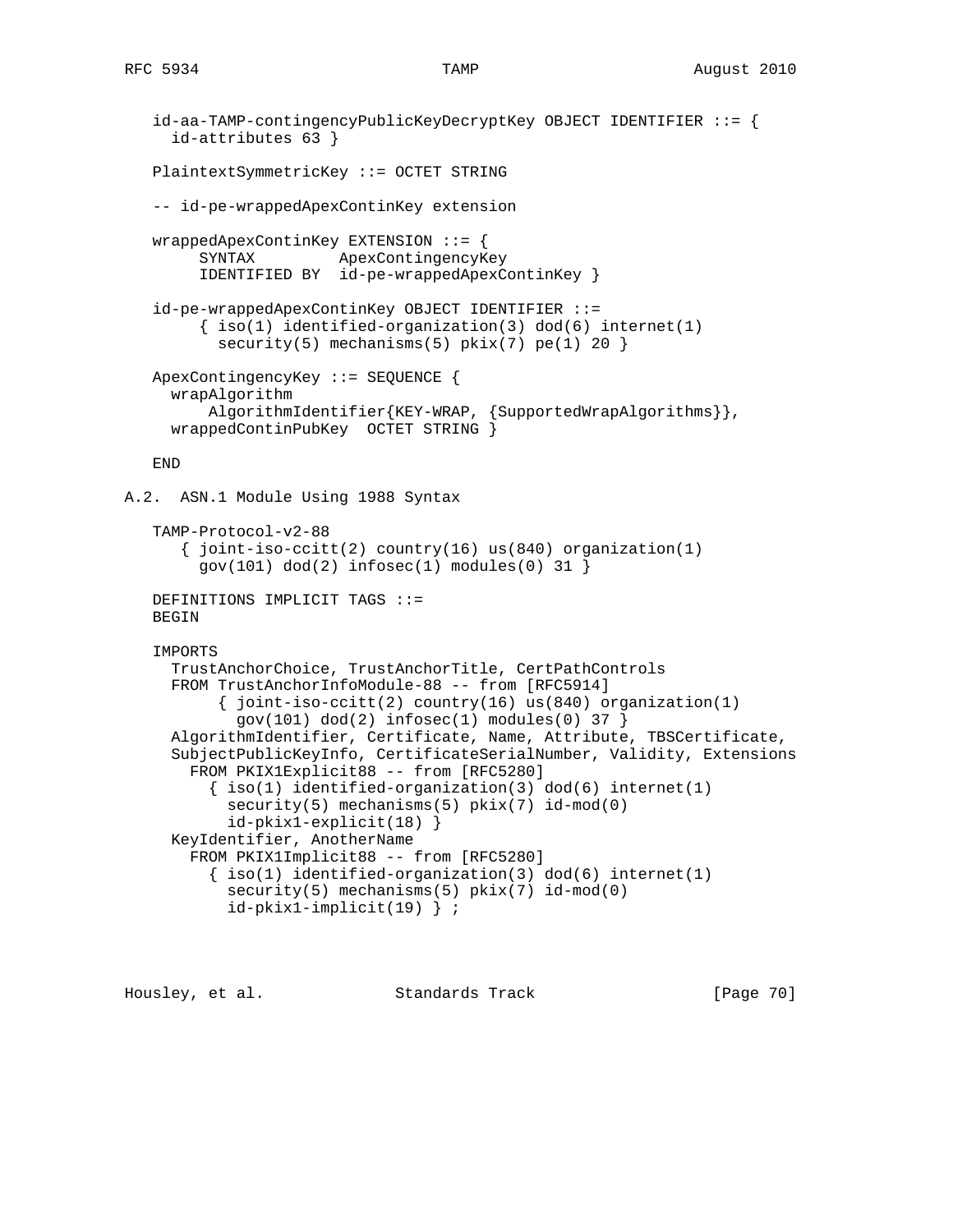```
 -- Object Identifier Arc for TAMP Message Content Types
  id-tamp OBJECT IDENTIFIER ::= { joint-iso-ccitt(2) country(16)
  us(840) organization(1) gov(101) dod(2) infosec(1) formats(2) 77 }
   -- CMS Content Types
   -- TAMP Status Query Message
  id-ct-TAMP-statusQuery OBJECT IDENTIFIER ::= { id-tamp 1 }TAMPStatusQuery ::= SEQUENCE {<br>version [0] TAMPVers
                    [0] TAMPVersion DEFAULT v2,
     terse [1] TerseOrVerbose DEFAULT verbose,
    query TAMPMsgRef }
  TAMPVersion ::= INTEGER \{ v1(1), v2(2) \} TerseOrVerbose ::= ENUMERATED { terse(1), verbose(2) }
   SeqNumber ::= INTEGER (0..9223372036854775807)
   TAMPMsgRef ::= SEQUENCE {
     target TargetIdentifier,
    seqNum SeqNumber }
   TargetIdentifier ::= CHOICE {
     hwModules [1] HardwareModuleIdentifierList,
     communities [2] CommunityIdentifierList,
     allModules [3] NULL,
    uri [4] IA5String,
     otherName [5] AnotherName }
   HardwareModuleIdentifierList ::= SEQUENCE SIZE (1..MAX) OF
                                      HardwareModules
   HardwareModules ::= SEQUENCE {
    hwType OBJECT IDENTIFIER,
     hwSerialEntries SEQUENCE SIZE (1..MAX) OF HardwareSerialEntry }
   HardwareSerialEntry ::= CHOICE {
     all NULL,
single OCTET STRING,
 block SEQUENCE {
low CCTET STRING,
      \begin{array}{lll} \texttt{low} & \texttt{OCTET} & \texttt{STRING}, \\ \texttt{high} & \texttt{OCTET} & \texttt{STRING} \end{array} \big\} \big\}
```
Housley, et al. Standards Track [Page 71]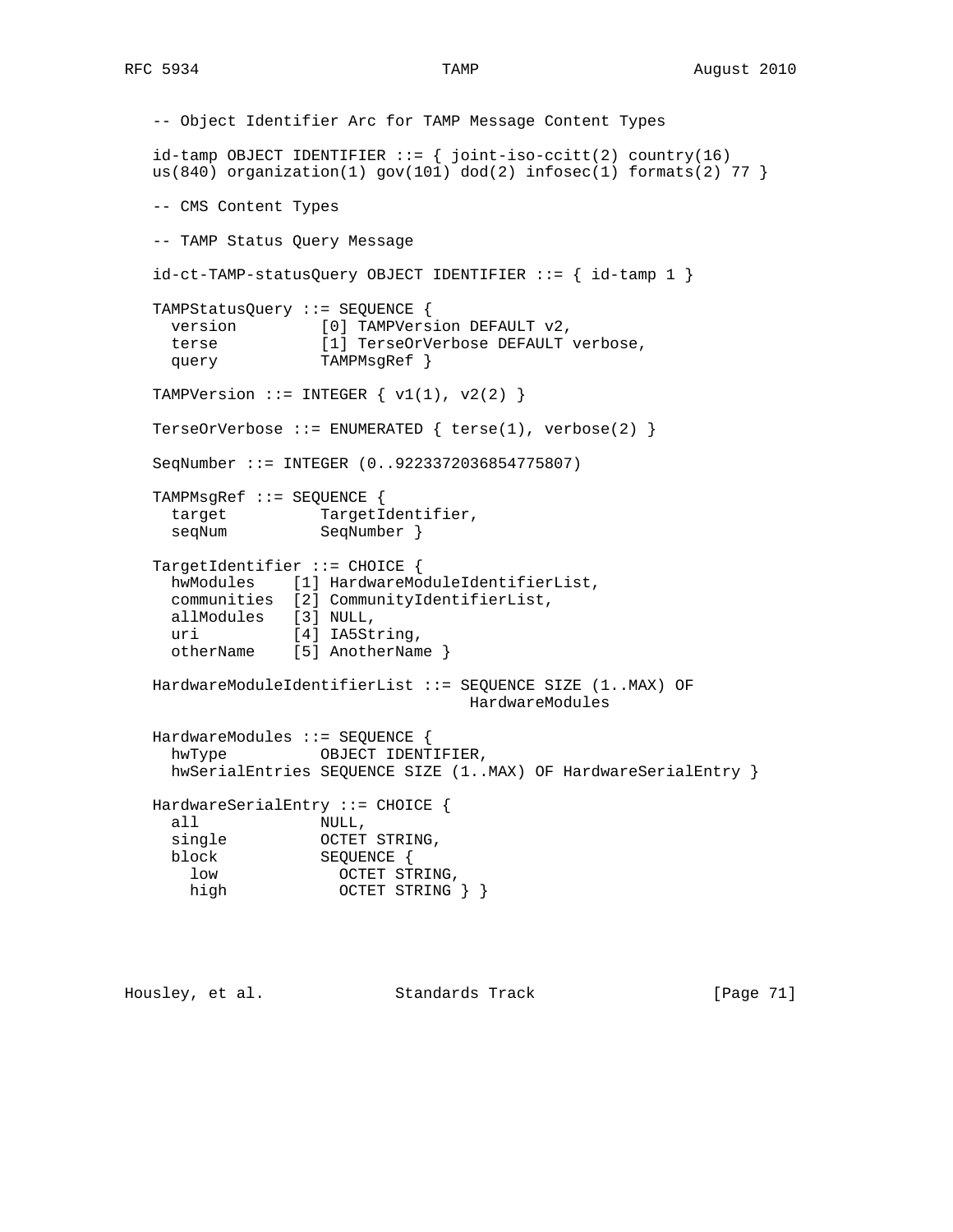CommunityIdentifierList ::= SEQUENCE SIZE (0..MAX) OF Community Community ::= OBJECT IDENTIFIER -- TAMP Status Response Message id-ct-TAMP-statusResponse OBJECT IDENTIFIER ::= { id-tamp 2 } TAMPStatusResponse ::= SEQUENCE { version [0] TAMPVersion DEFAULT v2, query TAMPMsgRef, response StatusResponse, usesApex BOOLEAN DEFAULT TRUE } StatusResponse ::= CHOICE { terseResponse [0] TerseStatusResponse, verboseResponse [1] VerboseStatusResponse } TerseStatusResponse ::= SEQUENCE { taKeyIds KeyIdentifiers, communities CommunityIdentifierList OPTIONAL } KeyIdentifiers ::= SEQUENCE SIZE (1..MAX) OF KeyIdentifier VerboseStatusResponse ::= SEQUENCE { taInfo TrustAnchorChoiceList, continPubKeyDecryptAlg [0] AlgorithmIdentifier OPTIONAL, communities [1] CommunityIdentifierList OPTIONAL, tampSeqNumbers [2] TAMPSequenceNumbers OPTIONAL } TrustAnchorChoiceList ::= SEQUENCE SIZE (1..MAX) OF TrustAnchorChoice TAMPSequenceNumber ::= SEQUENCE { keyId KeyIdentifier, seqNumber SeqNumber } TAMPSequenceNumbers ::= SEQUENCE SIZE (1..MAX) OF TAMPSequenceNumber -- Trust Anchor Update Message  $id-ct-TAMP-update OBJECT IDENTIFIER ::= { id-tamp 3 }$ 

Housley, et al. Standards Track [Page 72]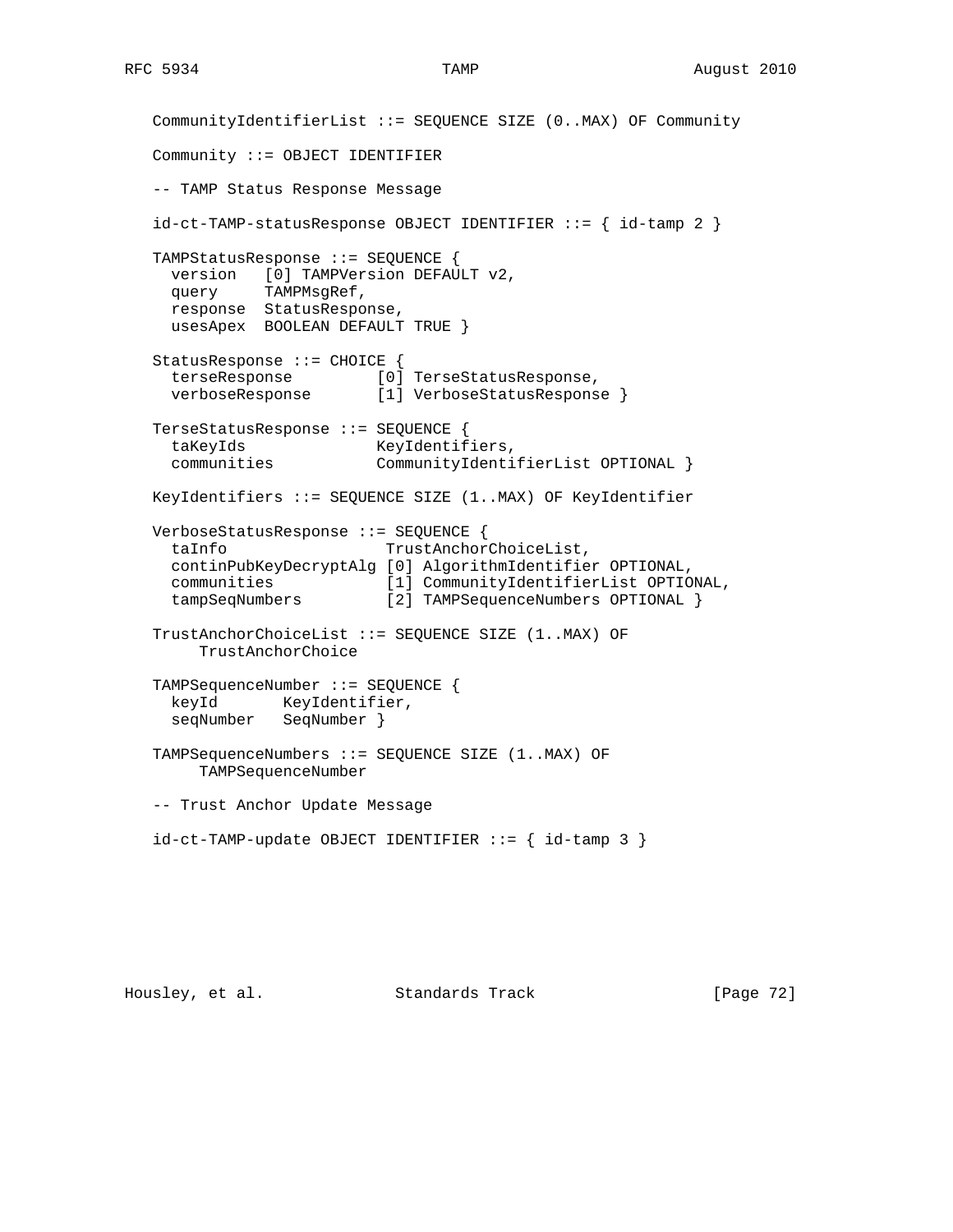```
 TAMPUpdate ::= SEQUENCE {
     version [0] TAMPVersion DEFAULT v2,
     terse [1] TerseOrVerbose DEFAULT verbose,
     msgRef TAMPMsgRef,
     updates SEQUENCE SIZE (1..MAX) OF TrustAnchorUpdate,
     tampSeqNumbers [2]TAMPSequenceNumbers OPTIONAL }
   TrustAnchorUpdate ::= CHOICE {
    add [1] TrustAnchorChoice,
     remove [2] SubjectPublicKeyInfo,
    change [3] EXPLICIT TrustAnchorChangeInfoChoice }
   TrustAnchorChangeInfoChoice ::= CHOICE {
     tbsCertChange [0] TBSCertificateChangeInfo,
    taChange [1] TrustAnchorChangeInfo }
   TBSCertificateChangeInfo ::= SEQUENCE {
     serialNumber CertificateSerialNumber OPTIONAL,
 signature [0] AlgorithmIdentifier OPTIONAL,
 issuer [1] Name OPTIONAL,
                       [2] Validity OPTIONAL,
    validity [2] Validity OPTIO<br>subject [3] Name OPTIONAL,
     subjectPublicKeyInfo [4] SubjectPublicKeyInfo,
    exts [5] EXPLICIT Extensions OPTIONAL }
   TrustAnchorChangeInfo ::= SEQUENCE {
     pubKey SubjectPublicKeyInfo,
    keyId KeyIdentifier OPTIONAL,<br>taTitle TrustAnchorTitle OPTION
    taTitle TrustAnchorTitle OPTIONAL,<br>certPath CertPathControls OPTIONAL,
                  CertPathControls OPTIONAL,
    exts [1] Extensions OPTIONAL }
   -- Trust Anchor Update Confirm Message
   id-ct-TAMP-updateConfirm OBJECT IDENTIFIER ::= { id-tamp 4 }
   TAMPUpdateConfirm ::= SEQUENCE {
    version [0] TAMPVersion DEFAULT v2,
    update TAMPMsgRef,
    confirm UpdateConfirm }
   UpdateConfirm ::= CHOICE {
     terseConfirm [0] TerseUpdateConfirm,
    verboseConfirm [1] VerboseUpdateConfirm }
   TerseUpdateConfirm ::= StatusCodeList
   StatusCodeList ::= SEQUENCE SIZE (1..MAX) OF StatusCode
```
Housley, et al. Standards Track [Page 73]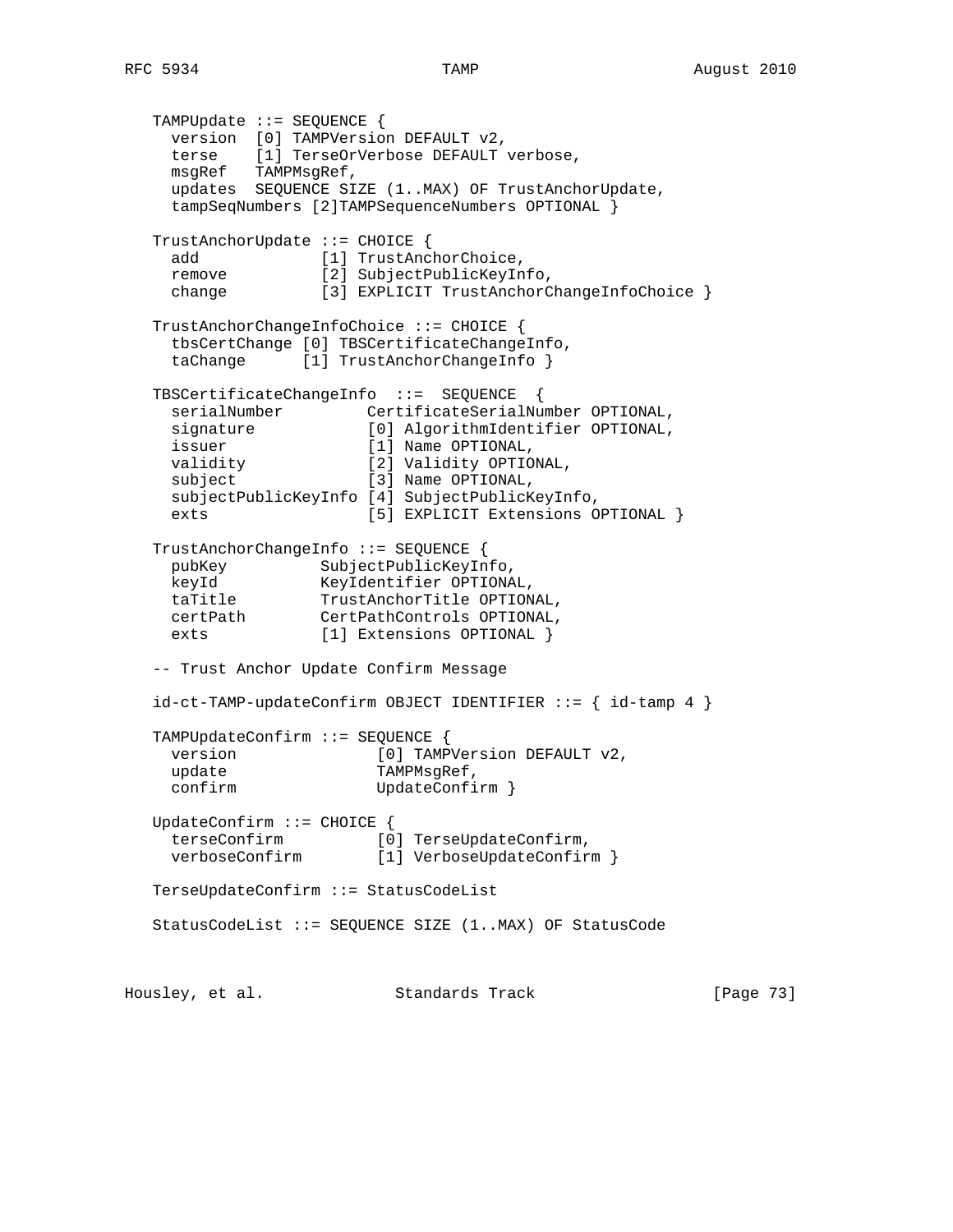```
 VerboseUpdateConfirm ::= SEQUENCE {
status StatusCodeList,
 taInfo TrustAnchorChoiceList,
     tampSeqNumbers TAMPSequenceNumbers OPTIONAL,
    usesApex BOOLEAN DEFAULT TRUE }
   -- Apex Trust Anchor Update Message
  id-ct-TAMP-apexUpdate OBJECT IDENTIFIER ::= { id-tamp 5 } TAMPApexUpdate ::= SEQUENCE {
    version [0] TAMPVersion DEFAULT v2,
    terse [1] TerseOrVerbose DEFAULT verbose,<br>msgRef TAMPMsgRef,
                       TAMPMsgRef,
     clearTrustAnchors BOOLEAN,
     clearCommunities BOOLEAN,
     seqNumber SeqNumber OPTIONAL,
    apexTA TrustAnchorChoice }
   -- Apex Trust Anchor Update Confirm Message
  id-ct-TAMP-apexUpdateConfirm OBJECT IDENTIFIER ::= { id-tamp 6 } TAMPApexUpdateConfirm ::= SEQUENCE {
    version [0] TAMPVersion DEFAULT v2,
apexReplace TAMPMsgRef,
 apexConfirm ApexUpdateConfirm }
   ApexUpdateConfirm ::= CHOICE {
     terseApexConfirm [0] TerseApexUpdateConfirm,
     verboseApexConfirm [1] VerboseApexUpdateConfirm }
   TerseApexUpdateConfirm ::= StatusCode
   VerboseApexUpdateConfirm ::= SEQUENCE {
    status StatusCode,
    taInfo TrustAnchorChoiceList,<br>communities [0] CommunityIdentifier
    communities [0] CommunityIdentifierList OPTIONAL,<br>tampSeqNumbers [1] TAMPSequenceNumbers OPTIONAL }
                          [1] TAMPSequenceNumbers OPTIONAL }
   -- Community Update Message
   id-ct-TAMP-communityUpdate OBJECT IDENTIFIER ::= { id-tamp 7 }
```
Housley, et al. Standards Track [Page 74]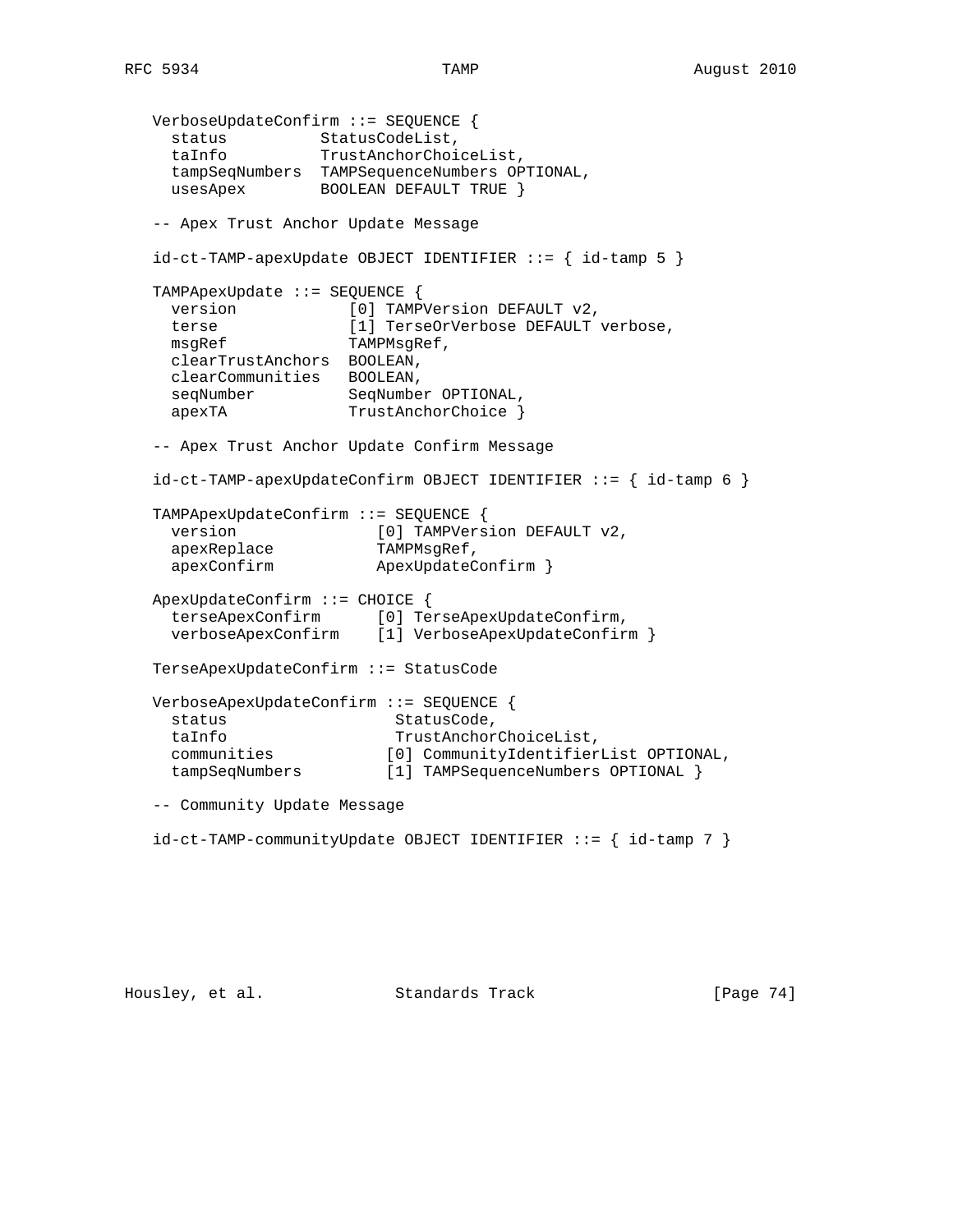```
 TAMPCommunityUpdate ::= SEQUENCE {
 version [0] TAMPVersion DEFAULT v2,
 terse [1] TerseOrVerbose DEFAULT verbose,
msgRef TAMPMsgRef,
 updates CommunityUpdates }
   CommunityUpdates ::= SEQUENCE {
     remove [1] CommunityIdentifierList OPTIONAL,
     add [2] CommunityIdentifierList OPTIONAL }
     -- At least one must be present
   -- Community Update Confirm Message
  id-ct-TAMP-communityUpdateConfirm OBJECT IDENTIFIER ::=\{ id-tamp 8 \} TAMPCommunityUpdateConfirm ::= SEQUENCE {
    version [0] TAMPVersion DEFAULT v2,
     update TAMPMsgRef,
     commConfirm CommunityConfirm }
   CommunityConfirm ::= CHOICE {
     terseCommConfirm [0] TerseCommunityConfirm,
     verboseCommConfirm [1] VerboseCommunityConfirm }
   TerseCommunityConfirm ::= StatusCode
   VerboseCommunityConfirm ::= SEQUENCE {
    status StatusCode,
     communities CommunityIdentifierList OPTIONAL }
   -- Sequence Number Adjust Message
  id-ct-TAMP-seqNumAdjust OBJECT IDENTIFIER ::= { id-tamp 10 } SequenceNumberAdjust ::= SEQUENCE {
    version [0] TAMPVersion DEFAULT v2,
     msgRef TAMPMsgRef }
   -- Sequence Number Adjust Confirm Message
   id-ct-TAMP-seqNumAdjustConfirm OBJECT IDENTIFIER ::= { id-tamp 11 }
   SequenceNumberAdjustConfirm ::= SEQUENCE {
     version [0] TAMPVersion DEFAULT v2,
     adjust TAMPMsgRef,
    status StatusCode }
```
Housley, et al. Standards Track [Page 75]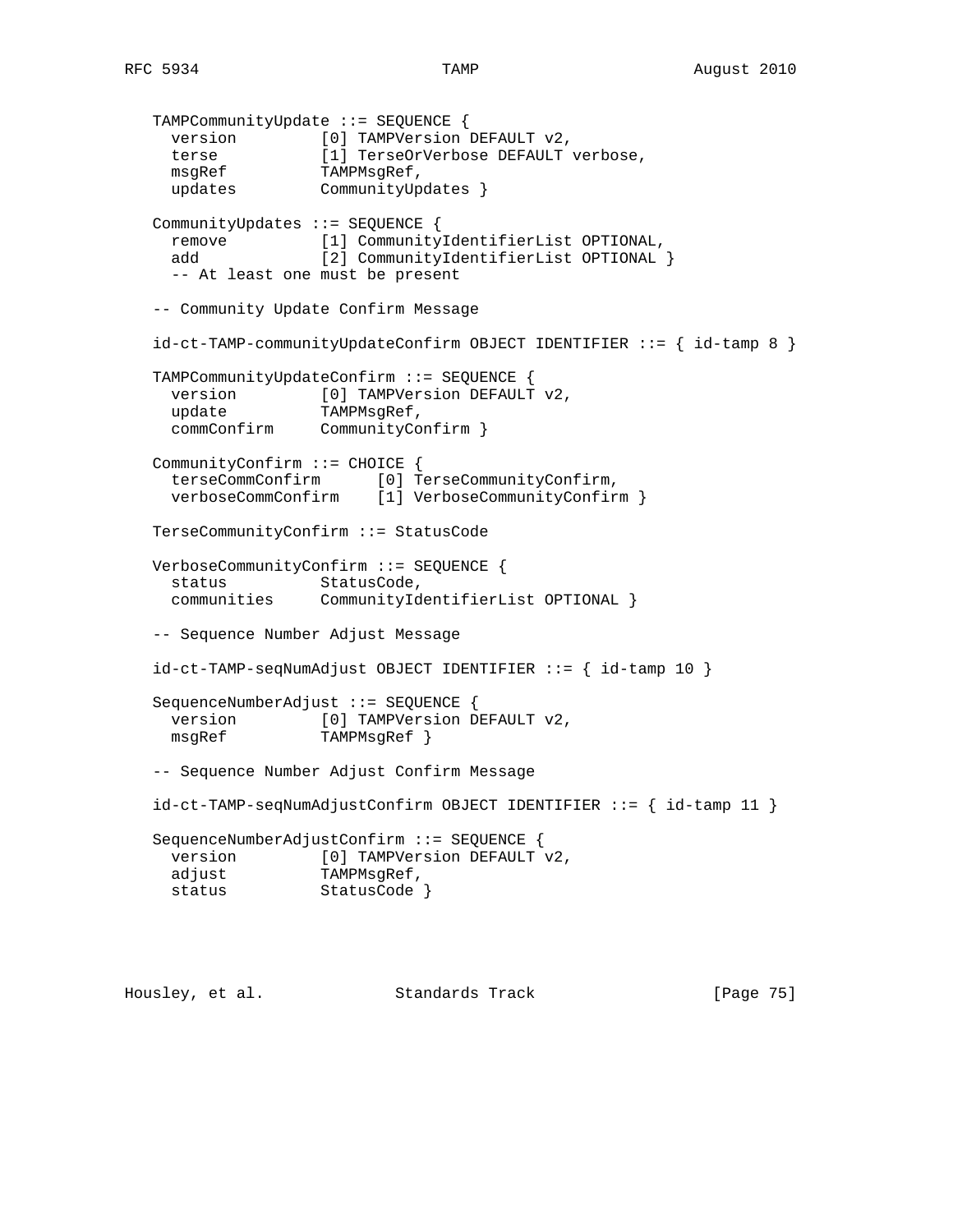-- TAMP Error Message id-ct-TAMP-error OBJECT IDENTIFIER ::= { id-tamp 9 } TAMPError ::= SEQUENCE { version [0] TAMPVersion DEFAULT v2, msgType OBJECT IDENTIFIER, status<br>msgRef msgRef TAMPMsgRef OPTIONAL } -- Status Codes StatusCode ::= ENUMERATED { success (0), decodeFailure (1), badContentInfo (2),<br>badSignedData (3), badSignedData (3), badEncapContent (4), badCertificate (5), badSignerInfo (6),<br>
badSignedAttrs (7),<br>
badUnsignedAttrs (7),<br>
missingContent (9),<br>
noTrustAnchor (10),<br>
notAuthorized (11), badSignedAttrs (7), badUnsignedAttrs (8), missingContent (9), noTrustAnchor (10), notAuthorized (11), badDigestAlgorithm (12), badSignatureAlgorithm (13), unsupportedKeySize (14), unsupportedParameters (15), signatureFailure (16), insufficientMemory (17), unsupportedTAMPMsgType (18), apexTAMPAnchor (19), improperTAAddition (20), seqNumFailure (21), contingencyPublicKeyDecrypt (22), incorrectTarget (23), communityUpdateFailed (24), trustAnchorNotFound (25), unsupportedTAAlgorithm (26), unsupportedTAKeySize (27), unsupportedContinPubKeyDecryptAlg (28), missingSignature (29), resourcesBusy (30), versionNumberMismatch (31), missingPolicySet (32), revokedCertificate (33), unsupportedTrustAnchorFormat (34),

Housley, et al. Standards Track [Page 76]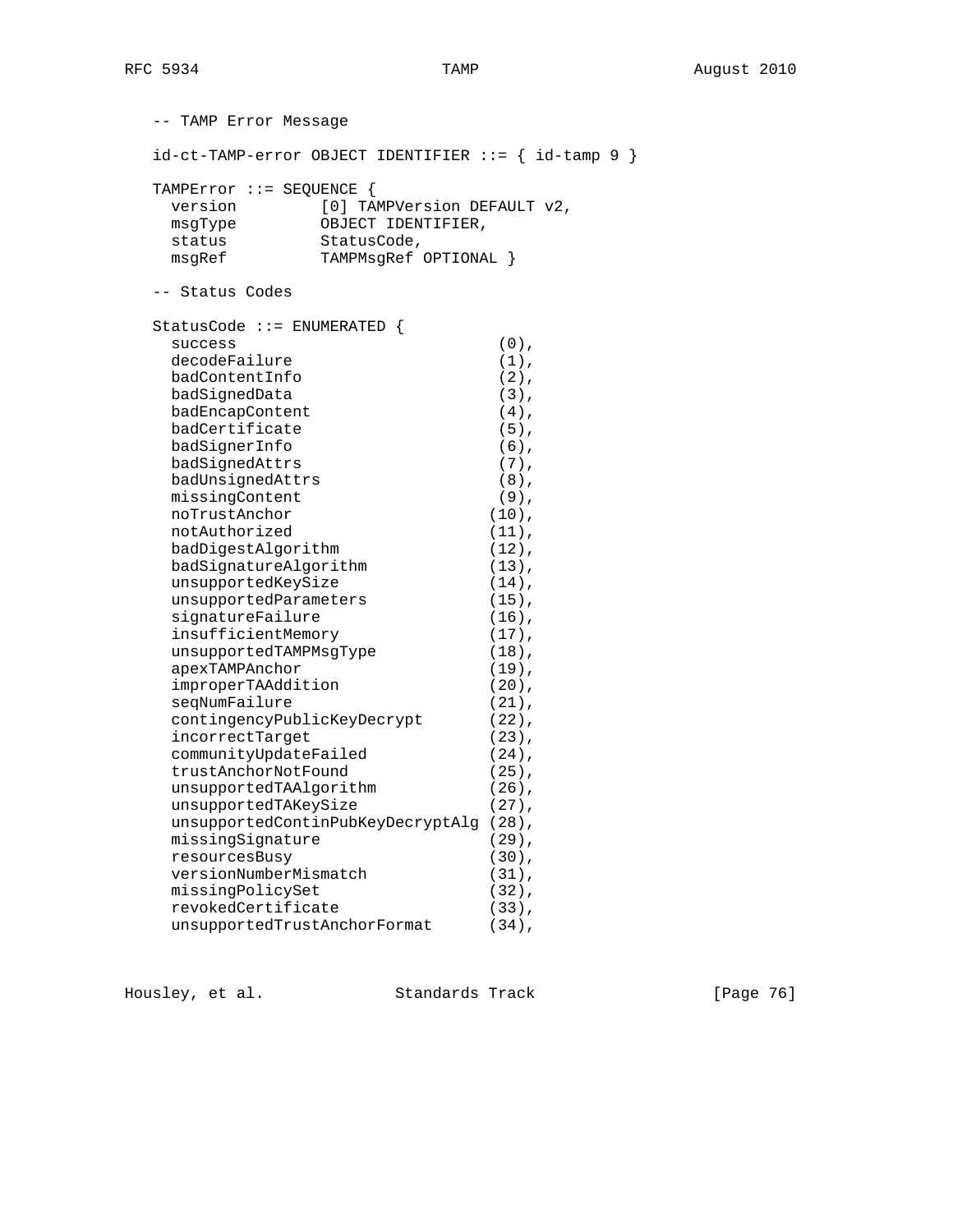improperTAChange (35), malformed (36), cmsError (37), unsupportedTargetIdentifier (38), other (127) } -- Object Identifier Arc for Attributes id-attributes OBJECT IDENTIFIER  $:= \{$  joint-iso-ccitt(2) country(16) us(840) organization(1) gov(101) dod(2) infosec(1)  $5$  } -- id-aa-TAMP-contingencyPublicKeyDecryptKey uses -- PlaintextSymmetricKey syntax id-aa-TAMP-contingencyPublicKeyDecryptKey OBJECT IDENTIFIER ::= { id-attributes 63 } PlaintextSymmetricKey ::= OCTET STRING -- id-pe-wrappedApexContinKey extension id-pe-wrappedApexContinKey OBJECT IDENTIFIER ::=  $\{ iso(1) *identified-organization(3)  $dod(6) *internet(1)*$*$ security(5) mechanisms(5)  $pkix(7) pe(1) 20$  ApexContingencyKey ::= SEQUENCE { wrapAlgorithm AlgorithmIdentifier, wrappedContinPubKey OCTET STRING } END Appendix B. Media Type Registrations Eleven media type registrations are provided in this appendix, one for each content type defined in this specification. As noted in Section 2, in all cases TAMP messages are encapsulated within ContentInfo structures. Signed messages are additionally encapsulated within a SignedData structure. B.1. application/tamp-status-query Media type name: application Subtype name: tamp-status-query

Required parameters: None

Optional parameters: None

Housley, et al. Standards Track [Page 77]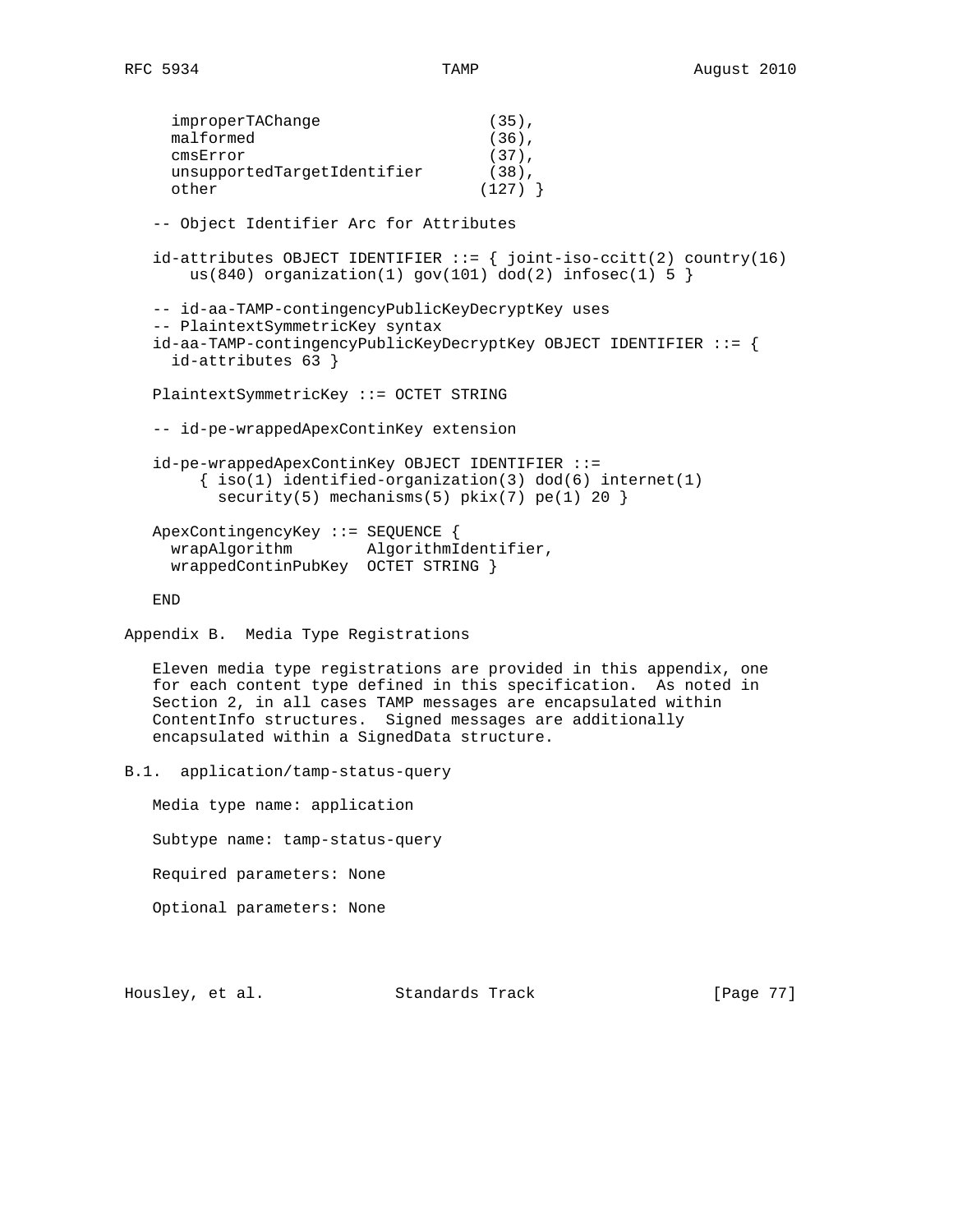Encoding considerations: binary Security considerations: Carries a signed request for status information. Integrity protection is discussed in Section 4.1. Replay detection is discussed in Section 6. Interoperability considerations: None Published specification: RFC 5934 Applications that use this media type: TAMP clients responding to requests for status information. Additional information: Magic number(s): None File extension(s): .tsq Macintosh File Type Code(s): Person & email address to contact for further information: Sam Ashmore - srashmo@radium.ncsc.mil Intended usage: LIMITED USE Restrictions on usage: None Author: Sam Ashmore - srashmo@radium.ncsc.mil Change controller: IESG B.2. application/tamp-status-response Media type name: application Subtype name: tamp-status-response Required parameters: None Optional parameters: None Encoding considerations: binary Security considerations: Carries optionally signed status information. Integrity protection is discussed in Section 4.2.

Housley, et al. Standards Track [Page 78]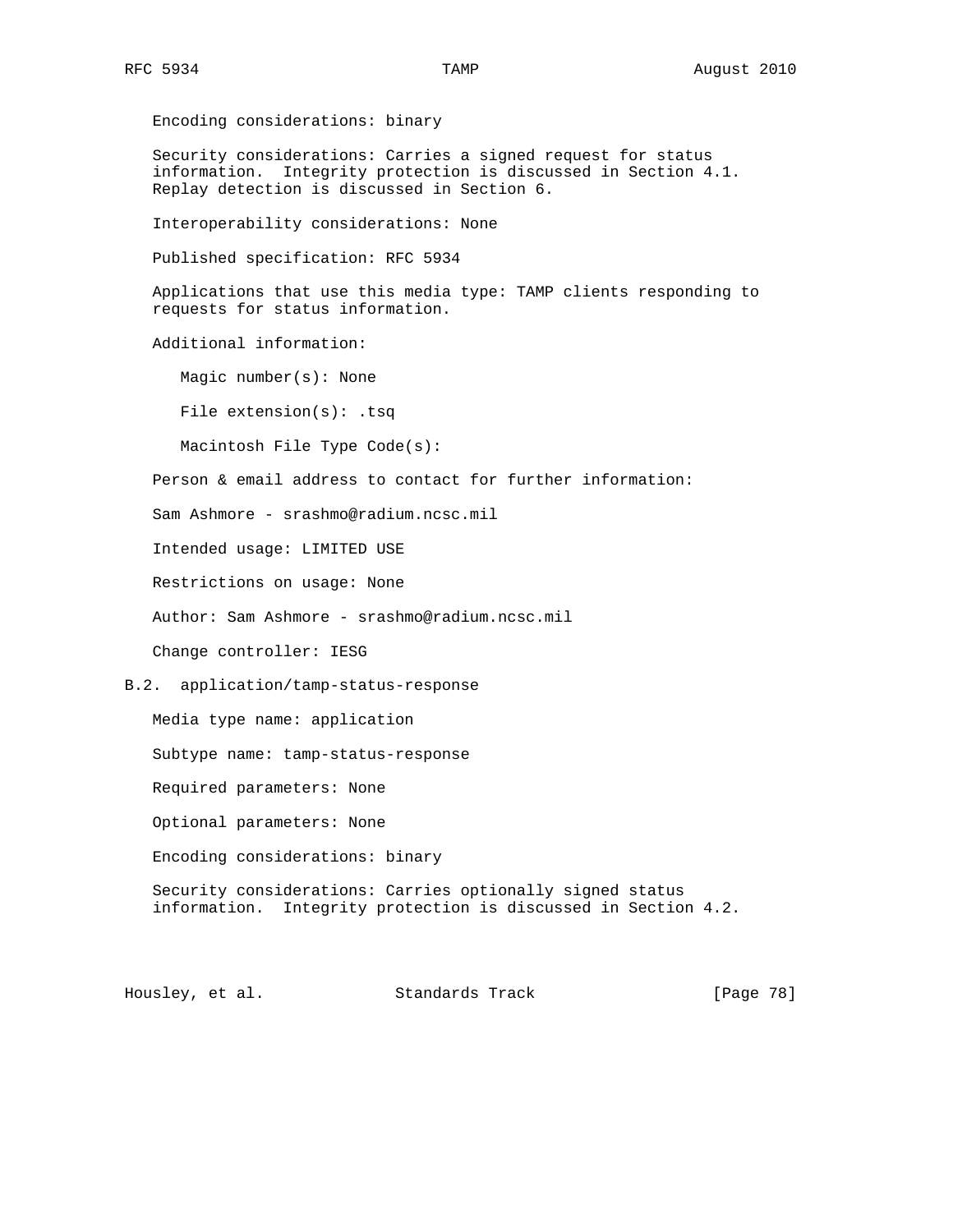Interoperability considerations: None Published specification: RFC 5934 Applications that use this media type: TAMP clients responding to requests for status information. Additional information: Magic number(s): None File extension(s): .tsr Macintosh File Type Code(s): Person & email address to contact for further information: Sam Ashmore - srashmo@radium.ncsc.mil Intended usage: LIMITED USE Restrictions on usage: None Author: Sam Ashmore - srashmo@radium.ncsc.mil Change controller: IESG B.3. application/tamp-update Media type name: application Subtype name: tamp-update Required parameters: None Optional parameters: None Encoding considerations: binary Security considerations: Carries a signed trust anchor update message. Integrity protection is discussed in Section 4.3. Replay detection is discussed in Section 6. Interoperability considerations: None Published specification: RFC 5934

Housley, et al. Standards Track [Page 79]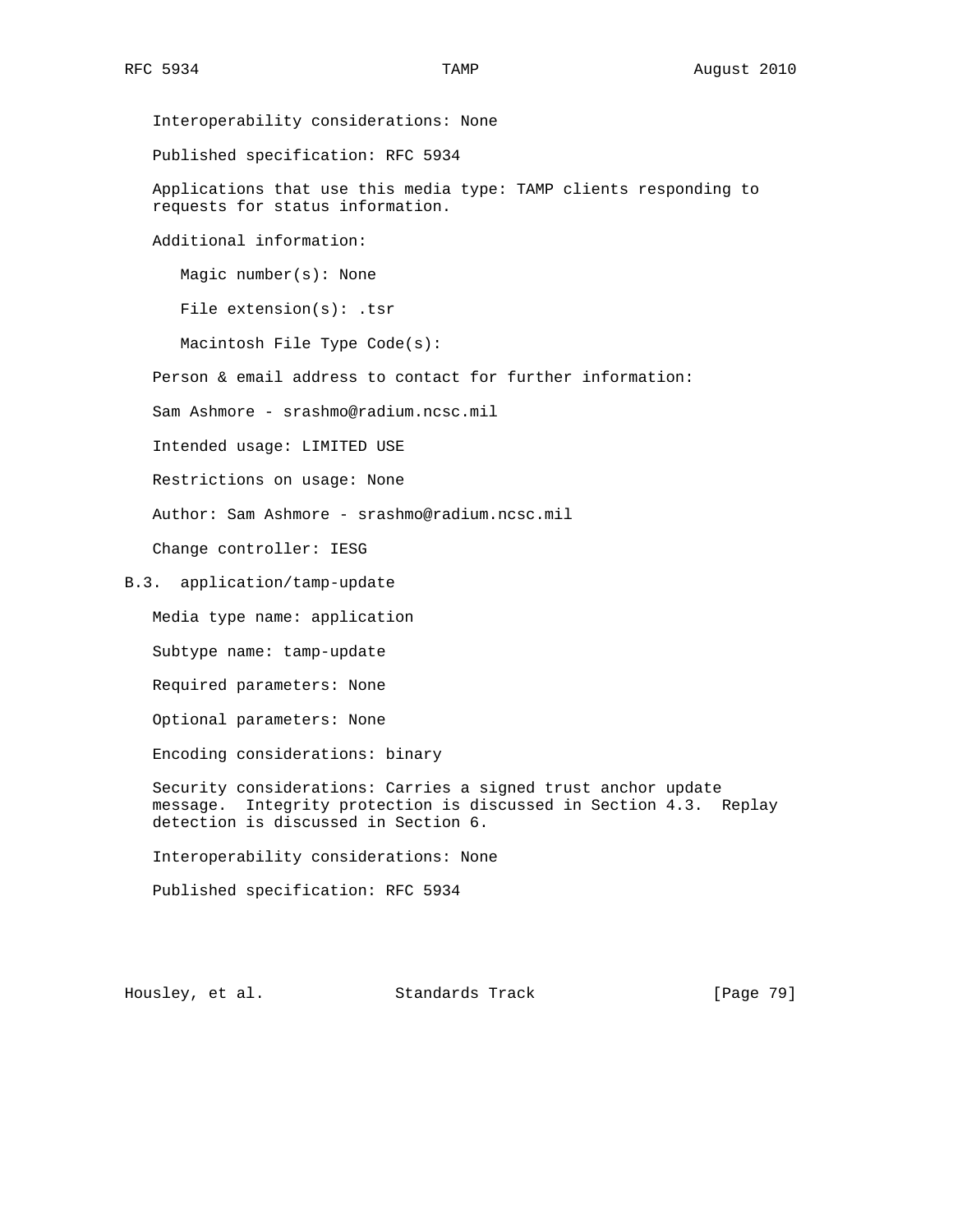Applications that use this media type: TAMP clients responding to requests to update trust anchor information. Additional information: Magic number(s): None File extension(s): .tur Macintosh File Type Code(s): Person & email address to contact for further information: Sam Ashmore - srashmo@radium.ncsc.mil Intended usage: LIMITED USE Restrictions on usage: None Author: Sam Ashmore - srashmo@radium.ncsc.mil Change controller: IESG B.4. application/tamp-update-confirm Media type name: application Subtype name: tamp-update-confirm Required parameters: None Optional parameters: None Encoding considerations: binary Security considerations: Carries an optionally signed TAMP update response. Integrity protection is discussed in Section 4.4. Interoperability considerations: None Published specification: RFC 5934 Applications that use this media type: TAMP clients responding to requests to update trust anchor information.

Housley, et al. Standards Track [Page 80]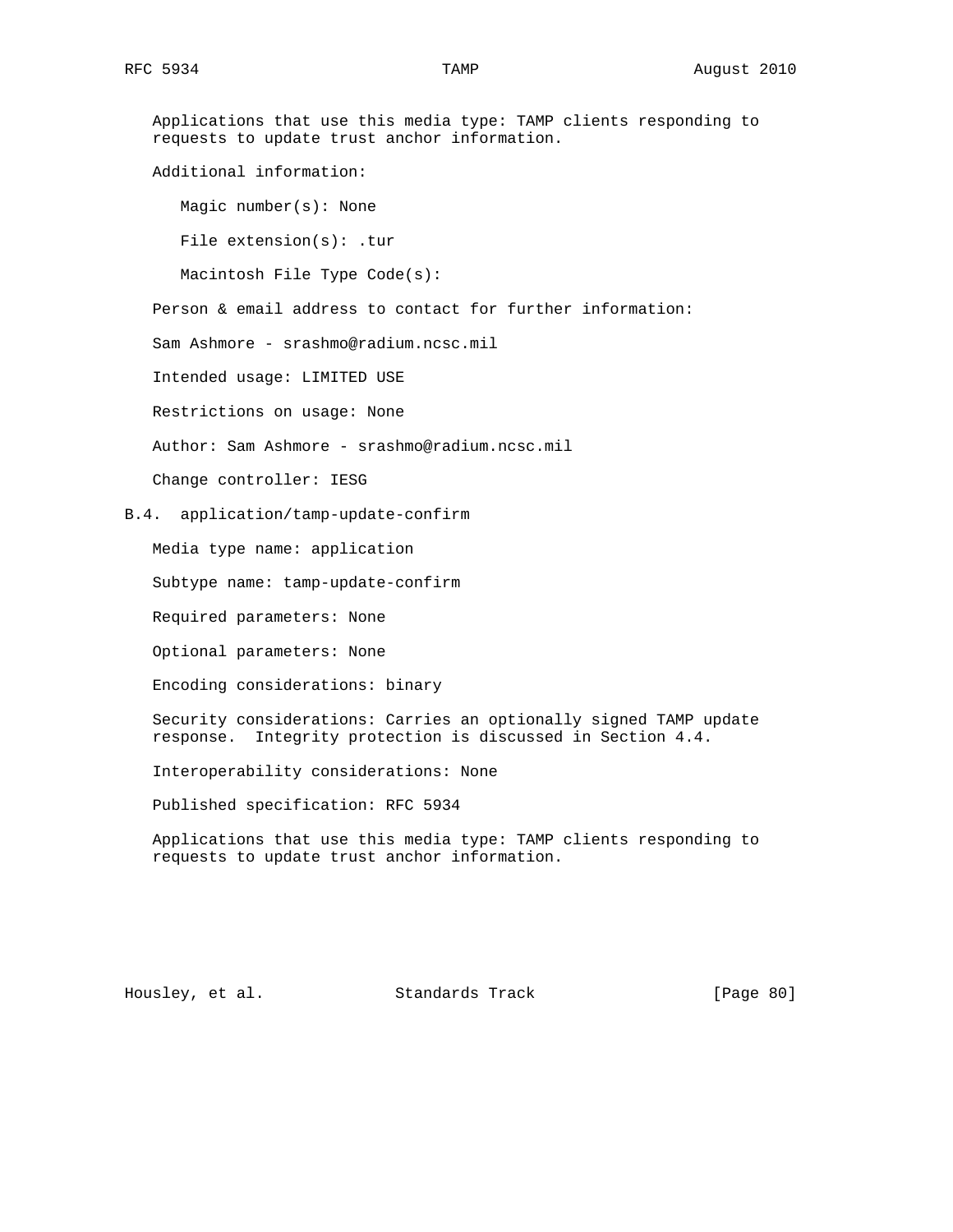Magic number(s): None

File extension(s): .tuc

Macintosh File Type Code(s):

Person & email address to contact for further information:

Sam Ashmore - srashmo@radium.ncsc.mil

Intended usage: LIMITED USE

Restrictions on usage: None

Author: Sam Ashmore - srashmo@radium.ncsc.mil

Change controller: IESG

B.5. application/tamp-apex-update

Media type name: application

Subtype name: tamp-apex-update

Required parameters: None

Optional parameters: None

Encoding considerations: binary

 Security considerations: Carries a signed request to update an apex trust anchor information. Integrity protection is discussed in Section 4.5. Replay detection is discussed in Section 6.

Interoperability considerations: None

Published specification: RFC 5934

 Applications that use this media type: TAMP clients responding to requests to update an apex trust anchor.

Housley, et al. Standards Track [Page 81]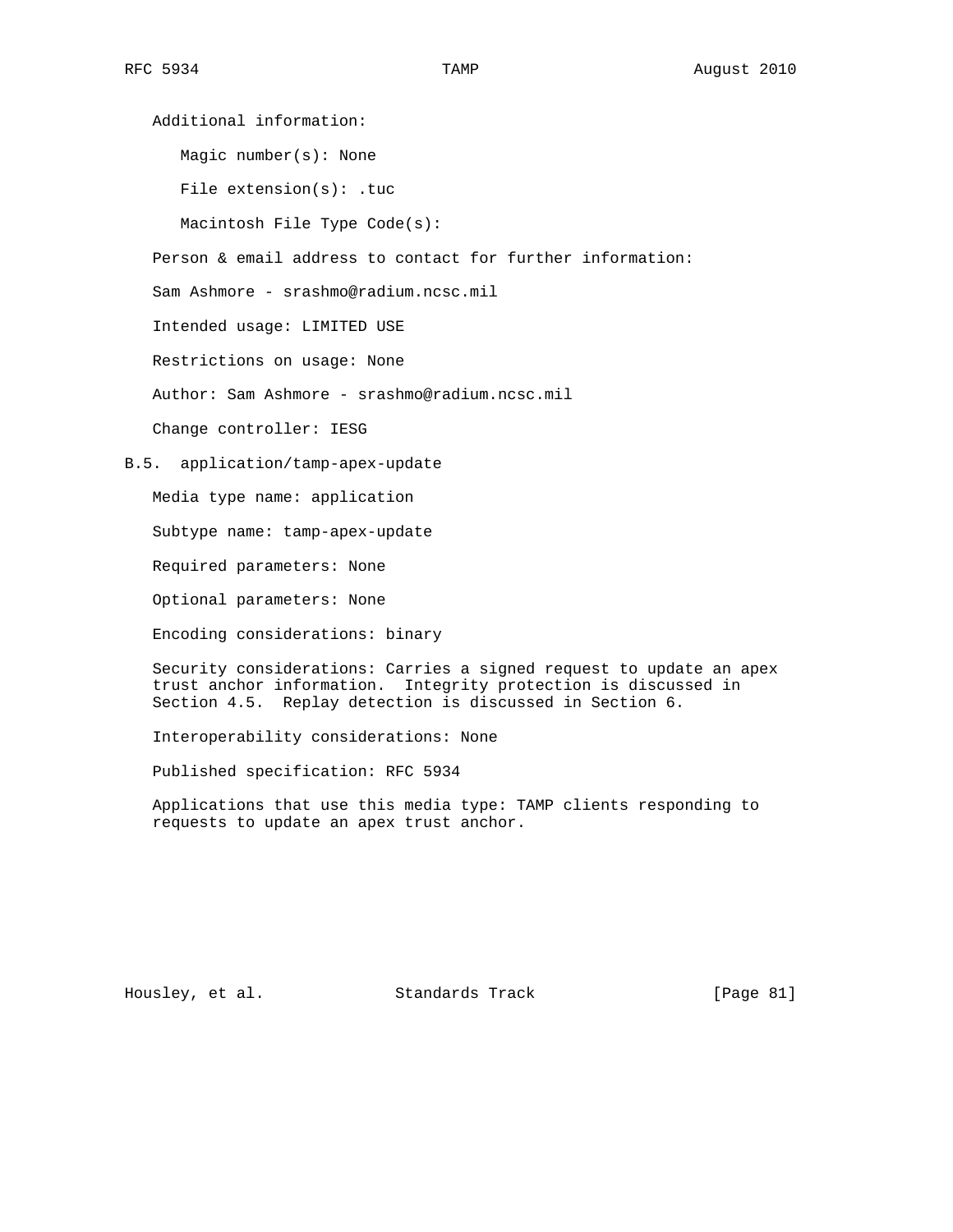Magic number(s): None

File extension(s): .tau

Macintosh File Type Code(s):

Person & email address to contact for further information:

Sam Ashmore - srashmo@radium.ncsc.mil

Intended usage: LIMITED USE

Restrictions on usage: None

Author: Sam Ashmore - srashmo@radium.ncsc.mil

Change controller: IESG

B.6. application/tamp-apex-update-confirm

Media type name: application

Subtype name: tamp-apex-update-confirm

Required parameters: None

Optional parameters: None

Encoding considerations: binary

 Security considerations: Carries an optionally signed response to an apex update request. Integrity protection is discussed in Section 4.6.

Interoperability considerations: None

Published specification: RFC 5934

 Applications that use this media type: TAMP clients responding to requests to update an apex trust anchor.

Housley, et al. Standards Track [Page 82]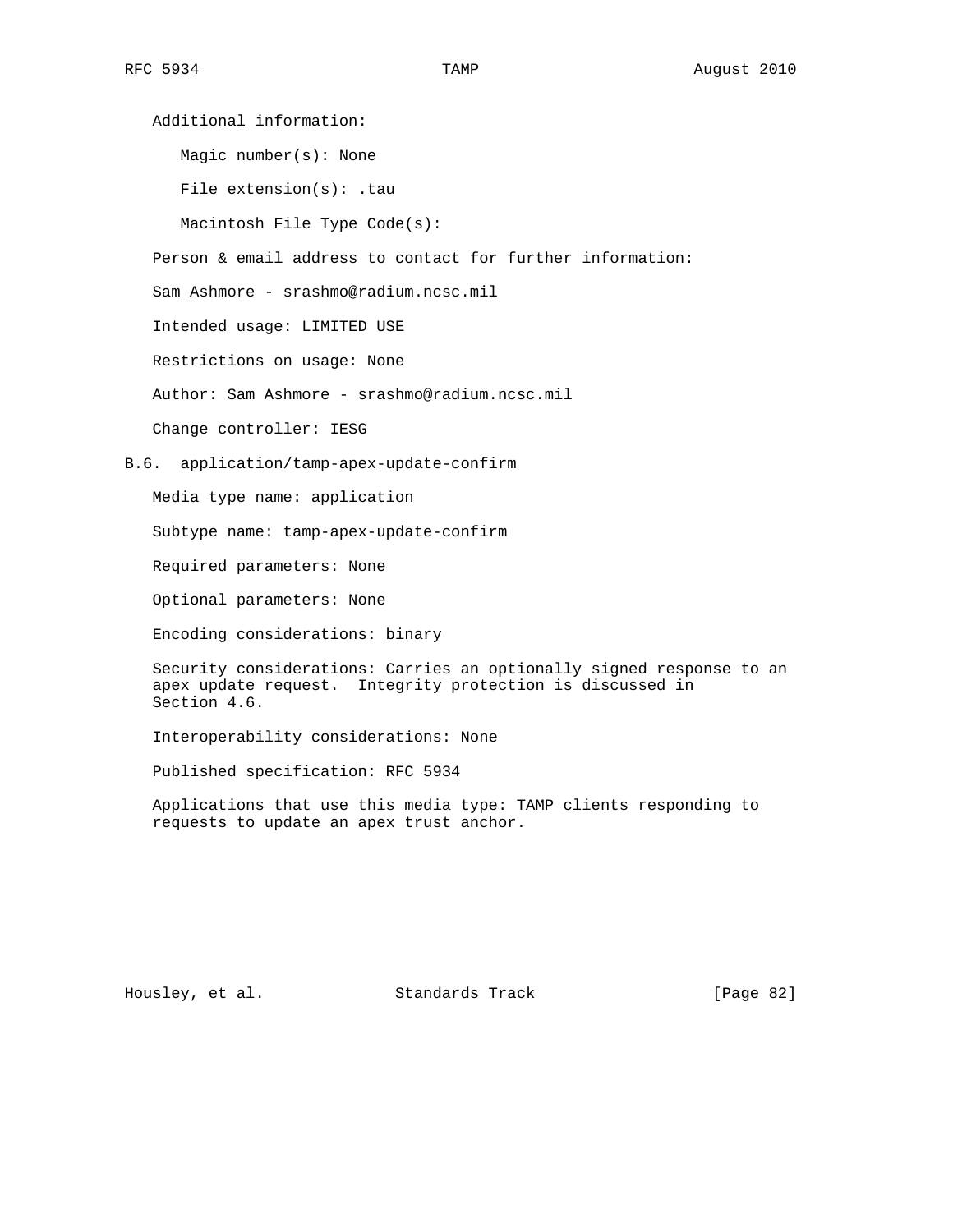Magic number(s): None

File extension(s): .auc

Macintosh File Type Code(s):

Person & email address to contact for further information:

Sam Ashmore - srashmo@radium.ncsc.mil

Intended usage: LIMITED USE

Restrictions on usage: None

Author: Sam Ashmore - srashmo@radium.ncsc.mil

Change controller: IESG

B.7. application/tamp-community-update

Media type name: application

Subtype name: tamp-community-update

Required parameters: None

Optional parameters: None

Encoding considerations: binary

 Security considerations: Carries a signed request to update community membership information. Integrity protection is discussed in Section 4.7. Replay detection is discussed in Section 6.

Interoperability considerations: None

Published specification: RFC 5934

 Applications that use this media type: TAMP clients responding to requests to update community membership.

Housley, et al. Standards Track [Page 83]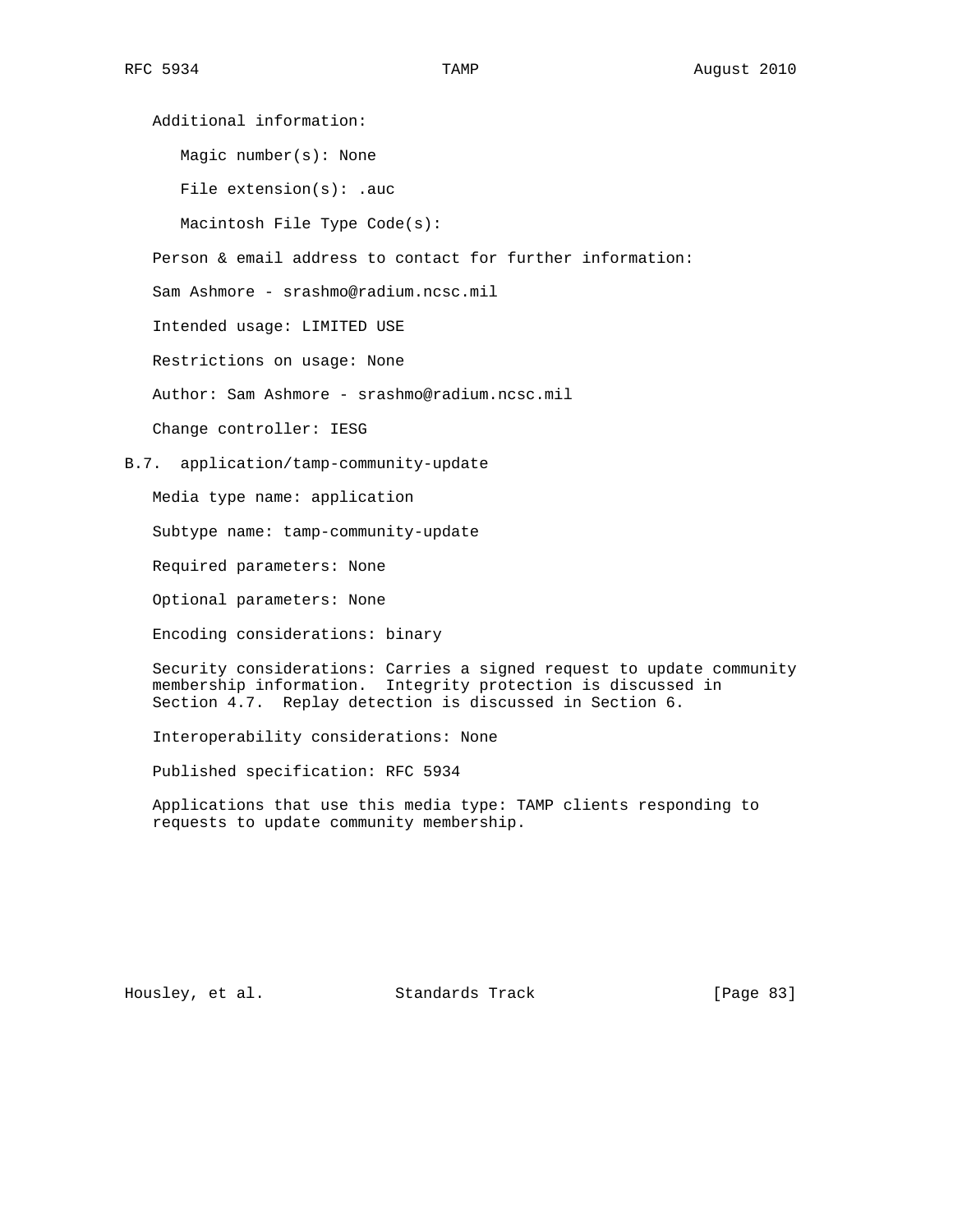Magic number(s): None

File extension(s): .tcu

Macintosh File Type Code(s):

Person & email address to contact for further information:

Sam Ashmore - srashmo@radium.ncsc.mil

Intended usage: LIMITED USE

Restrictions on usage: None

Author: Sam Ashmore - srashmo@radium.ncsc.mil

Change controller: IESG

B.8. application/tamp-community-update-confirm

Media type name: application

Subtype name: tamp-community-update-confirm

Required parameters: None

Optional parameters: None

Encoding considerations: binary

 Security considerations: Carries an optionally signed response to a community update request. Integrity protection is discussed in Section 4.8.

Interoperability considerations: None

Published specification: RFC 5934

 Applications that use this media type: TAMP clients responding to requests to update community membership.

Housley, et al. Standards Track [Page 84]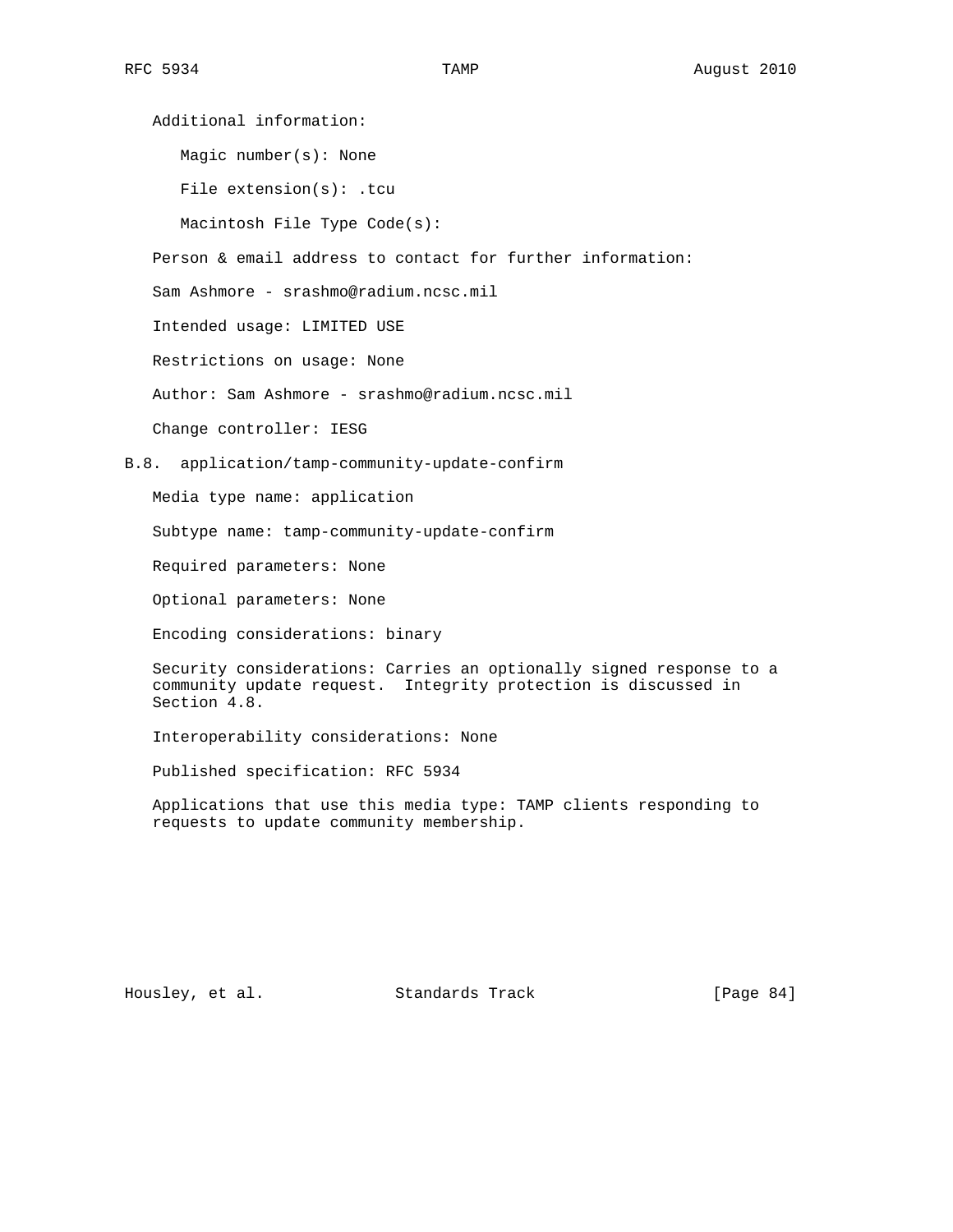Magic number(s): None

File extension(s): .cuc

Macintosh File Type Code(s):

Person & email address to contact for further information:

Sam Ashmore - srashmo@radium.ncsc.mil

Intended usage: LIMITED USE

Restrictions on usage: None

Author: Sam Ashmore - srashmo@radium.ncsc.mil

Change controller: IESG

B.9. application/tamp-sequence-adjust

Media type name: application

Subtype name: tamp-sequence-adjust

Required parameters: None

Optional parameters: None

Encoding considerations: binary

 Security considerations: Carries a signed request to update sequence number information. Integrity protection is discussed in Section 4.9. Replay detection is discussed in Section 6.

Interoperability considerations: None

Published specification: RFC 5934

 Applications that use this media type: TAMP clients responding to requests to update sequence number information.

Housley, et al. Standards Track [Page 85]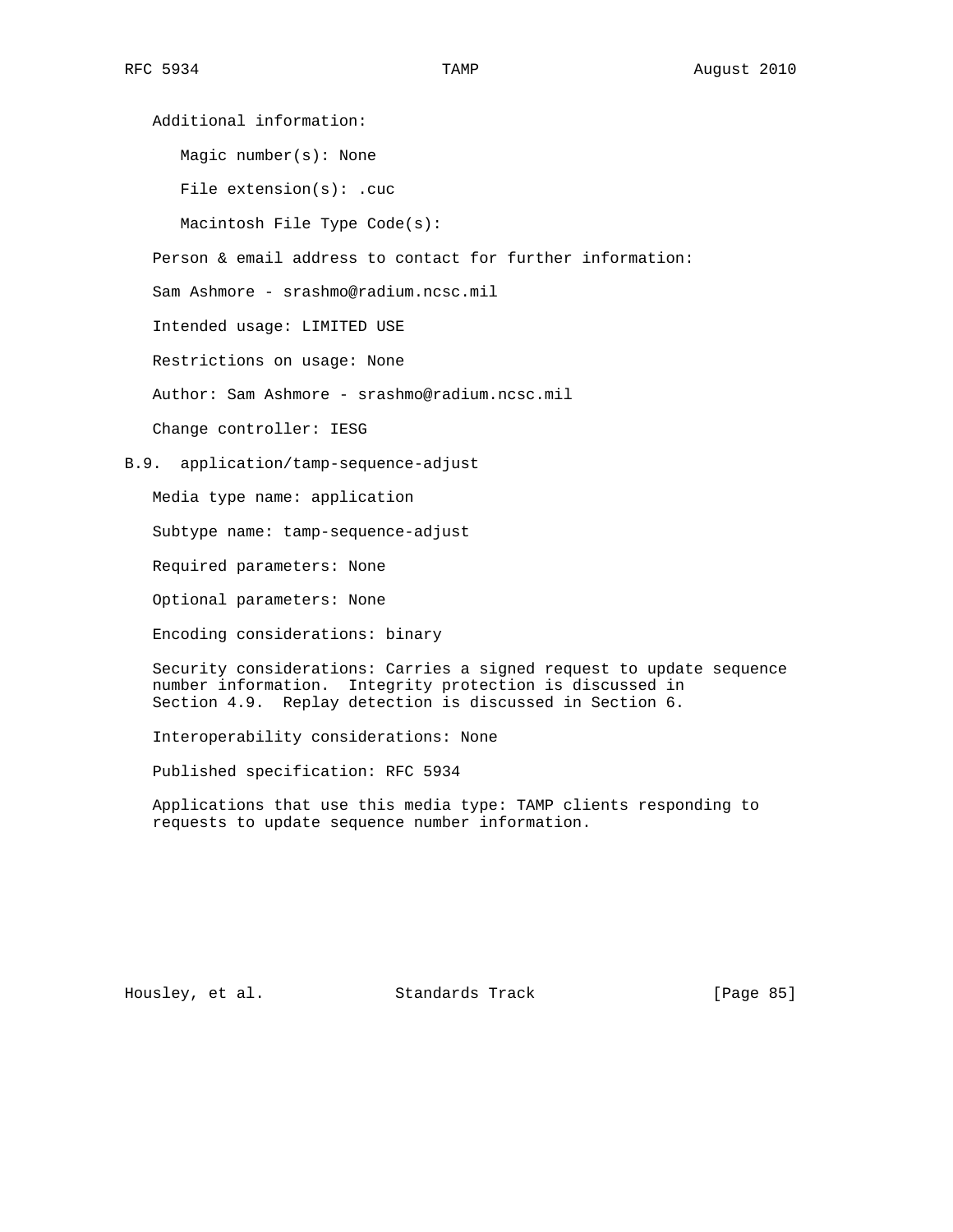Magic number(s): None

File extension(s): .tsa

Macintosh File Type Code(s):

Person & email address to contact for further information:

Sam Ashmore - srashmo@radium.ncsc.mil

Intended usage: LIMITED USE

Restrictions on usage: None

Author: Sam Ashmore - srashmo@radium.ncsc.mil

Change controller: IESG

B.10. application/tamp-sequence-adjust-confirm

Media type name: application

Subtype name: tamp-sequence-adjust-confirm

Required parameters: None

Optional parameters: None

Encoding considerations: binary

 Security considerations: Carries an optionally signed sequence number adjust confirmation message. Integrity protection is discussed in Section 4.10.

Interoperability considerations: None

Published specification: RFC 5934

 Applications that use this media type: TAMP clients responding to requests to update sequence number information.

Housley, et al. Standards Track [Page 86]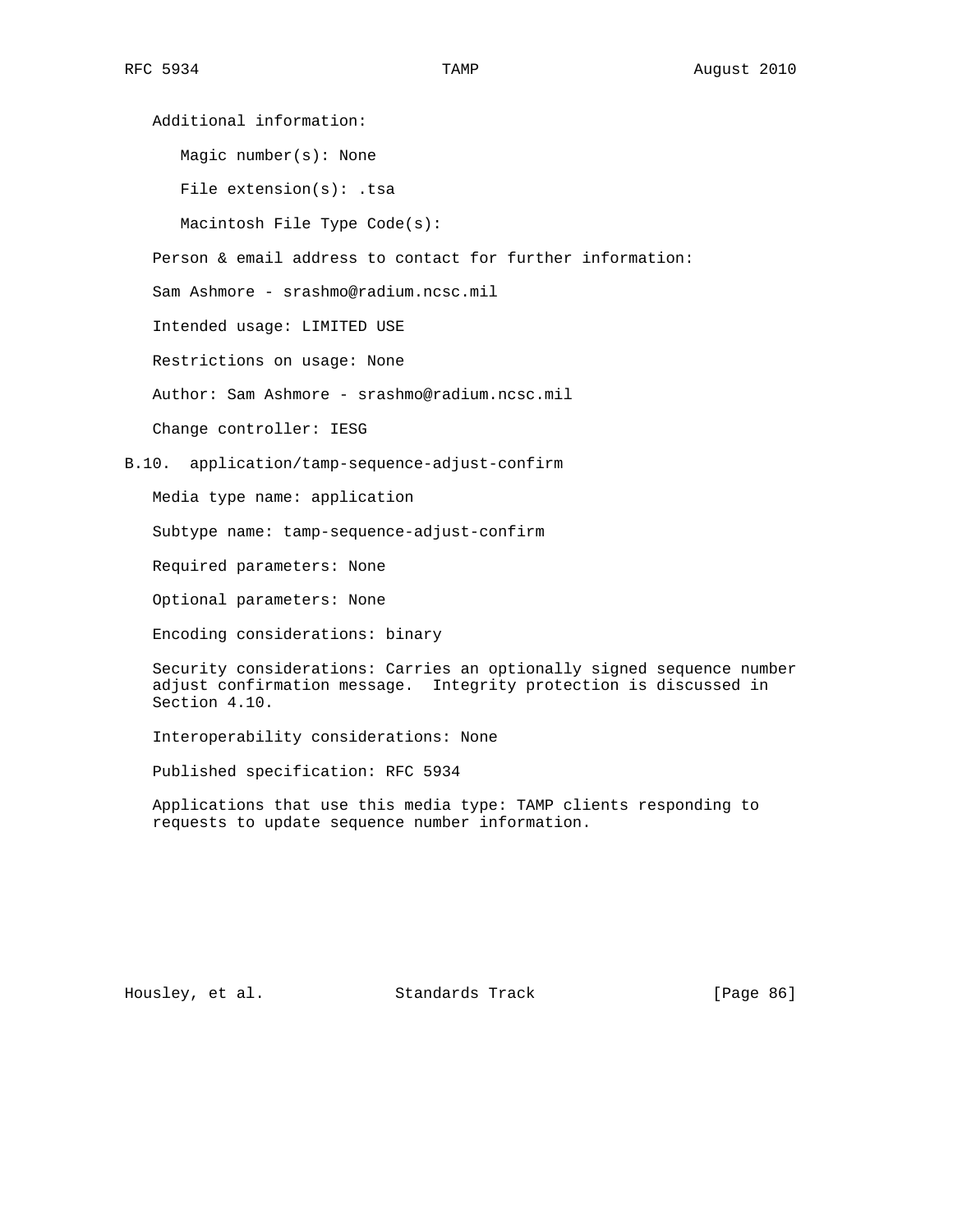Magic number(s): None

File extension(s): .sac

Macintosh File Type Code(s):

Person & email address to contact for further information:

Sam Ashmore - srashmo@radium.ncsc.mil

Intended usage: LIMITED USE

Restrictions on usage: None

Author: Sam Ashmore - srashmo@radium.ncsc.mil

Change controller: IESG

B.11. application/tamp-error

Media type name: application

Subtype name: tamp-error

Required parameters: None

Optional parameters: None

Encoding considerations: binary

 Security considerations: Carries optionally signed error information collecting during TAMP processing. Integrity protection is discussed in Section 4.11.

Interoperability considerations: None

Published specification: RFC 5934

 Applications that use this media type: TAMP clients processing TAMP messages.

Housley, et al. Standards Track [Page 87]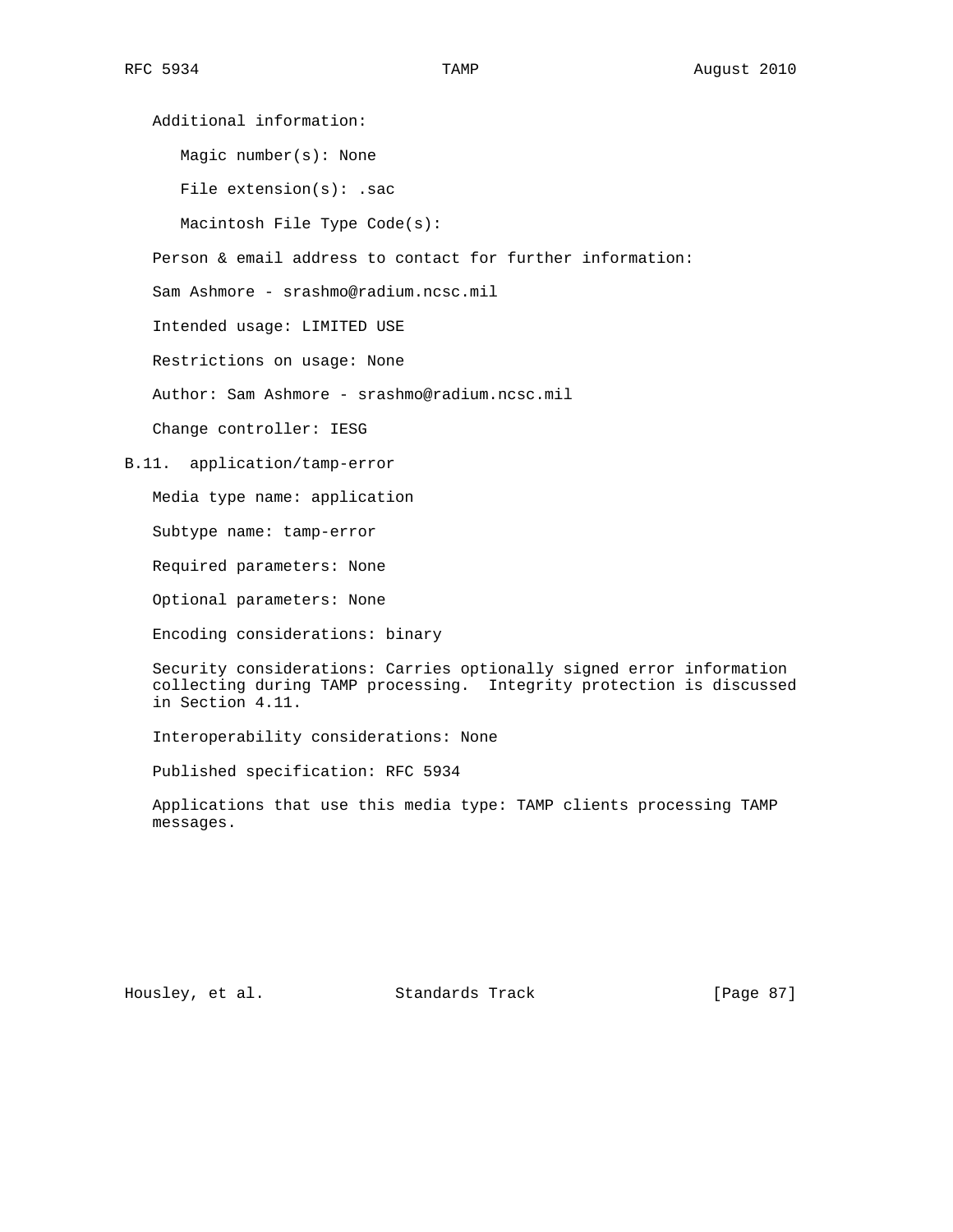Magic number(s): None

File extension(s): .ter

Macintosh File Type Code(s):

Person & email address to contact for further information:

Sam Ashmore - srashmo@radium.ncsc.mil

Intended usage: LIMITED USE

Restrictions on usage: None

Author: Sam Ashmore - srashmo@radium.ncsc.mil

Change controller: IESG

Appendix C. TAMP over HTTP

 This appendix describes the formatting and transportation conventions for the TAMP messages when carried by HTTP [RFC2616]. Each TAMP message type is covered by a subsection below. Each TAMP request message sent via HTTP is responded to either with an HTTP response containing a TAMP response or error or, if failure occurs prior to invoking TAMP, an HTTP error. TAMP response, confirmation, and error messages are not suitable for caching. In order for TAMP clients and servers using HTTP to interoperate, the following rules apply.

- o Clients MUST use the POST method to submit their requests.
- o Servers MUST use the 200 response code for successful responses.
- o Clients MAY attempt to send HTTPS requests using Transport Layer Security (TLS) 1.0 or later, although servers are not required to support TLS.
- o Servers MUST NOT assume client support for any type of HTTP authentication such as cookies, Basic authentication, or Digest authentication.
- o Clients and servers are expected to follow the other rules and restrictions in [RFC2616]. Note that some of those rules are for HTTP methods other than POST; clearly, only the rules that apply to POST are relevant for this specification.

Housley, et al. Standards Track [Page 88]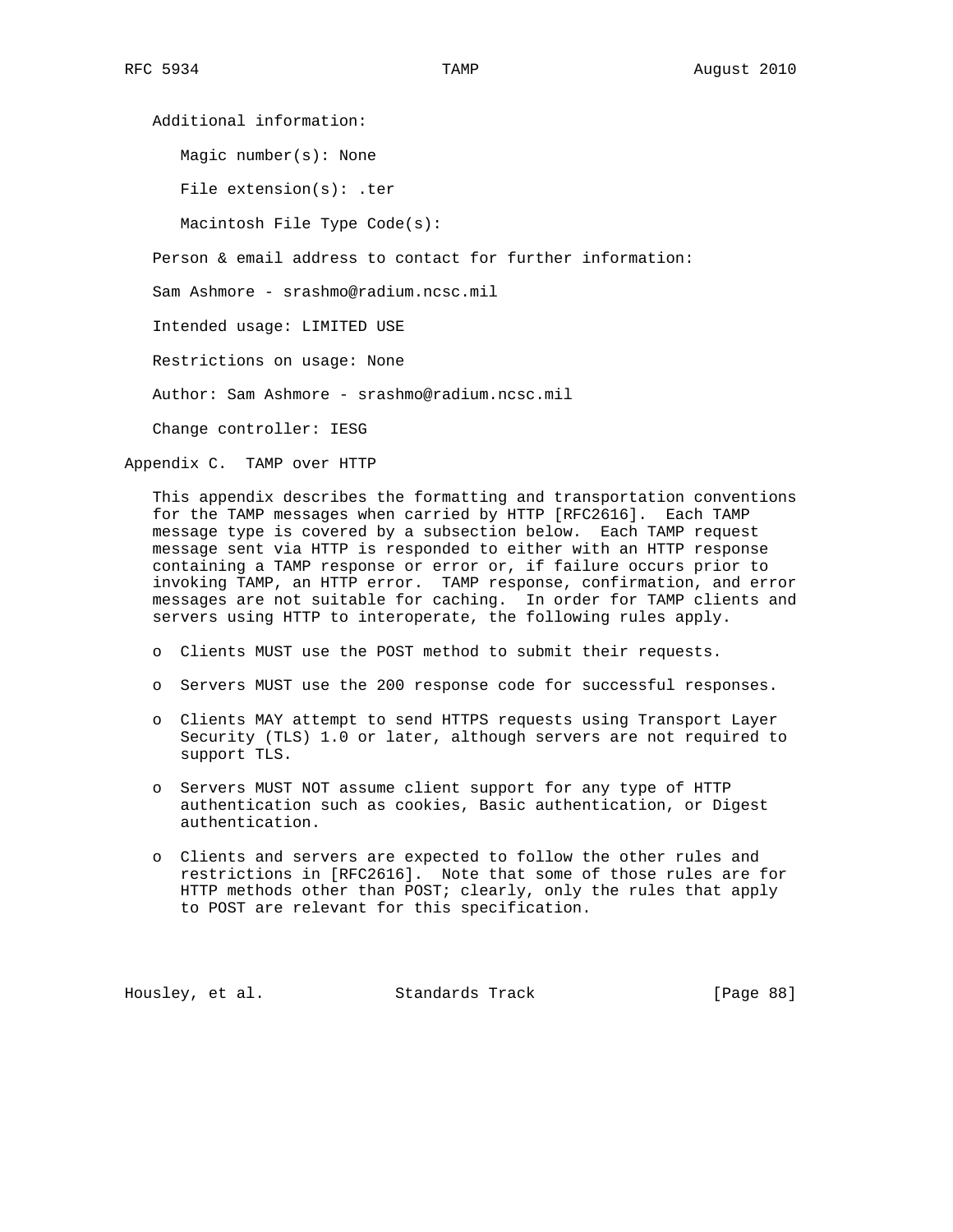C.1. TAMP Status Query Message

 A TAMP Status Query Message using the POST method is constructed as follows: The Content-Type header MUST have the value "application/ tamp-status-query".

 The body of the message is the binary value of the DER encoding of the TAMPStatusQuery, wrapped in a CMS body as described in Section 2.

C.2. TAMP Status Response Message

 An HTTP-based TAMP Status Response message is composed of the appropriate HTTP headers, followed by the binary value of the DER encoding of the TAMPStatusResponse, wrapped in a CMS body as described in Section 2.

 The Content-Type header MUST have the value "application/ tamp-status-response."

C.3. Trust Anchor Update Message

 A Trust Anchor Update Message using the POST method is constructed as follows: The Content-Type header MUST have the value "application/ tamp-update".

 The body of the message is the binary value of the DER encoding of the TAMPUpdate, wrapped in a CMS body as described in Section 2.

C.4. Trust Anchor Update Confirm Message

 An HTTP-based Trust Anchor Update Confirm message is composed of the appropriate HTTP headers, followed by the binary value of the DER encoding of the TAMPUpdateConfirm, wrapped in a CMS body as described in Section 2.

 The Content-Type header MUST have the value "application/ tamp-update-confirm".

C.5. Apex Trust Anchor Update Message

 An Apex Trust Anchor Update Message using the POST method is constructed as follows: The Content-Type header MUST have the value "application/tamp-apex-update".

 The body of the message is the binary value of the DER encoding of the TAMPApexUpdate, wrapped in a CMS body as described in Section 2.

Housley, et al. Standards Track [Page 89]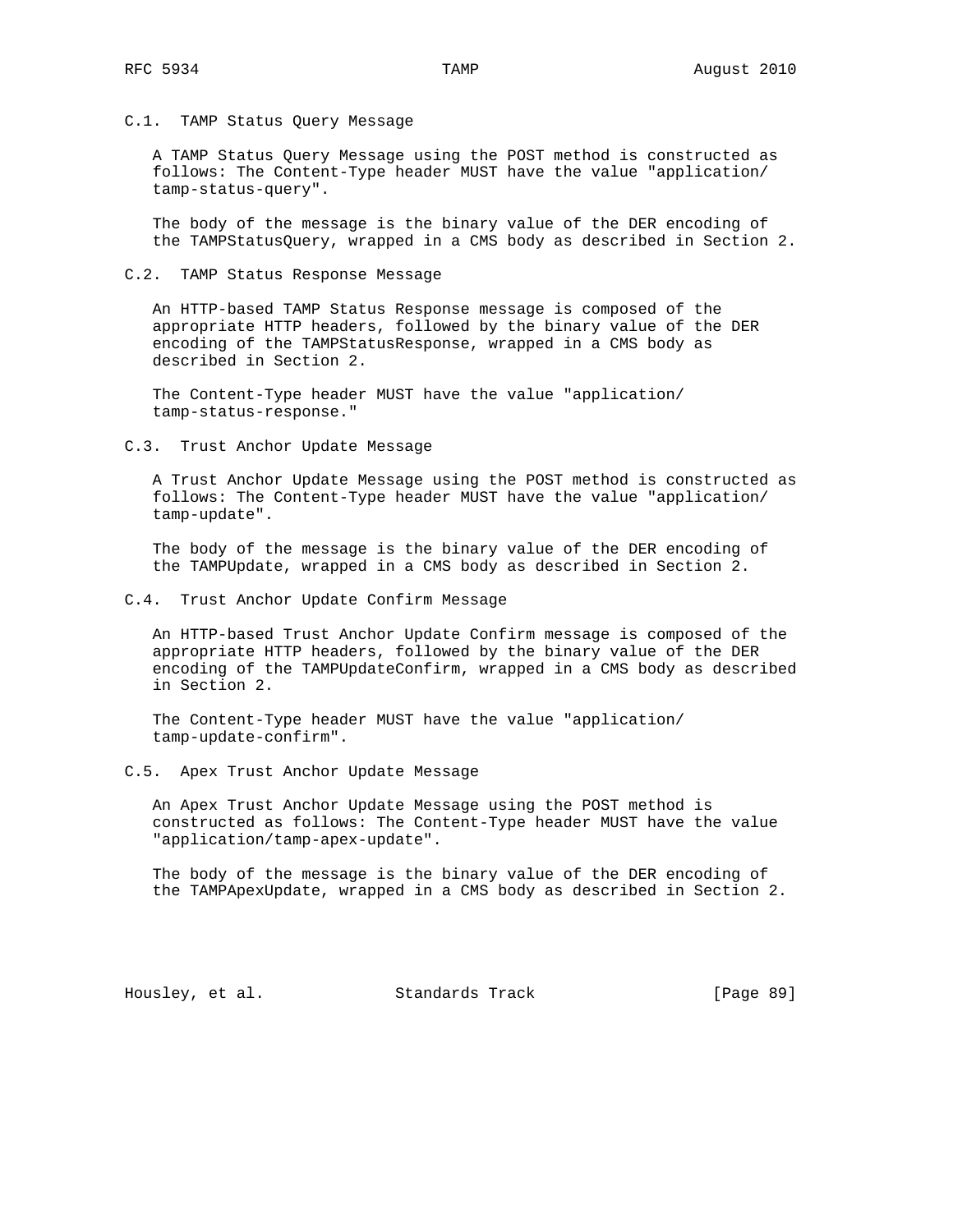C.6. Apex Trust Anchor Update Confirm Message

 An HTTP-based Apex Trust Anchor Update Confirm message is composed of the appropriate HTTP headers, followed by the binary value of the DER encoding of the TAMPApexUpdateConfirm, wrapped in a CMS body as described in Section 2.

 The Content-Type header MUST have the value "application/ tamp-apex-update-confirm".

## C.7. Community Update Message

 A Community Update Message using the POST method is constructed as follows: The Content-Type header MUST have the value "application/ tamp-community-update".

 The body of the message is the binary value of the DER encoding of the TAMPCommunityUpdate, wrapped in a CMS body as described in Section 2.

C.8. Community Update Confirm Message

 An HTTP-based Community Update Confirm message is composed of the appropriate HTTP headers, followed by the binary value of the DER encoding of the TAMPCommunityUpdateConfirm, wrapped in a CMS body as described in Section 2.

 The Content-Type header MUST have the value "application/ tamp-community-update-confirm".

## C.9. Sequence Number Adjust Message

 A Sequence Number Adjust Message using the POST method is constructed as follows: The Content-Type header MUST have the value "application/ tamp-sequence-adjust".

 The body of the message is the binary value of the DER encoding of the SequenceNumberAdjust, wrapped in a CMS body as described in Section 2.

C.10. Sequence Number Adjust Confirm Message

 An HTTP-based Sequence Number Adjust Confirm message is composed of the appropriate HTTP headers, followed by the binary value of the DER encoding of the SequenceNumberAdjustConfirm, wrapped in a CMS body as described in Section 2.

Housley, et al. Standards Track [Page 90]